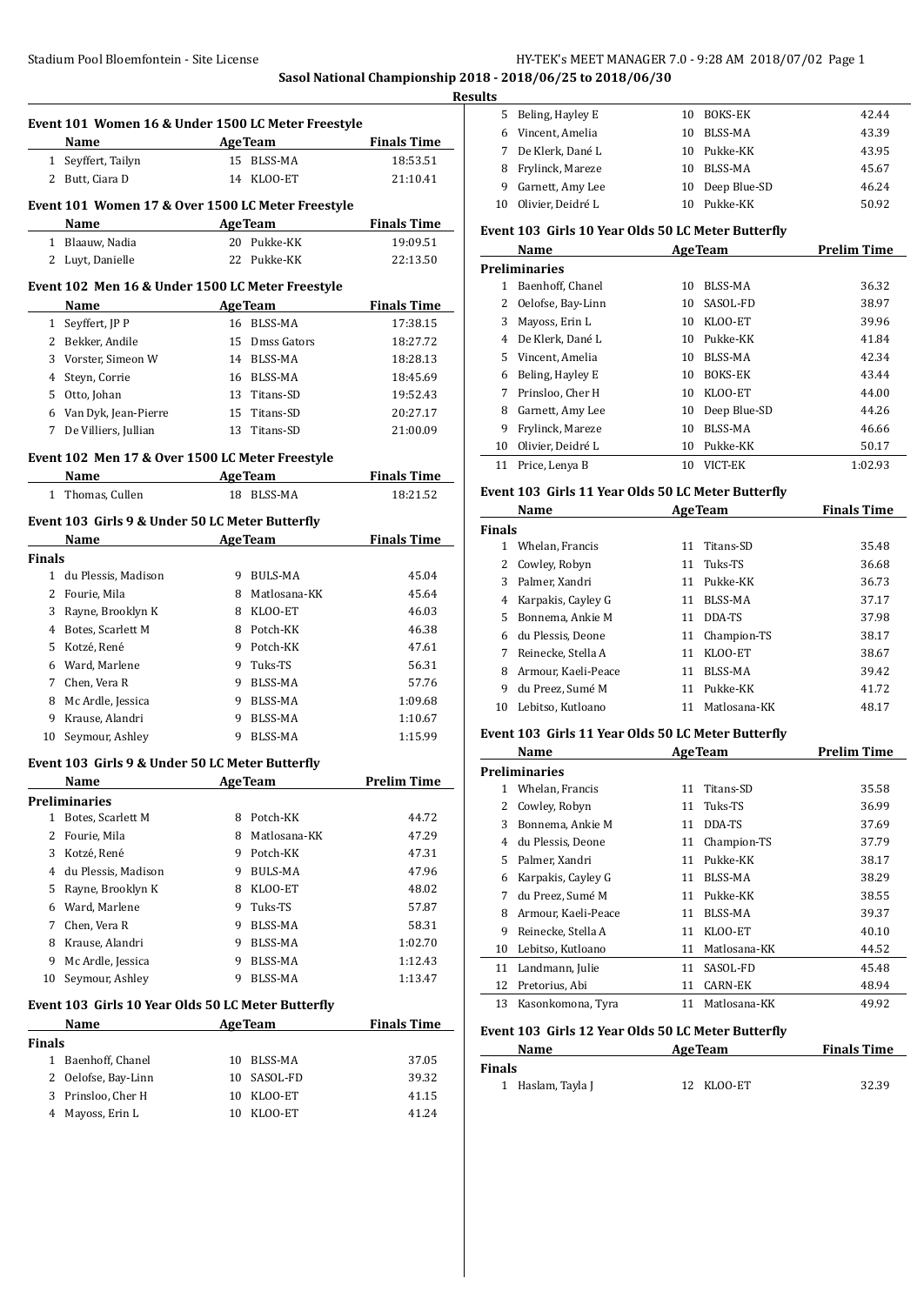**Sasol National Championship 2018 - 2018/06/25 to 2018/06/30**

|              |                                                              |    |                 |                    | <b>Results</b> |
|--------------|--------------------------------------------------------------|----|-----------------|--------------------|----------------|
|              | Finals  (Event 103 Girls 12 Year Olds 50 LC Meter Butterfly) |    |                 |                    |                |
|              | Name                                                         |    | <b>AgeTeam</b>  | <b>Finals Time</b> |                |
| $\mathbf{2}$ | Olsen, Amber J                                               |    | 12 BLSS-MA      | 34.10              |                |
| 3            | Ingwe, Kimberly                                              | 12 | Dmss Gators     | 35.23              |                |
| 4            | Geel, Angel M                                                |    | 12 Pukke-KK     | 40.12              |                |
| 5            | Levin, Zelmarie                                              | 12 | Titans-SD       | 40.23              |                |
| 6            | Markovic, Eva O                                              | 12 | Matlosana-KK    | 42.35              |                |
| 7            | Van der Walt, San-Mari                                       |    | 12 DDA-TS       | 42.65              |                |
| 8            | De Wet. Carmen                                               | 12 | Tuks-TS         | 44.49              |                |
|              | 9 Visser, Kaylin                                             | 12 | BLSS-MA         | 46.73              | <b>Eve</b>     |
| 10           | Khosana, Khensi                                              | 12 | <b>BLSS-MA</b>  | 49.07              |                |
|              |                                                              |    |                 |                    | Fin            |
|              | Event 103 Girls 12 Year Olds 50 LC Meter Butterfly           |    |                 |                    |                |
|              | Name                                                         |    | <b>AgeTeam</b>  | <b>Prelim Time</b> |                |
|              | <b>Preliminaries</b>                                         |    |                 |                    |                |
| 1            | Haslam, Tayla J                                              | 12 | KLOO-ET         | 32.99              |                |
| 2            | Olsen, Amber J                                               | 12 | <b>BLSS-MA</b>  | 35.41              |                |
| 3            | Ingwe, Kimberly                                              | 12 | Dmss Gators     | 35.64              |                |
| 4            | Markovic, Eva O                                              |    | 12 Matlosana-KK | 39.33              |                |
| 5            | Levin, Zelmarie                                              | 12 | Titans-SD       | 39.62              |                |
| 6            | Geel, Angel M                                                |    | 12 Pukke-KK     | 41.01              |                |
| 7            | Van der Walt, San-Mari                                       | 12 | DDA-TS          | 43.79              |                |
| 8            | Visser, Kaylin                                               | 12 | BLSS-MA         | 44.19              | <b>Eve</b>     |
| 9            | De Wet, Carmen                                               | 12 | Tuks-TS         | 44.77              |                |
| 10           | Khosana, Khensi                                              | 12 | BLSS-MA         | 45.63              |                |
| 11           | Visser, Cayla                                                | 12 | <b>BLSS-MA</b>  | 45.77              | Pre            |
| 12           | Jansen van Rensburg, Dina J                                  | 12 | SASOL-FD        | 46.75              |                |
| 13           | Engelbrecht, Kiana                                           | 12 | SASOL-FD        | 48.27              |                |
| 14           | Gouws, Catelynn                                              | 12 | Deep Blue-SD    | 48.52              |                |
| 15           | Immelman, Kaitlyn                                            | 12 | ESP-EK          | 51.56              |                |

# **Event 103 Girls 13 Year Olds 50 LC Meter Butterfly**

|               | Name                | <b>AgeTeam</b> |               | <b>Finals Time</b> |
|---------------|---------------------|----------------|---------------|--------------------|
| <b>Finals</b> |                     |                |               |                    |
| 1             | Egner, Maxine       | 13             | Dmss Gators   | 31.56              |
| 2             | Gous, Caylin        | 13             | Flamingo's-FB | 33.14              |
| 3             | Bekker, Simei       | 13             | KLOO-ET       | 33.40              |
| 4             | Barnard, Chloë      | 13             | VICT-EK       | 34.39              |
| 5.            | Carpenter, Kelly    | 13             | KLOO-ET       | 34.67              |
| 6             | Jack, Michelle      | 13             | Dmss Gators   | 35.93              |
| 7             | Maartens, Aquilla M | 13             | BLSS-MA       | 37.81              |
| 8             | Mokgatle, Yaone     | 13             | Dmss Gators   | 38.04              |
| 9             | Green, Christy S    | 13             | KLOO-ET       | 38.34              |
| 10            | Haitsma, Lindiwe    | 13             | Dmss Gators   | 38.74              |

 Zeni, Ruby-Jay 12 SASOL-FD 55.40 17 Turner, Jane V 12 Dynamo-EK 57.68

#### **Event 103 Girls 13 Year Olds 50 LC Meter Butterfly**

|    | Name                 | <b>AgeTeam</b> |                  | <b>Prelim Time</b> |
|----|----------------------|----------------|------------------|--------------------|
|    | <b>Preliminaries</b> |                |                  |                    |
| 1  | Egner, Maxine        | 13             | Dmss Gators      | 32.34              |
|    | 2 Gous, Caylin       |                | 13 Flamingo's-FB | 33.64              |
| 3  | Barnard, Chloë       | 13             | VICT-EK          | 34.50              |
| 4  | Bekker, Simei        | 13             | KLOO-ET          | 34.90              |
| 5. | Carpenter, Kelly     | 13             | KLOO-ET          | 34.96              |
| 6  | Green, Christy S     | 13             | KLOO-ET          | 36.21              |
|    | Jack, Michelle       | 13             | Dmss Gators      | 36.34              |

| แร |                       |     |              |       |
|----|-----------------------|-----|--------------|-------|
| 8  | Haitsma, Lindiwe      | 13  | Dmss Gators  | 37.72 |
| 9  | Maartens, Aquilla M   | 13  | BLSS-MA      | 38.16 |
| 10 | Mokgatle, Yaone       | 13  | Dmss Gators  | 38.17 |
| 11 | Makhaluza, Ayabonga N |     | 13 Titans-SD | 38.90 |
| 12 | Bekker, Danieka       | 13  | Deep Blue-SD | 39.30 |
| 13 | De Wet. Mila          | 13. | Tuks-TS      | 40.76 |
|    | 14 Williams, Kaylyn   | 13  | Tuks-TS      | 42.59 |
| 15 | Egner, Adina          | 13  | Dmss Gators  | 44.26 |

#### **Event 103 Girls 14 Year Olds 50 LC Meter Butterfly**

|               | Name                   | <b>AgeTeam</b> |                 | <b>Finals Time</b> |
|---------------|------------------------|----------------|-----------------|--------------------|
| <b>Finals</b> |                        |                |                 |                    |
| 1             | Wille, Ellen J         | 14             | Titans-SD       | 30.82              |
|               | 2 Van der Riet, Kara   | 14             | DDA-TS          | 33.70              |
| 3             | Olivier, Asté          | 14             | VICT-EK         | 35.02              |
| 4             | Van der Spuy, Savannah | 14             | BLSS-MA         | 35.16              |
| 5.            | Geel, Kayleigh S       | 14             | BLSS-MA         | 35.17              |
| 6             | Pelser, Jewell         | 14             | Tuks-TS         | 35.28              |
|               | Lubbe, Jade            |                | 14 Deep Blue-SD | 36.92              |
| 8             | Divall. Emma A         | 14             | KLOO-ET         | 37.14              |
| 9             | Jobe, Hannah           | 14             | Dmss Gators     | 37.15              |
| 10            | Ncube, Angela L        | 14             | BLSS-MA         | 41.80              |

#### **Event 103 Girls 14 Year Olds 50 LC Meter Butterfly**

|    | Name                   |    | <b>AgeTeam</b> | <b>Prelim Time</b> |
|----|------------------------|----|----------------|--------------------|
|    | <b>Preliminaries</b>   |    |                |                    |
| 1  | Wille, Ellen J         | 14 | Titans-SD      | 30.94              |
| 2  | Van der Riet, Kara     | 14 | DDA-TS         | 33.90              |
| 3  | Geel, Kayleigh S       | 14 | BLSS-MA        | 35.28              |
| 4  | Pelser, Jewell         | 14 | Tuks-TS        | 35.50              |
| 5  | Van der Spuy, Savannah | 14 | BLSS-MA        | 36.01              |
| 6  | Olivier, Asté          | 14 | VICT-EK        | 36.04              |
| 7  | Lubbe, Jade            | 14 | Deep Blue-SD   | 36.09              |
| 8  | Divall, Emma A         | 14 | KLOO-ET        | 36.77              |
| 9  | Jobe, Hannah           | 14 | Dmss Gators    | 36.97              |
| 10 | Ncube, Angela L        | 14 | BLSS-MA        | 38.46              |
| 11 | Brown, Keira           | 14 | Tuks-TS        | 39.33              |
| 12 | Engelbrecht, Zane      | 14 | SASOL-FD       | 41.11              |
| 13 | Langenhoven, Mia       | 14 | Deep Blue-SD   | 41.45              |
| 14 | Van Breda, Kyla        | 14 | Matlosana-KK   | 49.61              |

#### **Event 103 Women 15 Year Olds 50 LC Meter Butterfly**

|               | Name               |    | <b>AgeTeam</b>    | <b>Finals Time</b> |
|---------------|--------------------|----|-------------------|--------------------|
| <b>Finals</b> |                    |    |                   |                    |
|               | Seyffert, Tailyn   | 15 | BLSS-MA           | 30.49              |
| 2.            | Ontong, Danielle C |    | 15 BLSS-MA        | 32.34              |
|               | 3 Letley, Kieryn J | 15 | <b>ESTR-EK</b>    | 32.94              |
|               | 4 Pentz, Shelby R  |    | 15 Deep Blue-SD   | 34.34              |
| 5.            | Van Wyk, Ame       |    | 15 Valsrivier-FDD | 39.08              |
| 6             | Mc Ardle, Kayleigh | 15 | BLSS-MA           | 47.05              |

# **Event 103 Women 15 Year Olds 50 LC Meter Butterfly**

| Name |                      | <b>AgeTeam</b> |            | <b>Prelim Time</b> |       |
|------|----------------------|----------------|------------|--------------------|-------|
|      | Preliminaries        |                |            |                    |       |
|      | 1 Seyffert, Tailyn   |                | 15 BLSS-MA |                    | 30.59 |
|      | 2 Ontong, Danielle C |                | 15 BLSS-MA |                    | 33.00 |
|      | 3 Letley, Kieryn J   |                | 15 ESTR-EK |                    | 33.10 |
|      |                      |                |            |                    |       |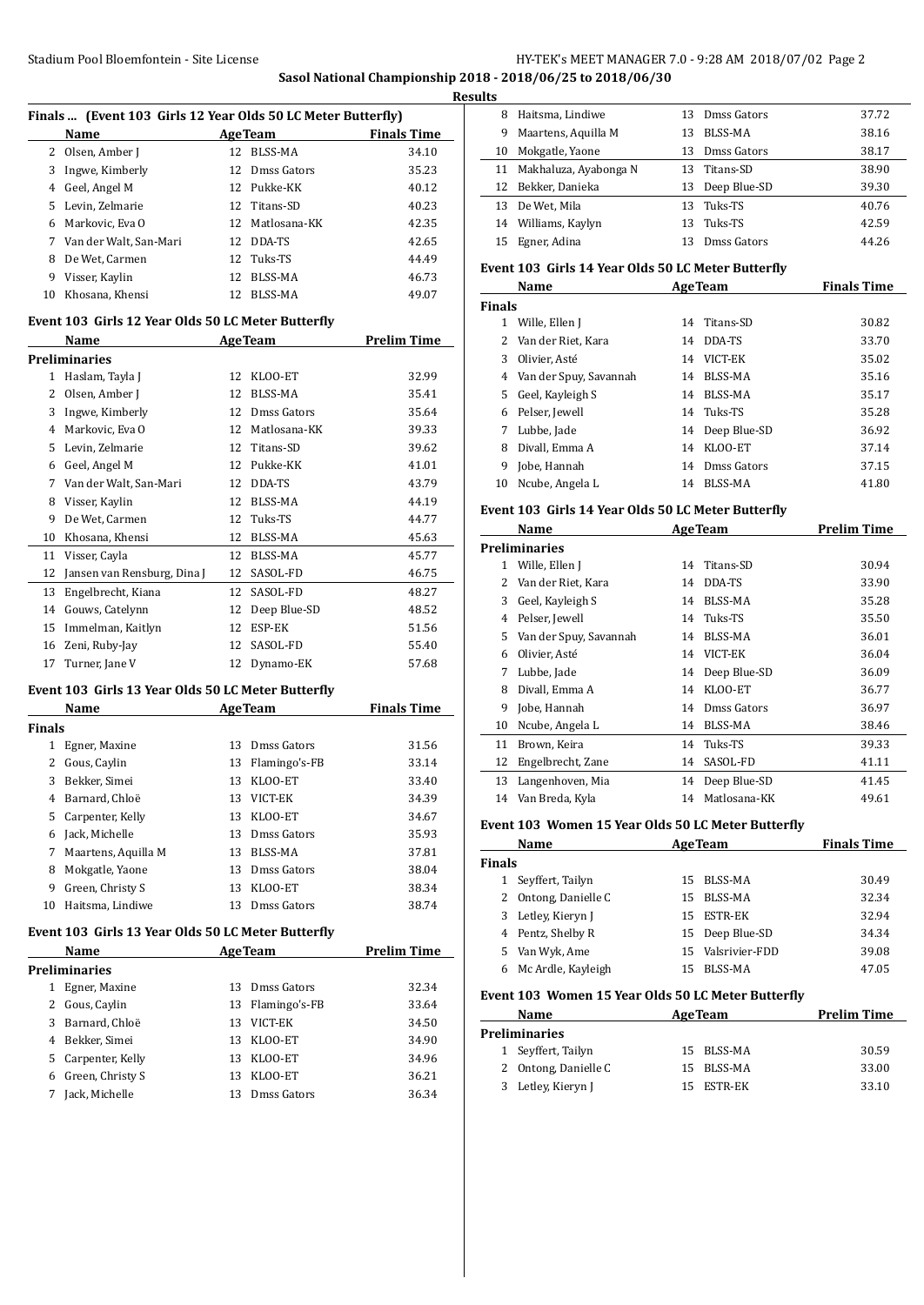**Sasol National Championship 2018 - 2018/06/25 to 2018/06/30**

|              |                                                                                                                                                                                                                               |    |                                       | Re                 |
|--------------|-------------------------------------------------------------------------------------------------------------------------------------------------------------------------------------------------------------------------------|----|---------------------------------------|--------------------|
|              | Preliminaries  (Event 103 Women 15 Year Olds 50 LC Meter Butterfly<br>Name                                                                                                                                                    |    | <b>Example 2 Age Team</b> Prelim Time |                    |
|              | 4 Pentz, Shelby R                                                                                                                                                                                                             |    | 15 Deep Blue-SD                       | 34.17              |
|              | 5 Van Wyk, Ame                                                                                                                                                                                                                |    | 15 Valsrivier-FDD                     | 38.41              |
|              | 6 Mc Ardle, Kayleigh                                                                                                                                                                                                          |    | 15 BLSS-MA                            | 47.49              |
|              | Event 103 Women 16 Year Olds 50 LC Meter Butterfly                                                                                                                                                                            |    |                                       |                    |
|              | Name AgeTeam                                                                                                                                                                                                                  |    |                                       | <b>Finals Time</b> |
| Finals       |                                                                                                                                                                                                                               |    |                                       |                    |
|              | 1 Landmann, Natalie                                                                                                                                                                                                           |    | 16 SASOL-FD                           | 29.31              |
|              | 2 Van Biljon, Rachel-Ann                                                                                                                                                                                                      |    | 16 Tuks-TS                            | 32.69              |
|              | 3 Murrin, Kailyn                                                                                                                                                                                                              |    | 16 ESP-EK                             | 35.04              |
|              | 4 Darling, Zoe M                                                                                                                                                                                                              |    | 16 SASOL-FD                           | 43.12              |
|              | Event 103 Women 16 Year Olds 50 LC Meter Butterfly                                                                                                                                                                            |    |                                       |                    |
|              | Name AgeTeam Prelim Time                                                                                                                                                                                                      |    |                                       |                    |
|              | Preliminaries                                                                                                                                                                                                                 |    |                                       |                    |
|              | 1 Landmann, Natalie                                                                                                                                                                                                           |    | 16 SASOL-FD                           | 29.51              |
|              | 2 Van Biljon, Rachel-Ann                                                                                                                                                                                                      |    | 16 Tuks-TS                            | 32.78              |
|              | 3 Murrin, Kailyn                                                                                                                                                                                                              |    | 16 ESP-EK                             | 36.02              |
|              | 4 Darling, Zoe M                                                                                                                                                                                                              |    | 16 SASOL-FD                           | 41.37              |
|              | Event 103 Women 17 & Over 50 LC Meter Butterfly                                                                                                                                                                               |    |                                       |                    |
|              | Name and the same state of the same state of the same state of the same state of the same state of the same state of the same state of the same state of the same state of the same state of the same state of the same state |    | <b>AgeTeam</b>                        | <b>Finals Time</b> |
| Finals       |                                                                                                                                                                                                                               |    |                                       |                    |
|              | 1 Van Jaarsveld, Marizel R                                                                                                                                                                                                    |    | 18 MDOL-JH                            | 29.52              |
|              | 2 van Biljon, Courtney L                                                                                                                                                                                                      |    | 20 Pukke-KK                           | 29.95              |
| 3            | Meier, Marné                                                                                                                                                                                                                  |    | 19 Pukke-KK                           | 30.80              |
|              | 4 Victor, Thilde                                                                                                                                                                                                              |    | 36 VICT-EK                            | 31.08              |
| 5.           | Loubser, Cornell                                                                                                                                                                                                              |    | 23 Pukke-KK                           | 31.36              |
|              | 6 Blaauw, Nadia                                                                                                                                                                                                               |    | 20 Pukke-KK                           | 32.03              |
| 7            | Kleynhans, Licinda                                                                                                                                                                                                            |    | 21 Pukke-KK                           | 32.26              |
| 8            | McCann, Kelly                                                                                                                                                                                                                 |    | 24 KLOO-ET                            | 32.91              |
| 9            | Duke, Dante                                                                                                                                                                                                                   |    | 17 Champion-TS                        | 35.34              |
| 10           | Meyer, Lindie                                                                                                                                                                                                                 |    | 17 Pukke-KK                           | 39.30              |
|              | Event 103 Women 17 & Over 50 LC Meter Butterfly                                                                                                                                                                               |    |                                       |                    |
|              | Name and the state of the state of the state of the state of the state of the state of the state of the state o                                                                                                               |    | AgeTeam Prelim Time                   |                    |
|              | Preliminaries                                                                                                                                                                                                                 |    |                                       |                    |
| 1            | Van Jaarsveld, Marizel R                                                                                                                                                                                                      |    | 18 MDOL-JH                            | 30.17              |
| 2            | van Biljon, Courtney L                                                                                                                                                                                                        | 20 | Pukke-KK                              | 30.37              |
| 3            | Victor, Thilde                                                                                                                                                                                                                | 36 | VICT-EK                               | 30.93              |
| 4            | Loubser, Cornell                                                                                                                                                                                                              | 23 | Pukke-KK                              | 31.23              |
| 5            | Meier, Marné                                                                                                                                                                                                                  | 19 | Pukke-KK                              | 31.55              |
| 6            | Kleynhans, Licinda                                                                                                                                                                                                            | 21 | Pukke-KK                              | 32.29              |
| 7            | Blaauw, Nadia                                                                                                                                                                                                                 | 20 | Pukke-KK                              | 32.49              |
| 8            | McCann, Kelly                                                                                                                                                                                                                 | 24 | KLOO-ET                               | 33.48              |
| 9            | Duke, Dante                                                                                                                                                                                                                   | 17 | Champion-TS                           | 35.57              |
| 10           | Meyer, Lindie                                                                                                                                                                                                                 | 17 | Pukke-KK                              | 39.23              |
| 11           | Krüger, Conny M                                                                                                                                                                                                               | 17 | Titans-SD                             | 42.74              |
|              | Event 104 Boys 9 & Under 50 LC Meter Butterfly                                                                                                                                                                                |    |                                       |                    |
|              | Name                                                                                                                                                                                                                          |    | <b>AgeTeam</b>                        | <b>Finals Time</b> |
| Finals       |                                                                                                                                                                                                                               |    |                                       |                    |
| $\mathbf{1}$ | Randall, Juan                                                                                                                                                                                                                 | 9  | Eagar Aquatics-CC                     | 36.24              |
| 2            | Gous, Dewet J                                                                                                                                                                                                                 | 9  | Flamingo's-FB                         | 38.55              |
| 3            | Ingram, Caleb M                                                                                                                                                                                                               | 9  | Tuks-TS                               | 38.96              |
| 4            | Hartmann, Dihandré                                                                                                                                                                                                            | 9  | SASOL-FD                              | 40.68              |

| Results |                            |    |            |       |
|---------|----------------------------|----|------------|-------|
| 5.      | Bartleman, Janco D         |    | Potch-KK   | 41.73 |
| 6       | Oelofse, Cay-Din           | 8. | SASOL-FD   | 41.77 |
|         | Loubser, Paul              | 9  | Tuks-TS    | 42.36 |
| 8       | Bartleman, Wian D          |    | 8 Potch-KK | 43.11 |
| 9.      | Le Gassick, Connor P       | 9  | BLSS-MA    | 44.50 |
|         | 10 Raccanello, Giancarlo R |    | Dynamo-EK  | 47.98 |

#### **Event 104 Boys 9 & Under 50 LC Meter Butterfly**

|    | Name                    | <b>AgeTeam</b> |                   | <b>Prelim Time</b> |
|----|-------------------------|----------------|-------------------|--------------------|
|    | <b>Preliminaries</b>    |                |                   |                    |
| 1  | Randall, Juan           | 9              | Eagar Aquatics-CC | 36.81              |
| 2  | Gous, Dewet J           | 9              | Flamingo's-FB     | 38.55              |
| 3  | Ingram, Caleb M         | 9              | Tuks-TS           | 38.84              |
| 4  | Hartmann, Dihandré      | 9              | SASOL-FD          | 39.63              |
| 5. | Oelofse, Cay-Din        | 8              | SASOL-FD          | 41.51              |
| 6  | Loubser. Paul           | 9              | Tuks-TS           | 42.14              |
| 7  | Bartleman, Wian D       | 8              | Potch-KK          | 42.84              |
| 8  | Bartleman, Janco D      | 8              | Potch-KK          | 43.13              |
| 9  | Le Gassick, Connor P    | 9              | BLSS-MA           | 45.05              |
| 10 | Raccanello, Giancarlo R | 8              | Dynamo-EK         | 46.30              |
| 11 | Claasen, Stephan        | 9              | Champion-TS       | 46.33              |
| 12 | Chamberlain, Rickus     | 8              | SASOL-FD          | 49.14              |
| 13 | Landmann, Armand        | 9              | SASOL-FD          | 53.71              |
| 14 | Palmer, Egbert          | 8              | Pukke-KK          | 54.80              |
|    |                         |                |                   |                    |

# **Event 104 Boys 10 Year Olds 50 LC Meter Butterfly**

| Name          |                      |    | <b>AgeTeam</b>  | <b>Finals Time</b> |
|---------------|----------------------|----|-----------------|--------------------|
| <b>Finals</b> |                      |    |                 |                    |
|               | Keylock, Logan R     | 10 | <b>BOKS-EK</b>  | 35.45              |
| 2             | Bekker, Bjorn        | 10 | KLOO-ET         | 36.14              |
| 3             | Pöhl, Ruben          | 10 | Tuks-TS         | 40.83              |
| 4             | Basson, Roald R      | 10 | BLSS-MA         | 40.99              |
| 5.            | Mofokeng, Musa B     | 10 | CARN-EK         | 42.26              |
| 6             | North, Kyle W        | 10 | Dynamo-EK       | 42.57              |
| 7             | Van Rensburg, Joshua | 10 | Deep Blue-SD    | 43.13              |
| 8             | Lourens, LWW         | 10 | Limpopo Tuks-WB | 45.80              |
| 9             | Van Dyk, Jean-Paul   | 10 | Titans-SD       | 48.56              |
| 10            | Pretorius, Xandre    | 10 | Champion-TS     | 49.42              |

## **Event 104 Boys 10 Year Olds 50 LC Meter Butterfly**

|    | Name                 | <b>AgeTeam</b> |                 | <b>Prelim Time</b> |
|----|----------------------|----------------|-----------------|--------------------|
|    | <b>Preliminaries</b> |                |                 |                    |
| 1  | Keylock, Logan R     | 10             | BOKS-EK         | 36.24              |
| 2  | Bekker, Bjorn        | 10             | KLOO-ET         | 38.47              |
| 3  | Basson, Roald R      | 10             | BLSS-MA         | 40.40              |
| 4  | Pöhl, Ruben          | 10             | Tuks-TS         | 40.90              |
| 5. | Mofokeng, Musa B     | 10             | <b>CARN-EK</b>  | 42.11              |
| 6  | North, Kyle W        | 10             | Dynamo-EK       | 42.32              |
| 7  | Van Rensburg, Joshua | 10             | Deep Blue-SD    | 43.09              |
| 8  | Lourens, LWW         | 10             | Limpopo Tuks-WB | 45.44              |
| 9  | Van Dyk, Jean-Paul   | 10             | Titans-SD       | 45.73              |
| 10 | Pretorius, Xandre    | 10             | Champion-TS     | 46.61              |
| 11 | Brown, Legion S      | 10             | Matlosana-KK    | 47.72              |
| 12 | Holtzhausen, Jean A  | 10             | Champion-TS     | 48.22              |
| 13 | Smit, Johan          | 10             | J's Aqua-SD     | 50.73              |
| 14 | Strydom, Luan        | 10             | <b>BOKS-EK</b>  | 59.88              |
| 15 | Pretorius, CF F      | 10             | Deep Blue-SD    | 1:00.56            |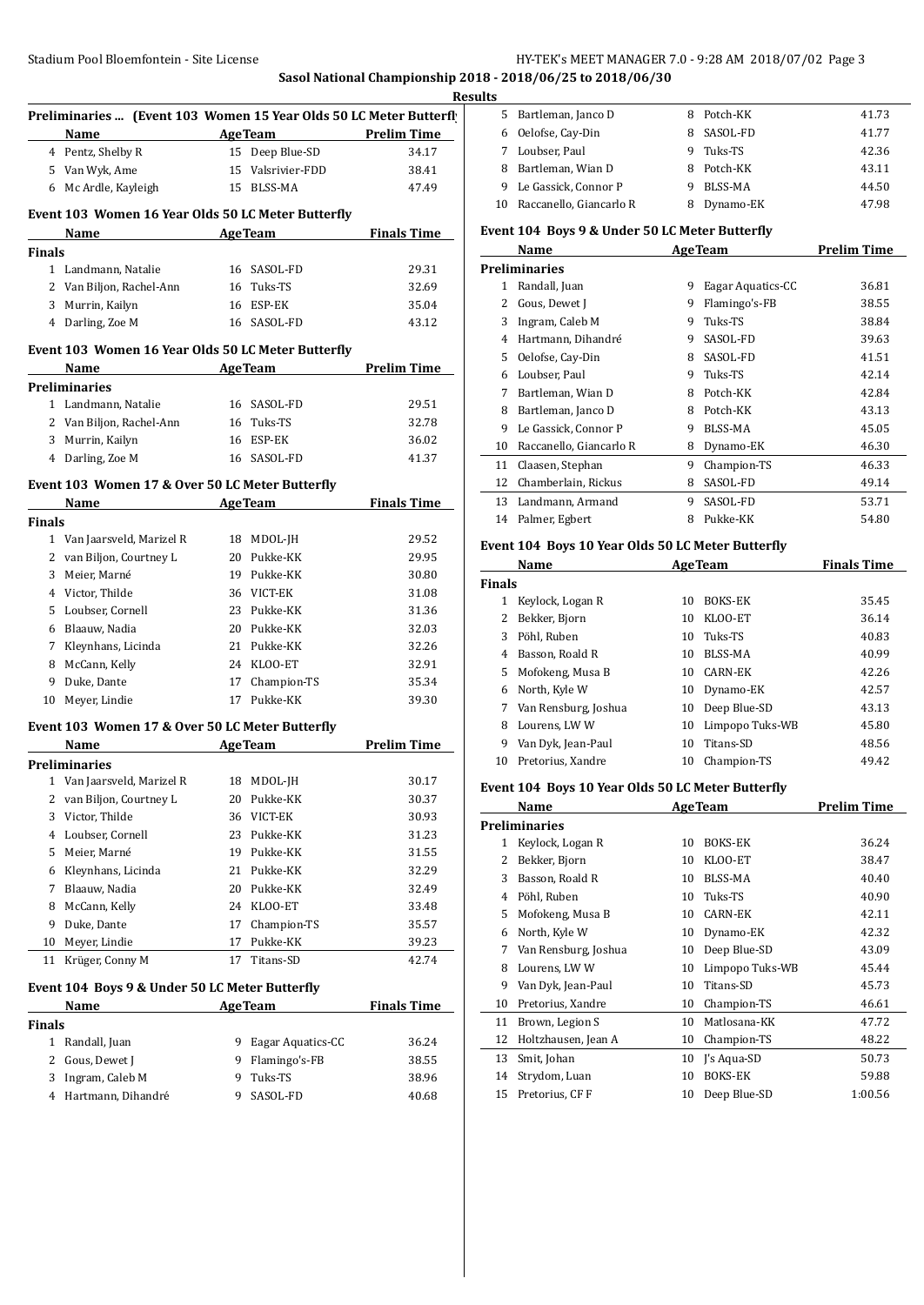# Stadium Pool Bloemfontein - Site License **HY-TEK's MEET MANAGER 7.0 - 9:28 AM 2018/07/02** Page 4 **Sasol National Championship 2018 - 2018/06/25 to 2018/06/30**

**Results**

 $\overline{a}$ 

 $\overline{a}$ 

 $\overline{a}$ 

| <u>к</u><br>Preliminaries  (Event 104 Boys 10 Year Olds 50 LC Meter Butterfly) |                                                   |    |                 |                    |
|--------------------------------------------------------------------------------|---------------------------------------------------|----|-----------------|--------------------|
|                                                                                |                                                   |    | <b>AgeTeam</b>  | <b>Prelim Time</b> |
|                                                                                | Name<br>16 Smook, Zandré                          |    | 10 VICT-EK      | 1:01.68            |
|                                                                                | 17 Shabangu, Kutlwano                             |    | 10 Matlosana-KK | 1:22.07            |
|                                                                                |                                                   |    |                 |                    |
|                                                                                | Event 104 Boys 11 Year Olds 50 LC Meter Butterfly |    |                 |                    |
|                                                                                | Name                                              |    | <b>AgeTeam</b>  | <b>Finals Time</b> |
| <b>Finals</b>                                                                  |                                                   |    |                 |                    |
|                                                                                | 1 Strydom, Cristopher R                           | 11 | VICT-EK         | 32.40              |
|                                                                                | 2 Verwoerd, Wilhelm J                             |    | 11 VICT-EK      | 36.40              |
|                                                                                | 3 Du Toit, Michal D                               |    | 11 Tuks-TS      | 36.57              |
|                                                                                | 4 du Toit, Pieter-Jacq J                          |    | 11 Potch-KK     | 37.64              |
|                                                                                | 5 Gomes, Jace S                                   |    | 11 Pukke-KK     | 38.68              |
|                                                                                | 6 Millington, Calder B                            |    | 11 BOKS-EK      | 38.84              |
|                                                                                | 7 Hill, Dillon A                                  |    | 11 Tuks-TS      | 40.79              |
|                                                                                | 8 Sprong, Huib V                                  |    | 11 VICT-EK      | 41.55              |
| 9                                                                              | Prinsloo, Jomar                                   |    | 11 Titans-SD    | 44.90              |
| 10                                                                             | Mostert, Johan L                                  |    | 11 Potch-KK     | 45.13              |
|                                                                                | Event 104 Boys 11 Year Olds 50 LC Meter Butterfly |    |                 |                    |
|                                                                                | Name AgeTeam                                      |    |                 | <b>Prelim Time</b> |
|                                                                                | <b>Preliminaries</b>                              |    |                 |                    |
|                                                                                | 1 Strydom, Cristopher R                           | 11 | VICT-EK         | 32.57              |
|                                                                                | 2 Verwoerd, Wilhelm J                             |    | 11 VICT-EK      | 37.21              |
|                                                                                | 3 du Toit, Pieter-Jacq J                          |    | 11 Potch-KK     | 37.75              |
|                                                                                | 4 Gomes, Jace S                                   |    | 11 Pukke-KK     | 37.89              |
|                                                                                | 5 Du Toit, Michal D                               |    | 11 Tuks-TS      | 38.33              |
|                                                                                | 6 Millington, Calder B                            |    | 11 BOKS-EK      | 39.47              |
| 7                                                                              | Sprong, Huib V                                    |    | 11 VICT-EK      | 41.45              |
|                                                                                | 8 Hill, Dillon A                                  |    | 11 Tuks-TS      | 41.64              |
| 9                                                                              | Prinsloo, Jomar                                   |    | 11 Titans-SD    | 43.06              |
| 10                                                                             | Mostert, Johan L                                  |    | 11 Potch-KK     | 44.97              |
| 11                                                                             | Arnolds, Jarryd C                                 |    | 11 Titans-SD    | 45.72              |
| 12                                                                             | Gillespie, Christopher C                          |    | 11 Dynamo-EK    | 47.49              |
| 13                                                                             | Rautenbach, Benji                                 | 11 | DDA-TS          | 54.83              |
| 14                                                                             | Albertus, TY X                                    | 11 | SASOL-FD        | 1:11.90            |
|                                                                                | Event 104 Boys 12 Year Olds 50 LC Meter Butterfly |    |                 |                    |
|                                                                                | Name                                              |    | <b>AgeTeam</b>  | <b>Finals Time</b> |
| Finals                                                                         |                                                   |    |                 |                    |
| 1                                                                              | Smit, Byron G                                     | 12 | VICT-EK         | 32.03              |
| 2                                                                              | Briel, Charlie H                                  | 12 | BLSS-MA         | 33.45              |
|                                                                                | 3 Reinders, Connor                                | 12 | BULS-MA         | 34.50              |
|                                                                                | 4 Cilliers, Jacques                               | 12 | BLSS-MA         | 35.64              |
|                                                                                | 5 Van Rensburg, Ruan                              | 12 | Deep Blue-SD    | 36.40              |
| 6                                                                              | Rogan, Riley                                      | 12 | Deep Blue-SD    | 36.48              |
|                                                                                | 7 van der Westhuizen, Tiaan                       | 12 | SASOL-FD        | 36.54              |
| 8                                                                              | Bartleman, Ewald W                                |    | 12 Potch-KK     | 38.56              |
| 9                                                                              | du Plessis, Philip P                              | 12 | Matlosana-KK    | 39.04              |
| 10                                                                             | Fouché, Nathan L                                  | 12 | Deep Blue-SD    | 41.28              |
|                                                                                | Event 104 Boys 12 Year Olds 50 LC Meter Butterfly |    |                 |                    |
|                                                                                | Name                                              |    | <b>AgeTeam</b>  | <b>Prelim Time</b> |
|                                                                                | <b>Preliminaries</b>                              |    |                 |                    |
| 1                                                                              | Smit, Byron G                                     | 12 | VICT-EK         | 32.50              |
| 2                                                                              | Briel, Charlie H                                  | 12 | BLSS-MA         | 33.22              |
| 3                                                                              | Reinders, Connor                                  | 12 | BULS-MA         | 34.35              |
|                                                                                | 4 van der Westhuizen, Tiaan                       | 12 | SASOL-FD        | 35.37              |
|                                                                                |                                                   |    |                 |                    |

| Its                                               |                      |    |              |         |  |  |
|---------------------------------------------------|----------------------|----|--------------|---------|--|--|
| 5                                                 | Rogan, Riley         | 12 | Deep Blue-SD | 35.86   |  |  |
| 6                                                 | Van Rensburg, Ruan   | 12 | Deep Blue-SD | 35.90   |  |  |
| 7                                                 | Bartleman, Ewald W   | 12 | Potch-KK     | 36.54   |  |  |
| 8                                                 | Cilliers, Jacques    | 12 | BLSS-MA      | 36.61   |  |  |
| 9                                                 | Fouché, Nathan L     | 12 | Deep Blue-SD | 37.66   |  |  |
| 10                                                | du Plessis, Philip P | 12 | Matlosana-KK | 38.87   |  |  |
| 11                                                | Smit, Frikkie        | 12 | J's Aqua-SD  | 38.95   |  |  |
| 12                                                | Van Rooyen, Connor S | 12 | Matlosana-KK | 43.30   |  |  |
| 13                                                | Boonzaaier, Henk     | 12 | Matlosana-KK | 43.81   |  |  |
| 14                                                | Prinsloo, Keanu L    | 12 | BLSS-MA      | 44.17   |  |  |
| 15                                                | Reinecke, Matthew J  | 12 | KLOO-ET      | 46.37   |  |  |
| 16                                                | De Bruyn, Zander     | 12 | Matlosana-KK | 49.32   |  |  |
| 17                                                | De Vernon, Dawson    | 12 | Deep Blue-SD | 52.88   |  |  |
| 18                                                | Foley, Tristan H     | 12 | ESP-EK       | 52.91   |  |  |
| 19                                                | Van Zyl, Waldemar    | 12 | SASOL-FD     | 59.22   |  |  |
| 20                                                | Vollenbroek, Leo     | 12 | ESP-EK       | 1:01.65 |  |  |
| Event 104 Boys 13 Year Olds 50 LC Meter Butterfly |                      |    |              |         |  |  |

| Name          |                         | <b>AgeTeam</b> |                | <b>Finals Time</b> |  |
|---------------|-------------------------|----------------|----------------|--------------------|--|
| <b>Finals</b> |                         |                |                |                    |  |
|               | Keylock, Kian C         | 13             | <b>BOKS-EK</b> | 29.54              |  |
|               | Botes, Cobus            | 13             | BLSS-MA        | 30.44              |  |
| 3             | Nel, Jaden              | 13             | SASOL-FD       | 30.95              |  |
| 4             | Smal, Lucques           | 13             | Titans-SD      | 31.01              |  |
|               | 5 Le Gassick. Liam R    | 13             | BLSS-MA        | 32.79              |  |
| 6             | Rebelo, Ricardo         | 13             | Tuks-TS        | 33.24              |  |
| 7             | McLeary, James H        | 13             | Champion-TS    | 33.88              |  |
| 8             | Pretorius, Dandré P     | 13             | Deep Blue-SD   | 34.13              |  |
| 9             | Van Rensburg, Sebastian | 13             | Tuks-TS        | 34.27              |  |
| 10            | Zwane. Lehakwe M        | 13             | SASOL-FD       | 36.45              |  |
|               |                         |                |                |                    |  |

# **Event 104 Boys 13 Year Olds 50 LC Meter Butterfly**

|    | Name                    |    | <b>AgeTeam</b> | <b>Prelim Time</b> |
|----|-------------------------|----|----------------|--------------------|
|    | Preliminaries           |    |                |                    |
| 1  | Keylock, Kian C         | 13 | <b>BOKS-EK</b> | 29.85              |
| 2  | Botes, Cobus            | 13 | BLSS-MA        | 30.91              |
| 3  | Smal, Lucques           | 13 | Titans-SD      | 31.38              |
| 4  | Nel, Jaden              | 13 | SASOL-FD       | 31.92              |
| 5  | Le Gassick, Liam R      | 13 | BLSS-MA        | 32.44              |
| 6  | McLeary, James H        | 13 | Champion-TS    | 32.46              |
| 7  | Rebelo, Ricardo         | 13 | Tuks-TS        | 33.05              |
| 8  | Van Rensburg, Sebastian | 13 | Tuks-TS        | 33.55              |
| 9  | Pretorius, Dandré P     | 13 | Deep Blue-SD   | 33.74              |
| 10 | Zwane, Lehakwe M        | 13 | SASOL-FD       | 35.48              |
| 11 | Otto, Johan             | 13 | Titans-SD      | 35.87              |
| 12 | Hood, Sean H            | 13 | Deep Blue-SD   | 37.16              |
| 13 | Dos Santos, Daniël J    | 13 | Titans-SD      | 38.06              |
| 14 | La Grange, Tristan      | 13 | VICT-EK        | 38.78              |
| 15 | Khoane, Aobakwe O       | 13 | Matlosana-KK   | 39.52              |
| 16 | Brand, Keagz C          | 13 | KLOO-ET        | 39.66              |
| 17 | Lodetti, Luke R         | 13 | Titans-SD      | 39.77              |
| 18 | Sprong, André           | 13 | VICT-EK        | 44.95              |
| 19 | Chamberlain, Wiaan      | 13 | SASOL-FD       | 45.23              |
| 20 | Mostert, Hanno E        | 13 | Potch-KK       | 55.43              |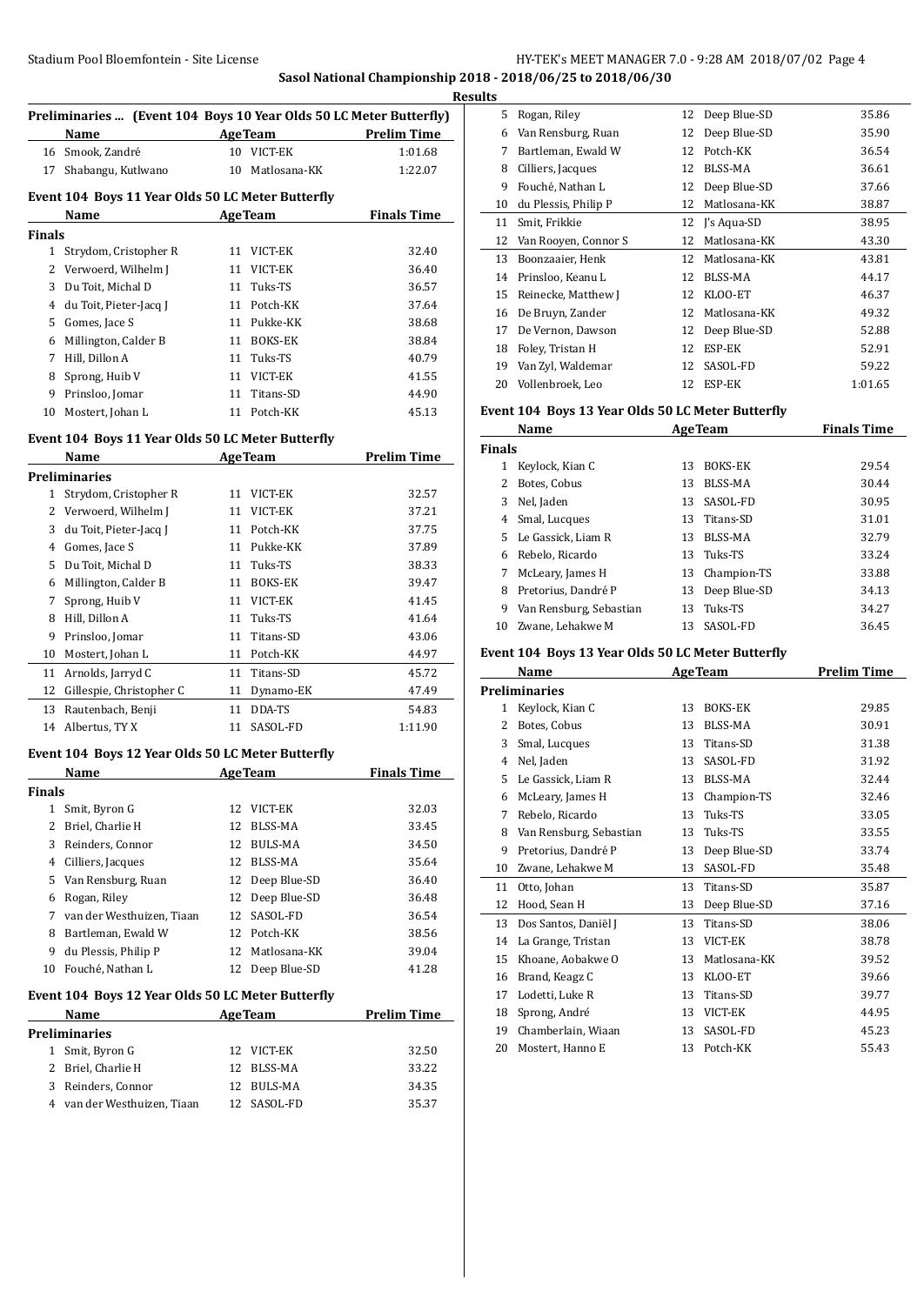**Sasol National Championship 2018 - 2018/06/25 to 2018/06/30**

**Results**

Í.

|                                                   | Event 104 Boys 14 Year Olds 50 LC Meter Butterfly<br>Name |    | <b>AgeTeam</b>   | <b>Finals Time</b> |  |  |
|---------------------------------------------------|-----------------------------------------------------------|----|------------------|--------------------|--|--|
| Finals                                            |                                                           |    |                  |                    |  |  |
| 1                                                 | Vorster, Simeon W                                         | 14 | BLSS-MA          | 28.40              |  |  |
| 2                                                 | Gillespie, Joshua A                                       |    | 14 Dynamo-EK     | 29.59              |  |  |
| 3                                                 | Millington, Callum D                                      | 14 | <b>BOKS-EK</b>   | 29.81              |  |  |
| 4                                                 | Liu, Benny                                                | 14 | BLSS-MA          | 30.25              |  |  |
| 5.                                                | Haslam, Matt R                                            |    | 14 KLOO-ET       | 30.52              |  |  |
| 6                                                 | Du Toit, Thian                                            | 14 | BLSS-MA          | 30.54              |  |  |
| 7                                                 | Venter, Reinert A                                         |    | 14 Hillcrest-TS  | 32.70              |  |  |
| 8                                                 | Mosterd, Cole B                                           |    | 14 Aqua Fins-JHB | 33.52              |  |  |
| 9                                                 | Rocha, Orin                                               |    | 14 Aqua Fins-JHB | 33.85              |  |  |
| 10                                                | Pretorius, JD D                                           |    | 14 CARN-EK       | 36.90              |  |  |
| Event 104 Boys 14 Year Olds 50 LC Meter Butterfly |                                                           |    |                  |                    |  |  |
|                                                   | Name                                                      |    | AgeTeam          | Prelim Time        |  |  |

|    | Name                 |    | дge геаш       | гтении гипе |
|----|----------------------|----|----------------|-------------|
|    | <b>Preliminaries</b> |    |                |             |
| 1  | Vorster, Simeon W    | 14 | BLSS-MA        | 28.83       |
| 2  | Gillespie, Joshua A  | 14 | Dynamo-EK      | 29.37       |
| 3  | Millington, Callum D | 14 | <b>BOKS-EK</b> | 29.84       |
| 4  | Haslam, Matt R       | 14 | KLOO-ET        | 30.75       |
| 5  | Liu, Benny           | 14 | BLSS-MA        | 30.79       |
| 6  | Du Toit, Thian       | 14 | <b>BLSS-MA</b> | 30.88       |
| 7  | Mosterd, Cole B      | 14 | Aqua Fins-JHB  | 33.34       |
| 8  | Venter, Reinert A    | 14 | Hillcrest-TS   | 33.37       |
| 9  | Rocha, Orin          | 14 | Aqua Fins-JHB  | 34.14       |
| 10 | Pretorius, JD D      | 14 | <b>CARN-EK</b> | 34.19       |
| 11 | Maleshane, Tshiamo O | 14 | Matlosana-KK   | 34.35       |
| 12 | Hinrichsen, Callum E | 14 | Tuks-TS        | 34.60       |
| 13 | Beukes, Nathan J     | 14 | Matlosana-KK   | 36.86       |
| 14 | Fouché, Matthew L    | 14 | Deep Blue-SD   | 38.52       |

#### **Event 104 Men 15 Year Olds 50 LC Meter Butterfly**

|               | Name                  | <b>AgeTeam</b> |                 | <b>Finals Time</b> |
|---------------|-----------------------|----------------|-----------------|--------------------|
| <b>Finals</b> |                       |                |                 |                    |
| 1             | Staines, Jaiden       | 15.            | <b>BOKS-EK</b>  | 27.98              |
|               | 2 Wolmarans, Gideon J |                | 15 Lebone-BP    | 28.79              |
| 3             | Wolmarans, Damian C   |                | 15 Matlosana-KK | 29.23              |
| 4             | Walsh, Patrick        | 15             | Dmss Gators     | 30.01              |
| 5.            | Fischer, Ethan        | 15.            | Dmss Gators     | 30.11              |
| 6             | Landmann, Ramon       |                | 15 SASOL-FD     | 31.77              |
| 7             | Nel, Rigard E         |                | 15 Titans-SD    | 33.00              |
| 8             | Jordaan, Joshua       |                | 15 Pukke-KK     | 33.33              |
| 9             | Viljoen, Ebert J      |                | 15 Deep Blue-SD | 33.47              |
| 10            | Radebe, Kgomotso A    | 15             | SASOL-FD        | 35.30              |

#### **Event 104 Men 15 Year Olds 50 LC Meter Butterfly**

|    | Name                  |    | <b>AgeTeam</b>  | <b>Prelim Time</b> |  |
|----|-----------------------|----|-----------------|--------------------|--|
|    | <b>Preliminaries</b>  |    |                 |                    |  |
|    | Staines, Jaiden       | 15 | BOKS-EK         | 28.11              |  |
|    | 2 Wolmarans, Gideon J |    | 15 Lebone-BP    | 28.72              |  |
|    | 3 Wolmarans, Damian C |    | 15 Matlosana-KK | 29.34              |  |
|    | 4 Walsh, Patrick      |    | 15 Dmss Gators  | 30.26              |  |
| 5. | Fischer, Ethan        |    | 15 Dmss Gators  | 30.65              |  |
| 6  | Jordaan, Joshua       |    | 15 Pukke-KK     | 31.57              |  |
|    | Landmann, Ramon       |    | 15 SASOL-FD     | 31.69              |  |
| 8  | Nel, Rigard E         |    | 15 Titans-SD    | 33.14              |  |

| 9  | Viljoen, Ebert J      | 15 Deep Blue-SD | 33.54 |
|----|-----------------------|-----------------|-------|
|    | 10 Radebe, Kgomotso A | 15 SASOL-FD     | 34.05 |
|    | 11 Nortjé, Wynand O   | 15 Titans-SD    | 35.50 |
|    | 12 Margro, Bronte D   | 15 Dynamo-EK    | 36.20 |
| 13 | Alli, Mizaan          | 15 BOKS-EK      | 36.47 |
| 14 | Debruyn, Jason        | 15 Matlosana-KK | 37.20 |
|    | 15 Du Plessis, Hein C | 15 Hillcrest-TS | 37.76 |
|    |                       |                 |       |

#### **Event 104 Men 16 Year Olds 50 LC Meter Butterfly**

|               | Name                | <b>AgeTeam</b> |                 | <b>Finals Time</b> |
|---------------|---------------------|----------------|-----------------|--------------------|
| <b>Finals</b> |                     |                |                 |                    |
|               | Seyffert, JP P      | 16             | BLSS-MA         | 27.00              |
|               | Steyn, Corrie       | 16             | BLSS-MA         | 27.88              |
| 3             | De Waal, Luan       | 16             | BLSS-MA         | 28.17              |
| 4             | Moolman, Rynard     | 16             | Hillcrest-TS    | 28.27              |
| 5.            | Jordaan, Etienne    |                | 16 Deep Blue-SD | 28.48              |
| 6             | Swanepoel, Hanno    |                | 16 SASOL-FD     | 30.84              |
|               | Van Der Merwe, PR R |                | 16 Deep Blue-SD | 31.70              |
| 8             | Bekker, Zinhle      | 16             | Dmss Gators     | 32.89              |
| 9             | Mathibela, Oratile  | 16             | Tuks-TS         | 33.81              |
| 10            | Strydom, Armando I  |                | 16 Matlosana-KK | 39.41              |

#### **Event 104 Men 16 Year Olds 50 LC Meter Butterfly**

|    | Name<br><b>AgeTeam</b> |    |                 | <b>Prelim Time</b> |
|----|------------------------|----|-----------------|--------------------|
|    | <b>Preliminaries</b>   |    |                 |                    |
|    | Seyffert, JP P         | 16 | BLSS-MA         | 27.33              |
|    | Steyn, Corrie          | 16 | BLSS-MA         | 27.74              |
| 3  | Jordaan, Etienne       |    | 16 Deep Blue-SD | 28.33              |
| 4  | De Waal, Luan          | 16 | BLSS-MA         | 28.35              |
| 5. | Moolman, Rynard        | 16 | Hillcrest-TS    | 28.70              |
|    | 6 Swanepoel, Hanno     |    | 16 SASOL-FD     | 30.76              |
|    | Van Der Merwe, PR R    |    | 16 Deep Blue-SD | 31.33              |
| 8  | Bekker, Zinhle         | 16 | Dmss Gators     | 31.70              |
| 9  | Mathibela, Oratile     |    | 16 Tuks-TS      | 33.99              |
| 10 | Strydom, Armando J     | 16 | Matlosana-KK    | 37.08              |

# **Event 104 Men 17 & Over 50 LC Meter Butterfly**

| Name          |                      |    | <b>AgeTeam</b>  | <b>Finals Time</b> |  |
|---------------|----------------------|----|-----------------|--------------------|--|
| <b>Finals</b> |                      |    |                 |                    |  |
| 1             | Thomas. Cullen       | 18 | BLSS-MA         | 26.51              |  |
| 2             | Moll, Jandré J       | 17 | VICT-EK         | 26.53              |  |
| $*3$          | Roos, Matt L         | 18 | Pukke-KK        | 27.37              |  |
| $*3$          | Kockott, Raymond     | 17 | Limpopo Tuks-WB | 27.37              |  |
| 5.            | Nortje, Armand M     | 18 | SGUL-ET         | 27.46              |  |
| 6.            | van der Bank, Morné  | 19 | Pukke-KK        | 28.34              |  |
| 7             | van Graan, Rudy V    | 19 | Pukke-KK        | 28.56              |  |
| 8             | Rex, Tyron A         | 18 | <b>BOKS-EK</b>  | 28.97              |  |
| 9             | Snyman, Francois J   | 20 | Pukke-KK        | 30.08              |  |
| 10            | Scheepers, Tristan L |    | Fins-BP         | 31.22              |  |

#### **Event 104 Men 17 & Over 50 LC Meter Butterfly**

| Name |                      |     | <b>AgeTeam</b>     | <b>Prelim Time</b> |
|------|----------------------|-----|--------------------|--------------------|
|      | <b>Preliminaries</b> |     |                    |                    |
| 1    | Moll, Jandré J       |     | 17 VICT-EK         | 26.42              |
|      | 2 Thomas, Cullen     | 18  | BLSS-MA            | 26.83              |
|      | 3 Kockott, Raymond   |     | 17 Limpopo Tuks-WB | 27.24              |
|      | 4 Nortje, Armand M   | 18  | SGUL-ET            | 27.46              |
| 5.   | Roos, Matt L         | 18. | Pukke-KK           | 27.66              |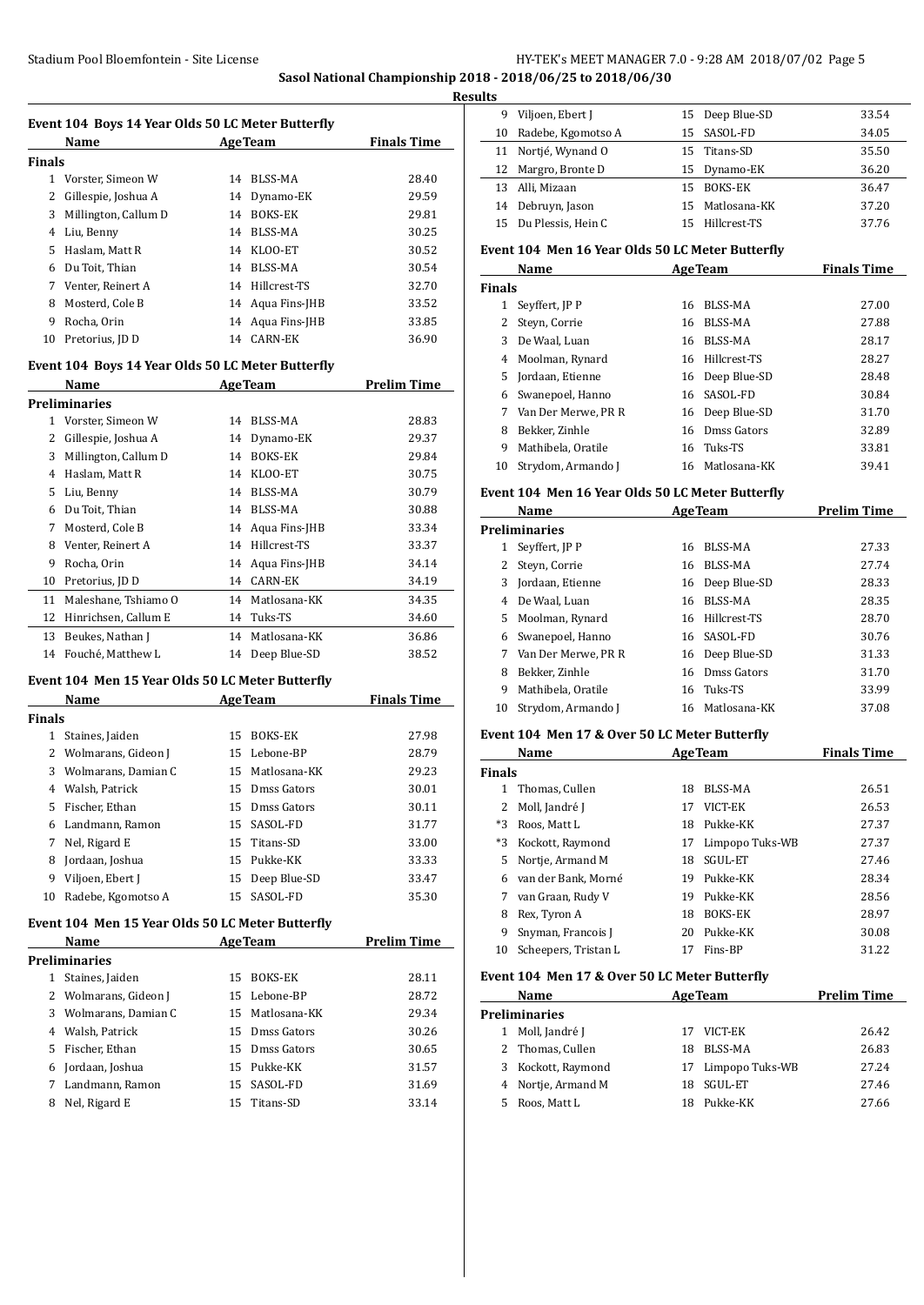# **Sasol National Championship 2018 - 2018/06/25 to 2018/06/30**

|                  | Preliminaries  (Event 104 Men 17 & Over 50 LC Meter Butterfly) |          |                         |                     |
|------------------|----------------------------------------------------------------|----------|-------------------------|---------------------|
|                  | Name                                                           |          |                         | AgeTeam Prelim Time |
|                  | 6 van Graan, Rudy V                                            |          | 19 Pukke-KK             | 28.25               |
|                  | 7 van der Bank, Morné                                          |          | 19 Pukke-KK             | 28.39               |
|                  | 8 Rex, Tyron A                                                 |          | 18 BOKS-EK              | 28.73               |
| 9                | Snyman, Francois J                                             |          | 20 Pukke-KK             | 29.98               |
|                  | 10 Scheepers, Tristan L                                        |          | 17 Fins-BP              | 30.13               |
|                  | 11 Leukes, David J                                             |          | 17 BLSS-MA              | 31.23               |
|                  | 12 Tromp, Wilco                                                |          | 17 Deep Blue-SD         | 32.59               |
|                  | 13 Lange, Michael S                                            |          | 17 ESP-EK               | 33.24               |
|                  | 14 Motseare, Lebo                                              |          | 18 SASOL-FD             | 33.39               |
|                  | 15 Rantshabeng, Otsile D                                       |          | 18 Dmss Gators          | 33.83               |
|                  | 16 Beneke, John                                                |          | 45 WAOO-JHB             | 35.24               |
| 17               | Nel, JP                                                        |          | 18 J's Aqua-SD          | 40.63               |
|                  |                                                                |          |                         |                     |
|                  | Event 105 Girls 9 & Under 200 LC Meter Freestyle               |          |                         |                     |
|                  | Name                                                           |          | <b>AgeTeam</b>          | <b>Finals Time</b>  |
| <b>Finals</b>    |                                                                |          |                         |                     |
|                  | 1 du Plessis, Madison                                          |          | 9 BULS-MA               | 3:06.97             |
|                  | 2 Fourie, Katelyn                                              |          | 9 Titans-SD             | 3:08.99             |
|                  | 3 Botes, Scarlett M                                            |          | 8 Potch-KK              | 3:23.79             |
|                  | 4 Potgieter, Annika                                            |          | 9 Pukke-KK              | 3:26.59             |
|                  | 5 Rayne, Brooklyn K                                            |          | 8 KLOO-ET               | 3:26.73             |
|                  | 6 Ward, Marlene                                                |          | 9 Tuks-TS               | 3:31.34             |
| 7                | Rayne, Madison R                                               |          | 8 KLOO-ET               | 3:37.58             |
|                  | 8 Chen, Vera R                                                 |          | 9 BLSS-MA               | 3:45.89             |
|                  | 9 Kotzé, René                                                  |          | 9 Potch-KK              | 3:50.33             |
|                  | 10 Krause, Alandri                                             |          | 9 BLSS-MA               | 4:07.19             |
|                  | Event 105 Girls 9 & Under 200 LC Meter Freestyle               |          |                         |                     |
|                  | Name                                                           |          | <b>AgeTeam</b>          | <b>Prelim Time</b>  |
|                  | Preliminaries                                                  |          |                         |                     |
|                  | 1 du Plessis, Madison                                          |          | 9 BULS-MA               | 3:02.01             |
|                  | 2 Fourie, Katelyn                                              |          | 9 Titans-SD             | 3:03.55             |
|                  | 3 Rayne, Brooklyn K                                            |          | 8 KLOO-ET               | 3:21.78             |
|                  | 4 Botes, Scarlett M                                            |          | 8 Potch-KK              | 3:22.24             |
|                  | 5 Potgieter, Annika                                            |          | 9 Pukke-KK              | 3:28.07             |
|                  | 6 Ward, Marlene                                                |          | 9 Tuks-TS               | 3:30.48             |
|                  | 7 Ravne. Madison R                                             |          | 8 KLOO-ET               | 3:36.96             |
| 8                | Chen, Vera R                                                   |          | 9 BLSS-MA               | 3:43.09             |
| 9                | Kotzé, René                                                    | 9.       | Potch-KK                | 3:48.60             |
| 10               | Krause, Alandri                                                | 9        | BLSS-MA                 | 3:59.58             |
|                  | Seymour, Ashley                                                | 9.       | BLSS-MA                 | 4:18.60             |
| 11               |                                                                | 9        | ESP-EK                  | 4:38.07             |
|                  | 12 Barnes, Callah                                              |          |                         |                     |
|                  |                                                                |          |                         |                     |
|                  | Event 105 Girls 10 Year Olds 200 LC Meter Freestyle            |          |                         |                     |
|                  | Name                                                           |          | <b>AgeTeam</b>          | <b>Finals Time</b>  |
|                  |                                                                |          |                         |                     |
|                  | 1 Oelofse, Bay-Linn                                            | 10       | SASOL-FD                | 2:41.62             |
| 2                | Prinsloo, Cher H                                               | 10       | KLOO-ET                 | 2:49.44             |
| 3                | Mayoss, Erin L                                                 | 10       | KLOO-ET                 | 2:53.23             |
| 4                | Vincent, Amelia                                                | 10       | BLSS-MA                 | 2:55.52             |
| 5                | De Klerk, Dané L                                               | 10       | Pukke-KK                | 3:04.48             |
| 6                | Beling, Hayley E                                               | 10       | BOKS-EK                 | 3:04.98             |
| 7                | Olivier, Deidré L                                              | 10       | Pukke-KK                | 3:10.95             |
| Finals<br>8<br>9 | Garnett, Amy Lee<br>Baenhoff, Chanel                           | 10<br>10 | Deep Blue-SD<br>BLSS-MA | 3:11.03<br>3:12.63  |

| 10 | Frylinck, Mareze                                    | 10 | <b>BLSS-MA</b> | 3:14.92            |
|----|-----------------------------------------------------|----|----------------|--------------------|
|    | Event 105 Girls 10 Year Olds 200 LC Meter Freestyle |    |                |                    |
|    | Name                                                |    | <b>AgeTeam</b> | <b>Prelim Time</b> |
|    | <b>Preliminaries</b>                                |    |                |                    |
| 1  | Oelofse, Bay-Linn                                   | 10 | SASOL-FD       | 2:41.95            |
| 2  | Mayoss, Erin L                                      | 10 | KLOO-ET        | 2:51.81            |
| 3  | Prinsloo, Cher H                                    | 10 | KLOO-ET        | 2:52.76            |
| 4  | Vincent, Amelia                                     | 10 | BLSS-MA        | 2:57.36            |
| 5  | Beling, Hayley E                                    | 10 | <b>BOKS-EK</b> | 2:58.86            |
| 6  | De Klerk, Dané L                                    | 10 | Pukke-KK       | 3:04.23            |
| 7  | Baenhoff, Chanel                                    | 10 | BLSS-MA        | 3:08.82            |
| 8  | Olivier, Deidré L                                   | 10 | Pukke-KK       | 3:09.73            |
| 9  | Garnett, Amy Lee                                    | 10 | Deep Blue-SD   | 3:13.49            |
| 10 | Frylinck, Mareze                                    | 10 | BLSS-MA        | 3:17.59            |
| 11 | Liebenberg, Mathilda                                | 10 | Potch-KK       | 3:23.95            |
| 12 | Price, Lenya B                                      | 10 | VICT-EK        | 3:42.40            |
| 13 | Coetzee, Liesche                                    | 10 | SASOL-FD       | 3:54.18            |

# **Event 105 Girls 11 Year Olds 200 LC Meter Freestyle**

| Name          |                     |    | <b>AgeTeam</b> | <b>Finals Time</b> |  |
|---------------|---------------------|----|----------------|--------------------|--|
| <b>Finals</b> |                     |    |                |                    |  |
| 1             | Whelan, Francis     | 11 | Titans-SD      | 2:37.35            |  |
| 2.            | Armour, Kaeli-Peace | 11 | BLSS-MA        | 2:38.80            |  |
| 3             | Cowley, Robyn       | 11 | Tuks-TS        | 2:46.46            |  |
| 4             | Palmer, Xandri      | 11 | Pukke-KK       | 2:50.94            |  |
| 5.            | Bonnema, Ankie M    | 11 | DDA-TS         | 2:52.20            |  |
| 6             | Bell, Skyla R       | 11 | KLOO-ET        | 2:56.41            |  |
| 7             | du Preez. Sumé M    | 11 | Pukke-KK       | 2:59.17            |  |
| 8             | du Plessis, Deone   | 11 | Champion-TS    | 3:00.89            |  |
| 9             | Reinecke, Stella A  | 11 | KLOO-ET        | 3:09.45            |  |
| 10            | Lebitso, Kutloano   |    | Matlosana-KK   | 3:16.61            |  |

# **Event 105 Girls 11 Year Olds 200 LC Meter Freestyle**

|    | Name                | <b>AgeTeam</b> |                | <b>Prelim Time</b> |
|----|---------------------|----------------|----------------|--------------------|
|    | Preliminaries       |                |                |                    |
| 1  | Armour, Kaeli-Peace | 11             | BLSS-MA        | 2:39.42            |
| 2  | Whelan, Francis     | 11             | Titans-SD      | 2:41.00            |
| 3  | Bonnema, Ankie M    | 11             | DDA-TS         | 2:48.65            |
| 4  | Palmer, Xandri      | 11             | Pukke-KK       | 2:50.59            |
| 5  | Cowley, Robyn       | 11             | Tuks-TS        | 2:52.87            |
| 6  | Bell, Skyla R       | 11             | KLOO-ET        | 2:54.94            |
| 7  | du Preez, Sumé M    | 11             | Pukke-KK       | 2:55.81            |
| 8  | du Plessis, Deone   | 11             | Champion-TS    | 2:59.76            |
| 9  | Lebitso, Kutloano   | 11             | Matlosana-KK   | 3:03.62            |
| 10 | Reinecke, Stella A  | 11             | KLOO-ET        | 3:06.17            |
| 11 | Pretorius, Abi      | 11             | <b>CARN-EK</b> | 3:11.06            |
| 12 | Karpakis, Cayley G  | 11             | BLSS-MA        | 3:11.60            |
| 13 | Landmann, Julie     | 11             | SASOL-FD       | 3:28.78            |
| 14 | Kasonkomona, Tyra   | 11             | Matlosana-KK   | 3:31.47            |

#### **Event 105 Girls 12 Year Olds 200 LC Meter Freestyle**

|               | Name              | <b>AgeTeam</b> | <b>Finals Time</b> |
|---------------|-------------------|----------------|--------------------|
| <b>Finals</b> |                   |                |                    |
|               | 1 Haslam, Tayla J | 12 KLOO-ET     | 2:22.24            |
|               | 2 Olsen, Amber J  | 12 BLSS-MA     | 2:33.15            |
|               | 3 Ingwe, Kimberly | 12 Dmss Gators | 2:39.50            |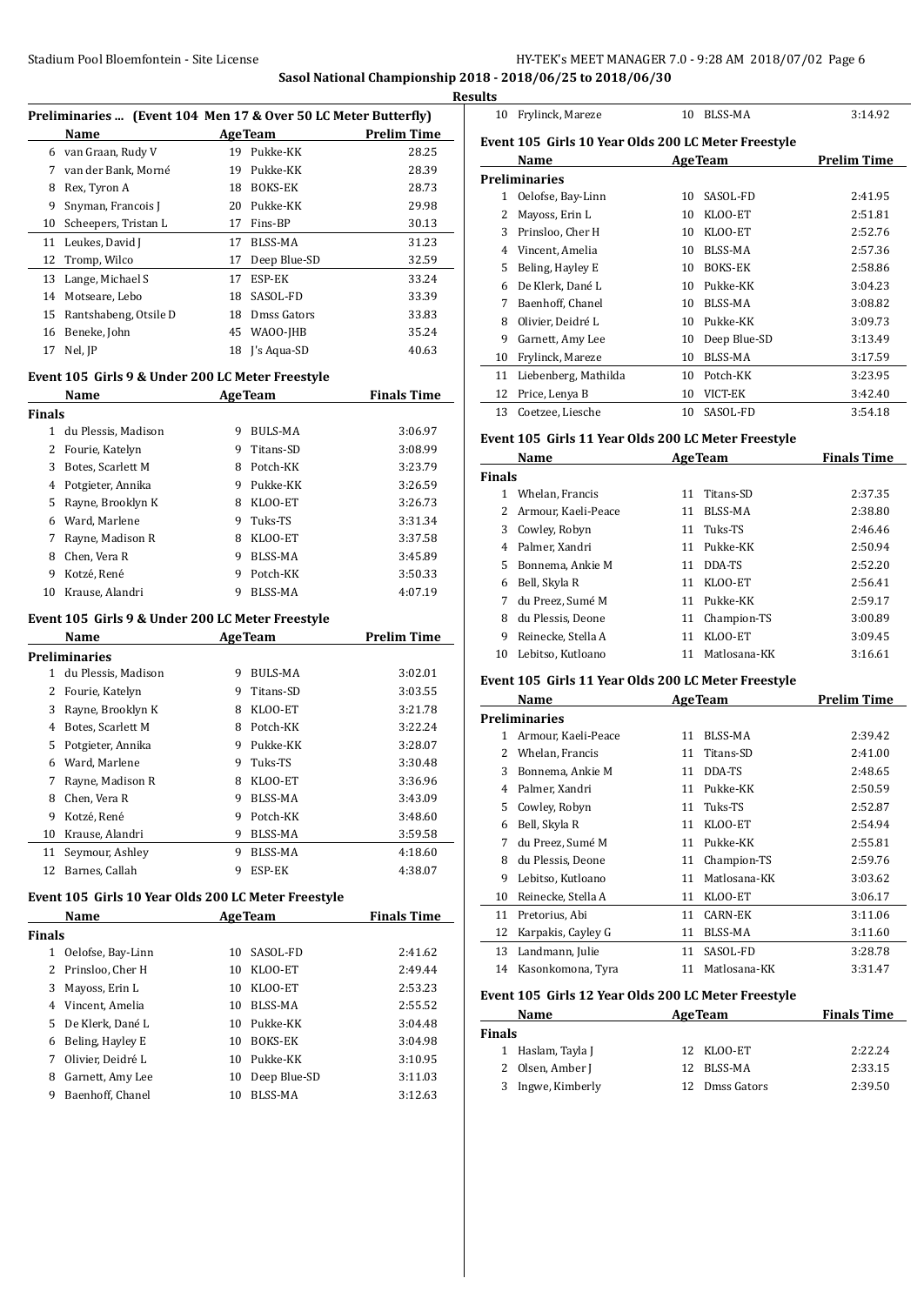**Sasol National Championship 2018 - 2018/06/25 to 2018/06/30**

|                | Finals  (Event 105 Girls 12 Year Olds 200 LC Meter Freestyle) |    |                    |                    |
|----------------|---------------------------------------------------------------|----|--------------------|--------------------|
|                | Name                                                          |    | <b>AgeTeam</b>     | <b>Finals Time</b> |
|                | 4 Levin, Zelmarie                                             | 12 | Titans-SD          | 2:48.45            |
| 5.             | Van der Walt, San-Mari                                        | 12 | DDA-TS             | 2:53.41            |
| 6              | Geel, Angel M                                                 |    | 12 Pukke-KK        | 2:55.61            |
| 7              | Engelbrecht, Kiana                                            | 12 | SASOL-FD           | 2:56.94            |
| 8              | De Wet, Carmen                                                | 12 | Tuks-TS            | 2:58.72            |
| 9              | Jansen van Rensburg, Dina J                                   | 12 | SASOL-FD           | 2:59.26            |
| 10             | Markovic, Eva O                                               |    | 12 Matlosana-KK    | 3:07.57            |
|                |                                                               |    |                    |                    |
|                | Event 105 Girls 12 Year Olds 200 LC Meter Freestyle<br>Name   |    | <b>AgeTeam</b>     | <b>Prelim Time</b> |
|                | Preliminaries                                                 |    |                    |                    |
| $\mathbf 1$    | Haslam, Tayla J                                               |    | 12 KLOO-ET         | 2:24.80            |
|                | 2 Olsen, Amber J                                              |    | 12 BLSS-MA         | 2:37.31            |
| 3              | Ingwe, Kimberly                                               |    | 12 Dmss Gators     | 2:37.52            |
| 4              | Levin, Zelmarie                                               |    | 12 Titans-SD       | 2:44.53            |
| 5              | Van der Walt, San-Mari                                        |    | 12 DDA-TS          | 2:53.92            |
| 6              | De Wet, Carmen                                                |    | 12 Tuks-TS         | 2:56.07            |
| 7              | Geel, Angel M                                                 |    | 12 Pukke-KK        | 2:56.34            |
| 8              | Engelbrecht, Kiana                                            | 12 | SASOL-FD           | 2:57.68            |
| 9              | Markovic, Eva O                                               |    | 12 Matlosana-KK    | 3:00.31            |
| 10             | Jansen van Rensburg, Dina J                                   |    | 12 SASOL-FD        | 3:02.73            |
| 11             | Immelman, Kaitlyn                                             |    | 12 ESP-EK          | 3:13.71            |
| 12             | Khosana, Khensi                                               |    | 12 BLSS-MA         | 3:17.55            |
| 13             | Visser, Cayla                                                 | 12 | <b>BLSS-MA</b>     | 3:27.40            |
| 14             | Visser, Kaylin                                                | 12 | <b>BLSS-MA</b>     | 3:33.93            |
| 15             | Gouws, Catelynn                                               |    | 12 Deep Blue-SD    | 3:34.23            |
|                |                                                               |    |                    |                    |
|                | Event 105 Girls 13 Year Olds 200 LC Meter Freestyle           |    |                    |                    |
|                | Name                                                          |    | <b>AgeTeam</b>     | <b>Finals Time</b> |
| Finals         |                                                               |    |                    |                    |
|                | 1 Egner, Maxine                                               |    | 13 Dmss Gators     | 2:24.81            |
| $\overline{2}$ | Bekker, Simei                                                 |    | 13 KLOO-ET         | 2:27.20            |
| 3              | Gous, Caylin                                                  | 13 | Flamingo's-FB      | 2:30.21            |
| 4              | Jack, Michelle                                                | 13 | <b>Dmss Gators</b> | 2:34.68            |
| 5              | Carpenter, Kelly                                              | 13 | KLOO-ET            | 2:35.16            |
| 6              | Green, Christy S                                              | 13 | KLOO-ET            | 2:37.78            |
| 7              | de Beer, Gabriella                                            | 13 | Matlosana-KK       | 2:38.00            |
| 8              | Barnard, Chloë                                                |    | 13 VICT-EK         | 2:38.15            |
| 9              | Haitsma, Lindiwe                                              | 13 | Dmss Gators        | 2:40.79            |
| 10             | Maartens, Aquilla M                                           | 13 | <b>BLSS-MA</b>     | 2:45.63            |
|                | Event 105 Girls 13 Year Olds 200 LC Meter Freestyle           |    |                    |                    |
|                | Name                                                          |    | <b>AgeTeam</b>     | <b>Prelim Time</b> |
|                | <b>Preliminaries</b>                                          |    |                    |                    |
| $\mathbf{1}$   | Egner, Maxine                                                 | 13 | Dmss Gators        | 2:28.01            |
| 2              | Bekker, Simei                                                 | 13 | KLOO-ET            | 2:29.76            |
| 3              | Gous, Caylin                                                  | 13 | Flamingo's-FB      | 2:29.97            |
| 4              | Jack, Michelle                                                | 13 | Dmss Gators        | 2:35.74            |
| 5              | Carpenter, Kelly                                              |    | 13 KLOO-ET         | 2:35.93            |
| 6              | Haitsma, Lindiwe                                              |    | 13 Dmss Gators     | 2:37.09            |
| 7              | Barnard, Chloë                                                |    | 13 VICT-EK         | 2:37.36            |
| 8              | de Beer, Gabriella                                            | 13 | Matlosana-KK       | 2:40.20            |
| 9              | Green, Christy S                                              | 13 | KLOO-ET            | 2:41.80            |
| 10             | Maartens, Aquilla M                                           | 13 | BLSS-MA            | 2:45.70            |
| 11             | Makhaluza, Ayabonga N                                         | 13 | Titans-SD          | 2:46.09            |

| <b>Results</b> |                                                                                                                                 |                                                                                                |
|----------------|---------------------------------------------------------------------------------------------------------------------------------|------------------------------------------------------------------------------------------------|
|                |                                                                                                                                 | 2:46.10                                                                                        |
|                |                                                                                                                                 | 2:53.52                                                                                        |
|                |                                                                                                                                 | 2:54.09                                                                                        |
|                |                                                                                                                                 | 2:55.99                                                                                        |
|                |                                                                                                                                 | 3:01.31                                                                                        |
|                |                                                                                                                                 | 3:17.19                                                                                        |
|                | 12 Egner, Adina<br>13 Mokgatle, Yaone<br>14 De Wet. Mila<br>15 Williams, Kaylyn<br>16 Bekker, Danieka<br>17 Swanepoel, Centaine | 13 Dmss Gators<br>13 Dmss Gators<br>13 Tuks-TS<br>13 Tuks-TS<br>13 Deep Blue-SD<br>13 SASOL-FD |

# **Event 105 Girls 14 Year Olds 200 LC Meter Freestyle**

|               | Name                     |    | <b>AgeTeam</b> | <b>Finals Time</b> |
|---------------|--------------------------|----|----------------|--------------------|
| <b>Finals</b> |                          |    |                |                    |
|               | Wille, Ellen J           | 14 | Titans-SD      | 2:23.20            |
|               | 2 Van der Spuy, Savannah | 14 | BLSS-MA        | 2:26.81            |
| 3             | Matthews, Tselane        | 14 | Dmss Gators    | 2:27.95            |
|               | 4 Van der Riet, Kara     | 14 | DDA-TS         | 2:28.04            |
| 5.            | Butt, Ciara D            | 14 | KLOO-ET        | 2:35.80            |
| 6             | Olivier. Asté            | 14 | VICT-EK        | 2:37.92            |
| 7             | Divall, Emma A           | 14 | KLOO-ET        | 2:38.13            |
| 8             | Geel, Kayleigh S         | 14 | BLSS-MA        | 2:38.23            |
| 9             | Lubbe, Jade              | 14 | Deep Blue-SD   | 2:44.95            |
| 10            | Pelser, Jewell           | 14 | Tuks-TS        | 2:47.15            |

# **Event 105 Girls 14 Year Olds 200 LC Meter Freestyle**

|    | Name                   |    | <b>AgeTeam</b> | <b>Prelim Time</b> |
|----|------------------------|----|----------------|--------------------|
|    | <b>Preliminaries</b>   |    |                |                    |
| 1  | Wille, Ellen J         | 14 | Titans-SD      | 2:22.85            |
| 2  | Matthews, Tselane      | 14 | Dmss Gators    | 2:27.52            |
| 3  | Van der Spuy, Savannah | 14 | BLSS-MA        | 2:29.41            |
| 4  | Van der Riet, Kara     | 14 | DDA-TS         | 2:30.64            |
| 5. | Butt, Ciara D          | 14 | KLOO-ET        | 2:33.75            |
| 6  | Geel, Kayleigh S       | 14 | BLSS-MA        | 2:38.10            |
| 7  | Lubbe, Jade            | 14 | Deep Blue-SD   | 2:38.53            |
| 8  | Divall, Emma A         | 14 | KLOO-ET        | 2:38.63            |
| 9  | Olivier, Asté          | 14 | VICT-EK        | 2:41.66            |
| 10 | Pelser, Jewell         | 14 | Tuks-TS        | 2:41.75            |
| 11 | Jobe, Hannah           | 14 | Dmss Gators    | 2:45.16            |
| 12 | Langenhoven, Mia       | 14 | Deep Blue-SD   | 2:47.56            |
| 13 | Brown, Keira           | 14 | Tuks-TS        | 2:59.28            |
| 14 | Engelbrecht, Zane      | 14 | SASOL-FD       | 3:03.75            |
| 15 | Ncube, Angela L        | 14 | BLSS-MA        | 3:04.57            |
| 16 | Joubert, Karla         | 14 | SASOL-FD       | 3:19.86            |
| 17 | Masike, Keagile M      | 14 | Titans-SD      | 3:24.59            |
|    |                        |    |                |                    |

## **Event 105 Women 15 Year Olds 200 LC Meter Freestyle**

|               | Name               | <b>AgeTeam</b> | <b>Finals Time</b> |         |
|---------------|--------------------|----------------|--------------------|---------|
| <b>Finals</b> |                    |                |                    |         |
|               | Seyffert, Tailyn   | 15             | BLSS-MA            | 2:14.70 |
|               | *2 Pentz, Shelby R |                | 15 Deep Blue-SD    | 2:23.37 |
|               | *2 Sinclair, Zoe A |                | 15 Champion-TS     | 2:23.37 |
| 4             | Ontong, Danielle C | 15.            | BLSS-MA            | 2:30.88 |
|               | 5 Van Wyk, Ame     | 15.            | Valsrivier-FDD     | 2:48.49 |
| 6.            | Mc Ardle, Kayleigh | 15             | BLSS-MA            | 3:04.50 |
|               |                    |                |                    |         |

# **Event 105 Women 15 Year Olds 200 LC Meter Freestyle**

| <b>AgeTeam</b><br>Name |                    |  |                | <b>Prelim Time</b> |
|------------------------|--------------------|--|----------------|--------------------|
|                        | Preliminaries      |  |                |                    |
|                        | 1 Seyffert, Tailyn |  | 15 BLSS-MA     | 2:13.42            |
|                        | 2 Sinclair, Zoe A  |  | 15 Champion-TS | 2:23.73            |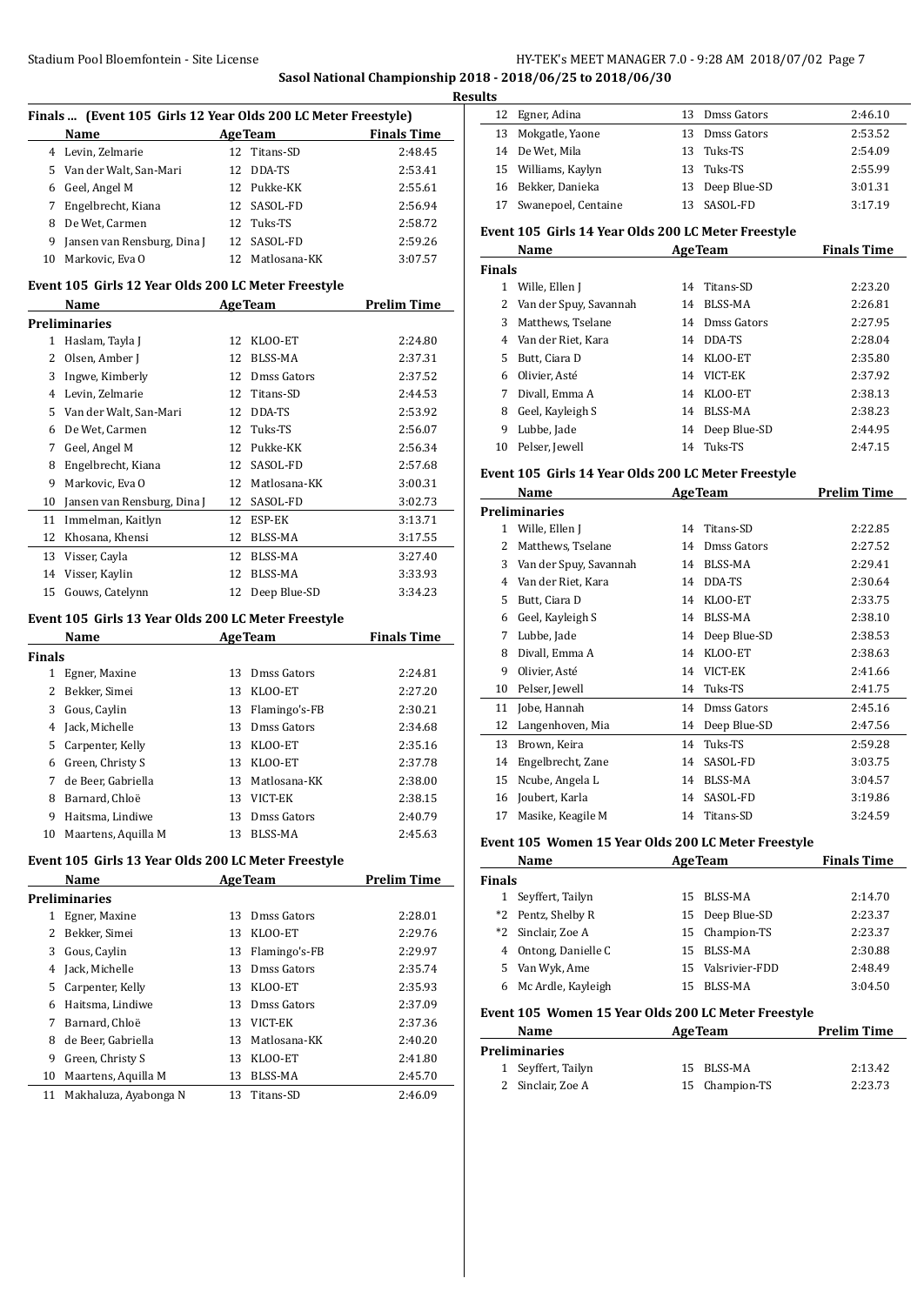# Stadium Pool Bloemfontein - Site License (Stadium Pool Bloemfontein - Site License **Sasol National Championship 2018 - 2018/06/25 to 2018/06/30**

**Results**

|                                              | Preliminaries  (Event 105 Women 15 Year Olds 200 LC Meter Freesty                                                                                                                                                             |    |                     |                                            |  |
|----------------------------------------------|-------------------------------------------------------------------------------------------------------------------------------------------------------------------------------------------------------------------------------|----|---------------------|--------------------------------------------|--|
|                                              | Name                                                                                                                                                                                                                          |    |                     | <b>ExamPrelim Time</b> AgeTeam Prelim Time |  |
|                                              | 3 Pentz, Shelby R                                                                                                                                                                                                             |    | 15 Deep Blue-SD     | 2:25.37                                    |  |
|                                              | 4 Ontong, Danielle C                                                                                                                                                                                                          |    | 15 BLSS-MA          | 2:26.74                                    |  |
|                                              | 5 Letley, Kieryn J                                                                                                                                                                                                            |    | 15 ESTR-EK          | 2:37.16                                    |  |
|                                              | 6 Van Wyk, Ame                                                                                                                                                                                                                |    | 15 Valsrivier-FDD   | 2:44.58                                    |  |
|                                              | 7 Mc Ardle, Kayleigh                                                                                                                                                                                                          |    | 15 BLSS-MA          | 2:55.83                                    |  |
|                                              | 8 Chauke, Xinovo                                                                                                                                                                                                              |    | 15 ESP-EK           | 4:01.02                                    |  |
|                                              | Event 105 Women 16 Year Olds 200 LC Meter Freestyle                                                                                                                                                                           |    |                     |                                            |  |
|                                              | Name                                                                                                                                                                                                                          |    | AgeTeam Finals Time |                                            |  |
| <b>Finals</b>                                |                                                                                                                                                                                                                               |    |                     |                                            |  |
|                                              | 1 Van Biljon, Rachel-Ann                                                                                                                                                                                                      |    | 16 Tuks-TS          | 2:20.05                                    |  |
|                                              | 2 du Toit, Idelé                                                                                                                                                                                                              |    | 16 Potch-KK         | 2:20.76                                    |  |
|                                              | 3 Landmann, Natalie                                                                                                                                                                                                           |    | 16 SASOL-FD         | 2:27.99                                    |  |
|                                              | 4 Stander, Chemone                                                                                                                                                                                                            |    | 16 Hillcrest-TS     | 2:43.85                                    |  |
|                                              | 5 Gouws, Shanay                                                                                                                                                                                                               |    | 16 SASOL-FD         | 2:43.97                                    |  |
|                                              | 6 Darling, Zoe M                                                                                                                                                                                                              |    | 16 SASOL-FD         | 3:09.83                                    |  |
|                                              | Event 105 Women 16 Year Olds 200 LC Meter Freestyle                                                                                                                                                                           |    |                     |                                            |  |
| <b>Prelim Time</b><br><b>AgeTeam</b><br>Name |                                                                                                                                                                                                                               |    |                     |                                            |  |
|                                              | <b>Preliminaries</b>                                                                                                                                                                                                          |    |                     |                                            |  |
|                                              | 1 Van Biljon, Rachel-Ann                                                                                                                                                                                                      |    | 16 Tuks-TS          | 2:21.95                                    |  |
|                                              | 2 du Toit, Idelé                                                                                                                                                                                                              |    | 16 Potch-KK         | 2:25.89                                    |  |
|                                              | 3 Landmann, Natalie                                                                                                                                                                                                           |    | 16 SASOL-FD         | 2:35.18                                    |  |
|                                              | 4 Gouws, Shanay                                                                                                                                                                                                               |    | 16 SASOL-FD         | 2:38.11                                    |  |
|                                              | 5 Stander, Chemone                                                                                                                                                                                                            |    | 16 Hillcrest-TS     | 2:45.20                                    |  |
|                                              |                                                                                                                                                                                                                               |    |                     |                                            |  |
|                                              | 6 Murrin, Kailyn                                                                                                                                                                                                              |    | 16 ESP-EK           | 2:57.61                                    |  |
|                                              | 7 Darling, Zoe M                                                                                                                                                                                                              |    | 16 SASOL-FD         | 3:04.53                                    |  |
|                                              | Event 105 Women 17 & Over 200 LC Meter Freestyle                                                                                                                                                                              |    |                     |                                            |  |
|                                              | Name and the same of the same of the same of the same of the same of the same of the same of the same of the same of the same of the same of the same of the same of the same of the same of the same of the same of the same |    | AgeTeam             | <b>Finals Time</b>                         |  |
|                                              |                                                                                                                                                                                                                               |    |                     |                                            |  |
|                                              | 1 Van Jaarsveld, Marizel R                                                                                                                                                                                                    |    | 18 MDOL-JH          | 2:20.19                                    |  |
|                                              | 2 Loubser, Cornell                                                                                                                                                                                                            |    | 23 Pukke-KK         | 2:24.65                                    |  |
|                                              | 3 Kleynhans, Licinda                                                                                                                                                                                                          |    | 21 Pukke-KK         | 2:25.14                                    |  |
|                                              | 4 Victor, Thilde                                                                                                                                                                                                              |    | 36 VICT-EK          | 2:26.93                                    |  |
|                                              | 5 Duke, Dante                                                                                                                                                                                                                 |    | 17 Champion-TS      | 2:36.23                                    |  |
|                                              | 6 Luyt, Danielle                                                                                                                                                                                                              |    | 22 Pukke-KK         | 2:38.97                                    |  |
| 7                                            | Meyer, Lindie                                                                                                                                                                                                                 |    | 17 Pukke-KK         | 2:46.99                                    |  |
|                                              | 8 Leach, Cornelle                                                                                                                                                                                                             |    | 19 Pukke-KK         | 2:54.23                                    |  |
| 9                                            | Krüger, Conny M                                                                                                                                                                                                               | 17 | Titans-SD           | 3:23.91                                    |  |
|                                              | Event 105 Women 17 & Over 200 LC Meter Freestyle                                                                                                                                                                              |    |                     |                                            |  |
|                                              | Name                                                                                                                                                                                                                          |    | <b>AgeTeam</b>      | <b>Prelim Time</b>                         |  |
|                                              | <b>Preliminaries</b>                                                                                                                                                                                                          |    |                     |                                            |  |
|                                              | 1 Van Jaarsveld, Marizel R                                                                                                                                                                                                    | 18 | MDOL-JH             | 2:16.13                                    |  |
| 2                                            | Loubser, Cornell                                                                                                                                                                                                              | 23 | Pukke-KK            | 2:23.76                                    |  |
| 3                                            | Kleynhans, Licinda                                                                                                                                                                                                            |    | 21 Pukke-KK         | 2:25.82                                    |  |
|                                              | 4 Victor, Thilde                                                                                                                                                                                                              |    | 36 VICT-EK          | 2:31.94                                    |  |
| 5                                            | Duke, Dante                                                                                                                                                                                                                   |    | 17 Champion-TS      | 2:32.89                                    |  |
| 6                                            | Luyt, Danielle                                                                                                                                                                                                                |    | 22 Pukke-KK         | 2:35.07                                    |  |
| 7                                            |                                                                                                                                                                                                                               |    | 17 Pukke-KK         | 2:44.16                                    |  |
| <b>Finals</b><br>8                           | Meyer, Lindie                                                                                                                                                                                                                 |    | 19 Pukke-KK         | 2:51.13                                    |  |
| 9                                            | Leach, Cornelle<br>van Biljon, Courtney L                                                                                                                                                                                     |    | 20 Pukke-KK         | 2:54.96                                    |  |

# **Event 106 Boys 9 & Under 200 LC Meter Freestyle**

|               | Name                    |   | <b>AgeTeam</b>    | <b>Finals Time</b> |
|---------------|-------------------------|---|-------------------|--------------------|
| <b>Finals</b> |                         |   |                   |                    |
| 1             | Randall, Juan           | 9 | Eagar Aquatics-CC | 2:38.81            |
|               | Gous, Dewet J           | 9 | Flamingo's-FB     | 2:41.41            |
| 3             | Hartmann, Dihandré      | 9 | SASOL-FD          | 2:50.75            |
| 4             | Oelofse, Cay-Din        | 8 | SASOL-FD          | 2:58.97            |
|               | 5 Loubser, Paul         | 9 | Tuks-TS           | 3:01.86            |
| 6             | Ingram, Caleb M         | 9 | Tuks-TS           | 3:05.77            |
| 7             | Raccanello, Giancarlo R | 8 | Dynamo-EK         | 3:15.90            |
| 8             | Bartleman, Janco D      | 8 | Potch-KK          | 3:18.32            |
| 9             | Landmann, Armand        | 9 | SASOL-FD          | 3:23.45            |
| 10            | Chamberlain, Rickus     | 8 | SASOL-FD          | 3:27.12            |

#### **Event 106 Boys 9 & Under 200 LC Meter Freestyle**

|    | Name                    | <b>AgeTeam</b> | <b>Prelim Time</b> |         |
|----|-------------------------|----------------|--------------------|---------|
|    | <b>Preliminaries</b>    |                |                    |         |
| 1  | Randall, Juan           | 9              | Eagar Aquatics-CC  | 2:38.59 |
|    | Gous, Dewet J           | 9              | Flamingo's-FB      | 2:42.47 |
| 3  | Hartmann, Dihandré      | 9              | SASOL-FD           | 2:47.67 |
| 4  | Oelofse, Cay-Din        | 8              | SASOL-FD           | 2:56.76 |
| 5. | Loubser. Paul           | 9              | Tuks-TS            | 3:06.33 |
| 6  | Raccanello, Giancarlo R | 8              | Dynamo-EK          | 3:08.43 |
|    | Ingram, Caleb M         | 9              | Tuks-TS            | 3:09.38 |
| 8  | Bartleman, Janco D      | 8              | Potch-KK           | 3:13.17 |
| 9  | Landmann, Armand        | 9              | SASOL-FD           | 3:17.53 |
| 10 | Chamberlain, Rickus     | 8              | SASOL-FD           | 3:27.31 |
| 11 | Claasen, Stephan        | 9              | Champion-TS        | 3:30.80 |

# **Event 106 Boys 10 Year Olds 200 LC Meter Freestyle**

|               | Name<br><b>AgeTeam</b> |    |                 | <b>Finals Time</b> |
|---------------|------------------------|----|-----------------|--------------------|
| <b>Finals</b> |                        |    |                 |                    |
| 1             | Bekker, Bjorn          | 10 | KLOO-ET         | 2:40.44            |
| 2             | Keylock, Logan R       | 10 | <b>BOKS-EK</b>  | 2:53.12            |
| 3             | Van Rensburg, Joshua   | 10 | Deep Blue-SD    | 2:54.35            |
| 4             | Basson, Roald R        | 10 | BLSS-MA         | 2:54.84            |
| 5.            | Pöhl, Ruben            | 10 | Tuks-TS         | 2:57.08            |
| 6             | Holtzhausen, Jean A    | 10 | Champion-TS     | 2:59.31            |
| 7             | North, Kyle W          | 10 | Dynamo-EK       | 3:01.43            |
| 8             | Mofokeng, Musa B       | 10 | CARN-EK         | 3:03.28            |
| 9             | Lourens, LWW           | 10 | Limpopo Tuks-WB | 3:10.24            |
| 10            | Van Dyk, Jean-Paul     |    | Titans-SD       | 3:11.71            |

#### **Event 106 Boys 10 Year Olds 200 LC Meter Freestyle**

|    | Name                 |    | <b>AgeTeam</b>  | <b>Prelim Time</b> |
|----|----------------------|----|-----------------|--------------------|
|    | <b>Preliminaries</b> |    |                 |                    |
| 1  | Bekker, Bjorn        | 10 | KLOO-ET         | 2:43.84            |
|    | Keylock, Logan R     | 10 | <b>BOKS-EK</b>  | 2:54.36            |
| 3  | Van Rensburg, Joshua | 10 | Deep Blue-SD    | 2:54.82            |
| 4  | Pöhl, Ruben          | 10 | Tuks-TS         | 2:58.46            |
| 5. | Holtzhausen, Jean A  | 10 | Champion-TS     | 2:59.31            |
| 6  | Mofokeng, Musa B     | 10 | CARN-EK         | 3:00.53            |
| 7  | Basson, Roald R      | 10 | BLSS-MA         | 3:04.65            |
| 8  | Van Dyk, Jean-Paul   | 10 | Titans-SD       | 3:06.11            |
| 9  | Lourens, LWW         | 10 | Limpopo Tuks-WB | 3:08.05            |
| 10 | North, Kyle W        | 10 | Dynamo-EK       | 3:09.27            |
| 11 | Smit, Johan          | 10 | I's Agua-SD     | 3:18.43            |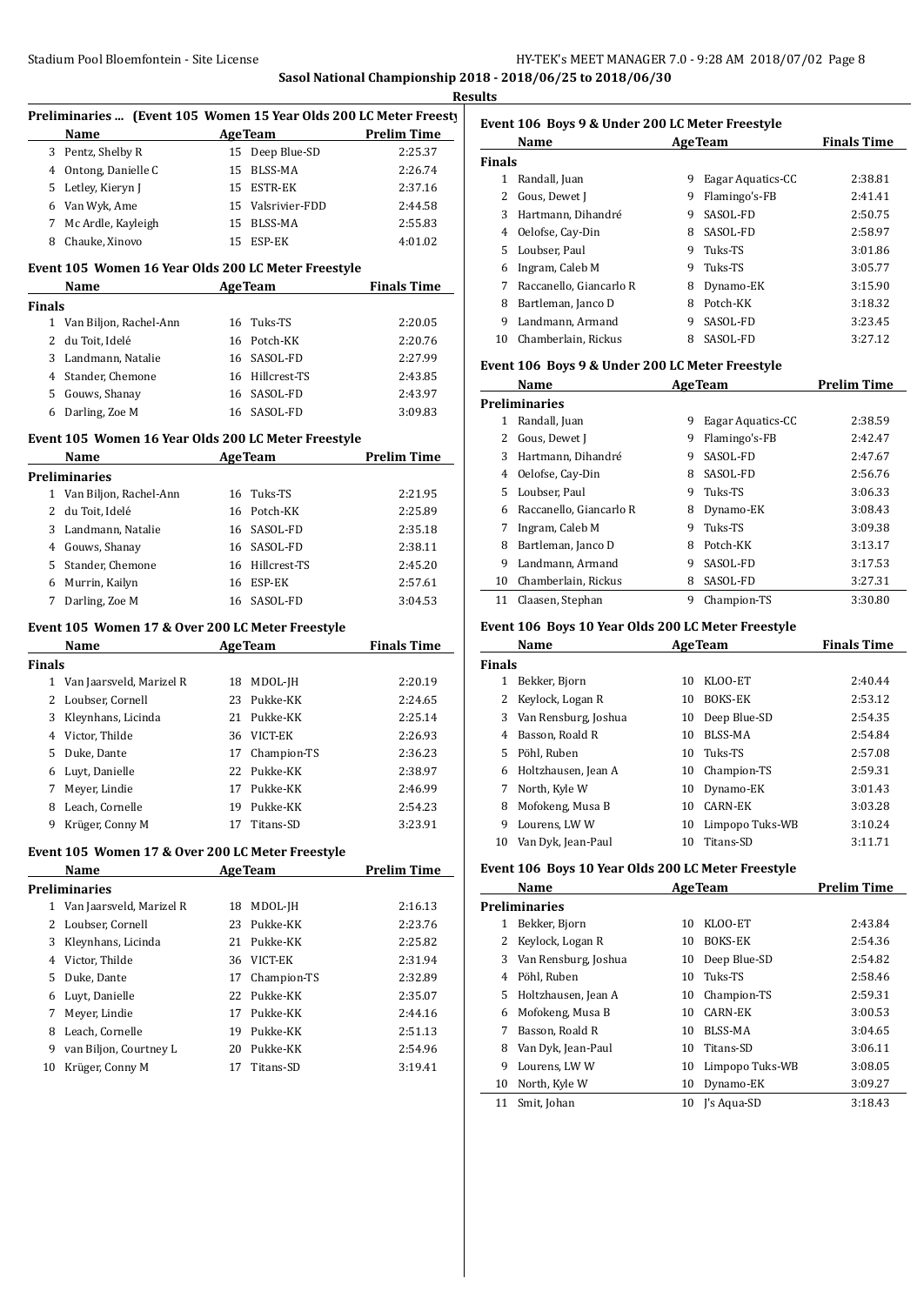# Stadium Pool Bloemfontein - Site License **HY-TEK's MEET MANAGER 7.0 - 9:28 AM 2018/07/02** Page 9 **Sasol National Championship 2018 - 2018/06/25 to 2018/06/30**

**Results**

 $\overline{a}$ 

 $\overline{a}$ 

 $\overline{a}$ 

|               | Name                                                                                                                                                                                                                           |    | <b>AgeTeam</b>  | <b>Prelim Time</b> |
|---------------|--------------------------------------------------------------------------------------------------------------------------------------------------------------------------------------------------------------------------------|----|-----------------|--------------------|
|               | 12 Pretorius, Xandre                                                                                                                                                                                                           |    | 10 Champion-TS  | 3:22.80            |
|               | 13 Barnard, Jaydon                                                                                                                                                                                                             |    | 10 VICT-EK      | 3:33.09            |
| 14            | Smook, Zandré                                                                                                                                                                                                                  |    | 10 VICT-EK      | 3:36.81            |
|               | Event 106 Boys 11 Year Olds 200 LC Meter Freestyle                                                                                                                                                                             |    |                 |                    |
|               | Name and the state of the state of the state of the state of the state of the state of the state of the state of the state of the state of the state of the state of the state of the state of the state of the state of the s |    | AgeTeam         | <b>Finals Time</b> |
| <b>Finals</b> |                                                                                                                                                                                                                                |    |                 |                    |
|               | 1 Strydom, Cristopher R                                                                                                                                                                                                        |    | 11 VICT-EK      | 2:29.77            |
|               | 2 Du Toit, Michal D                                                                                                                                                                                                            | 11 | Tuks-TS         | 2:31.67            |
|               | 3 Prinsloo, Jomar                                                                                                                                                                                                              | 11 | Titans-SD       | 2:42.93            |
|               | 4 du Toit, Pieter-Jacq J                                                                                                                                                                                                       |    | 11 Potch-KK     | 2:45.78            |
| 5             | Sprong, Huib V                                                                                                                                                                                                                 |    | 11 VICT-EK      | 2:51.87            |
|               | 6 Verwoerd, Wilhelm J                                                                                                                                                                                                          |    | 11 VICT-EK      | 2:52.77            |
|               | 7 Hill, Dillon A                                                                                                                                                                                                               |    | 11 Tuks-TS      | 3:03.61            |
|               | 8 Gomes, Jace S                                                                                                                                                                                                                |    | 11 Pukke-KK     | 3:03.63            |
| 9             | Millington, Calder B                                                                                                                                                                                                           |    | 11 BOKS-EK      | 3:05.91            |
| 10            | Gillespie, Christopher C                                                                                                                                                                                                       | 11 | Dynamo-EK       | 3:11.37            |
|               | Event 106 Boys 11 Year Olds 200 LC Meter Freestyle                                                                                                                                                                             |    |                 |                    |
|               | Name                                                                                                                                                                                                                           |    | AgeTeam         | <b>Prelim Time</b> |
|               | <b>Preliminaries</b>                                                                                                                                                                                                           |    |                 |                    |
| 1             | Strydom, Cristopher R                                                                                                                                                                                                          |    | 11 VICT-EK      | 2:31.61            |
|               | 2 Du Toit, Michal D                                                                                                                                                                                                            | 11 | Tuks-TS         | 2:31.89            |
|               | 3 Prinsloo, Jomar                                                                                                                                                                                                              | 11 | Titans-SD       | 2:45.25            |
|               | 4 Verwoerd, Wilhelm J                                                                                                                                                                                                          |    | 11 VICT-EK      | 2:49.96            |
|               | 5 Sprong, Huib V                                                                                                                                                                                                               |    | 11 VICT-EK      | 2:52.33            |
|               | 6 du Toit, Pieter-Jacq J                                                                                                                                                                                                       |    | 11 Potch-KK     | 2:53.66            |
| 7             | Gomes, Jace S                                                                                                                                                                                                                  |    | 11 Pukke-KK     | 2:59.01            |
| 8             | Hill, Dillon A                                                                                                                                                                                                                 |    | 11 Tuks-TS      | 3:04.75            |
| 9             | Millington, Calder B                                                                                                                                                                                                           |    | 11 BOKS-EK      | 3:07.42            |
| 10            | Gillespie, Christopher C                                                                                                                                                                                                       |    | 11 Dynamo-EK    | 3:09.07            |
|               | 11 Rautenbach, Benji                                                                                                                                                                                                           |    | 11 DDA-TS       | 3:20.76            |
|               | 12 Leukes, Chad L                                                                                                                                                                                                              |    | 11 BLSS-MA      | 3:31.72            |
| 13            | Mostert, Johan L                                                                                                                                                                                                               |    | 11 Potch-KK     | 3:44.10            |
| 14            | Albertus, TY X                                                                                                                                                                                                                 |    | 11 SASOL-FD     | 3:45.93            |
|               | Event 106 Boys 12 Year Olds 200 LC Meter Freestyle                                                                                                                                                                             |    |                 |                    |
|               | Name                                                                                                                                                                                                                           |    | <u>Age Team</u> | <u>Finals Time</u> |
| <b>Finals</b> |                                                                                                                                                                                                                                |    |                 |                    |
|               | 1 Bartleman, Ewald W                                                                                                                                                                                                           | 12 | Potch-KK        | 2:27.69            |
|               | 2 Briel, Charlie H                                                                                                                                                                                                             | 12 | BLSS-MA         | 2:29.15            |
|               | 3 Reinders, Connor                                                                                                                                                                                                             |    | 12 BULS-MA      | 2:29.69            |
|               | 4 Rogan, Riley                                                                                                                                                                                                                 |    | 12 Deep Blue-SD | 2:31.17            |
|               | 5 Smit, Byron G                                                                                                                                                                                                                |    | 12 VICT-EK      | 2:32.18            |
|               | 6 van der Westhuizen, Tiaan                                                                                                                                                                                                    |    | 12 SASOL-FD     | 2:44.50            |
|               | 7 du Plessis, Philip P                                                                                                                                                                                                         |    | 12 Matlosana-KK | 2:44.70            |
|               | 8 Cilliers, Jacques                                                                                                                                                                                                            |    | 12 BLSS-MA      | 2:45.21            |
|               | 9 Van Rensburg, Ruan                                                                                                                                                                                                           |    | 12 Deep Blue-SD | 2:45.94            |
|               | 10 Fouché, Nathan L                                                                                                                                                                                                            | 12 | Deep Blue-SD    | 2:57.57            |
|               | Event 106 Boys 12 Year Olds 200 LC Meter Freestyle                                                                                                                                                                             |    |                 |                    |
|               | Name                                                                                                                                                                                                                           |    | <b>AgeTeam</b>  | <b>Prelim Time</b> |
|               | <b>Preliminaries</b>                                                                                                                                                                                                           |    |                 |                    |
| 1             | Bartleman, Ewald W                                                                                                                                                                                                             | 12 | Potch-KK        | 2:30.71            |
| 2             | Rogan, Riley                                                                                                                                                                                                                   | 12 | Deep Blue-SD    | 2:32.25            |

| uıts |                           |    |                |         |
|------|---------------------------|----|----------------|---------|
| 3    | Reinders, Connor          | 12 | <b>BULS-MA</b> | 2:33.23 |
| 4    | Briel, Charlie H          | 12 | BLSS-MA        | 2:33.38 |
| 5.   | Smit, Byron G             | 12 | VICT-EK        | 2:34.98 |
| 6    | Van Rensburg, Ruan        | 12 | Deep Blue-SD   | 2:42.28 |
| 7    | du Plessis, Philip P      | 12 | Matlosana-KK   | 2:43.12 |
| 8    | van der Westhuizen, Tiaan | 12 | SASOL-FD       | 2:43.78 |
| 9    | Cilliers, Jacques         | 12 | BLSS-MA        | 2:46.06 |
| 10   | Fouché, Nathan L          | 12 | Deep Blue-SD   | 2:50.86 |
| 11   | Smit, Frikkie             | 12 | J's Aqua-SD    | 2:51.08 |
| 12   | Van Rooyen, Connor S      | 12 | Matlosana-KK   | 3:04.45 |
| 13   | Boonzaaier, Henk          | 12 | Matlosana-KK   | 3:04.75 |
| 14   | Prinsloo, Keanu L         | 12 | BLSS-MA        | 3:04.97 |
| 15   | Reinecke, Matthew J       | 12 | KLOO-ET        | 3:15.60 |
| 16   | Van Zyl, Waldemar         | 12 | SASOL-FD       | 3:18.36 |
| 17   | Vollenbroek, Leo          | 12 | ESP-EK         | 3:27.45 |
| 18   | Foley, Tristan H          | 12 | ESP-EK         | 3:39.39 |

# **Event 106 Boys 13 Year Olds 200 LC Meter Freestyle**

| Name          |                         |    | <b>AgeTeam</b> | <b>Finals Time</b> |  |
|---------------|-------------------------|----|----------------|--------------------|--|
| <b>Finals</b> |                         |    |                |                    |  |
| 1             | Keylock, Kian C         | 13 | <b>BOKS-EK</b> | 2:12.28            |  |
|               | 2 Smal, Lucques         | 13 | Titans-SD      | 2:15.92            |  |
| 3             | Botes, Cobus            | 13 | BLSS-MA        | 2:17.55            |  |
| 4             | Le Gassick, Liam R      | 13 | BLSS-MA        | 2:21.98            |  |
| 5.            | Otto, Johan             | 13 | Titans-SD      | 2:22.64            |  |
| 6             | Nel, Jaden              | 13 | SASOL-FD       | 2:23.24            |  |
| 7             | McLeary, James H        | 13 | Champion-TS    | 2:28.94            |  |
| 8             | Van Rensburg, Sebastian | 13 | Tuks-TS        | 2:29.08            |  |
| 9             | De Villiers, Jullian    | 13 | Titans-SD      | 2:29.74            |  |
| 10            | Rebelo, Ricardo         | 13 | Tuks-TS        | 2:33.39            |  |

# **Event 106 Boys 13 Year Olds 200 LC Meter Freestyle**

|    | Name                    |    | <b>AgeTeam</b> | <b>Prelim Time</b> |
|----|-------------------------|----|----------------|--------------------|
|    | Preliminaries           |    |                |                    |
| 1  | Keylock, Kian C         | 13 | <b>BOKS-EK</b> | 2:16.41            |
| 2  | Smal, Lucques           | 13 | Titans-SD      | 2:18.21            |
| 3  | Botes, Cobus            | 13 | <b>BLSS-MA</b> | 2:19.02            |
| 4  | Le Gassick, Liam R      | 13 | BLSS-MA        | 2:20.79            |
| 5  | De Villiers, Jullian    | 13 | Titans-SD      | 2:25.13            |
| 6  | Otto, Johan             | 13 | Titans-SD      | 2:25.90            |
| 7  | McLeary, James H        | 13 | Champion-TS    | 2:26.61            |
| 8  | Nel, Jaden              | 13 | SASOL-FD       | 2:26.83            |
| 9  | Van Rensburg, Sebastian | 13 | Tuks-TS        | 2:27.32            |
| 10 | Rebelo, Ricardo         | 13 | Tuks-TS        | 2:28.65            |
| 11 | Pretorius, Dandré P     | 13 | Deep Blue-SD   | 2:28.87            |
| 12 | Dos Santos, Daniël J    | 13 | Titans-SD      | 2:33.64            |
| 13 | Zwane, Lehakwe M        | 13 | SASOL-FD       | 2:36.82            |
| 14 | Hood, Sean H            | 13 | Deep Blue-SD   | 2:39.59            |
| 15 | Brand, Keagz C          | 13 | KLOO-ET        | 3:00.45            |
| 16 | Chamberlain, Wiaan      | 13 | SASOL-FD       | 3:07.15            |
| 17 | Sprong, André           | 13 | VICT-EK        | 3:32.34            |
| 18 | Mostert, Hanno E        | 13 | Potch-KK       | 3:51.48            |

#### **Event 106 Boys 14 Year Olds 200 LC Meter Freestyle**

| Name                | <b>AgeTeam</b> | <b>Finals Time</b> |
|---------------------|----------------|--------------------|
| Finals              |                |                    |
| 1 Vorster, Simeon W | 14 BLSS-MA     | 2:08.05            |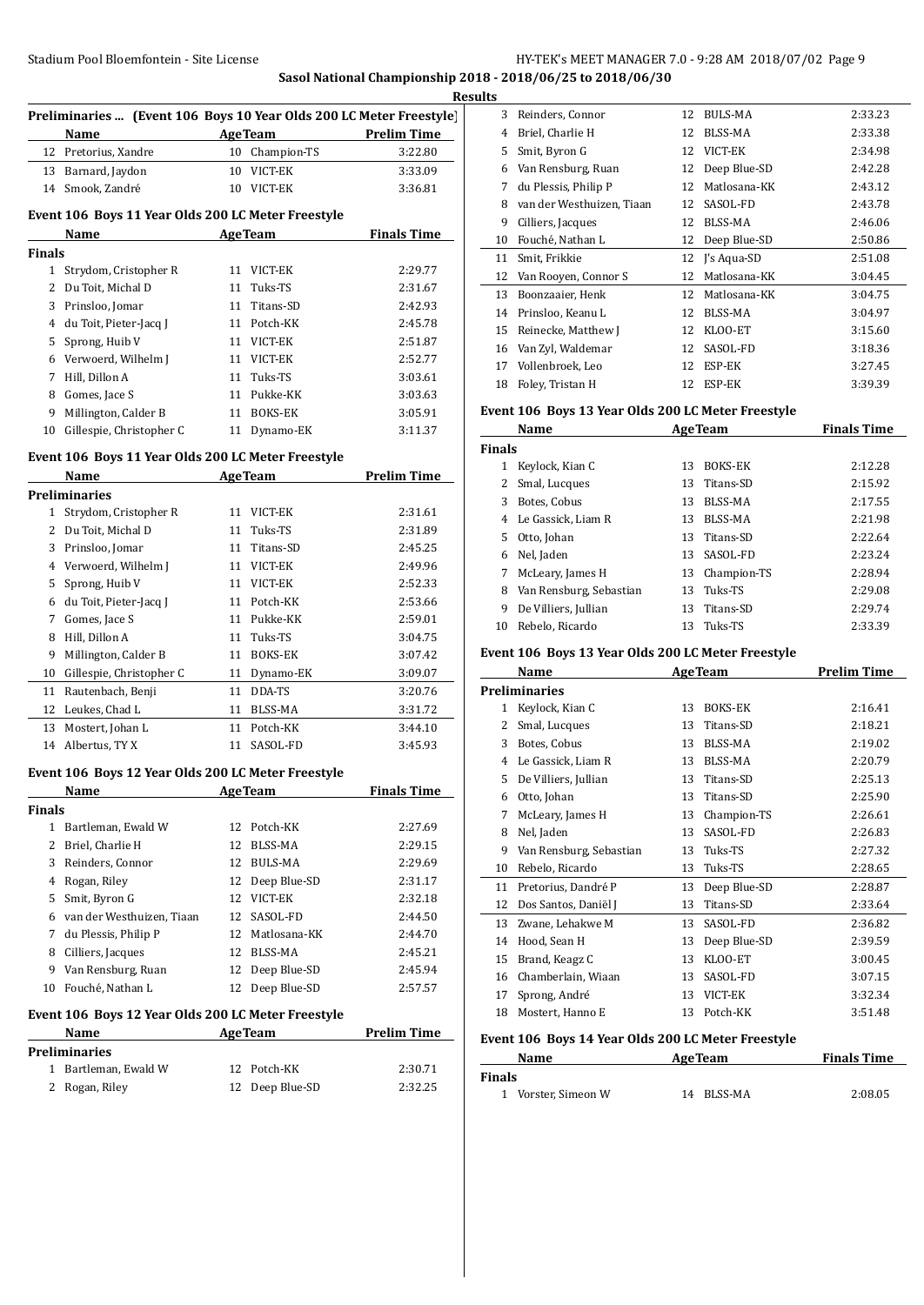**Sasol National Championship 2018 - 2018/06/25 to 2018/06/30**

**Results**

| Finals  (Event 106 Boys 14 Year Olds 200 LC Meter Freestyle) |                      |    |                  |                    |  |
|--------------------------------------------------------------|----------------------|----|------------------|--------------------|--|
|                                                              | Name                 |    | <b>AgeTeam</b>   | <b>Finals Time</b> |  |
| 2                                                            | Liu, Benny           | 14 | <b>BLSS-MA</b>   | 2:20.52            |  |
| 3                                                            | Gillespie, Joshua A  | 14 | Dynamo-EK        | 2:21.33            |  |
| 4                                                            | Du Toit, Thian       | 14 | BLSS-MA          | 2:23.78            |  |
| 5.                                                           | Haslam, Matt R       | 14 | KLOO-ET          | 2:24.34            |  |
| 6                                                            | Hinrichsen, Callum E |    | 14 Tuks-TS       | 2:27.45            |  |
| $*7$                                                         | Mosterd. Cole B      |    | 14 Agua Fins-JHB | 2:28.91            |  |
| *7                                                           | Pretorius, JD D      | 14 | CARN-EK          | 2:28.91            |  |
| 9                                                            | Millington, Callum D | 14 | <b>BOKS-EK</b>   | 2:29.17            |  |
| 10                                                           | Rocha, Orin          |    | 14 Aqua Fins-JHB | 2:35.61            |  |

#### **Event 106 Boys 14 Year Olds 200 LC Meter Freestyle**

|    | Name                 | <b>AgeTeam</b> |                  | <b>Prelim Time</b> |
|----|----------------------|----------------|------------------|--------------------|
|    | <b>Preliminaries</b> |                |                  |                    |
| 1  | Vorster, Simeon W    | 14             | BLSS-MA          | 2:10.41            |
| 2  | Gillespie, Joshua A  | 14             | Dynamo-EK        | 2:21.64            |
| 3  | Liu, Benny           | 14             | BLSS-MA          | 2:22.49            |
| 4  | Millington, Callum D | 14             | <b>BOKS-EK</b>   | 2:23.59            |
| 5  | Haslam, Matt R       |                | 14 KLOO-ET       | 2:23.63            |
| 6  | Du Toit, Thian       | 14             | BLSS-MA          | 2:25.45            |
| 7  | Hinrichsen, Callum E |                | 14 Tuks-TS       | 2:26.73            |
| 8  | Pretorius, JD D      | 14             | CARN-EK          | 2:27.53            |
| 9  | Mosterd, Cole B      |                | 14 Agua Fins-JHB | 2:29.02            |
| 10 | Rocha, Orin          | 14             | Aqua Fins-JHB    | 2:37.03            |
| 11 | Fouché, Matthew L    | 14             | Deep Blue-SD     | 2:37.63            |
| 12 | Beukes, Nathan J     | 14             | Matlosana-KK     | 2:43.05            |
| 13 | Maleshane, Tshiamo O | 14             | Matlosana-KK     | 2:43.55            |

# **Event 106 Men 15 Year Olds 200 LC Meter Freestyle**

|        | Name                  |    | <b>AgeTeam</b> | <b>Finals Time</b> |
|--------|-----------------------|----|----------------|--------------------|
| Finals |                       |    |                |                    |
| 1      | Bekker, Andile        | 15 | Dmss Gators    | 2:05.33            |
|        | 2 Wolmarans, Gideon J | 15 | Lebone-BP      | 2:10.31            |
| 3      | Staines, Jaiden       | 15 | <b>BOKS-EK</b> | 2:13.68            |
| 4      | Van Dyk, Jean-Pierre  |    | 15 Titans-SD   | 2:19.70            |
| 5.     | Landmann, Ramon       | 15 | SASOL-FD       | 2:24.00            |
| 6      | Wolmarans, Damian C   | 15 | Matlosana-KK   | 2:28.56            |
| 7      | Alli. Mizaan          | 15 | <b>BOKS-EK</b> | 2:33.34            |
| 8      | Jordaan, Joshua       | 15 | Pukke-KK       | 2:34.67            |
| 9      | Viljoen, Ebert J      | 15 | Deep Blue-SD   | 2:34.69            |
| 10     | Walsh. Patrick        | 15 | Dmss Gators    | 2:35.18            |

## **Event 106 Men 15 Year Olds 200 LC Meter Freestyle**

|    | Name                 |    | <b>AgeTeam</b>  | Prelim Time |
|----|----------------------|----|-----------------|-------------|
|    | Preliminaries        |    |                 |             |
|    | Bekker, Andile       | 15 | Dmss Gators     | 2:05.84     |
| 2  | Wolmarans, Gideon J  | 15 | Lebone-BP       | 2:11.07     |
| 3  | Staines, Jaiden      | 15 | <b>BOKS-EK</b>  | 2:16.35     |
| 4  | Wolmarans, Damian C  |    | 15 Matlosana-KK | 2:19.40     |
| 5. | Van Dyk, Jean-Pierre |    | 15 Titans-SD    | 2:21.13     |
| 6  | Walsh, Patrick       | 15 | Dmss Gators     | 2:22.78     |
| 7  | Landmann, Ramon      | 15 | SASOL-FD        | 2:23.32     |
| 8  | Jordaan, Joshua      | 15 | Pukke-KK        | 2:30.66     |
| 9  | Alli, Mizaan         | 15 | <b>BOKS-EK</b>  | 2:32.47     |
| 10 | Viljoen, Ebert J     | 15 | Deep Blue-SD    | 2:32.51     |
| 11 | Nortié, Wynand O     | 15 | Titans-SD       | 2:37.99     |

| 12            | Debruyn, Jason                                    | 15                 | Matlosana-KK   | 2:40.25            |  |  |  |
|---------------|---------------------------------------------------|--------------------|----------------|--------------------|--|--|--|
| 13            | Margro, Bronte D                                  | 15                 | Dynamo-EK      | 2:42.10            |  |  |  |
| 14            | Radebe, Kgomotso A                                | 15                 | SASOL-FD       | 2:44.82            |  |  |  |
|               | Event 106 Men 16 Year Olds 200 LC Meter Freestyle |                    |                |                    |  |  |  |
|               | Name                                              |                    | <b>AgeTeam</b> | <b>Finals Time</b> |  |  |  |
| <b>Finals</b> |                                                   |                    |                |                    |  |  |  |
| 1             | Seyffert, JP P                                    | 16                 | BLSS-MA        | 2:02.17            |  |  |  |
| 2             | De Waal, Luan                                     | 16                 | BLSS-MA        | 2:09.02            |  |  |  |
| 3             | Jordaan, Etienne                                  | 16                 | Deep Blue-SD   | 2:11.63            |  |  |  |
| 4             | Steyn, Corrie                                     | 16                 | BLSS-MA        | 2:12.29            |  |  |  |
| 5.            | Swanepoel, Hanno                                  | 16                 | SASOL-FD       | 2:17.90            |  |  |  |
| 6             | Van Der Merwe, PR R                               | 16                 | Deep Blue-SD   | 2:25.04            |  |  |  |
| 7             | Strydom, Armando J                                | 16                 | Matlosana-KK   | 2:35.61            |  |  |  |
|               | Event 106 Men 16 Year Olds 200 LC Meter Freestyle |                    |                |                    |  |  |  |
|               | Name                                              | <b>Prelim Time</b> |                |                    |  |  |  |

|    | <b>Preliminaries</b> |    |                 |         |
|----|----------------------|----|-----------------|---------|
| 1  | Seyffert, JP P       | 16 | BLSS-MA         | 2:03.71 |
|    | 2 De Waal, Luan      | 16 | BLSS-MA         | 2:08.78 |
|    | 3 Jordaan, Etienne   |    | 16 Deep Blue-SD | 2:10.49 |
|    | 4 Steyn, Corrie      | 16 | BLSS-MA         | 2:12.65 |
|    | 5 Swanepoel, Hanno   |    | 16 SASOL-FD     | 2:18.49 |
| 6. | Van Der Merwe, PR R  |    | 16 Deep Blue-SD | 2:23.16 |
|    | Bekker, Zinhle       |    | 16 Dmss Gators  | 2:25.54 |
| 8  | Strydom, Armando J   | 16 | Matlosana-KK    | 2:37.23 |

#### **Event 106 Men 17 & Over 200 LC Meter Freestyle**

|               | Name<br><b>AgeTeam</b> |    | <b>Finals Time</b> |         |
|---------------|------------------------|----|--------------------|---------|
| <b>Finals</b> |                        |    |                    |         |
|               | Moll, Jandré J         | 17 | VICT-EK            | 1:59.88 |
| 2             | Thomas, Cullen         | 18 | BLSS-MA            | 2:03.48 |
| 3             | Nortje, Armand M       | 18 | SGUL-ET            | 2:03.53 |
| 4             | Kockott, Raymond       | 17 | Limpopo Tuks-WB    | 2:09.80 |
| 5.            | van Graan, Rudy V      | 19 | Pukke-KK           | 2:15.10 |
| 6             | Leukes, David J        | 17 | BLSS-MA            | 2:17.85 |
| 7             | Tromp, Wilco           | 17 | Deep Blue-SD       | 2:22.97 |
| 8             | Rex, Tyron A           | 18 | <b>BOKS-EK</b>     | 2:28.36 |
| 9             | Lange, Michael S       | 17 | ESP-EK             | 2:28.89 |
| 10            | Scheepers, Tristan L   | 17 | Fins-BP            | 2:35.52 |

#### **Event 106 Men 17 & Over 200 LC Meter Freestyle**

|               | Name                  |    | <b>AgeTeam</b>  | <b>Prelim Time</b> |  |  |
|---------------|-----------------------|----|-----------------|--------------------|--|--|
| Preliminaries |                       |    |                 |                    |  |  |
| 1             | Moll, Jandré J        | 17 | VICT-EK         | 1:59.47            |  |  |
| 2             | Thomas, Cullen        | 18 | BLSS-MA         | 2:03.16            |  |  |
| 3             | Nortje, Armand M      | 18 | <b>SGUL-ET</b>  | 2:09.22            |  |  |
| 4             | Kockott, Raymond      | 17 | Limpopo Tuks-WB | 2:09.24            |  |  |
| 5.            | van Graan, Rudy V     | 19 | Pukke-KK        | 2:17.81            |  |  |
| 6             | Leukes, David J       | 17 | BLSS-MA         | 2:19.10            |  |  |
| 7             | Tromp, Wilco          | 17 | Deep Blue-SD    | 2:21.98            |  |  |
| 8             | Lange, Michael S      | 17 | ESP-EK          | 2:25.72            |  |  |
| 9             | Rex, Tyron A          | 18 | BOKS-EK         | 2:25.74            |  |  |
| 10            | Scheepers, Tristan L  | 17 | Fins-BP         | 2:34.14            |  |  |
| 11            | Rantshabeng, Otsile D | 18 | Dmss Gators     | 2:45.16            |  |  |
| 12            | Motseare, Lebo        | 18 | SASOL-FD        | 2:45.36            |  |  |
| 13            | Beneke, John          | 45 | WAOO-JHB        | 2:48.15            |  |  |
|               |                       |    |                 |                    |  |  |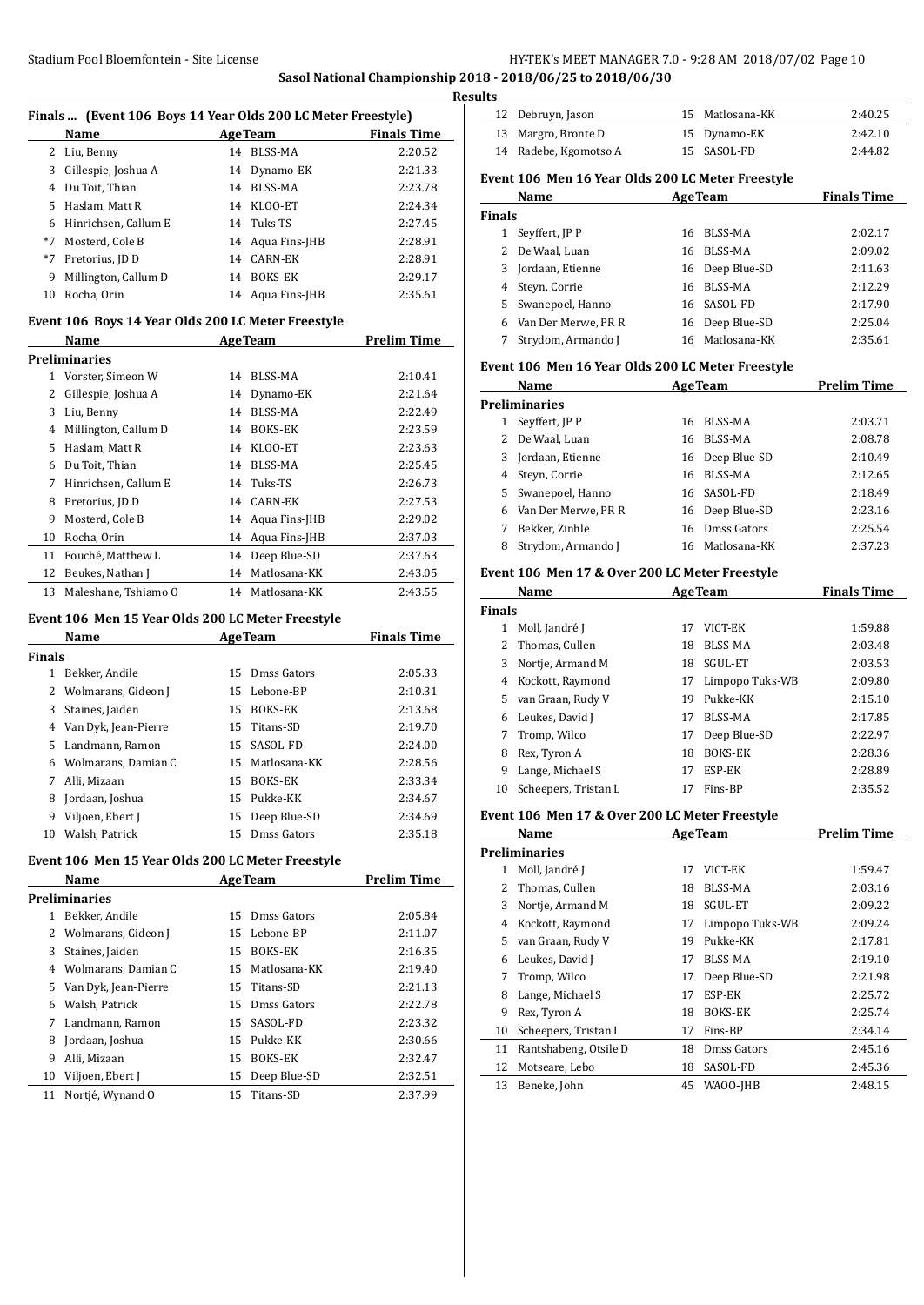## **Sasol National Championship 2018 - 2018/06/25 to 2018/06/30**

**Results**

 $\overline{\phantom{a}}$ 

Ĭ.

| Preliminaries  (Event 106 Men 17 & Over 200 LC Meter Freestyle) |                                            |                |                    |  |  |  |  |
|-----------------------------------------------------------------|--------------------------------------------|----------------|--------------------|--|--|--|--|
|                                                                 | <b>Name</b>                                | <b>AgeTeam</b> | <b>Prelim Time</b> |  |  |  |  |
|                                                                 | 14 Nel, JP                                 | 18 I's Aqua-SD | 3:00.52            |  |  |  |  |
|                                                                 | Event 107 Women 16 & Under 400 LC Meter IM |                |                    |  |  |  |  |
|                                                                 | <b>Name</b>                                | <b>AgeTeam</b> | <b>Finals Time</b> |  |  |  |  |
|                                                                 | 1 Seyffert, Tailyn                         | 15 BLSS-MA     | 5:11.89            |  |  |  |  |
|                                                                 |                                            |                |                    |  |  |  |  |

|    | 2 Haslam, Tayla J  |    | 12 KLOO-ET       | 5:44.34 |
|----|--------------------|----|------------------|---------|
| 3  | Wille, Ellen J     |    | 14 Titans-SD     | 5:46.84 |
| 4  | Gous, Caylin       |    | 13 Flamingo's-FB | 5:47.57 |
| 5. | du Toit, Idelé     |    | 16 Potch-KK      | 5:48.96 |
| 6  | Ontong, Danielle C | 15 | BLSS-MA          | 5:56.27 |
| 7  | Sinclair, Zoe A    |    | 15 Champion-TS   | 5:57.66 |
| 8  | Bekker, Simei      | 13 | KLOO-ET          | 6:00.47 |
| 9  | Egner, Maxine      |    | 13 Dmss Gators   | 6:14.20 |
| 10 | Matthews, Tselane  |    | 14 Dmss Gators   | 6:14.48 |
| 11 | Butt, Ciara D      | 14 | KLOO-ET          | 6:16.70 |
| 12 | Barnard, Chloë     | 13 | VICT-EK          | 6:29.09 |

#### **Event 107 Women 17 & Over 400 LC Meter IM**

 $\frac{1}{1}$ 

 $\overline{\phantom{a}}$ 

| <b>Name</b>                | <b>AgeTeam</b> | <b>Finals Time</b> |
|----------------------------|----------------|--------------------|
| 1 Van Jaarsveld, Marizel R | 18 MDOL-JH     | 5:19.88            |
| 2 Blaauw, Nadia            | 20 Pukke-KK    | 5:24.68            |

## **Event 108 Women 11-12 4x50 LC Meter Medley Relay**

|             | Team                      | Relav                             | <b>Finals Time</b> |
|-------------|---------------------------|-----------------------------------|--------------------|
| 1           | <b>BLSS-MA</b>            | A                                 | 2:34.21            |
|             | 1) Armour, Kaeli-Peace 11 | 2) Karpakis, Cayley G 11          |                    |
|             | 3) Olsen, Amber J 12      | 4) Khosana, Khensi 12             |                    |
| $2^{\circ}$ | KLOO-ET                   | A                                 | 2:39.80            |
|             | 1) Prinsloo, Cher H 10    | 2) Bell, Skyla R 11               |                    |
|             | 3) Haslam, Tayla J 12     | 4) Reinecke, Stella A 11          |                    |
| 3           | SASOL-FD                  | A                                 | 2:53.91            |
|             | 1) Engelbrecht, Kiana 12  | 2) Jansen van Rensburg, Dina J 12 |                    |
|             | 3) Landmann, Julie 11     | 4) Oelofse, Bay-Linn 10           |                    |
| 4           | BLSS-MA                   | B                                 | 3:00.03            |
|             | 1) Visser, Kaylin 12      | 2) Frylinck, Mareze 10            |                    |
|             | 3) Baenhoff, Chanel 10    | 4) Visser, Cayla 12               |                    |

#### **Event 109 Men 11-12 4x50 LC Meter Medley Relay**

|             | Team                            | Relav                      | <b>Finals Time</b> |
|-------------|---------------------------------|----------------------------|--------------------|
| 1.          | VICT-EK                         | A                          | 2:23.79            |
|             | 1) Strydom, Cristopher R 11     | 2) Sprong, Huib V 11       |                    |
|             | 3) Smit, Byron G 12             | 4) Verwoerd, Wilhelm J 11  |                    |
| $2^{\circ}$ | BLSS-MA                         | A                          | 2:31.24            |
|             | 1) Cilliers, Jacques 12         | 2) Leukes, Chad L 11       |                    |
|             | 3) Briel, Charlie H 12          | 4) Prinsloo, Keanu L 12    |                    |
| 3           | SASOL-FD                        | A                          | 2:54.68            |
|             | 1) Hartmann, Dihandré 9         | 2) Van Zyl, Waldemar 12    |                    |
|             | 3) van der Westhuizen, Tiaan 12 | 4) Albertus, TY X 11       |                    |
| 4           | <b>BOKS-EK</b>                  | A                          | 3:02.14            |
|             | 1) Strydom, Ruan 10             | 2) Millington, Calder B 11 |                    |
|             | 3) Keylock, Logan R 10          | 4) Strydom, Luan 10        |                    |

#### Event 110 Women 16 & Under 4x50 LC Meter Freestyle Ladder Relay R

| Team                 | Relav                 | <b>Finals Time</b> |
|----------------------|-----------------------|--------------------|
| 1 KLOO-ET            |                       | 2:06.91            |
| 1) Mayoss, Erin L 10 | 2) Haslam, Tayla J 12 |                    |
| 3) Bekker, Simei 13  | 4) Divall, Emma A 14  |                    |

| 2  | <b>BLSS-MA</b>               | A                         | 2:07.84 |
|----|------------------------------|---------------------------|---------|
|    | 1) Baenhoff, Chanel 10       | 2) Olsen, Amber J 12      |         |
|    | 3) Van der Spuy, Savannah 14 | 4) Seyffert, Tailyn 15    |         |
| 3  | Titans-SD                    | A                         | 2:16.54 |
|    | 1) Fourie, Katelyn 9         | 2) Whelan, Francis 11     |         |
|    | 3) Makhaluza, Ayabonga N 13  | 4) Wille, Ellen J 14      |         |
| 4  | BLSS-MA                      | R                         | 2:16.62 |
|    | 1) Vincent, Amelia 10        | 2) Armour, Kaeli-Peace 11 |         |
|    | 3) Geel, Kayleigh S 14       | 4) Ontong, Danielle C 15  |         |
| 5. | KLOO-ET                      | B                         | 2:19.52 |
|    | 1) Prinsloo, Cher H 10       | 2) Reinecke, Stella A 11  |         |
|    | 3) Carpenter, Kelly 13       | 4) Butt, Ciara D 14       |         |
| 6  | Matlosana-KK                 | A                         | 2:30.05 |
|    | 1) Fourie, Mila 8            | 2) Lebitso, Kutloano 11   |         |
|    | 3) Markovic, Eva 0 12        | 4) de Beer, Gabriella 13  |         |
| 7  | SASOL-FD                     | B                         | 2:44.06 |
|    | 1) Van Der Net, Mariel E 9   | 2) Zeni, Ruby-Jay 12      |         |
|    | 3) Swanepoel, Centaine 13    | 4) Darling, Zoe M 16      |         |
|    |                              |                           |         |

# **Event 111 Men 16 & Under 4x50 LC Meter Freestyle Ladder Relay Relay**

|    | <b>Team</b>                | Relay                           | <b>Finals Time</b> |
|----|----------------------------|---------------------------------|--------------------|
| 1  | <b>BLSS-MA</b>             | A                               | 2:01.07            |
|    | 1) Basson, Roald R 10      | 2) Briel, Charlie H 12          |                    |
|    | 3) Vorster, Simeon W 14    | 4) De Waal, Luan 16             |                    |
| 2  | <b>BOKS-EK</b>             | A                               | 2:04.86            |
|    | 1) Millington, Callum D 14 | 2) Millington, Calder B 11      |                    |
|    | 3) Keylock, Logan R 10     | 4) Staines, Jaiden 15           |                    |
| 3  | SASOL-FD                   | A                               | 2:07.85            |
|    | 1) Hartmann, Dihandré 9    | 2) van der Westhuizen, Tiaan 12 |                    |
|    | 3) Nel, Jaden 13           | 4) Swanepoel, Hanno 16          |                    |
| 4  | SASOL-FD                   | B                               | 2:07.92            |
|    | 1) Oelofse, Cay-Din 8      | 2) Van Zyl, Waldemar 12         |                    |
|    | 3) Zwane, Lehakwe M 13     | 4) Landmann, Ramon 15           |                    |
| 5. | Matlosana-KK               | A                               | 2:08.54            |
|    | 1) Brown, Legion S 10      | 2) du Plessis, Philip P 12      |                    |
|    | 3) Maleshane, Tshiamo O 14 | 4) Wolmarans, Damian C 15       |                    |
| 6  | Titans-SD                  | A                               | 2:11.48            |
|    | 1) Van Dyk, Jean-Paul 10   | 2) Prinsloo, Jomar 11           |                    |
|    | 3) Smal, Lucques 13        | 4) Nel, Rigard E 15             |                    |
| 7  | KLOO-ET                    | A                               | 2:12.28            |
|    | 1) Bekker, Bjorn 10        | 2) Reinecke, Matthew J 12       |                    |
|    | 3) Brand, Keagz C 13       | 4) Haslam, Matt R 14            |                    |
| 8  | BLSS-MA                    | B                               | 2:15.48            |
|    | 1) Chen, Helio S 7         | 2) Cilliers, Jacques 12         |                    |
|    | 3) Liu, Benny 14           | 4) Seyffert, JP P 16            |                    |
| 9  | Matlosana-KK               | B                               | 2:24.04            |
|    | 1) Shabangu, Kutlwano 10   | 2) Van Rooyen, Connor S 12      |                    |
|    | 3) Beukes, Nathan J 14     | 4) Strydom, Armando J 16        |                    |

## **Event 201 Women 16 & Under 400 LC Meter Freestyle**

|   | Name               |    | <b>AgeTeam</b>   | <b>Finals Time</b> |
|---|--------------------|----|------------------|--------------------|
| 1 | Seyffert, Tailyn   | 15 | BLSS-MA          | 4:44.18            |
| 2 | du Toit, Idelé     |    | 16 Potch-KK      | 5:04.56            |
| 3 | Wille, Ellen J     |    | 14 Titans-SD     | 5:07.62            |
| 4 | Sinclair, Zoe A    |    | 15 Champion-TS   | 5:12.14            |
|   | 5 Pentz, Shelby R  |    | 15 Deep Blue-SD  | 5:16.27            |
| 6 | Ontong, Danielle C |    | 15 BLSS-MA       | 5:17.40            |
| 7 | Gous, Caylin       |    | 13 Flamingo's-FB | 5:18.33            |
| 8 | Egner, Maxine      | 13 | Dmss Gators      | 5:19.32            |
| 9 | Matthews, Tselane  |    | 14 Dmss Gators   | 5:22.66            |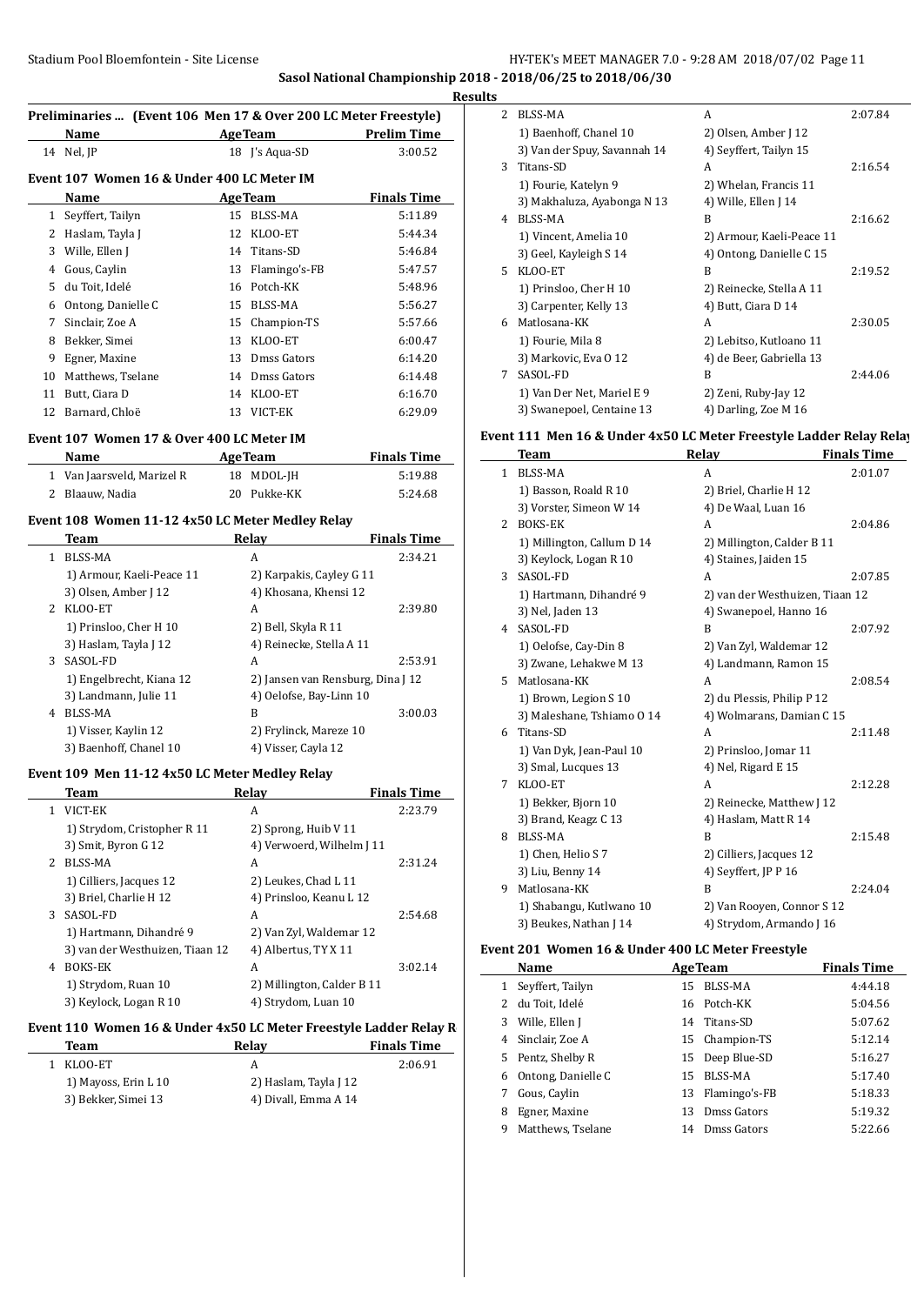#### Stadium Pool Bloemfontein - Site License **HY-TEK's MEET MANAGER 7.0 - 9:28 AM 2018/07/02** Page 12 **Sasol National Championship 2018 - 2018/06/25 to 2018/06/30**

**Results**

 $\overline{\phantom{a}}$ 

| Name              | <b>AgeTeam</b> | <b>Finals Time</b> |
|-------------------|----------------|--------------------|
| 10 Butt. Ciara D  | 14 KLOO-ET     | 5:23.59            |
| 11 Jack, Michelle | 13 Dmss Gators | 5:36.87            |

**(Event 201 Women 16 & Under 400 LC Meter Freestyle)**

| 11 | Jack, Michelle         | 13. | Dmss Gators    | 5:36.87 |
|----|------------------------|-----|----------------|---------|
| 12 | Ingwe, Kimberly        |     | 12 Dmss Gators | 5:39.03 |
| 13 | Gouws, Shanay          | 16  | SASOL-FD       | 5:39.23 |
| 14 | Levin, Zelmarie        |     | 12 Titans-SD   | 5:47.75 |
| 15 | van Niekerk, Tumé      |     | 12 Potch-KK    | 5:48.74 |
| 16 | de Beer, Gabriella     | 13  | Matlosana-KK   | 5:50.39 |
| 17 | Barnard, Chloë         | 13  | VICT-EK        | 5:53.58 |
| 18 | vd Merwe, Jeanné       | 14  | Pukke-KK       | 5:54.03 |
| 19 | Jobe, Hannah           | 14  | Dmss Gators    | 5:54.13 |
| 20 | Makhaluza, Ayabonga N  | 13  | Titans-SD      | 5:54.82 |
| 21 | Egner, Adina           | 13  | Dmss Gators    | 5:56.47 |
| 22 | Jones, Amy             | 15  | Dmss Gators    | 6:03.87 |
| 23 | Van der Walt, San-Mari | 12  | DDA-TS         | 6:07.75 |
| 24 | Engelbrecht, Kiana     |     | 12 SASOL-FD    | 6:22.22 |
| 25 | Kruger, Vickie         | 15  | Pukke-KK       | 6:31.35 |
| 26 | Engelbrecht, Zane      |     | 14 SASOL-FD    | 6:55.19 |

## **Event 201 Women 17 & Over 400 LC Meter Freestyle**

|   | Name                 |     | <b>AgeTeam</b> | <b>Finals Time</b> |
|---|----------------------|-----|----------------|--------------------|
| 1 | Blaauw, Nadia        | 20. | Pukke-KK       | 4:49.06            |
|   | 2 Kleynhans, Licinda |     | 21 Pukke-KK    | 5:08.52            |
| 3 | Loubser, Cornell     |     | 23 Pukke-KK    | 5:08.75            |
|   | 4 Victor, Thilde     |     | 36 VICT-EK     | 5:35.50            |
|   | 5 Luyt, Danielle     |     | 22 Pukke-KK    | 5:43.14            |
| 6 | Meyer, Lindie        | 17  | Pukke-KK       | 6:11.10            |

#### **Event 202 Men 16 & Under 400 LC Meter Freestyle**

|              | Name                    |    | <b>AgeTeam</b> | <b>Finals Time</b> |
|--------------|-------------------------|----|----------------|--------------------|
| $\mathbf{1}$ | Seyffert, JP P          | 16 | <b>BLSS-MA</b> | 4:20.80            |
| 2            | Bekker, Andile          | 15 | Dmss Gators    | 4:32.82            |
| 3            | De Waal, Luan           | 16 | <b>BLSS-MA</b> | 4:40.08            |
| 4            | Jordaan, Etienne        | 16 | Deep Blue-SD   | 4:42.12            |
| 5            | Steyn, Corrie           | 16 | <b>BLSS-MA</b> | 4:44.99            |
| 6            | Vorster, Simeon W       | 14 | BLSS-MA        | 4:47.79            |
| 7            | Botes, Cobus            | 13 | <b>BLSS-MA</b> | 4:50.71            |
| 8            | Swanepoel, Hanno        | 16 | SASOL-FD       | 4:56.62            |
| 9            | Keylock, Kian C         | 13 | <b>BOKS-EK</b> | 4:59.83            |
| 10           | Otto, Johan             | 13 | Titans-SD      | 5:00.08            |
| 11           | Fischer, Ethan          | 15 | Dmss Gators    | 5:00.40            |
| 12           | Smal, Lucques           | 13 | Titans-SD      | 5:00.68            |
| 13           | Staines, Jaiden         | 15 | <b>BOKS-EK</b> | 5:00.71            |
| 14           | Fildes, Nathan H        | 13 | Tuks-TS        | 5:02.03            |
| 15           | De Villiers, Jullian    | 13 | Titans-SD      | 5:08.00            |
| 16           | Du Toit, Thian          | 14 | <b>BLSS-MA</b> | 5:08.29            |
| 17           | Pretorius, JD D         | 14 | <b>CARN-EK</b> | 5:12.02            |
| 18           | Nel, Jaden              | 13 | SASOL-FD       | 5:12.20            |
| 19           | Van Rensburg, Sebastian | 13 | Tuks-TS        | 5:12.60            |
| 20           | Walsh, Patrick          | 15 | Dmss Gators    | 5:13.88            |
| 21           | Bekker, Zinhle          | 16 | Dmss Gators    | 5:14.14            |
| 22           | Bartleman, Ewald W      | 12 | Potch-KK       | 5:18.72            |
| 23           | Du Toit, Michal D       | 11 | Tuks-TS        | 5:19.21            |
| 24           | Hinrichsen, Callum E    | 14 | Tuks-TS        | 5:21.95            |
| 25           | Viljoen, Ebert J        | 15 | Deep Blue-SD   | 5:23.97            |
| 26           | Smit, Byron G           | 12 | VICT-EK        | 5:25.39            |
| 27           | Briel, Charlie H        | 12 | BLSS-MA        | 5:28.27            |
|              |                         |    |                |                    |

| 28 | Dos Santos, Daniël J   | 13 | Titans-SD      | 5:28.69 |
|----|------------------------|----|----------------|---------|
| 29 | Rogan, Riley           | 12 | Deep Blue-SD   | 5:29.13 |
| 30 | Millington, Callum D   | 14 | BOKS-EK        | 5:33.79 |
| 31 | Gous, Dewet J          | 9  | Flamingo's-FB  | 5:36.75 |
| 32 | Alli, Mizaan           | 15 | <b>BOKS-EK</b> | 5:41.54 |
| 33 | du Plessis, Philip P   | 12 | Matlosana-KK   | 5:41.85 |
| 34 | Zwane, Lehakwe M       | 13 | SASOL-FD       | 5:42.38 |
| 35 | Studer, Christopher S  | 11 | Dynamo-EK      | 5:44.36 |
| 36 | Fouché, Matthew L      | 14 | Deep Blue-SD   | 5:44.52 |
| 37 | Prinsloo, Jomar        | 11 | Titans-SD      | 5:47.80 |
| 38 | Hood, Sean H           | 13 | Deep Blue-SD   | 5:48.27 |
| 39 | Strydom, Cristopher R  | 11 | VICT-EK        | 5:49.55 |
| 40 | Nortjé, Wynand O       | 15 | Titans-SD      | 5:51.73 |
| 41 | Debruyn, Jason         | 15 | Matlosana-KK   | 5:58.36 |
| 42 | Fouché, Nathan L       | 12 | Deep Blue-SD   | 6:01.04 |
| 43 | du Toit, Pieter-Jacq J | 11 | Potch-KK       | 6:01.48 |
| 44 | Verwoerd, Wilhelm J    | 11 | VICT-EK        | 6:09.44 |
| 45 | Van Rensburg, Ruan     | 12 | Deep Blue-SD   | 6:14.48 |
| 46 | Smit, Frikkie          | 12 | J's Aqua-SD    | 6:23.95 |
| 47 | Chamberlain, Wiaan     | 13 | SASOL-FD       | 6:44.88 |
| 48 | Smit, Johan            | 10 | J's Aqua-SD    | 7:17.20 |
|    |                        |    |                |         |

# **Event 202 Men 17 & Over 400 LC Meter Freestyle**

|              | Name                 |    | <b>AgeTeam</b>  | <b>Finals Time</b> |
|--------------|----------------------|----|-----------------|--------------------|
| $\mathbf{1}$ | Thomas, Cullen       | 18 | <b>BLSS-MA</b>  | 4:30.21            |
| 2            | Nortje, Armand M     | 18 | SGUL-ET         | 4:32.95            |
| 3            | Kockott, Raymond     | 17 | Limpopo Tuks-WB | 4:40.57            |
| 4            | Leukes, David J      | 17 | <b>BLSS-MA</b>  | 4:59.98            |
| 5            | Tromp, Wilco         | 17 | Deep Blue-SD    | 5:07.99            |
| 6            | Lange, Michael S     | 17 | ESP-EK          | 5:19.07            |
| 7            | Scheepers, Tristan L | 17 | Fins-BP         | 5:42.68            |
| 8            | Beneke, John         | 45 | WAOO-JHB        | 6:01.23            |
| 9            | Nel, JP              | 18 | I's Aqua-SD     | 6:25.43            |

## **Event 203 Girls 9 & Under 50 LC Meter Backstroke**

|               | Name                |   | <b>AgeTeam</b> | <b>Finals Time</b> |
|---------------|---------------------|---|----------------|--------------------|
| <b>Finals</b> |                     |   |                |                    |
| 1             | Fourie, Katelyn     | 9 | Titans-SD      | 42.15              |
| 2             | du Plessis, Madison | 9 | <b>BULS-MA</b> | 42.17              |
| 3             | Rayne, Brooklyn K   | 8 | KLOO-ET        | 46.71              |
| 4             | Ward, Marlene       | 9 | Tuks-TS        | 47.51              |
| 5.            | Botes. Scarlett M   | 8 | Potch-KK       | 48.40              |
| 6             | Kotzé, René         | 9 | Potch-KK       | 48.90              |
| 7             | Markovic. Madison M | 9 | Matlosana-KK   | 50.32              |
| 8             | Potgieter, Annika   | 9 | Pukke-KK       | 50.42              |
| 9             | Fourie, Mila        | 8 | Matlosana-KK   | 50.72              |
| 10            | Chen. Vera R        | 9 | BLSS-MA        | 52.98              |

# **Event 203 Girls 9 & Under 50 LC Meter Backstroke**

|    | Name                  |   | <b>AgeTeam</b> | <b>Prelim Time</b> |
|----|-----------------------|---|----------------|--------------------|
|    | Preliminaries         |   |                |                    |
|    | Fourie, Katelyn       | 9 | Titans-SD      | 42.03              |
|    | 2 du Plessis, Madison | 9 | BULS-MA        | 42.70              |
| 3  | Ward, Marlene         | 9 | Tuks-TS        | 47.70              |
| 4  | Rayne, Brooklyn K     | 8 | KLOO-ET        | 48.00              |
| 5. | Potgieter, Annika     | 9 | Pukke-KK       | 48.67              |
| 6  | Botes, Scarlett M     | 8 | Potch-KK       | 49.52              |
|    | Kotzé, René           | 9 | Potch-KK       | 49.67              |
|    |                       |   |                |                    |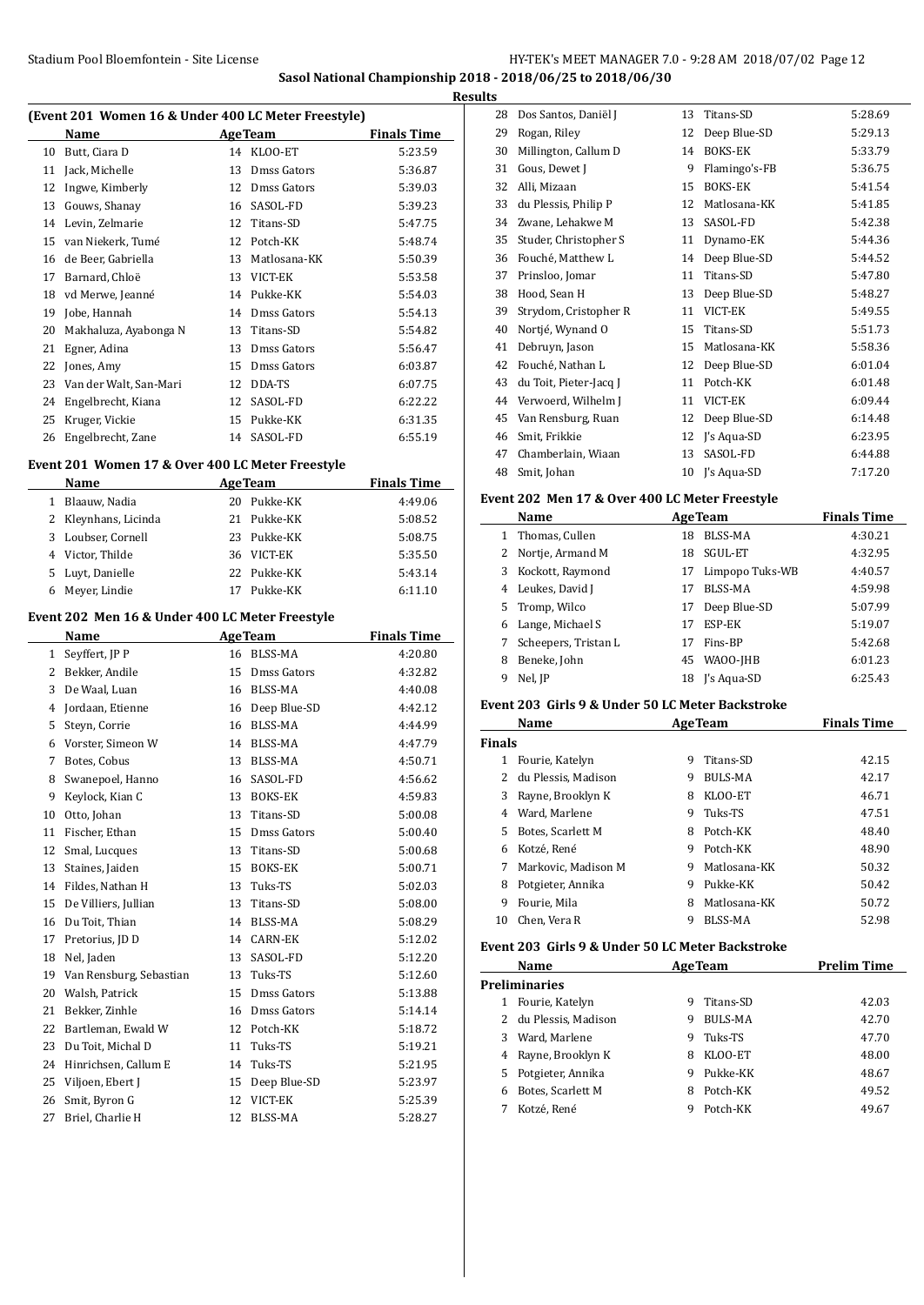#### **Sasol National Championship 2018 - 2018/06/25 to 2018/06/30 Results**

| Preliminaries  (Event 203 Girls 9 & Under 50 LC Meter Backstroke) |                       |   |                |                    |
|-------------------------------------------------------------------|-----------------------|---|----------------|--------------------|
|                                                                   | Name                  |   | <b>AgeTeam</b> | <b>Prelim Time</b> |
| 8                                                                 | Markovic, Madison M   | 9 | Matlosana-KK   | 50.46              |
| 9                                                                 | Fourie, Mila          | 8 | Matlosana-KK   | 50.57              |
| 10                                                                | Chen, Vera R          | 9 | BLSS-MA        | 51.08              |
| 11                                                                | Snyders, Ane          | 8 | Valsrivier-FDD | 53.07              |
| 12                                                                | du Plessis, Dorette   | 9 | Matlosana-KK   | 53.57              |
| 13                                                                | Rayne, Madison R      | 8 | KLOO-ET        | 54.47              |
| 14                                                                | Barnes, Callah        | 9 | ESP-EK         | 55.32              |
| 15                                                                | Seymour, Ashley       | 9 | BLSS-MA        | 55.99              |
| 16                                                                | du Plessis, Summer    | 7 | <b>BULS-MA</b> | 58.57              |
| 17                                                                | Mc Ardle, Jessica     | 9 | BLSS-MA        | 59.76              |
| 18                                                                | Krause, Alandri       | 9 | BLSS-MA        | 1:01.37            |
| 19                                                                | Van Der Net, Mariel E | 9 | SASOL-FD       | 1:04.69            |
| 20                                                                | Fourie, Marize        | 9 | <b>BLSS-MA</b> | 1:06.49            |
| 21                                                                | Van Tromp, Seruby     | 7 | J's Aqua-SD    | 1:07.57            |
| 22                                                                | Serfontein, Delinda   | 9 | Valsrivier-FDD | 1:10.22            |

# **Event 203 Girls 10 Year Olds 50 LC Meter Backstroke**

|               | Name              |    | <b>AgeTeam</b> | <b>Finals Time</b> |
|---------------|-------------------|----|----------------|--------------------|
| <b>Finals</b> |                   |    |                |                    |
| 1             | Baenhoff, Chanel  | 10 | BLSS-MA        | 38.59              |
| 2             | Oelofse, Bay-Linn | 10 | SASOL-FD       | 40.51              |
| 3             | Van Wyk, Annebel  | 10 | ESP-EK         | 41.62              |
| 4             | Vincent, Amelia   | 10 | BLSS-MA        | 41.97              |
| 5             | Prinsloo, Cher H  | 10 | KLOO-ET        | 42.06              |
| 6             | Mayoss, Erin L    | 10 | KLOO-ET        | 42.51              |
| 7             | Van Zyl, Nicole M | 10 | Dynamo-EK      | 44.56              |
| 8             | Beling, Hayley E  | 10 | <b>BOKS-EK</b> | 44.73              |
| 9             | Frylinck, Mareze  | 10 | BLSS-MA        | 46.81              |
| 10            | Garnett, Amy Lee  | 10 | Deep Blue-SD   | 47.70              |

## **Event 203 Girls 10 Year Olds 50 LC Meter Backstroke**

|               | Name                                                |    | <b>AgeTeam</b> | <b>Prelim Time</b> |
|---------------|-----------------------------------------------------|----|----------------|--------------------|
|               | <b>Preliminaries</b>                                |    |                |                    |
| 1             | Baenhoff, Chanel                                    | 10 | <b>BLSS-MA</b> | 38.22              |
| 2             | Oelofse, Bay-Linn                                   | 10 | SASOL-FD       | 40.24              |
| 3             | Van Wyk, Annebel                                    | 10 | ESP-EK         | 41.19              |
| 4             | Prinsloo, Cher H                                    | 10 | KLOO-ET        | 41.59              |
| 5             | Vincent, Amelia                                     | 10 | <b>BLSS-MA</b> | 42.83              |
| 6             | Mayoss, Erin L                                      | 10 | KLOO-ET        | 43.01              |
| 7             | Beling, Hayley E                                    | 10 | <b>BOKS-EK</b> | 44.14              |
| 8             | Van Zyl, Nicole M                                   | 10 | Dynamo-EK      | 45.67              |
| 9             | Frylinck, Mareze                                    | 10 | <b>BLSS-MA</b> | 46.11              |
| 10            | Garnett, Amy Lee                                    | 10 | Deep Blue-SD   | 46.98              |
| 11            | Liebenberg, Mathilda                                | 10 | Potch-KK       | 47.00              |
| 12            | Olivier, Deidré L                                   | 10 | Pukke-KK       | 47.17              |
| 13            | De Klerk, Dané L                                    | 10 | Pukke-KK       | 47.30              |
| 14            | Price, Lenya B                                      | 10 | VICT-EK        | 48.08              |
| 15            | Coetzee, Liesche                                    | 10 | SASOL-FD       | 49.54              |
|               | Event 203 Girls 11 Year Olds 50 LC Meter Backstroke |    |                |                    |
|               | Name                                                |    | <b>AgeTeam</b> | <b>Finals Time</b> |
| <b>Finals</b> |                                                     |    |                |                    |
| 1             | Whelan, Francis                                     | 11 | Titans-SD      | 37.53              |
| 2             | Armour Kaeli-Peace                                  |    | 11 RICC-MA     | 38.07              |

| ır Olds 50 LC Meter Backstroke |  |
|--------------------------------|--|
|                                |  |

| als |                       |              |       |
|-----|-----------------------|--------------|-------|
|     | 1 Whelan, Francis     | 11 Titans-SD | 37.53 |
|     | 2 Armour, Kaeli-Peace | 11 BLSS-MA   | 38.07 |

| 3 Palmer, Xandri | 11 Pukke-KK | 40.33 |
|------------------|-------------|-------|
|                  |             |       |

| э  |                      |    |                |       |
|----|----------------------|----|----------------|-------|
|    | Reinecke, Stella A   |    | 11 KLOO-ET     | 40.92 |
| 5. | Bonnema, Ankie M     | 11 | DDA-TS         | 41.71 |
|    | 6 du Preez, Sumé M   |    | 11 Pukke-KK    | 42.34 |
|    | 7 Karpakis, Cayley G | 11 | BLSS-MA        | 42.86 |
| 8  | du Plessis, Deone    |    | 11 Champion-TS | 45.18 |
| 9  | Pretorius, Abi       | 11 | CARN-EK        | 47.57 |
| 10 | Lebitso, Kutloano    |    | Matlosana-KK   | 50.21 |

#### **Event 203 Girls 11 Year Olds 50 LC Meter Backstroke**

|       | Name                   | <b>AgeTeam</b> |              | <b>Prelim Time</b> |
|-------|------------------------|----------------|--------------|--------------------|
|       | <b>Preliminaries</b>   |                |              |                    |
| $^*1$ | Whelan, Francis        | 11             | Titans-SD    | 37.99              |
| $*1$  | Armour, Kaeli-Peace    | 11             | BLSS-MA      | 37.99              |
| 3     | Palmer, Xandri         | 11             | Pukke-KK     | 39.66              |
| 4     | Bonnema, Ankie M       | 11             | DDA-TS       | 41.59              |
| 5     | du Preez, Sumé M       | 11             | Pukke-KK     | 42.12              |
| 6     | Karpakis, Cayley G     | 11             | BLSS-MA      | 42.56              |
| 7     | Reinecke, Stella A     | 11             | KLOO-ET      | 42.90              |
| 8     | du Plessis, Deone      | 11             | Champion-TS  | 44.44              |
| 9     | Pretorius, Abi         | 11             | CARN-EK      | 45.39              |
| 10    | Lebitso, Kutloano      | 11             | Matlosana-KK | 46.40              |
| 11    | Bell, Skyla R          | 11             | KLOO-ET      | 46.67              |
| 12    | Landmann, Julie        | 11             | SASOL-FD     | 47.52              |
| 13    | Kasonkomona, Tyra      | 11             | Matlosana-KK | 47.54              |
| 14    | Sekawana, Tshwanelo R  | 11             | Matlosana-KK | 48.84              |
| 15    | Thobedi, Bongithemba B | 11             | Matlosana-KK | 57.69              |

# **Event 203 Girls 12 Year Olds 50 LC Meter Backstroke**

| Name          |                             |     | <b>AgeTeam</b> | <b>Finals Time</b> |
|---------------|-----------------------------|-----|----------------|--------------------|
| <b>Finals</b> |                             |     |                |                    |
| 1             | Olsen, Amber J              | 12  | BLSS-MA        | 34.79              |
| 2             | Haslam, Tayla J             | 12  | KLOO-ET        | 35.36              |
| 3             | Ingwe, Kimberly             | 12  | Dmss Gators    | 37.21              |
|               | 4 Van der Walt, San-Mari    | 12  | DDA-TS         | 41.16              |
| 5.            | Markovic. Eva O             | 12  | Matlosana-KK   | 41.52              |
| 6             | Geel, Angel M               |     | 12 Pukke-KK    | 43.21              |
|               | Jansen van Rensburg, Dina J |     | 12 SASOL-FD    | 43.33              |
| 8             | Khosana, Khensi             | 12  | BLSS-MA        | 44.19              |
| 9             | De Wet, Carmen              | 12  | Tuks-TS        | 44.27              |
| 10            | Levin, Zelmarie             | 12. | Titans-SD      | 46.91              |

#### **Event 203 Girls 12 Year Olds 50 LC Meter Backstroke**

|    | Name                        | <b>AgeTeam</b> |              | <b>Prelim Time</b> |
|----|-----------------------------|----------------|--------------|--------------------|
|    | <b>Preliminaries</b>        |                |              |                    |
| 1  | Olsen, Amber J              | 12             | BLSS-MA      | 35.72              |
| 2  | Haslam, Tayla J             | 12             | KLOO-ET      | 36.29              |
| 3  | Ingwe, Kimberly             | 12             | Dmss Gators  | 36.92              |
| 4  | Markovic, Eva O             | 12             | Matlosana-KK | 41.19              |
| 5  | Jansen van Rensburg, Dina J | 12             | SASOL-FD     | 41.93              |
| 6  | Khosana, Khensi             | 12             | BLSS-MA      | 42.80              |
| 7  | Geel, Angel M               | 12             | Pukke-KK     | 42.82              |
| 8  | De Wet, Carmen              | 12             | Tuks-TS      | 43.68              |
| 9  | Van der Walt, San-Mari      | 12             | DDA-TS       | 44.46              |
| 10 | Levin, Zelmarie             | 12             | Titans-SD    | 45.87              |
| 11 | Visser, Cayla               | 12             | BLSS-MA      | 46.30              |
| 12 | Immelman, Kaitlyn           | 12             | ESP-EK       | 46.31              |
| 13 | Engelbrecht, Kiana          | 12             | SASOL-FD     | 46.38              |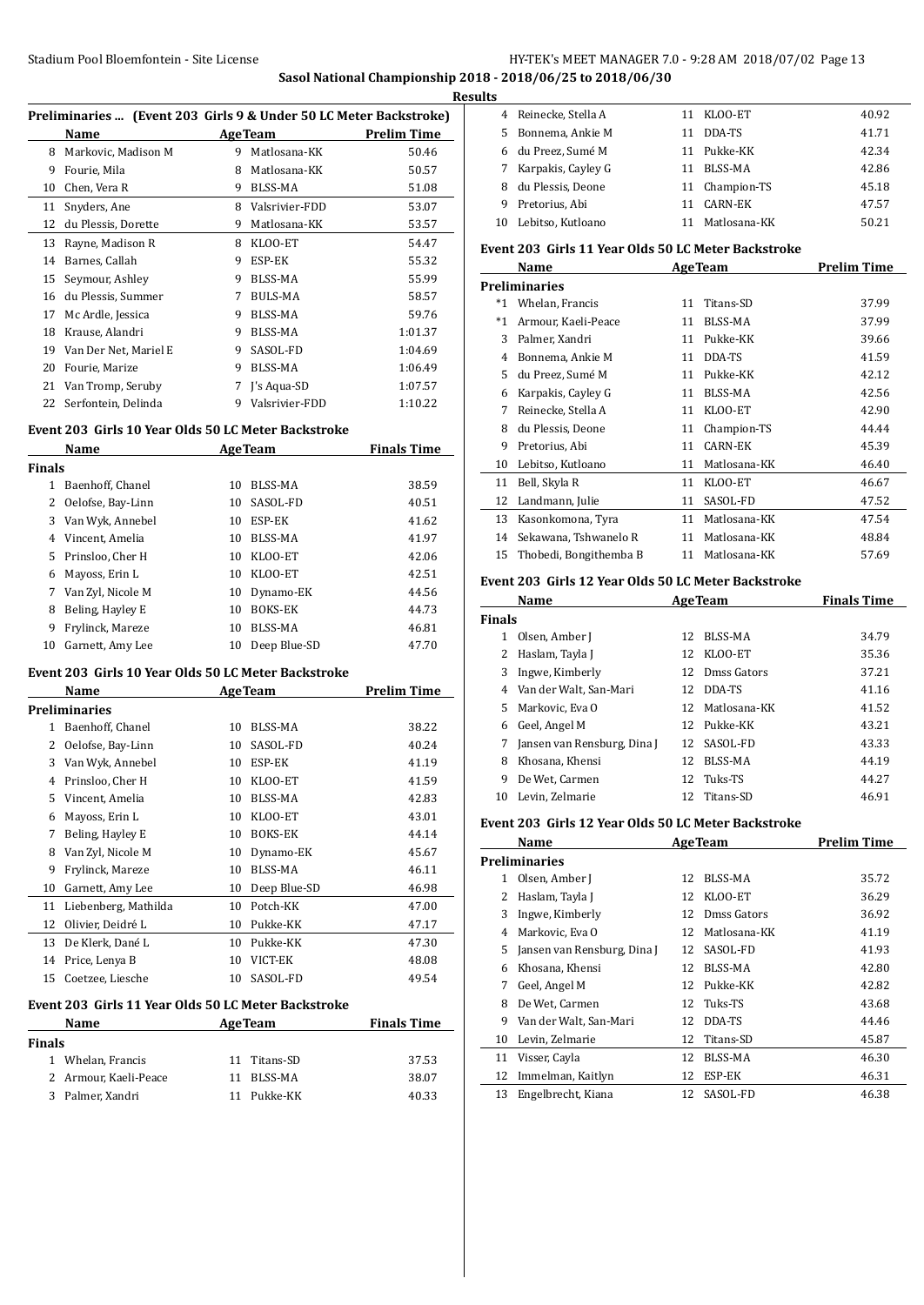# Stadium Pool Bloemfontein - Site License **HY-TEK's MEET MANAGER 7.0 - 9:28 AM 2018/07/02** Page 14 **Sasol National Championship 2018 - 2018/06/25 to 2018/06/30**

**Results**

| Preliminaries  (Event 203 Girls 12 Year Olds 50 LC Meter Backstroke<br>Name<br>14 Turner, Jane V<br>15 Visser, Kaylin<br>16 Serfontein, Annika E<br>17 Zeni, Ruby-Jay<br>18 Gouws, Catelynn<br>Event 203 Girls 13 Year Olds 50 LC Meter Backstroke<br>Name<br>1 Van Rooyen, Mehane<br>Jack, Michelle<br>Bekker, Simei<br>Barnard, Chloë<br>Gous, Caylin<br>Maartens, Aquilla M<br>Mokgatle, Yaone<br>Carpenter, Kelly<br>Williams, Kaylyn<br>De Wet, Mila<br>Event 203 Girls 13 Year Olds 50 LC Meter Backstroke<br>Name | 13                   | <b>Example 2.1 Age Team</b><br>12 Dynamo-EK<br>12 BLSS-MA<br>12 Valsrivier-FDD<br>12 SASOL-FD<br>12 Deep Blue-SD<br><b>AgeTeam</b><br>13 NSS<br>13 Dmss Gators<br>13 KLOO-ET<br>13 VICT-EK<br>13 Flamingo's-FB<br>13 BLSS-MA<br>13 Dmss Gators<br>13 KLOO-ET<br>13 Tuks-TS<br>Tuks-TS | <b>Prelim Time</b><br>46.42<br>47.48<br>47.86<br>49.63<br>52.33<br><b>Finals Time</b><br>35.05<br>36.24<br>37.01<br>37.87<br>38.07<br>38.53<br>38.61<br>40.12<br>40.75 |
|--------------------------------------------------------------------------------------------------------------------------------------------------------------------------------------------------------------------------------------------------------------------------------------------------------------------------------------------------------------------------------------------------------------------------------------------------------------------------------------------------------------------------|----------------------|---------------------------------------------------------------------------------------------------------------------------------------------------------------------------------------------------------------------------------------------------------------------------------------|------------------------------------------------------------------------------------------------------------------------------------------------------------------------|
|                                                                                                                                                                                                                                                                                                                                                                                                                                                                                                                          |                      |                                                                                                                                                                                                                                                                                       |                                                                                                                                                                        |
|                                                                                                                                                                                                                                                                                                                                                                                                                                                                                                                          |                      |                                                                                                                                                                                                                                                                                       |                                                                                                                                                                        |
|                                                                                                                                                                                                                                                                                                                                                                                                                                                                                                                          |                      |                                                                                                                                                                                                                                                                                       |                                                                                                                                                                        |
|                                                                                                                                                                                                                                                                                                                                                                                                                                                                                                                          |                      |                                                                                                                                                                                                                                                                                       |                                                                                                                                                                        |
|                                                                                                                                                                                                                                                                                                                                                                                                                                                                                                                          |                      |                                                                                                                                                                                                                                                                                       |                                                                                                                                                                        |
|                                                                                                                                                                                                                                                                                                                                                                                                                                                                                                                          |                      |                                                                                                                                                                                                                                                                                       |                                                                                                                                                                        |
|                                                                                                                                                                                                                                                                                                                                                                                                                                                                                                                          |                      |                                                                                                                                                                                                                                                                                       |                                                                                                                                                                        |
|                                                                                                                                                                                                                                                                                                                                                                                                                                                                                                                          |                      |                                                                                                                                                                                                                                                                                       |                                                                                                                                                                        |
|                                                                                                                                                                                                                                                                                                                                                                                                                                                                                                                          |                      |                                                                                                                                                                                                                                                                                       |                                                                                                                                                                        |
|                                                                                                                                                                                                                                                                                                                                                                                                                                                                                                                          |                      |                                                                                                                                                                                                                                                                                       |                                                                                                                                                                        |
|                                                                                                                                                                                                                                                                                                                                                                                                                                                                                                                          |                      |                                                                                                                                                                                                                                                                                       |                                                                                                                                                                        |
|                                                                                                                                                                                                                                                                                                                                                                                                                                                                                                                          |                      |                                                                                                                                                                                                                                                                                       |                                                                                                                                                                        |
|                                                                                                                                                                                                                                                                                                                                                                                                                                                                                                                          |                      |                                                                                                                                                                                                                                                                                       |                                                                                                                                                                        |
|                                                                                                                                                                                                                                                                                                                                                                                                                                                                                                                          |                      |                                                                                                                                                                                                                                                                                       |                                                                                                                                                                        |
|                                                                                                                                                                                                                                                                                                                                                                                                                                                                                                                          |                      |                                                                                                                                                                                                                                                                                       |                                                                                                                                                                        |
|                                                                                                                                                                                                                                                                                                                                                                                                                                                                                                                          |                      |                                                                                                                                                                                                                                                                                       |                                                                                                                                                                        |
|                                                                                                                                                                                                                                                                                                                                                                                                                                                                                                                          |                      |                                                                                                                                                                                                                                                                                       |                                                                                                                                                                        |
|                                                                                                                                                                                                                                                                                                                                                                                                                                                                                                                          |                      |                                                                                                                                                                                                                                                                                       |                                                                                                                                                                        |
|                                                                                                                                                                                                                                                                                                                                                                                                                                                                                                                          |                      |                                                                                                                                                                                                                                                                                       |                                                                                                                                                                        |
|                                                                                                                                                                                                                                                                                                                                                                                                                                                                                                                          |                      |                                                                                                                                                                                                                                                                                       | 42.57                                                                                                                                                                  |
|                                                                                                                                                                                                                                                                                                                                                                                                                                                                                                                          |                      |                                                                                                                                                                                                                                                                                       |                                                                                                                                                                        |
|                                                                                                                                                                                                                                                                                                                                                                                                                                                                                                                          |                      | <b>Example 2 Age Team</b>                                                                                                                                                                                                                                                             | <b>Prelim Time</b>                                                                                                                                                     |
| <b>Preliminaries</b>                                                                                                                                                                                                                                                                                                                                                                                                                                                                                                     |                      |                                                                                                                                                                                                                                                                                       |                                                                                                                                                                        |
| 1 Van Rooyen, Mehane                                                                                                                                                                                                                                                                                                                                                                                                                                                                                                     |                      | 13 NSS                                                                                                                                                                                                                                                                                | 34.64                                                                                                                                                                  |
| Jack, Michelle                                                                                                                                                                                                                                                                                                                                                                                                                                                                                                           |                      | 13 Dmss Gators                                                                                                                                                                                                                                                                        | 36.92                                                                                                                                                                  |
| Bekker, Simei                                                                                                                                                                                                                                                                                                                                                                                                                                                                                                            |                      | 13 KLOO-ET                                                                                                                                                                                                                                                                            | 37.41                                                                                                                                                                  |
| Gous, Caylin                                                                                                                                                                                                                                                                                                                                                                                                                                                                                                             |                      | 13 Flamingo's-FB                                                                                                                                                                                                                                                                      | 38.33                                                                                                                                                                  |
| Maartens, Aquilla M                                                                                                                                                                                                                                                                                                                                                                                                                                                                                                      |                      | 13 BLSS-MA                                                                                                                                                                                                                                                                            | 38.53                                                                                                                                                                  |
| Barnard, Chloë                                                                                                                                                                                                                                                                                                                                                                                                                                                                                                           |                      | 13 VICT-EK                                                                                                                                                                                                                                                                            | 38.77                                                                                                                                                                  |
| Mokgatle, Yaone                                                                                                                                                                                                                                                                                                                                                                                                                                                                                                          |                      | 13 Dmss Gators                                                                                                                                                                                                                                                                        | 39.13                                                                                                                                                                  |
| Carpenter, Kelly                                                                                                                                                                                                                                                                                                                                                                                                                                                                                                         |                      | 13 KLOO-ET                                                                                                                                                                                                                                                                            | 40.22                                                                                                                                                                  |
| Williams, Kaylyn                                                                                                                                                                                                                                                                                                                                                                                                                                                                                                         |                      | 13 Tuks-TS                                                                                                                                                                                                                                                                            | 40.50                                                                                                                                                                  |
| De Wet, Mila                                                                                                                                                                                                                                                                                                                                                                                                                                                                                                             |                      | 13 Tuks-TS                                                                                                                                                                                                                                                                            | 41.77                                                                                                                                                                  |
| Makhaluza, Ayabonga N                                                                                                                                                                                                                                                                                                                                                                                                                                                                                                    |                      | 13 Titans-SD                                                                                                                                                                                                                                                                          | 41.83                                                                                                                                                                  |
| Green, Christy S                                                                                                                                                                                                                                                                                                                                                                                                                                                                                                         |                      | 13 KLOO-ET                                                                                                                                                                                                                                                                            | 42.46                                                                                                                                                                  |
| Egner, Adina                                                                                                                                                                                                                                                                                                                                                                                                                                                                                                             |                      | 13 Dmss Gators                                                                                                                                                                                                                                                                        | 42.53                                                                                                                                                                  |
| 14 Bekker, Danieka                                                                                                                                                                                                                                                                                                                                                                                                                                                                                                       | 13                   | Deep Blue-SD                                                                                                                                                                                                                                                                          | 44.16                                                                                                                                                                  |
| Swanepoel, Centaine                                                                                                                                                                                                                                                                                                                                                                                                                                                                                                      |                      | 13 SASOL-FD                                                                                                                                                                                                                                                                           | 49.45                                                                                                                                                                  |
| 16 Erasmus, Jasmine A                                                                                                                                                                                                                                                                                                                                                                                                                                                                                                    | 13                   | Matlosana-KK                                                                                                                                                                                                                                                                          | 53.36                                                                                                                                                                  |
| Event 203  Girls 14 Year Olds 50 LC Meter Backstroke                                                                                                                                                                                                                                                                                                                                                                                                                                                                     |                      |                                                                                                                                                                                                                                                                                       |                                                                                                                                                                        |
| Name                                                                                                                                                                                                                                                                                                                                                                                                                                                                                                                     |                      | <b>AgeTeam</b>                                                                                                                                                                                                                                                                        | <b>Finals Time</b>                                                                                                                                                     |
|                                                                                                                                                                                                                                                                                                                                                                                                                                                                                                                          |                      |                                                                                                                                                                                                                                                                                       |                                                                                                                                                                        |
| 1 Wille, Ellen J                                                                                                                                                                                                                                                                                                                                                                                                                                                                                                         | 14                   | Titans-SD                                                                                                                                                                                                                                                                             | 33.97                                                                                                                                                                  |
| Matthews, Tselane                                                                                                                                                                                                                                                                                                                                                                                                                                                                                                        | 14                   | Dmss Gators                                                                                                                                                                                                                                                                           | 34.44                                                                                                                                                                  |
| Divall, Emma A                                                                                                                                                                                                                                                                                                                                                                                                                                                                                                           |                      |                                                                                                                                                                                                                                                                                       | 35.38                                                                                                                                                                  |
|                                                                                                                                                                                                                                                                                                                                                                                                                                                                                                                          |                      |                                                                                                                                                                                                                                                                                       | 37.08                                                                                                                                                                  |
|                                                                                                                                                                                                                                                                                                                                                                                                                                                                                                                          |                      |                                                                                                                                                                                                                                                                                       | 37.10                                                                                                                                                                  |
|                                                                                                                                                                                                                                                                                                                                                                                                                                                                                                                          |                      |                                                                                                                                                                                                                                                                                       | 37.38                                                                                                                                                                  |
| Pelser, Jewell                                                                                                                                                                                                                                                                                                                                                                                                                                                                                                           |                      |                                                                                                                                                                                                                                                                                       | 37.48                                                                                                                                                                  |
| Geel, Kayleigh S                                                                                                                                                                                                                                                                                                                                                                                                                                                                                                         |                      |                                                                                                                                                                                                                                                                                       | 38.52                                                                                                                                                                  |
| Ncube, Angela L                                                                                                                                                                                                                                                                                                                                                                                                                                                                                                          |                      |                                                                                                                                                                                                                                                                                       |                                                                                                                                                                        |
| Olivier, Asté                                                                                                                                                                                                                                                                                                                                                                                                                                                                                                            |                      |                                                                                                                                                                                                                                                                                       | 39.10                                                                                                                                                                  |
| Langenhoven, Mia                                                                                                                                                                                                                                                                                                                                                                                                                                                                                                         |                      |                                                                                                                                                                                                                                                                                       | 39.56                                                                                                                                                                  |
|                                                                                                                                                                                                                                                                                                                                                                                                                                                                                                                          | 4 Van der Riet, Kara | 14<br>14                                                                                                                                                                                                                                                                              | 14 KLOO-ET<br>14 DDA-TS<br>Tuks-TS<br><b>BLSS-MA</b><br>14 BLSS-MA<br>14 VICT-EK<br>14 Deep Blue-SD<br>Lubbe, Jade<br>14 Deep Blue-SD                                  |

|    | Name                   |    | <b>AgeTeam</b> | <b>Prelim Time</b> |
|----|------------------------|----|----------------|--------------------|
|    | <b>Preliminaries</b>   |    |                |                    |
| 1  | Matthews, Tselane      | 14 | Dmss Gators    | 35.11              |
| 2  | Wille, Ellen J         | 14 | Titans-SD      | 35.17              |
| 3  | Divall, Emma A         | 14 | KLOO-ET        | 36.17              |
| 4  | Van der Riet, Kara     | 14 | DDA-TS         | 36.95              |
| 5  | Pelser, Jewell         | 14 | Tuks-TS        | 37.01              |
| 6  | Geel, Kayleigh S       | 14 | <b>BLSS-MA</b> | 37.45              |
| 7  | Ncube, Angela L        | 14 | <b>BLSS-MA</b> | 37.81              |
| 8  | Olivier, Asté          | 14 | VICT-EK        | 38.92              |
| 9  | Langenhoven, Mia       | 14 | Deep Blue-SD   | 39.18              |
| 10 | Lubbe, Jade            | 14 | Deep Blue-SD   | 39.54              |
| 11 | Van der Spuy, Savannah | 14 | <b>BLSS-MA</b> | 39.89              |
| 12 | Brown, Keira           | 14 | Tuks-TS        | 39.98              |
| 13 | Jobe, Hannah           | 14 | Dmss Gators    | 40.99              |
| 14 | Masike, Keagile M      | 14 | Titans-SD      | 45.29              |
| 15 | Joubert, Karla         | 14 | SASOL-FD       | 47.04              |
| 16 | Van Breda, Kyla        | 14 | Matlosana-KK   | 48.83              |
| 17 | Engelbrecht, Zane      | 14 | SASOL-FD       | 50.44              |

#### **Event 203 Women 15 Year Olds 50 LC Meter Backstroke**

| Name          |                    |    | <b>AgeTeam</b>  | <b>Finals Time</b> |  |
|---------------|--------------------|----|-----------------|--------------------|--|
| <b>Finals</b> |                    |    |                 |                    |  |
|               | Seyffert, Tailyn   | 15 | <b>BLSS-MA</b>  | 31.52              |  |
|               | 2 Letley, Kieryn J | 15 | ESTR-EK         | 35.20              |  |
| 3             | Ontong, Danielle C | 15 | BLSS-MA         | 36.00              |  |
| 4             | Pentz, Shelby R    |    | 15 Deep Blue-SD | 37.52              |  |
|               | 5 Kruger, Vickie   |    | 15 Pukke-KK     | 38.45              |  |
| 6             | Jones, Amy         | 15 | Dmss Gators     | 39.36              |  |
| 7             | Mc Ardle, Kayleigh | 15 | BLSS-MA         | 45.91              |  |
| 8             | Chauke, Xinovo     | 15 | ESP-EK          | 51.41              |  |

# **Event 203 Women 15 Year Olds 50 LC Meter Backstroke**

|                      | <b>Name</b>        |     | <b>AgeTeam</b>  | <b>Prelim Time</b> |  |  |
|----------------------|--------------------|-----|-----------------|--------------------|--|--|
| <b>Preliminaries</b> |                    |     |                 |                    |  |  |
|                      | Seyffert, Tailyn   |     | 15 BLSS-MA      | 32.23              |  |  |
|                      | 2 Letley, Kieryn J |     | 15 ESTR-EK      | 35.85              |  |  |
| 3                    | Ontong, Danielle C |     | 15 BLSS-MA      | 36.28              |  |  |
|                      | 4 Pentz, Shelby R  |     | 15 Deep Blue-SD | 37.89              |  |  |
|                      | 5 Kruger, Vickie   |     | 15 Pukke-KK     | 39.12              |  |  |
| 6                    | Jones, Amy         |     | 15 Dmss Gators  | 40.15              |  |  |
| 7                    | Mc Ardle, Kayleigh | 15  | BLSS-MA         | 45.12              |  |  |
| 8                    | Chauke, Xinovo     | 15. | ESP-EK          | 55.13              |  |  |

#### **Event 203 Women 16 Year Olds 50 LC Meter Backstroke**

| Name          |                     | <b>AgeTeam</b>  | <b>Finals Time</b> |
|---------------|---------------------|-----------------|--------------------|
| <b>Finals</b> |                     |                 |                    |
|               | 1 Landmann, Natalie | 16 SASOL-FD     | 32.13              |
|               | 2 Stander, Chemone  | 16 Hillcrest-TS | 36.86              |
|               | 3 Murrin, Kailyn    | 16 ESP-EK       | 39.11              |
|               | 4 Gouws, Shanay     | 16 SASOL-FD     | 42.55              |
| 5.            | Darling, Zoe M      | 16 SASOL-FD     | 43.79              |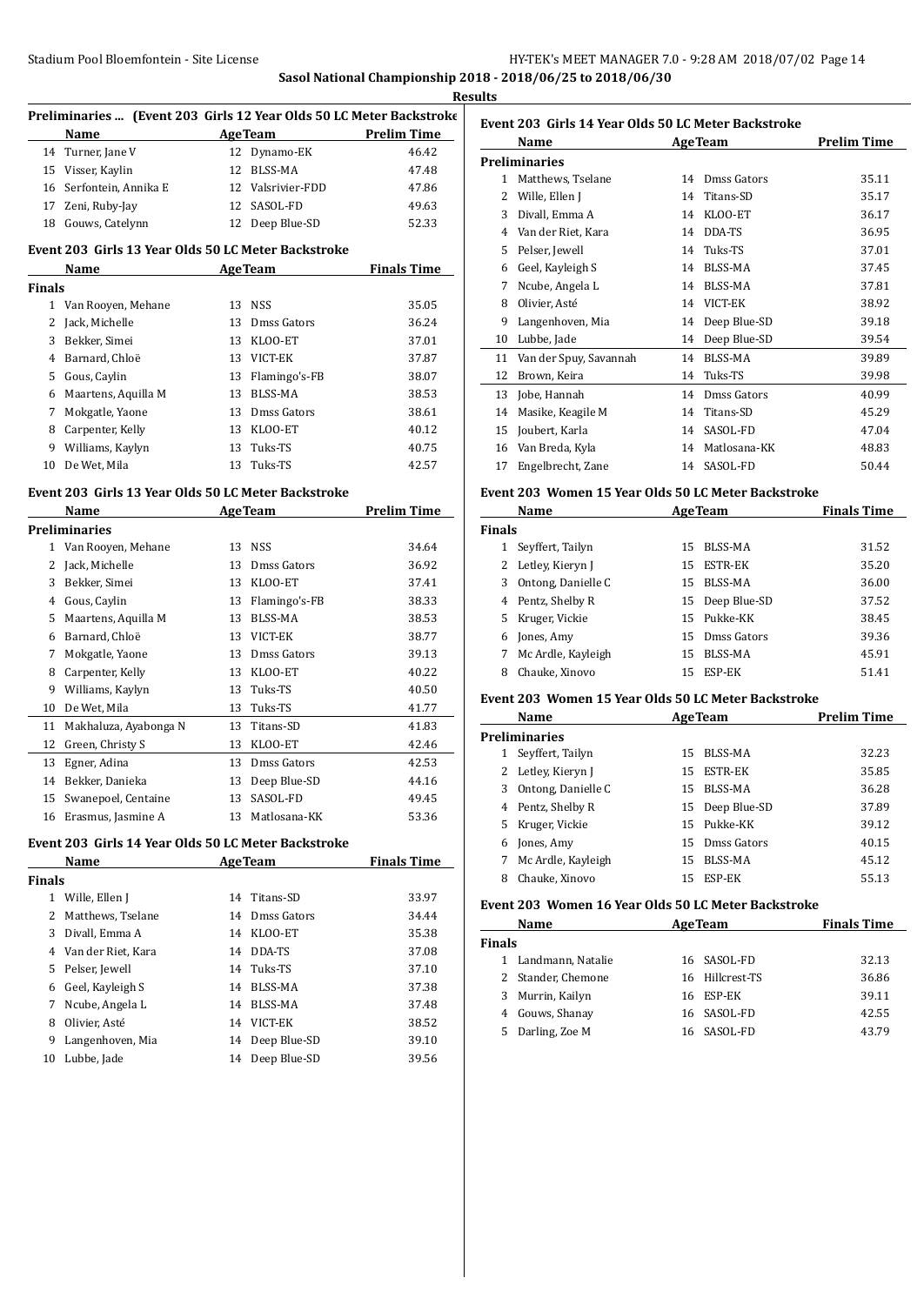**Sasol National Championship 2018 - 2018/06/25 to 2018/06/30**

|               | Event 203 Women 16 Year Olds 50 LC Meter Backstroke<br><b>Prelim Time</b><br><b>AgeTeam</b>                                 |    |                     |                    |  |  |  |
|---------------|-----------------------------------------------------------------------------------------------------------------------------|----|---------------------|--------------------|--|--|--|
|               | Name<br><b>Preliminaries</b>                                                                                                |    |                     |                    |  |  |  |
|               | 1 Landmann, Natalie                                                                                                         |    | 16 SASOL-FD         | 32.55              |  |  |  |
|               | 2 Stander, Chemone                                                                                                          |    | 16 Hillcrest-TS     | 37.87              |  |  |  |
|               | 3 Murrin, Kailyn                                                                                                            |    | 16 ESP-EK           | 39.07              |  |  |  |
|               | 4 Gouws, Shanay                                                                                                             |    | 16 SASOL-FD         | 41.90              |  |  |  |
|               | 5 Darling, Zoe M                                                                                                            |    | 16 SASOL-FD         | 42.57              |  |  |  |
|               |                                                                                                                             |    |                     |                    |  |  |  |
|               | Event 203 Women 17 & Over 50 LC Meter Backstroke<br>Name                                                                    |    | <b>AgeTeam</b>      | <b>Finals Time</b> |  |  |  |
| <b>Finals</b> |                                                                                                                             |    |                     |                    |  |  |  |
|               | 1 Van Jaarsveld, Marizel R                                                                                                  |    | 18 MDOL-JH          | 32.15              |  |  |  |
|               | 2 Meier, Marné                                                                                                              |    | 19 Pukke-KK         | 33.26              |  |  |  |
|               | 3 McCann, Kelly                                                                                                             |    | 24 KLOO-ET          | 34.56              |  |  |  |
|               | 4 Leach, Cornelle                                                                                                           |    | 19 Pukke-KK         | 44.37              |  |  |  |
|               |                                                                                                                             |    |                     |                    |  |  |  |
|               | Event 203 Women 17 & Over 50 LC Meter Backstroke                                                                            |    |                     |                    |  |  |  |
|               | Name<br><u> 1990 - Johann John Store, markin samti samti samti samti samti samti samti samti samti samti samti samti sa</u> |    | <b>AgeTeam</b>      | <b>Prelim Time</b> |  |  |  |
|               | <b>Preliminaries</b>                                                                                                        |    |                     |                    |  |  |  |
|               | 1 Van Jaarsveld, Marizel R                                                                                                  |    | 18 MDOL-JH          | 32.65              |  |  |  |
|               | 2 Meier, Marné                                                                                                              |    | 19 Pukke-KK         | 34.53              |  |  |  |
|               | 3 McCann, Kelly                                                                                                             |    | 24 KLOO-ET          | 35.11              |  |  |  |
|               | 4 Leach, Cornelle                                                                                                           |    | 19 Pukke-KK         | 43.32              |  |  |  |
|               | Event 204 Boys 9 & Under 50 LC Meter Backstroke                                                                             |    |                     |                    |  |  |  |
|               | <b>Name</b>                                                                                                                 |    | <b>AgeTeam</b>      | <b>Finals Time</b> |  |  |  |
| <b>Finals</b> |                                                                                                                             |    |                     |                    |  |  |  |
|               | 1 Randall, Juan                                                                                                             |    | 9 Eagar Aquatics-CC | 38.16              |  |  |  |
|               | 2 Gous, Dewet J                                                                                                             |    | 9 Flamingo's-FB     | 41.19              |  |  |  |
|               | 3 Landmann, Armand                                                                                                          |    | 9 SASOL-FD          | 42.17              |  |  |  |
|               | 4 Ingram, Caleb M                                                                                                           |    | 9 Tuks-TS           | 42.62              |  |  |  |
|               | 5 Hartmann, Dihandré                                                                                                        |    | 9 SASOL-FD          | 42.73              |  |  |  |
|               | 6 Raccanello, Giancarlo R                                                                                                   |    | 8 Dynamo-EK         | 44.97              |  |  |  |
|               | 7 Bartleman, Wian D                                                                                                         |    | 8 Potch-KK          | 45.27              |  |  |  |
|               | 8 Claasen, Stephan                                                                                                          |    | 9 Champion-TS       | 45.29              |  |  |  |
|               | 9 Le Gassick. Connor P                                                                                                      |    | 9 BLSS-MA           | 45.44              |  |  |  |
|               | 10 Oelofse, Cay-Din                                                                                                         |    | 8 SASOL-FD          | 46.19              |  |  |  |
|               |                                                                                                                             |    |                     |                    |  |  |  |
|               | Event 204 Boys 9 & Under 50 LC Meter Backstroke                                                                             |    |                     |                    |  |  |  |
|               | <b>Name</b>                                                                                                                 |    | <b>AgeTeam</b>      | <b>Prelim Time</b> |  |  |  |
|               | <b>Preliminaries</b>                                                                                                        |    |                     |                    |  |  |  |
| $\mathbf{1}$  | Randall, Juan                                                                                                               | 9  | Eagar Aquatics-CC   | 40.34              |  |  |  |
| 2             | Gous, Dewet J                                                                                                               | 9  | Flamingo's-FB       | 40.98              |  |  |  |
| 3             | Hartmann, Dihandré                                                                                                          | 9. | SASOL-FD            | 41.08              |  |  |  |
| $*4$          | Ingram, Caleb M                                                                                                             | 9. | Tuks-TS             | 42.02              |  |  |  |
| $*4$          | Landmann, Armand                                                                                                            | 9  | SASOL-FD            | 42.02              |  |  |  |
| 6             | Raccanello, Giancarlo R                                                                                                     | 8  | Dynamo-EK           | 44.80              |  |  |  |
| 7             | Oelofse, Cay-Din                                                                                                            | 8  | SASOL-FD            | 45.01              |  |  |  |
| 8             | Bartleman, Wian D                                                                                                           | 8  | Potch-KK            | 45.57              |  |  |  |
| 9             | Claasen, Stephan                                                                                                            | 9  | Champion-TS         | 45.91              |  |  |  |
| 10            | Le Gassick, Connor P                                                                                                        | 9  | BLSS-MA             | 46.48              |  |  |  |
| 11            | Bartleman, Janco D                                                                                                          | 8  | Potch-KK            | 47.18              |  |  |  |
| 12            | Potgieter, Cayden                                                                                                           | 9  | <b>BLSS-MA</b>      | 48.89              |  |  |  |
| 13            | Chamberlain, Rickus                                                                                                         | 8  | SASOL-FD            | 48.94              |  |  |  |
| 14            | Palmer, Egbert                                                                                                              | 8  | Pukke-KK            | 51.15              |  |  |  |
| 15            | Gomes, Tiago J                                                                                                              | 9  | Pukke-KK            | 51.54              |  |  |  |

| <b>Results</b> |  |                       |   |              |         |  |
|----------------|--|-----------------------|---|--------------|---------|--|
|                |  | 16 Van Zyl, Jeran     |   | SASOL-FD     | 53.66   |  |
|                |  | 17 Chen. Helio S      |   | BLSS-MA      | 56.93   |  |
|                |  | 18 Makurube, Bohale   | 7 | Matlosana-KK | 58.66   |  |
|                |  | 19 Sprong, Willem-Jan |   | VICT-EK      | 59.59   |  |
|                |  | 20 Reinders, Devon    | 8 | BULS-MA      | 1:00.51 |  |
|                |  | 21 Coetzee, Liam      |   | SASOL-FD     | 1:16.00 |  |

#### **Event 204 Boys 10 Year Olds 50 LC Meter Backstroke**

|    | Name                |    | <b>AgeTeam</b>  | <b>Finals Time</b> |  |  |  |  |
|----|---------------------|----|-----------------|--------------------|--|--|--|--|
|    | <b>Finals</b>       |    |                 |                    |  |  |  |  |
|    | Keylock, Logan R    | 10 | <b>BOKS-EK</b>  | 40.83              |  |  |  |  |
| 2  | North, Kyle W       | 10 | Dynamo-EK       | 41.12              |  |  |  |  |
| 3  | Holtzhausen, Jean A | 10 | Champion-TS     | 43.34              |  |  |  |  |
| 4  | Basson, Roald R     | 10 | BLSS-MA         | 43.60              |  |  |  |  |
| 5. | Botha, Jayden       | 10 | Dynamo-EK       | 43.74              |  |  |  |  |
| 6  | Bekker, Bjorn       | 10 | KLOO-ET         | 44.22              |  |  |  |  |
| 7  | Lourens, LW W       | 10 | Limpopo Tuks-WB | 45.66              |  |  |  |  |
| 8  | Van Dyk, Jean-Paul  | 10 | Titans-SD       | 46.38              |  |  |  |  |
| 9  | Mofokeng, Musa B    | 10 | <b>CARN-EK</b>  | 46.91              |  |  |  |  |
| 10 | Pretorius, Xandre   | 10 | Champion-TS     | 49.18              |  |  |  |  |

#### **Event 204 Boys 10 Year Olds 50 LC Meter Backstroke**

|    | Name                 |    | <b>AgeTeam</b>  | <b>Prelim Time</b> |
|----|----------------------|----|-----------------|--------------------|
|    | <b>Preliminaries</b> |    |                 |                    |
| 1  | North, Kyle W        | 10 | Dynamo-EK       | 41.60              |
| 2  | Keylock, Logan R     | 10 | <b>BOKS-EK</b>  | 41.72              |
| 3  | Bekker, Bjorn        | 10 | KLOO-ET         | 42.84              |
| 4  | Basson, Roald R      | 10 | <b>BLSS-MA</b>  | 43.00              |
| 5  | Botha, Jayden        | 10 | Dynamo-EK       | 43.94              |
| 6  | Holtzhausen, Jean A  | 10 | Champion-TS     | 44.18              |
| 7  | Mofokeng, Musa B     | 10 | CARN-EK         | 44.38              |
| 8  | Pretorius, Xandre    | 10 | Champion-TS     | 45.19              |
| 9  | Lourens, LWW         | 10 | Limpopo Tuks-WB | 45.82              |
| 10 | Van Dyk, Jean-Paul   | 10 | Titans-SD       | 45.90              |
| 11 | Strydom, Luan        | 10 | <b>BOKS-EK</b>  | 46.22              |
| 12 | Van Rensburg, Joshua | 10 | Deep Blue-SD    | 46.36              |
| 13 | Dos Anjos, Diego J   | 10 | Dynamo-EK       | 46.68              |
| 14 | Brown, Legion S      | 10 | Matlosana-KK    | 48.53              |
| 15 | Smit, Johan          | 10 | J's Aqua-SD     | 49.78              |
| 16 | Smook, Zandré        | 10 | VICT-EK         | 50.27              |
| 17 | Pretorius, CF F      | 10 | Deep Blue-SD    | 52.07              |
| 18 | Strydom, Ruan        | 10 | <b>BOKS-EK</b>  | 53.54              |
| 19 | Shabangu, Kutlwano   | 10 | Matlosana-KK    | 58.76              |
| 20 | Kriel, Johannes      | 10 | Valsrivier-FDD  | 1:03.80            |

## **Event 204 Boys 11 Year Olds 50 LC Meter Backstroke**

| Name<br><b>AgeTeam</b> |                          |    |                | <b>Finals Time</b> |
|------------------------|--------------------------|----|----------------|--------------------|
| <b>Finals</b>          |                          |    |                |                    |
|                        | Strydom, Cristopher R    | 11 | VICT-EK        | 33.54              |
|                        | Prinsloo, Jomar          | 11 | Titans-SD      | 40.04              |
| 3                      | Sprong, Huib V           | 11 | VICT-EK        | 40.05              |
| 4                      | Gomes, Jace S            | 11 | Pukke-KK       | 40.08              |
| 5.                     | Millington, Calder B     | 11 | <b>BOKS-EK</b> | 40.51              |
| 6                      | Verwoerd, Wilhelm J      | 11 | VICT-EK        | 41.50              |
| 7                      | Gillespie, Christopher C | 11 | Dynamo-EK      | 43.82              |
| 8                      | Studer, Christopher S    | 11 | Dynamo-EK      | 43.86              |
| 9                      | Arnolds, Jarryd C        | 11 | Titans-SD      | 45.23              |
|                        |                          |    |                |                    |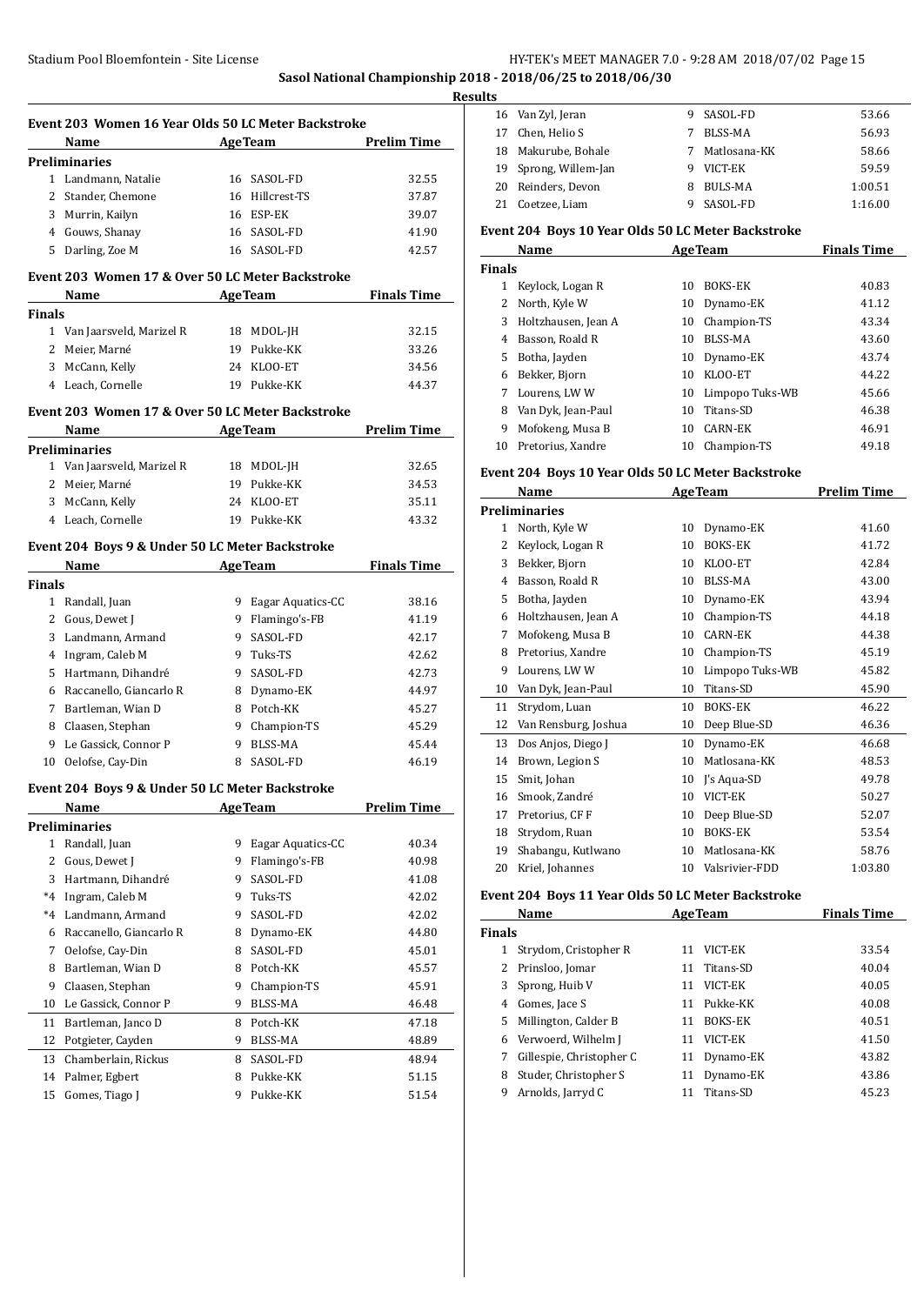**Sasol National Championship 2018 - 2018/06/25 to 2018/06/30**

|                       | Finals  (Event 204 Boys 11 Year Olds 50 LC Meter Backstroke) |    |                 |                    |
|-----------------------|--------------------------------------------------------------|----|-----------------|--------------------|
|                       | Name AgeTeam Finals Time                                     |    |                 |                    |
|                       | 10 Hill, Dillon A                                            |    | 11 Tuks-TS      | 46.62              |
|                       | Event 204 Boys 11 Year Olds 50 LC Meter Backstroke           |    |                 |                    |
|                       | Name<br><b>AgeTeam</b>                                       |    |                 | <b>Prelim Time</b> |
|                       | Preliminaries                                                |    |                 |                    |
|                       | 1 Strydom, Cristopher R                                      |    | 11 VICT-EK      | 33.54              |
|                       | 2 Gomes, Jace S                                              |    | 11 Pukke-KK     | 40.92              |
|                       | 3 Prinsloo, Jomar                                            |    | 11 Titans-SD    | 41.01              |
|                       | 4 Sprong, Huib V                                             |    | 11 VICT-EK      | 41.88              |
|                       | 5 Millington, Calder B                                       |    | 11 BOKS-EK      | 42.16              |
|                       | 6 Verwoerd, Wilhelm J                                        |    | 11 VICT-EK      | 42.22              |
|                       | 7 Gillespie, Christopher C                                   |    | 11 Dynamo-EK    | 43.48              |
|                       | 8 Studer, Christopher S                                      |    | 11 Dynamo-EK    | 43.84              |
|                       | 9 Hill, Dillon A                                             |    | 11 Tuks-TS      | 44.03              |
|                       | 10 Arnolds, Jarryd C                                         |    | 11 Titans-SD    | 46.74              |
|                       | 11 Leukes, Chad L                                            |    | 11 BLSS-MA      | 47.76              |
|                       | 12 Rautenbach, Benji                                         |    | 11 DDA-TS       | 50.11              |
|                       | 13 Rousseau, Francois D                                      |    | 11 Matlosana-KK | 51.25              |
|                       | 14 Mostert, Johan L                                          |    | 11 Potch-KK     | 52.03              |
|                       | 15 Van Aardt, Franco                                         |    | 11 Matlosana-KK | 57.61              |
|                       | 16 Albertus, TY X                                            |    | 11 SASOL-FD     | 1:03.33            |
|                       |                                                              |    |                 |                    |
|                       | Event 204 Boys 12 Year Olds 50 LC Meter Backstroke           |    |                 |                    |
|                       | Name AgeTeam                                                 |    |                 | <b>Finals Time</b> |
| Finals                |                                                              |    |                 |                    |
|                       | 1 Cilliers, Jacques                                          |    | 12 BLSS-MA      | 34.44              |
|                       | 2 Reinders, Connor                                           |    | 12 BULS-MA      | 37.23              |
|                       | 3 Rogan, Riley                                               |    | 12 Deep Blue-SD | 37.37              |
|                       | 4 Briel, Charlie H                                           |    | 12 BLSS-MA      | 41.00              |
|                       | 5 Smit, Frikkie                                              |    | 12 J's Aqua-SD  | 41.01              |
|                       | 6 du Plessis, Philip P                                       |    | 12 Matlosana-KK | 41.48              |
|                       | 7 Van Rooyen, Connor S                                       |    | 12 Matlosana-KK | 41.62              |
|                       | 8 Van Rensburg, Ruan                                         |    | 12 Deep Blue-SD | 42.02              |
|                       | 9 Boonzaaier, Henk                                           |    | 12 Matlosana-KK | 43.33              |
|                       | Event 204 Boys 12 Year Olds 50 LC Meter Backstroke           |    |                 |                    |
|                       | Name                                                         |    | <b>AgeTeam</b>  | <b>Prelim Time</b> |
|                       | Preliminaries                                                |    |                 |                    |
| 1                     | Cilliers, Jacques                                            | 12 | BLSS-MA         | 34.85              |
| $\mathbf{2}^{\prime}$ | Smit, Byron G                                                | 12 | VICT-EK         | 37.20              |
| 3                     | Reinders. Connor                                             | 12 | <b>BULS-MA</b>  | 37.61              |
| 4                     | Rogan, Riley                                                 | 12 | Deep Blue-SD    | 38.39              |
|                       | 5 van der Westhuizen, Tiaan                                  | 12 | SASOL-FD        | 39.25              |
| 6                     | Briel, Charlie H                                             | 12 | BLSS-MA         | 40.87              |
| 7                     | Boonzaaier, Henk                                             | 12 | Matlosana-KK    | 41.42              |
| 8                     | Smit, Frikkie                                                | 12 | J's Aqua-SD     | 41.43              |
| 9                     | Van Rensburg, Ruan                                           | 12 | Deep Blue-SD    | 41.51              |
| 10                    | du Plessis, Philip P                                         | 12 | Matlosana-KK    | 41.53              |
| 11                    | Van Rooyen, Connor S                                         | 12 | Matlosana-KK    | 41.62              |
| 12                    | Porter, Connor S                                             | 12 | J's Aqua-SD     | 43.93              |
| 13                    | Fouché, Nathan L                                             | 12 | Deep Blue-SD    | 44.77              |
| 14                    | Johnson, David                                               | 12 | Dynamo-EK       | 44.79              |
| 15                    | Prinsloo, Keanu L                                            | 12 | BLSS-MA         | 45.25              |
| 16                    | Reinecke, Matthew J                                          | 12 | KLOO-ET         | 45.43              |
| 17                    | De Bruyn, Zander                                             | 12 | Matlosana-KK    | 47.78              |
|                       |                                                              |    |                 |                    |

| .s                                                          |                      |  |                   |       |
|-------------------------------------------------------------|----------------------|--|-------------------|-------|
|                                                             | 18 Van Zyl, Waldemar |  | 12 SASOL-FD       | 47.81 |
|                                                             | 19 De Vernon, Dawson |  | 12 Deep Blue-SD   | 48.74 |
|                                                             | 20 Vollenbroek, Leo  |  | 12 ESP-EK         | 48.75 |
|                                                             | 21 Foley, Tristan H  |  | 12 ESP-EK         | 50.18 |
|                                                             | 22 Kriel, Jacobus    |  | 12 Valsrivier-FDD | 52.07 |
| $\sim$ 0.04 $\sim$ 0.057 0.11 = 0.1.034 $\sim$ 0.1 $\sim$ 1 |                      |  |                   |       |

## **Event 204 Boys 13 Year Olds 50 LC Meter Backstroke**

| Name          |                           |    | <b>AgeTeam</b> | <b>Finals Time</b> |  |
|---------------|---------------------------|----|----------------|--------------------|--|
| <b>Finals</b> |                           |    |                |                    |  |
|               | Keylock, Kian C           | 13 | <b>BOKS-EK</b> | 31.84              |  |
| 2             | Fildes, Nathan H          | 13 | Tuks-TS        | 33.02              |  |
| 3.            | Pretorius, Dandré P       | 13 | Deep Blue-SD   | 34.35              |  |
| 4             | Botes, Cobus              | 13 | BLSS-MA        | 35.81              |  |
|               | 5 Van Rensburg, Sebastian |    | 13 Tuks-TS     | 36.01              |  |
| 6             | McLeary, James H          | 13 | Champion-TS    | 36.26              |  |
| 7             | Smal, Lucques             | 13 | Titans-SD      | 36.88              |  |
| 8             | De Villiers, Jullian      | 13 | Titans-SD      | 37.61              |  |
| 9             | Nel, Jaden                | 13 | SASOL-FD       | 37.96              |  |

#### **Event 204 Boys 13 Year Olds 50 LC Meter Backstroke**

|    | Name                    |    | <b>AgeTeam</b> | <b>Prelim Time</b> |
|----|-------------------------|----|----------------|--------------------|
|    | <b>Preliminaries</b>    |    |                |                    |
| 1  | Le Gassick, Liam R      | 13 | BLSS-MA        | 33.01              |
| 2  | Keylock, Kian C         | 13 | <b>BOKS-EK</b> | 33.09              |
| 3  | Fildes, Nathan H        | 13 | Tuks-TS        | 34.12              |
| 4  | Pretorius, Dandré P     | 13 | Deep Blue-SD   | 34.64              |
| 5  | Botes, Cobus            | 13 | <b>BLSS-MA</b> | 34.74              |
| 6  | Van Rensburg, Sebastian | 13 | Tuks-TS        | 35.35              |
| 7  | McLeary, James H        | 13 | Champion-TS    | 35.66              |
| 8  | Smal, Lucques           | 13 | Titans-SD      | 36.69              |
| 9  | De Villiers, Jullian    | 13 | Titans-SD      | 36.93              |
| 10 | Nel, Jaden              | 13 | SASOL-FD       | 37.06              |
| 11 | Zwane, Lehakwe M        | 13 | SASOL-FD       | 37.11              |
| 12 | Rebelo, Ricardo         | 13 | Tuks-TS        | 37.87              |
| 13 | Otto, Johan             | 13 | Titans-SD      | 38.91              |
| 14 | Lodetti, Luke R         | 13 | Titans-SD      | 39.25              |
| 15 | Hood, Sean H            | 13 | Deep Blue-SD   | 39.92              |
| 16 | Brand, Keagz C          | 13 | KLOO-ET        | 40.47              |
| 17 | La Grange, Tristan      | 13 | VICT-EK        | 40.58              |
| 18 | Khoane, Aobakwe O       | 13 | Matlosana-KK   | 41.27              |
| 19 | Dos Santos, Daniël J    | 13 | Titans-SD      | 41.28              |
| 20 | Chamberlain, Wiaan      | 13 | SASOL-FD       | 43.41              |
| 21 | Sprong, André           | 13 | VICT-EK        | 46.58              |
| 22 | Mostert, Hanno E        | 13 | Potch-KK       | 51.78              |

#### **Event 204 Boys 14 Year Olds 50 LC Meter Backstroke**

|               | Name                 |    | <b>AgeTeam</b>   | <b>Finals Time</b> |
|---------------|----------------------|----|------------------|--------------------|
| <b>Finals</b> |                      |    |                  |                    |
|               | Gillespie, Joshua A  |    | 14 Dynamo-EK     | 31.01              |
|               | 2 Vorster, Simeon W  | 14 | BLSS-MA          | 31.71              |
| 3             | Venter, Reinert A    | 14 | Hillcrest-TS     | 33.86              |
| 4             | Liu, Benny           | 14 | BLSS-MA          | 34.00              |
| 5.            | Millington, Callum D | 14 | <b>BOKS-EK</b>   | 34.56              |
| 6             | Rocha, Orin          |    | 14 Agua Fins-JHB | 34.94              |
| 7             | Du Toit, Thian       | 14 | BLSS-MA          | 35.22              |
| 8             | Haslam, Matt R       | 14 | KLOO-ET          | 35.48              |
| 9             | Hinrichsen, Callum E | 14 | Tuks-TS          | 35.75              |
|               |                      |    |                  |                    |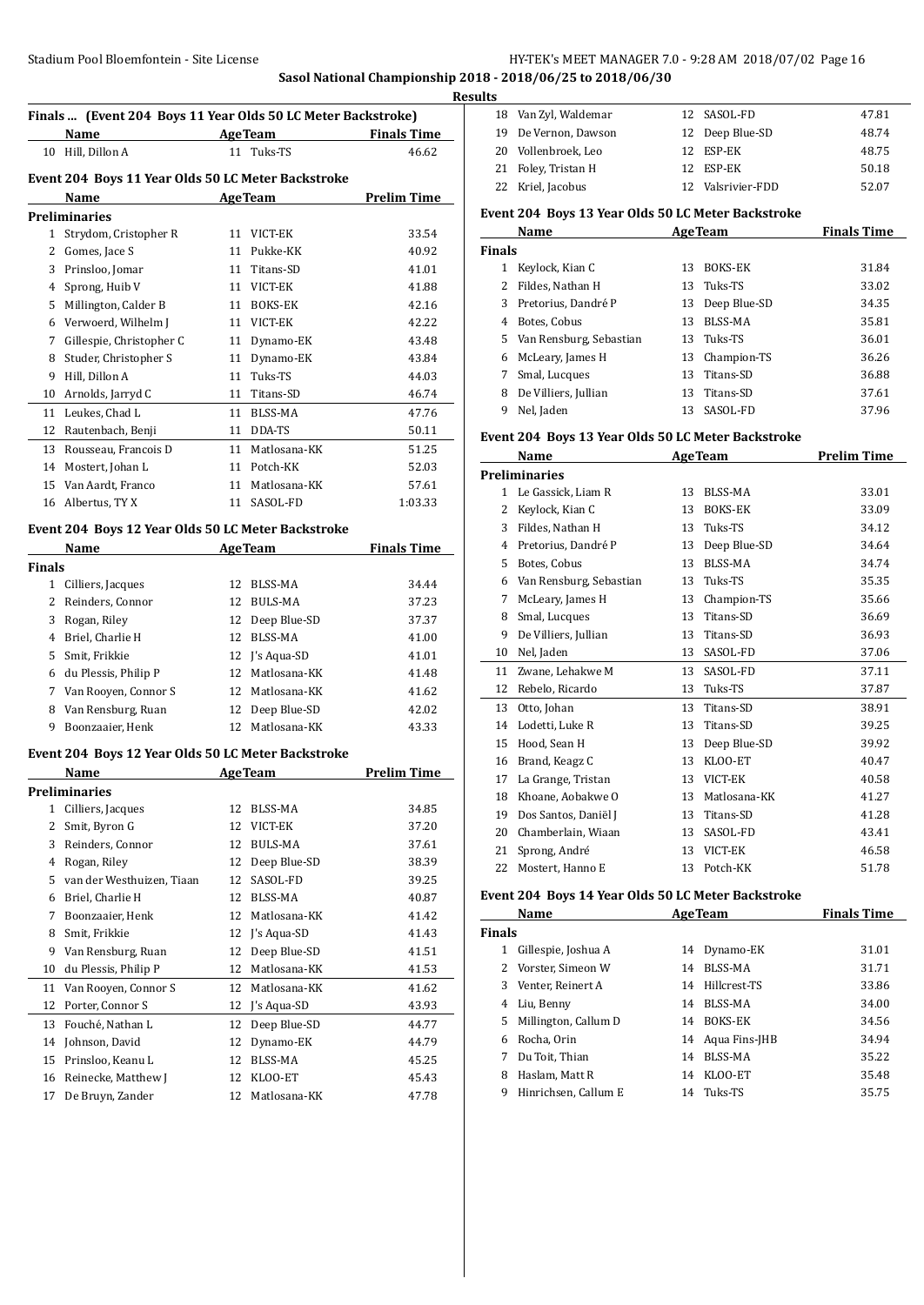#### **Sasol National Championship 2018 - 2018/06/25 to 2018/06/30 Results**

# **Finals ... (Event 204 Boys 14 Year Olds 50 LC Meter Backstroke)**

| Finals    (Event 204  Boys 14 year Olds 50 LC Meter Backstroke) |                                                    |    |                  |                    |  |  |
|-----------------------------------------------------------------|----------------------------------------------------|----|------------------|--------------------|--|--|
|                                                                 | Name                                               |    | <b>AgeTeam</b>   | <b>Finals Time</b> |  |  |
| 10                                                              | Mosterd, Cole B                                    |    | 14 Aqua Fins-JHB | 36.55              |  |  |
|                                                                 | Event 204 Boys 14 Year Olds 50 LC Meter Backstroke |    |                  |                    |  |  |
|                                                                 | Name                                               |    | <b>AgeTeam</b>   | <b>Prelim Time</b> |  |  |
|                                                                 | Preliminaries                                      |    |                  |                    |  |  |
| 1                                                               | Gillespie, Joshua A                                | 14 | Dynamo-EK        | 31.14              |  |  |
| 2                                                               | Vorster, Simeon W                                  | 14 | <b>BLSS-MA</b>   | 31.81              |  |  |
| 3                                                               | Venter, Reinert A                                  | 14 | Hillcrest-TS     | 33.07              |  |  |
| 4                                                               | Liu, Benny                                         | 14 | <b>BLSS-MA</b>   | 34.05              |  |  |
| 5                                                               | Rocha, Orin                                        | 14 | Aqua Fins-JHB    | 34.59              |  |  |
| 6                                                               | Haslam, Matt R                                     | 14 | KLOO-ET          | 35.06              |  |  |
| 7                                                               | Hinrichsen. Callum E                               | 14 | Tuks-TS          | 35.51              |  |  |
| 8                                                               | Du Toit, Thian                                     | 14 | BLSS-MA          | 35.73              |  |  |
| 9                                                               | Millington, Callum D                               | 14 | <b>BOKS-EK</b>   | 36.09              |  |  |
| 10                                                              | Mosterd, Cole B                                    | 14 | Aqua Fins-JHB    | 36.83              |  |  |
| 11                                                              | Beukes, Nathan J                                   | 14 | Matlosana-KK     | 37.36              |  |  |
| 12                                                              | Maleshane, Tshiamo O                               | 14 | Matlosana-KK     | 37.43              |  |  |
| 13                                                              | Pretorius, JD D                                    | 14 | <b>CARN-EK</b>   | 37.50              |  |  |
| 14                                                              | Kriel, Stephanus                                   | 14 | Valsrivier-FDD   | 40.73              |  |  |
| 15                                                              | Fouché, Matthew L                                  | 14 | Deep Blue-SD     | 43.08              |  |  |
| 16                                                              | Nel, Liam N                                        | 14 | Matlosana-KK     | 45.61              |  |  |
|                                                                 |                                                    |    |                  |                    |  |  |

# **Event 204 Men 15 Year Olds 50 LC Meter Backstroke**

| Name<br><b>AgeTeam</b> |                        |    | <b>Finals Time</b> |       |
|------------------------|------------------------|----|--------------------|-------|
| <b>Finals</b>          |                        |    |                    |       |
| 1                      | Wolmarans, Gideon J    |    | 15 Lebone-BP       | 30.47 |
| 2                      | Bekker, Andile         | 15 | Dmss Gators        | 31.03 |
| 3                      | Landmann, Ramon        | 15 | SASOL-FD           | 31.14 |
| 4                      | Staines, Jaiden        | 15 | <b>BOKS-EK</b>     | 32.13 |
|                        | 5 Van Dyk, Jean-Pierre |    | 15 Titans-SD       | 33.90 |
| 6                      | Wolmarans, Damian C    |    | 15 Matlosana-KK    | 34.65 |
|                        | Nel, Rigard E          |    | 15 Titans-SD       | 35.14 |
| 8                      | Viljoen, Ebert J       | 15 | Deep Blue-SD       | 35.15 |
| 9                      | Jordaan, Joshua        | 15 | Pukke-KK           | 37.40 |
| 10                     | Radebe, Kgomotso A     |    | 15 SASOL-FD        | 40.22 |

#### **Event 204 Men 15 Year Olds 50 LC Meter Backstroke**

|               | Name                 |    | <b>AgeTeam</b>  | <b>Prelim Time</b> |  |  |
|---------------|----------------------|----|-----------------|--------------------|--|--|
| Preliminaries |                      |    |                 |                    |  |  |
| 1             | Wolmarans, Gideon J  | 15 | Lebone-BP       | 30.13              |  |  |
| 2             | Bekker, Andile       | 15 | Dmss Gators     | 31.25              |  |  |
| 3             | Landmann, Ramon      | 15 | SASOL-FD        | 31.32              |  |  |
| 4             | Staines, Jaiden      | 15 | <b>BOKS-EK</b>  | 32.73              |  |  |
| 5             | Van Dyk, Jean-Pierre |    | 15 Titans-SD    | 33.34              |  |  |
| 6             | Wolmarans, Damian C  | 15 | Matlosana-KK    | 34.78              |  |  |
| 7             | Viljoen, Ebert J     |    | 15 Deep Blue-SD | 35.23              |  |  |
| 8             | Jordaan, Joshua      | 15 | Pukke-KK        | 35.43              |  |  |
| 9             | Nel, Rigard E        | 15 | Titans-SD       | 35.44              |  |  |
| 10            | Radebe, Kgomotso A   | 15 | SASOL-FD        | 39.34              |  |  |
| 11            | Alli, Mizaan         | 15 | <b>BOKS-EK</b>  | 39.37              |  |  |
| 12            | Debruyn, Jason       | 15 | Matlosana-KK    | 39.87              |  |  |

## **Event 204 Men 16 Year Olds 50 LC Meter Backstroke**

|               | Name                |    | <b>AgeTeam</b>  | <b>Finals Time</b> |
|---------------|---------------------|----|-----------------|--------------------|
| <b>Finals</b> |                     |    |                 |                    |
|               | Seyffert, JP P      | 16 | BLSS-MA         | 29.10              |
|               | Steyn, Corrie       | 16 | BLSS-MA         | 29.85              |
| 3             | Moolman, Rynard     |    | 16 Hillcrest-TS | 31.51              |
| 4             | De Waal. Luan       | 16 | BLSS-MA         | 32.00              |
|               | 5 Jordaan, Etienne  |    | 16 Deep Blue-SD | 32.95              |
| 6             | Bekker, Zinhle      |    | 16 Dmss Gators  | 36.49              |
|               | Van Der Merwe, PR R | 16 | Deep Blue-SD    | 37.69              |
| 8             | Strydom, Armando J  |    | 16 Matlosana-KK | 40.27              |

#### **Event 204 Men 16 Year Olds 50 LC Meter Backstroke**

|      | Name                   | <b>AgeTeam</b> |                 | <b>Prelim Time</b> |
|------|------------------------|----------------|-----------------|--------------------|
|      | <b>Preliminaries</b>   |                |                 |                    |
|      | Seyffert, JP P         | 16             | BLSS-MA         | 28.94              |
|      | Steyn, Corrie          | 16             | BLSS-MA         | 29.90              |
| 3    | Moolman, Rynard        |                | 16 Hillcrest-TS | 31.13              |
| 4    | De Waal, Luan          | 16             | BLSS-MA         | 31.99              |
| 5.   | Jordaan, Etienne       |                | 16 Deep Blue-SD | 32.34              |
| $*6$ | Bekker, Zinhle         |                | 16 Dmss Gators  | 36.66              |
|      | *6 Van Der Merwe, PR R |                | 16 Deep Blue-SD | 36.66              |
| 8    | Strydom, Armando I     |                | 16 Matlosana-KK | 40.82              |

#### **Event 204 Men 17 & Over 50 LC Meter Backstroke**

| Name          |                      |     | <b>AgeTeam</b>  | <b>Finals Time</b> |
|---------------|----------------------|-----|-----------------|--------------------|
| <b>Finals</b> |                      |     |                 |                    |
| 1.            | Thomas. Cullen       | 18  | BLSS-MA         | 28.72              |
| 2             | Moll, Jandré J       | 17  | VICT-EK         | 29.32              |
| 3             | van der Bank, Morné  | 19. | Pukke-KK        | 30.22              |
| 4             | Kockott, Raymond     | 17  | Limpopo Tuks-WB | 30.40              |
| 5.            | van Graan, Rudy V    | 19  | Pukke-KK        | 31.12              |
| 6             | Leukes, David J      | 17  | BLSS-MA         | 31.29              |
|               | Roos, Matt L         | 18  | Pukke-KK        | 31.81              |
| 8             | Lange, Michael S     | 17  | ESP-EK          | 32.93              |
| 9             | Scheepers, Tristan L | 17  | Fins-BP         | 35.10              |
| 10            | Tromp, Wilco         | 17  | Deep Blue-SD    | 37.69              |

#### **Event 204 Men 17 & Over 50 LC Meter Backstroke**

|    | Name                  | <b>AgeTeam</b> | <b>Prelim Time</b> |       |
|----|-----------------------|----------------|--------------------|-------|
|    | <b>Preliminaries</b>  |                |                    |       |
| 1. | Thomas, Cullen        | 18             | BLSS-MA            | 28.49 |
| 2  | Moll, Jandré J        | 17             | VICT-EK            | 28.81 |
| 3  | van der Bank, Morné   | 19             | Pukke-KK           | 30.17 |
| 4  | Kockott, Raymond      | 17             | Limpopo Tuks-WB    | 30.79 |
| 5  | Roos, Matt L          | 18             | Pukke-KK           | 31.50 |
| 6  | van Graan, Rudy V     | 19             | Pukke-KK           | 31.66 |
| 7  | Leukes, David J       | 17             | BLSS-MA            | 31.73 |
| 8  | Lange, Michael S      | 17             | ESP-EK             | 32.75 |
| 9  | Scheepers, Tristan L  | 17             | Fins-BP            | 35.06 |
| 10 | Tromp, Wilco          | 17             | Deep Blue-SD       | 36.79 |
| 11 | Rantshabeng, Otsile D | 18             | Dmss Gators        | 39.09 |
| 12 | Motseare, Lebo        | 18             | SASOL-FD           | 42.35 |
| 13 | Nel, JP               | 18             | J's Aqua-SD        | 45.99 |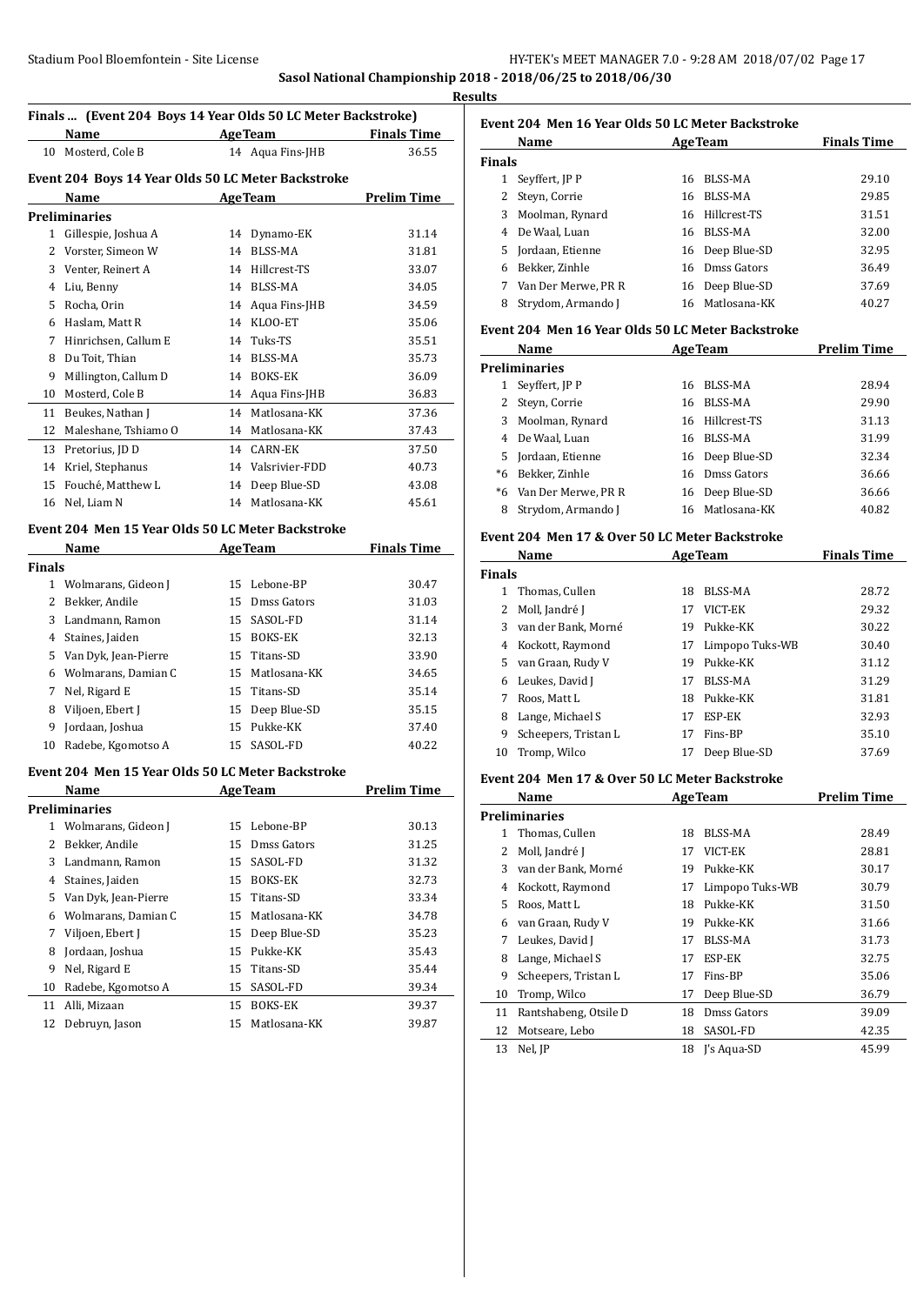**Sasol National Championship 2018 - 2018/06/25 to 2018/06/30**

**Results**

|        | Name                |   | <b>AgeTeam</b> | <b>Finals Time</b> |
|--------|---------------------|---|----------------|--------------------|
| Finals |                     |   |                |                    |
| 1      | du Plessis, Madison | 9 | BULS-MA        | 3:21.32            |
| 2      | Fourie, Katelyn     | 9 | Titans-SD      | 3:34.41            |
| 3      | Botes, Scarlett M   | 8 | Potch-KK       | 3:35.06            |
| 4      | Kotzé, René         | 9 | Potch-KK       | 3:59.11            |
| 5.     | Chen. Vera R        | 9 | BLSS-MA        | 4:02.40            |
| 6      | Ward, Marlene       | 9 | Tuks-TS        | 4:04.56            |
| 7      | Potgieter, Annika   | 9 | Pukke-KK       | 4:06.30            |
| 8      | Snyders, Ane        | 8 | Valsrivier-FDD | 4:10.74            |
| 9      | Krause, Alandri     | 9 | BLSS-MA        | 4:36.86            |
| 10     | Fourie, Marize      | 9 | BLSS-MA        | 5:21.75            |

# **Event 205 Girls 9 & Under 200 LC Meter IM**

|    | Name                 |   | <b>AgeTeam</b> | <b>Prelim Time</b> |
|----|----------------------|---|----------------|--------------------|
|    | <b>Preliminaries</b> |   |                |                    |
| 1  | du Plessis, Madison  | 9 | BULS-MA        | 3:22.07            |
|    | Fourie, Katelyn      | 9 | Titans-SD      | 3:34.01            |
| 3  | Botes. Scarlett M    | 8 | Potch-KK       | 3:43.69            |
| 4  | Kotzé, René          | 9 | Potch-KK       | 3:57.55            |
| 5. | Chen. Vera R         | 9 | BLSS-MA        | 4:03.82            |
| 6  | Potgieter, Annika    | 9 | Pukke-KK       | 4:06.79            |
|    | Snyders, Ane         | 8 | Valsrivier-FDD | 4:07.42            |
| 8  | Ward, Marlene        | 9 | Tuks-TS        | 4:09.79            |
| 9  | Krause, Alandri      | 9 | BLSS-MA        | 4:41.22            |
| 10 | Fourie, Marize       | 9 | <b>BLSS-MA</b> | 5:57.55            |

#### **Event 205 Girls 10 Year Olds 200 LC Meter IM**

|               | Name               |    | <b>AgeTeam</b> | <b>Finals Time</b> |
|---------------|--------------------|----|----------------|--------------------|
| <b>Finals</b> |                    |    |                |                    |
| 1             | Oelofse, Bay-Linn  | 10 | SASOL-FD       | 3:07.58            |
|               | 2 Prinsloo, Cher H | 10 | KLOO-ET        | 3:13.35            |
| 3             | Mayoss, Erin L     | 10 | KLOO-ET        | 3:14.00            |
| 4             | Vincent, Amelia    | 10 | BLSS-MA        | 3:15.82            |
| 5.            | Baenhoff, Chanel   | 10 | BLSS-MA        | 3:18.37            |
| 6             | Van Wyk, Annebel   | 10 | ESP-EK         | 3:21.38            |
| 7             | Beling, Hayley E   | 10 | <b>BOKS-EK</b> | 3:24.51            |
| 8             | De Klerk, Dané L   | 10 | Pukke-KK       | 3:29.05            |
| 9             | Garnett, Amy Lee   | 10 | Deep Blue-SD   | 3:35.41            |
| 10            | Frylinck, Mareze   | 10 | <b>BLSS-MA</b> | 3:39.54            |

#### **Event 205 Girls 10 Year Olds 200 LC Meter IM**

|    | Name                 |    | <b>AgeTeam</b> | <b>Prelim Time</b> |
|----|----------------------|----|----------------|--------------------|
|    | <b>Preliminaries</b> |    |                |                    |
| 1  | Oelofse, Bay-Linn    | 10 | SASOL-FD       | 3:06.71            |
| 2  | Vincent, Amelia      | 10 | BLSS-MA        | 3:16.94            |
| 3  | Mayoss, Erin L       | 10 | KLOO-ET        | 3:17.52            |
| 4  | Baenhoff, Chanel     | 10 | BLSS-MA        | 3:17.70            |
| 5  | Prinsloo, Cher H     | 10 | KLOO-ET        | 3:17.84            |
| 6  | Van Wyk, Annebel     | 10 | ESP-EK         | 3:22.79            |
| 7  | Beling, Hayley E     | 10 | <b>BOKS-EK</b> | 3:24.79            |
| 8  | Garnett, Amy Lee     | 10 | Deep Blue-SD   | 3:32.18            |
| 9  | Frylinck, Mareze     | 10 | BLSS-MA        | 3:33.23            |
| 10 | De Klerk, Dané L     | 10 | Pukke-KK       | 3:35.79            |
| 11 | Olivier, Deidré L    | 10 | Pukke-KK       | 3:41.64            |
| 12 | Van Zyl, Nicole M    | 10 | Dynamo-EK      | 3:41.66            |
|    |                      |    |                |                    |

| нs     |                                               |    |                |                    |
|--------|-----------------------------------------------|----|----------------|--------------------|
| 13     | Liebenberg, Mathilda                          | 10 | Potch-KK       | 3:47.01            |
| 14     | Coetzee, Liesche                              | 10 | SASOL-FD       | 4:19.80            |
|        | Event 205  Girls 11 Year Olds 200 LC Meter IM |    |                |                    |
|        | Name                                          |    | <b>AgeTeam</b> | <b>Finals Time</b> |
| Finals |                                               |    |                |                    |
| 1      | Whelan, Francis                               | 11 | Titans-SD      | 2:59.02            |
| 2      | Armour, Kaeli-Peace                           | 11 | BLSS-MA        | 3:06.61            |
| 3      | Bonnema, Ankie M                              | 11 | DDA-TS         | 3:12.80            |
| 4      | Palmer, Xandri                                | 11 | Pukke-KK       | 3:15.39            |
| 5      | Karpakis, Cayley G                            | 11 | <b>BLSS-MA</b> | 3:19.01            |
| 6      | Reinecke, Stella A                            | 11 | KLOO-ET        | 3:20.36            |
| 7      | du Preez, Sumé M                              | 11 | Pukke-KK       | 3:22.81            |
| 8      | Bell, Skyla R                                 | 11 | KLOO-ET        | 3:25.43            |
| 9      | du Plessis, Deone                             | 11 | Champion-TS    | 3:26.73            |
| 10     | Lebitso, Kutloano                             | 11 | Matlosana-KK   | 3:45.76            |
|        |                                               |    |                |                    |

# **Event 205 Girls 11 Year Olds 200 LC Meter IM**

|    | Name                 | <b>AgeTeam</b> |                | Prelim Time |
|----|----------------------|----------------|----------------|-------------|
|    | <b>Preliminaries</b> |                |                |             |
|    | Whelan, Francis      | 11             | Titans-SD      | 3:00.96     |
| 2  | Armour, Kaeli-Peace  | 11             | BLSS-MA        | 3:05.11     |
| 3  | Palmer, Xandri       | 11             | Pukke-KK       | 3:13.83     |
| 4  | Bonnema, Ankie M     | 11             | DDA-TS         | 3:15.41     |
| 5. | Karpakis, Cayley G   | 11             | BLSS-MA        | 3:18.39     |
| 6  | du Plessis, Deone    | 11             | Champion-TS    | 3:21.29     |
| 7  | du Preez, Sumé M     | 11             | Pukke-KK       | 3:22.74     |
| 8  | Lebitso, Kutloano    | 11             | Matlosana-KK   | 3:26.71     |
| 9  | Reinecke, Stella A   | 11             | KLOO-ET        | 3:28.18     |
| 10 | Bell, Skyla R        | 11             | KLOO-ET        | 3:30.35     |
| 11 | Pretorius, Abi       | 11             | <b>CARN-EK</b> | 3:34.80     |
| 12 | Landmann, Julie      | 11             | SASOL-FD       | 3:41.70     |
| 13 | Kasonkomona, Tyra    | 11             | Matlosana-KK   | 3:56.64     |

#### **Event 205 Girls 12 Year Olds 200 LC Meter IM**

| Name          |                             |     | <b>AgeTeam</b> | <b>Finals Time</b> |
|---------------|-----------------------------|-----|----------------|--------------------|
| <b>Finals</b> |                             |     |                |                    |
|               | Olsen, Amber J              | 12  | BLSS-MA        | 2:43.49            |
| 2             | Haslam, Tayla J             | 12. | KLOO-ET        | 2:43.63            |
| 3             | Ingwe, Kimberly             | 12  | Dmss Gators    | 2:59.87            |
| 4             | Van der Walt, San-Mari      | 12  | DDA-TS         | 3:13.75            |
|               | 5 Levin, Zelmarie           |     | 12 Titans-SD   | 3:15.02            |
| 6             | Geel, Angel M               |     | 12 Pukke-KK    | 3:21.52            |
| 7             | Jansen van Rensburg, Dina J | 12. | SASOL-FD       | 3:29.48            |
| 8             | Markovic, Eva O             | 12  | Matlosana-KK   | 3:30.85            |
| 9             | Visser, Cayla               | 12. | BLSS-MA        | 3:33.26            |
| 10            | De Wet, Carmen              | 12. | Tuks-TS        | 3:37.41            |

## **Event 205 Girls 12 Year Olds 200 LC Meter IM**

| Name |                             |     | <b>AgeTeam</b> | <b>Prelim Time</b> |
|------|-----------------------------|-----|----------------|--------------------|
|      | <b>Preliminaries</b>        |     |                |                    |
| 1    | Haslam, Tayla J             | 12. | KLOO-ET        | 2:43.88            |
|      | Olsen, Amber J              | 12  | BLSS-MA        | 2:53.40            |
| 3.   | Ingwe, Kimberly             | 12. | Dmss Gators    | 2:57.19            |
| 4    | Levin, Zelmarie             |     | 12 Titans-SD   | 3:10.21            |
| 5.   | Van der Walt, San-Mari      | 12. | DDA-TS         | 3:17.55            |
|      | Geel, Angel M               | 12  | Pukke-KK       | 3:19.38            |
|      | Jansen van Rensburg, Dina J | 12  | SASOL-FD       | 3:20.86            |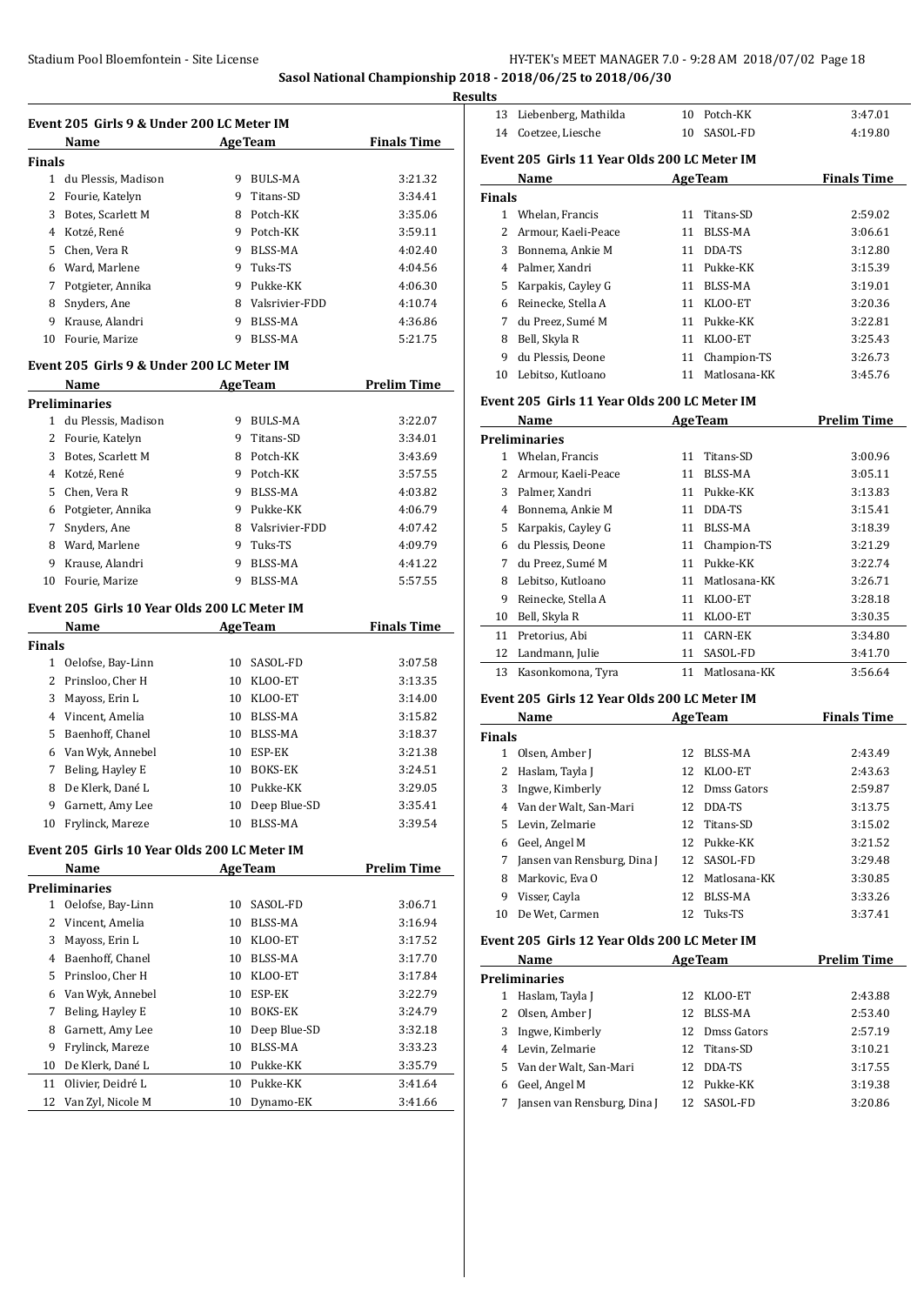**Sasol National Championship 2018 - 2018/06/25 to 2018/06/30**

| Preliminaries  (Event 205 Girls 12 Year Olds 200 LC Meter IM) |                                              |    |                  |                    |  |  |
|---------------------------------------------------------------|----------------------------------------------|----|------------------|--------------------|--|--|
|                                                               | Name                                         |    | <b>AgeTeam</b>   | <b>Prelim Time</b> |  |  |
|                                                               | 8 Markovic, Eva O                            |    | 12 Matlosana-KK  | 3:28.11            |  |  |
|                                                               | 9 Visser, Cayla                              | 12 | BLSS-MA          | 3:31.64            |  |  |
| 10                                                            | De Wet, Carmen                               |    | 12 Tuks-TS       | 3:37.07            |  |  |
|                                                               | 11 Engelbrecht, Kiana                        |    | 12 SASOL-FD      | 3:39.31            |  |  |
|                                                               | 12 Visser, Kaylin                            |    | 12 BLSS-MA       | 3:43.13            |  |  |
|                                                               | 13 Khosana, Khensi                           |    | 12 BLSS-MA       | 3:43.55            |  |  |
|                                                               | 14 Immelman, Kaitlyn                         | 12 | ESP-EK           | 3:53.50            |  |  |
|                                                               | 15 Turner, Jane V                            | 12 | Dynamo-EK        | 3:57.64            |  |  |
|                                                               | 16 Gouws, Catelynn                           | 12 | Deep Blue-SD     | 4:01.31            |  |  |
| 17                                                            | Zeni, Ruby-Jay                               | 12 | SASOL-FD         | 4:04.18            |  |  |
|                                                               | Event 205 Girls 13 Year Olds 200 LC Meter IM |    |                  |                    |  |  |
|                                                               | Name                                         |    | <b>AgeTeam</b>   | <b>Finals Time</b> |  |  |
| <b>Finals</b>                                                 |                                              |    |                  |                    |  |  |
|                                                               | 1 Van Rooyen, Mehane                         |    | 13 NSS           | 2:41.87            |  |  |
|                                                               | 2 Bekker, Simei                              | 13 | KLOO-ET          | 2:45.61            |  |  |
|                                                               | 3 Egner, Maxine                              | 13 | Dmss Gators      | 2:46.05            |  |  |
|                                                               | 4 Gous, Caylin                               | 13 | Flamingo's-FB    | 2:47.87            |  |  |
|                                                               | 5 Green, Christy S                           | 13 | KLOO-ET          | 2:58.69            |  |  |
|                                                               | 6 Carpenter, Kelly                           | 13 | KLOO-ET          | 3:00.85            |  |  |
|                                                               | 7 Barnard, Chloë                             |    | 13 VICT-EK       | 3:01.29            |  |  |
| 8                                                             | Jack, Michelle                               | 13 | Dmss Gators      | 3:01.66            |  |  |
| 9                                                             | Maartens, Aquilla M                          | 13 | BLSS-MA          | 3:06.51            |  |  |
| 10                                                            | Egner, Adina                                 |    | 13 Dmss Gators   | 3:21.81            |  |  |
|                                                               |                                              |    |                  |                    |  |  |
|                                                               | Event 205 Girls 13 Year Olds 200 LC Meter IM |    |                  |                    |  |  |
|                                                               | Name                                         |    | <b>AgeTeam</b>   | <b>Prelim Time</b> |  |  |
|                                                               | Preliminaries                                |    |                  |                    |  |  |
|                                                               | 1 Van Rooyen, Mehane                         |    | 13 NSS           | 2:42.91            |  |  |
|                                                               | 2 Bekker, Simei                              | 13 | KLOO-ET          | 2:49.06            |  |  |
|                                                               | 3 Gous, Caylin                               |    | 13 Flamingo's-FB | 2:49.66            |  |  |
|                                                               | 4 Egner, Maxine                              | 13 | Dmss Gators      | 2:58.28            |  |  |
|                                                               | 5 Green, Christy S                           | 13 | KLOO-ET          | 2:59.34            |  |  |
|                                                               | 6 Carpenter, Kelly                           | 13 | KLOO-ET          | 3:01.32            |  |  |
|                                                               | 7 Barnard, Chloë                             | 13 | VICT-EK          | 3:01.42            |  |  |
| 8                                                             | Jack, Michelle                               | 13 | Dmss Gators      | 3:04.33            |  |  |
| 9                                                             | Maartens, Aquilla M                          | 13 | BLSS-MA          | 3:07.27            |  |  |
| 10                                                            | Mokgatle, Yaone                              | 13 | Dmss Gators      | 3:08.14            |  |  |
| 11                                                            | Egner, Adina                                 | 13 | Dmss Gators      | 3:13.96            |  |  |
| 12                                                            | Williams, Kaylyn                             | 13 | Tuks-TS          | 3:14.10            |  |  |
| 13                                                            | Makhaluza, Ayabonga N                        | 13 | Titans-SD        | 3:18.54            |  |  |
| 14                                                            | Bekker, Danieka                              | 13 | Deep Blue-SD     | 3:22.88            |  |  |
| 15                                                            | De Wet, Mila                                 | 13 | Tuks-TS          | 3:24.90            |  |  |
| 16                                                            | Swanepoel, Centaine                          | 13 | SASOL-FD         | 3:48.41            |  |  |
|                                                               |                                              |    |                  |                    |  |  |
|                                                               | Event 205 Girls 14 Year Olds 200 LC Meter IM |    |                  |                    |  |  |
|                                                               | Name                                         |    | <b>AgeTeam</b>   | <b>Finals Time</b> |  |  |
| <b>Finals</b>                                                 | 1 Wille, Ellen J                             | 14 | Titans-SD        | 2:39.41            |  |  |
| 2                                                             | Butt, Ciara D                                | 14 |                  |                    |  |  |
|                                                               |                                              |    | KLOO-ET          | 2:52.58            |  |  |
| 3                                                             | Van der Spuy, Savannah                       | 14 | BLSS-MA          | 2:59.46            |  |  |
| 4                                                             | Van der Riet, Kara                           | 14 | DDA-TS           | 3:00.59            |  |  |
| 5                                                             | Geel, Kayleigh S                             | 14 | BLSS-MA          | 3:02.84            |  |  |
| 6                                                             | Olivier, Asté                                | 14 | VICT-EK          | 3:05.06            |  |  |
| 7                                                             | Lubbe, Jade                                  | 14 | Deep Blue-SD     | 3:09.86            |  |  |

| <u>esults</u> |                                              |    |                 |                    |
|---------------|----------------------------------------------|----|-----------------|--------------------|
|               | 8 Divall, Emma A                             |    | 14 KLOO-ET      | 3:12.14            |
| 9             | Langenhoven, Mia                             |    | 14 Deep Blue-SD | 3:12.79            |
|               | 10 vd Merwe, Jeanné                          |    | 14 Pukke-KK     | 3:25.00            |
|               | Event 205 Girls 14 Year Olds 200 LC Meter IM |    |                 |                    |
|               | Name                                         |    | <b>AgeTeam</b>  | <b>Prelim Time</b> |
|               | <b>Preliminaries</b>                         |    |                 |                    |
|               | 1 Wille, Ellen J                             | 14 | Titans-SD       | 2:41.74            |
| 2             | Butt, Ciara D                                |    | 14 KLOO-ET      | 2:53.48            |
|               | 3 Van der Spuy, Savannah                     |    | 14 BLSS-MA      | 2:59.37            |
|               | 4 Van der Riet, Kara                         |    | 14 DDA-TS       | 2:59.59            |
|               | 5 Geel, Kayleigh S                           |    | 14 BLSS-MA      | 3:01.09            |
|               | 6 Lubbe, Jade                                | 14 | Deep Blue-SD    | 3:04.45            |
| 7             | Pelser, Jewell                               | 14 | Tuks-TS         | 3:07.73            |
|               | 8 Divall, Emma A                             |    | 14 KLOO-ET      | 3:08.50            |
| 9             | Olivier, Asté                                |    | 14 VICT-EK      | 3:08.80            |
|               | 10 Langenhoven, Mia                          |    | 14 Deep Blue-SD | 3:16.82            |
|               | 11 Brown, Keira                              | 14 | Tuks-TS         | 3:19.50            |
|               | 12 vd Merwe, Jeanné                          |    | 14 Pukke-KK     | 3:20.02            |
|               | 13 Ncube, Angela L                           |    | 14 BLSS-MA      | 3:20.80            |
| 14            | Jobe, Hannah                                 |    | 14 Dmss Gators  | 3:36.33            |
| 15            | Masike, Keagile M                            |    | 14 Titans-SD    | 3:41.53            |
| 16            | Engelbrecht, Zane                            |    | 14 SASOL-FD     | 3:47.38            |
|               | Event 205 Women 15 Year Olds 200 LC Meter IM |    |                 |                    |
|               | Name                                         |    | <b>AgeTeam</b>  | <b>Finals Time</b> |
| <b>Finals</b> |                                              |    |                 |                    |
|               | 1 Seyffert, Tailyn                           | 15 | BLSS-MA         | 2:32.59            |
|               | 2 Pentz, Shelby R                            |    | 15 Deep Blue-SD | 2:43.38            |
|               | 3 Sinclair, Zoe A                            |    | 15 Champion-TS  | 2:44.23            |
|               | 4 Ontong, Danielle C                         | 15 | <b>BLSS-MA</b>  | 2:45.80            |
|               | 5 Letley, Kieryn J                           | 15 | <b>ESTR-EK</b>  | 2:53.90            |
|               | 6 Jones, Amy                                 | 15 | Dmss Gators     | 3:13.63            |
|               | 7 Van Wyk, Ame                               | 15 | Valsrivier-FDD  | 3:16.93            |
|               | 8 Mc Ardle, Kayleigh                         |    | 15 BLSS-MA      | 3:25.84            |
|               | Event 205 Women 15 Year Olds 200 LC Meter IM |    |                 |                    |
|               | Name                                         |    | <b>AgeTeam</b>  | <b>Prelim Time</b> |
|               | <b>Preliminaries</b>                         |    |                 |                    |
| 1             | Seyffert, Tailyn                             |    | 15 BLSS-MA      | 2:33.41            |
| 2             | Sinclair, Zoe A                              |    | 15 Champion-TS  | 2:44.65            |
|               | 2. Ontong Danielle C                         |    | 15 RICC-MA      | 7.44.77            |

|   | 3 Ontong, Danielle C |     | 15 BLSS-MA        | 2:44.77 |
|---|----------------------|-----|-------------------|---------|
|   | 4 Pentz, Shelby R    |     | 15 Deep Blue-SD   | 2:46.89 |
|   | 5 Letley, Kieryn J   |     | 15 ESTR-EK        | 2:51.16 |
|   | 6 Jones, Amy         |     | 15 Dmss Gators    | 3:09.85 |
|   | 7 Van Wyk, Ame       |     | 15 Valsrivier-FDD | 3:15.17 |
|   | 8 Mc Ardle, Kayleigh |     | 15 BLSS-MA        | 3:24.21 |
| 9 | Chauke, Xinovo       | 15. | ESP-EK            | 4:31.77 |

# **Event 205 Women 16 Year Olds 200 LC Meter IM**

| Name                | <b>AgeTeam</b> | <b>Finals Time</b> |
|---------------------|----------------|--------------------|
| Finals              |                |                    |
| du Toit, Idelé<br>1 | 16 Potch-KK    | 2:38.90            |
| 2 Landmann, Natalie | 16 SASOL-FD    | 2:55.45            |
| Murrin, Kailyn<br>3 | 16 ESP-EK      | 3:01.63            |
| Gouws, Shanay       | 16 SASOL-FD    | 3:14.38            |
|                     |                |                    |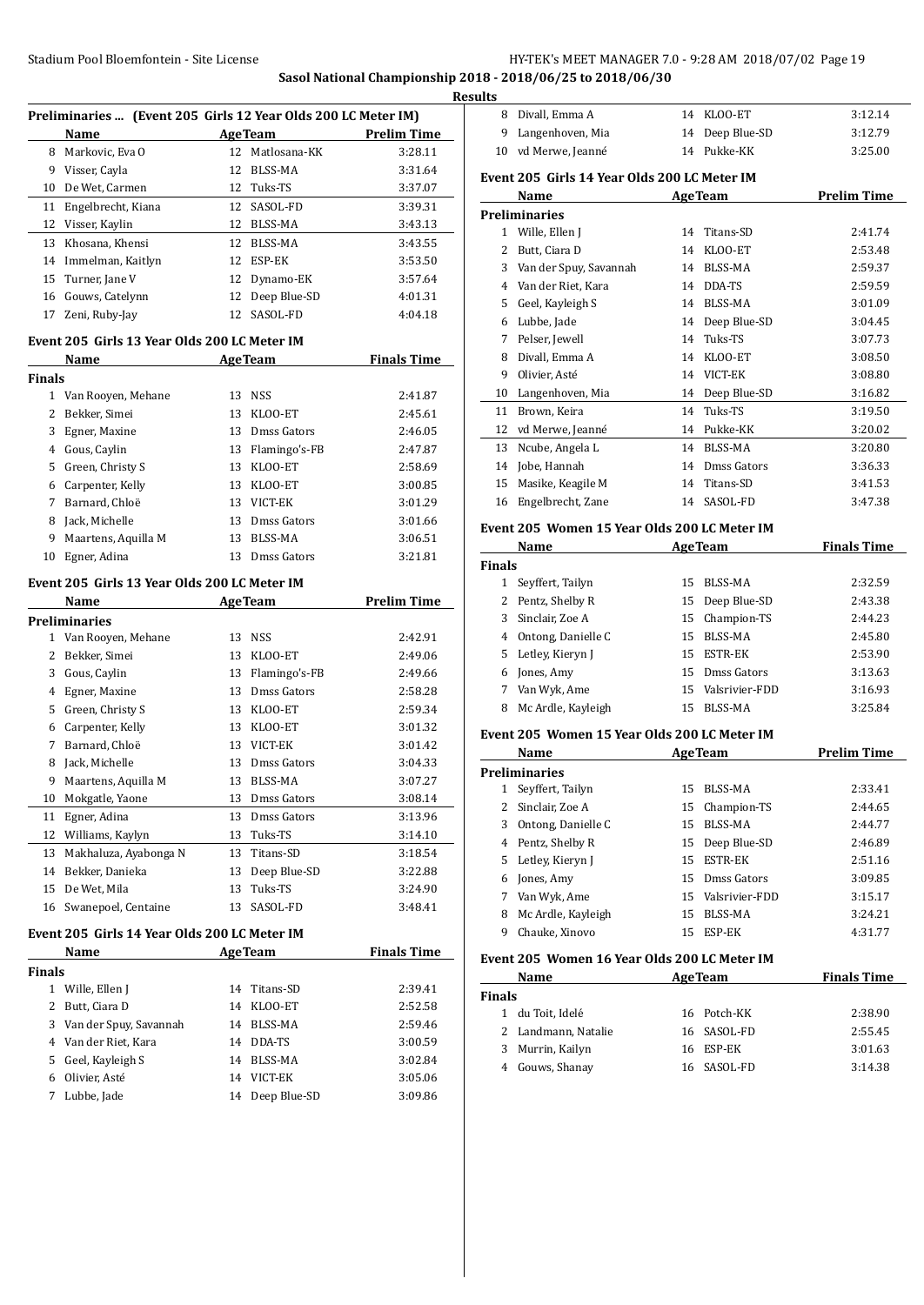**Sasol National Championship 2018 - 2018/06/25 to 2018/06/30**

**Results**

| Event 205 Women 16 Year Olds 200 LC Meter IM |                                           |    |                     |                    |  |
|----------------------------------------------|-------------------------------------------|----|---------------------|--------------------|--|
|                                              | Name<br><b>Example 2</b> Age Team         |    |                     | <b>Prelim Time</b> |  |
|                                              | <b>Preliminaries</b>                      |    |                     |                    |  |
|                                              | 1 Landmann, Natalie                       |    | 16 SASOL-FD         | 2:57.50            |  |
|                                              | 2 du Toit, Idelé                          |    | 16 Potch-KK         | 2:59.05            |  |
|                                              | 3 Murrin, Kailyn                          |    | 16 ESP-EK           | 3:04.91            |  |
|                                              | 4 Gouws, Shanay                           |    | 16 SASOL-FD         | 3:12.72            |  |
|                                              | Event 205 Women 17 & Over 200 LC Meter IM |    |                     |                    |  |
|                                              | Name                                      |    | <b>AgeTeam</b>      | <b>Finals Time</b> |  |
| <b>Finals</b>                                |                                           |    |                     |                    |  |
|                                              | 1 Van Jaarsveld, Marizel R                |    | 18 MDOL-JH          | 2:25.33            |  |
|                                              | 2 Blaauw, Nadia                           |    | 20 Pukke-KK         | 2:37.45            |  |
|                                              | 3 Kleynhans, Licinda                      |    | 21 Pukke-KK         | 2:42.65            |  |
|                                              | 4 Duke, Dante                             |    | 17 Champion-TS      | 2:57.26            |  |
|                                              | 5 Meyer, Lindie                           |    | 17 Pukke-KK         | 3:18.10            |  |
|                                              | 6 Krüger, Conny M                         | 17 | Titans-SD           | 3:41.32            |  |
|                                              | Event 205 Women 17 & Over 200 LC Meter IM |    |                     |                    |  |
|                                              | Name                                      |    | <b>AgeTeam</b>      | <b>Prelim Time</b> |  |
|                                              | <b>Preliminaries</b>                      |    |                     |                    |  |
|                                              | 1 Van Jaarsveld, Marizel R                |    | 18 MDOL-JH          | 2:29.02            |  |
|                                              | 2 Blaauw, Nadia                           |    | 20 Pukke-KK         | 2:36.52            |  |
|                                              | 3 Kleynhans, Licinda                      |    | 21 Pukke-KK         | 2:40.29            |  |
|                                              | 4 Duke, Dante                             |    | 17 Champion-TS      | 2:57.83            |  |
|                                              | 5 Meyer, Lindie                           |    | 17 Pukke-KK         | 3:18.80            |  |
|                                              | 6 Krüger, Conny M                         | 17 | Titans-SD           | 3:37.32            |  |
|                                              |                                           |    |                     |                    |  |
|                                              | Event 206 Boys 9 & Under 200 LC Meter IM  |    |                     |                    |  |
|                                              | <b>Example 2</b> Age Team<br>Name         |    |                     | <b>Finals Time</b> |  |
| <b>Finals</b>                                |                                           |    |                     |                    |  |
|                                              | 1 Randall, Juan                           |    | 9 Eagar Aquatics-CC | 3:03.15            |  |
|                                              | 2 Gous, Dewet J                           |    | 9 Flamingo's-FB     | 3:03.50            |  |
|                                              |                                           |    |                     |                    |  |
|                                              | 3 Hartmann, Dihandré                      |    | 9 SASOL-FD          | 3:12.30            |  |
|                                              | 4 Ingram, Caleb M                         |    | 9 Tuks-TS           | 3:17.13            |  |
|                                              | 5 Loubser, Paul                           |    | 9 Tuks-TS           | 3:21.97            |  |
|                                              | 6 Oelofse, Cay-Din                        |    | 8 SASOL-FD          | 3:22.00            |  |
| 7                                            | Bartleman, Wian D                         |    | 8 Potch-KK          | 3:26.18            |  |
|                                              | 8 Bartleman, Janco D                      |    | 8 Potch-KK          | 3:38.22            |  |
| 9                                            | Raccanello, Giancarlo R                   | 8  | Dynamo-EK           | 3:47.02            |  |
|                                              | 10 Claasen, Stephan                       | 9  | Champion-TS         | 3:51.59            |  |
|                                              | Event 206 Boys 9 & Under 200 LC Meter IM  |    |                     |                    |  |
|                                              | Name                                      |    | <b>AgeTeam</b>      | <b>Prelim Time</b> |  |
|                                              | <b>Preliminaries</b>                      |    |                     |                    |  |
|                                              | 1 Gous, Dewet J                           | 9. | Flamingo's-FB       | 3:04.71            |  |
|                                              | 2 Randall, Juan                           | 9  | Eagar Aquatics-CC   | 3:06.14            |  |
|                                              | 3 Hartmann, Dihandré                      | 9  | SASOL-FD            | 3:12.92            |  |
|                                              | 4 Ingram, Caleb M                         |    | 9 Tuks-TS           | 3:17.50            |  |
| 5                                            | Oelofse, Cay-Din                          | 8. | SASOL-FD            | 3:21.81            |  |
|                                              | 6 Bartleman, Wian D                       |    | 8 Potch-KK          | 3:26.88            |  |
| 7                                            | Loubser, Paul                             |    | 9 Tuks-TS           | 3:29.34            |  |
|                                              | 8 Raccanello, Giancarlo R                 | 8  | Dynamo-EK           | 3:31.27            |  |
| 9                                            | Bartleman, Janco D                        |    | 8 Potch-KK          | 3:40.84            |  |
| 10                                           | Claasen, Stephan                          |    | 9 Champion-TS       | 3:48.52            |  |
| 11                                           | Landmann, Armand                          | 9  | SASOL-FD            | 3:57.73            |  |
| 12                                           | Chamberlain, Rickus                       | 8  | SASOL-FD            | 4:08.17            |  |

| 13             | Potgieter, Cayden                           | 9  | <b>BLSS-MA</b>  | 4:13.51            |
|----------------|---------------------------------------------|----|-----------------|--------------------|
|                | Event 206 Boys 10 Year Olds 200 LC Meter IM |    |                 |                    |
|                | Name                                        |    | <b>AgeTeam</b>  | <b>Finals Time</b> |
| <b>Finals</b>  |                                             |    |                 |                    |
| $\mathbf{1}$   | Keylock, Logan R                            | 10 | <b>BOKS-EK</b>  | 3:07.38            |
| $\overline{c}$ | Bekker, Bjorn                               | 10 | KLOO-ET         | 3:07.40            |
| 3              | Mofokeng, Musa B                            | 10 | <b>CARN-EK</b>  | 3:19.32            |
| 4              | Basson, Roald R                             | 10 | BLSS-MA         | 3:20.29            |
| 5              | Van Rensburg, Joshua                        | 10 | Deep Blue-SD    | 3:22.49            |
| 6              | North, Kyle W                               | 10 | Dynamo-EK       | 3:22.58            |
| 7              | Botha, Jayden                               | 10 | Dynamo-EK       | 3:22.82            |
| 8              | Lourens, LWW                                | 10 | Limpopo Tuks-WB | 3:35.76            |
| 9              | Holtzhausen, Jean A                         | 10 | Champion-TS     | 3:42.43            |
| 10             | Pretorius, Xandre                           | 10 | Champion-TS     | 3:56.96            |
|                | Event 206 Boys 10 Year Olds 200 LC Meter IM |    |                 |                    |
|                |                                             |    |                 |                    |
|                | Name                                        |    | <b>AgeTeam</b>  | <b>Prelim Time</b> |
|                | <b>Preliminaries</b>                        |    |                 |                    |
| 1              | Bekker, Bjorn                               | 10 | KLOO-ET         | 3:11.93            |
| 2              | Keylock, Logan R                            | 10 | <b>BOKS-EK</b>  | 3:18.78            |
| 3              | Mofokeng, Musa B                            |    | 10 CARN-EK      | 3:19.25            |
| 4              | Botha, Jayden                               | 10 | Dynamo-EK       | 3:21.08            |
| 5              | North, Kyle W                               | 10 | Dynamo-EK       | 3:21.93            |
| 6              | Basson, Roald R                             | 10 | BLSS-MA         | 3:23.29            |
| 7              | Van Rensburg, Joshua                        | 10 | Deep Blue-SD    | 3:24.00            |
| 8              | Lourens, LWW                                | 10 | Limpopo Tuks-WB | 3:32.42            |
| 9              | Holtzhausen, Jean A                         | 10 | Champion-TS     | 3:41.46            |
| 10             | Pretorius, Xandre                           | 10 | Champion-TS     | 3:50.09            |
| 11             | Dos Anjos, Diego J                          | 10 | Dynamo-EK       | 3:51.13            |
| 12             | Smit, Johan                                 | 10 | J's Aqua-SD     | 3:52.08            |
| 13             | Smook. Zandré                               | 10 | VICT-EK         | 4:12.39            |

# **Event 206 Boys 11 Year Olds 200 LC Meter IM**

|               | Name                     | <b>AgeTeam</b> |                | <b>Finals Time</b> |
|---------------|--------------------------|----------------|----------------|--------------------|
| <b>Finals</b> |                          |                |                |                    |
|               | Strydom, Cristopher R    | 11             | VICT-EK        | 2:48.43            |
| 2             | Du Toit, Michal D        | 11             | Tuks-TS        | 2:55.81            |
| 3             | du Toit, Pieter-Jacq J   | 11             | Potch-KK       | 3:05.62            |
| 4             | Prinsloo, Jomar          | 11             | Titans-SD      | 3:10.53            |
| 5.            | Verwoerd, Wilhelm J      | 11             | VICT-EK        | 3:13.31            |
| 6             | Sprong, Huib V           | 11             | VICT-EK        | 3:14.92            |
| 7             | Studer, Christopher S    | 11             | Dynamo-EK      | 3:20.54            |
| 8             | Gomes, Jace S            | 11             | Pukke-KK       | 3:21.43            |
| 9             | Gillespie, Christopher C | 11             | Dynamo-EK      | 3:22.77            |
| 10            | Millington, Calder B     | 11             | <b>BOKS-EK</b> | 3:24.92            |

# **Event 206 Boys 11 Year Olds 200 LC Meter IM**

| Name<br><b>AgeTeam</b> |                         |    |             | <b>Prelim Time</b> |
|------------------------|-------------------------|----|-------------|--------------------|
|                        | <b>Preliminaries</b>    |    |             |                    |
|                        | Du Toit, Michal D       | 11 | Tuks-TS     | 2:57.52            |
|                        | 2 Strydom, Cristopher R | 11 | VICT-EK     | 2:58.45            |
| 3                      | du Toit, Pieter-Jacq J  |    | 11 Potch-KK | 3:12.07            |
|                        | 4 Prinsloo, Jomar       | 11 | Titans-SD   | 3:14.12            |
|                        | 5 Verwoerd, Wilhelm J   | 11 | VICT-EK     | 3:14.38            |
| 6                      | Sprong, Huib V          | 11 | VICT-EK     | 3:15.66            |
|                        | Studer, Christopher S   | 11 | Dynamo-EK   | 3:18.06            |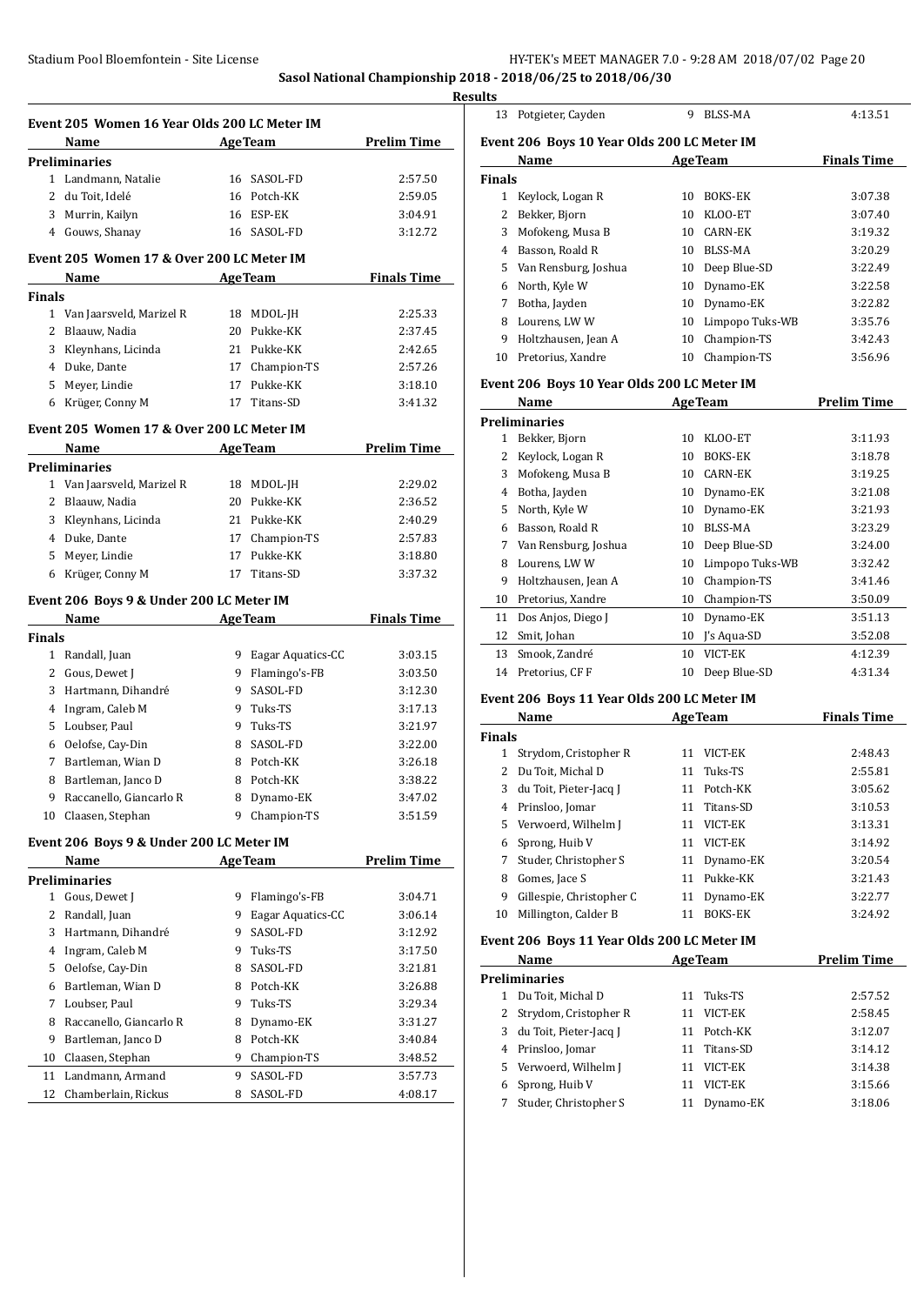**Sasol National Championship 2018 - 2018/06/25 to 2018/06/30**

 $\overline{a}$ 

|                                              | Preliminaries  (Event 206 Boys 11 Year Olds 200 LC Meter IM) |    |                 |                    |
|----------------------------------------------|--------------------------------------------------------------|----|-----------------|--------------------|
|                                              | Name                                                         |    | <b>AgeTeam</b>  | <b>Prelim Time</b> |
| 8                                            | Gillespie, Christopher C                                     |    | 11 Dynamo-EK    | 3:18.96            |
| 9                                            | Gomes, Jace S                                                | 11 | Pukke-KK        | 3:28.68            |
| 10                                           | Millington, Calder B                                         |    | 11 BOKS-EK      | 3:31.46            |
| 11                                           | Hill, Dillon A                                               | 11 | Tuks-TS         | 3:36.31            |
| 12                                           | Rautenbach, Benji                                            | 11 | DDA-TS          | 3:42.69            |
| 13                                           | Leukes, Chad L                                               | 11 | <b>BLSS-MA</b>  | 3:45.25            |
| 14                                           | Mostert, Johan L                                             | 11 | Potch-KK        | 3:55.82            |
| Event 206 Boys 12 Year Olds 200 LC Meter IM  |                                                              |    |                 |                    |
| <b>Finals Time</b><br><b>AgeTeam</b><br>Name |                                                              |    |                 |                    |
| Finals                                       |                                                              |    |                 |                    |
| 1                                            | Smit, Byron G                                                | 12 | VICT-EK         | 2:43.04            |
| 2                                            | Reinders, Connor                                             | 12 | <b>BULS-MA</b>  | 2:45.26            |
| 3                                            | Bartleman, Ewald W                                           |    | 12 Potch-KK     | 2:47.93            |
| 4                                            | Rogan, Riley                                                 |    | 12 Deep Blue-SD | 2:53.88            |
| 5                                            | Briel, Charlie H                                             |    | 12 BLSS-MA      | 2:55.30            |
| 6                                            | Cilliers, Jacques                                            |    | 12 BLSS-MA      | 2:59.56            |
| 7                                            | du Plessis, Philip P                                         |    | 12 Matlosana-KK | 3:04.61            |
| 8                                            | Van Rensburg, Ruan                                           | 12 | Deep Blue-SD    | 3:16.55            |
| 9                                            | Smit. Frikkie                                                | 12 | I's Aqua-SD     | 3:22.12            |
|                                              | Fouché, Nathan L                                             | 12 |                 |                    |
| 10                                           |                                                              |    | Deep Blue-SD    | 3:31.72            |
|                                              | Event 206 Boys 12 Year Olds 200 LC Meter IM                  |    |                 |                    |
|                                              | Name                                                         |    | <b>AgeTeam</b>  | <b>Prelim Time</b> |
|                                              | Preliminaries                                                |    |                 |                    |
| 1                                            | Smit, Byron G                                                | 12 | VICT-EK         | 2:46.25            |
| 2                                            | Reinders, Connor                                             | 12 | <b>BULS-MA</b>  | 2:49.17            |
| 3                                            | Rogan, Riley                                                 | 12 | Deep Blue-SD    | 2:52.97            |
| 4                                            | Briel, Charlie H                                             |    | 12 BLSS-MA      | 2:56.28            |
| 5                                            | Bartleman, Ewald W                                           |    | 12 Potch-KK     | 2:56.74            |
| 6                                            | Cilliers, Jacques                                            |    | 12 BLSS-MA      | 3:00.57            |
| 7                                            | du Plessis, Philip P                                         |    | 12 Matlosana-KK | 3:04.05            |
| 8                                            | Van Rensburg, Ruan                                           | 12 | Deep Blue-SD    | 3:12.97            |
| 9                                            | Fouché, Nathan L                                             | 12 | Deep Blue-SD    | 3:15.42            |
| 10                                           | Smit, Frikkie                                                |    | 12 J's Aqua-SD  | 3:19.15            |
| 11                                           | Boonzaaier, Henk                                             | 12 | Matlosana-KK    | 3:25.35            |
| 12                                           | Van Rooyen, Connor S                                         | 12 | Matlosana-KK    | 3:29.60            |
| 13                                           | Prinsloo, Keanu L                                            | 12 | <b>BLSS-MA</b>  | 3:38.82            |
| 14                                           | Johnson, David                                               | 12 | Dynamo-EK       | 3:44.70            |
| 15                                           | De Bruyn, Zander                                             | 12 | Matlosana-KK    | 3:55.19            |
| 16                                           | Foley, Tristan H                                             | 12 | ESP-EK          | 3:55.25            |
| 17                                           | Van Zyl, Waldemar                                            | 12 | SASOL-FD        | 3:55.69            |
| 18                                           | Reinecke, Matthew J                                          | 12 | KLOO-ET         | 4:00.66            |
| 19                                           | Vollenbroek, Leo                                             | 12 | ESP-EK          | 4:11.53            |
|                                              | Event 206 Boys 13 Year Olds 200 LC Meter IM                  |    |                 |                    |
|                                              | Name                                                         |    | <b>AgeTeam</b>  | <b>Finals Time</b> |
| <b>Finals</b>                                |                                                              |    |                 |                    |
| $\mathbf{1}$                                 | Keylock, Kian C                                              | 13 | <b>BOKS-EK</b>  | 2:26.24            |
| 2                                            | Smal, Lucques                                                | 13 | Titans-SD       | 2:36.43            |
| 3                                            | Botes, Cobus                                                 | 13 | BLSS-MA         | 2:37.16            |
| 4                                            | McLeary, James H                                             | 13 | Champion-TS     | 2:40.35            |
| 5                                            | Fildes, Nathan H                                             | 13 | Tuks-TS         | 2:40.48            |
| 6                                            | Nel, Jaden                                                   | 13 | SASOL-FD        | 2:43.05            |
| 7                                            | Le Gassick, Liam R                                           | 13 | <b>BLSS-MA</b>  | 2:47.19            |
|                                              |                                                              |    |                 |                    |

| <b>Results</b>                              |                            |  |              |         |  |
|---------------------------------------------|----------------------------|--|--------------|---------|--|
| 8                                           | Rebelo, Ricardo            |  | 13 Tuks-TS   | 2:48.55 |  |
|                                             | 9 Otto, Johan              |  | 13 Titans-SD | 2:49.53 |  |
|                                             | 10 Van Rensburg, Sebastian |  | 13 Tuks-TS   | 2:49.55 |  |
| Event 206 Boys 13 Year Olds 200 LC Meter IM |                            |  |              |         |  |

|                                             | Name                    | <b>AgeTeam</b> |                | <b>Prelim Time</b> |  |
|---------------------------------------------|-------------------------|----------------|----------------|--------------------|--|
|                                             | Preliminaries           |                |                |                    |  |
| 1                                           | Keylock, Kian C         | 13             | <b>BOKS-EK</b> | 2:31.75            |  |
| 2                                           | Botes, Cobus            | 13             | <b>BLSS-MA</b> | 2:37.34            |  |
| 3                                           | Smal, Lucques           | 13             | Titans-SD      | 2:41.64            |  |
| 4                                           | McLeary, James H        | 13             | Champion-TS    | 2:42.79            |  |
| 5                                           | Nel, Jaden              | 13             | SASOL-FD       | 2:42.97            |  |
| 6                                           | Fildes, Nathan H        | 13             | Tuks-TS        | 2:44.35            |  |
| 7                                           | Le Gassick, Liam R      | 13             | BLSS-MA        | 2:46.15            |  |
| 8                                           | Van Rensburg, Sebastian | 13             | Tuks-TS        | 2:47.08            |  |
| 9                                           | Rebelo, Ricardo         | 13             | Tuks-TS        | 2:47.28            |  |
| 10                                          | Otto, Johan             | 13             | Titans-SD      | 2:48.18            |  |
| 11                                          | Pretorius, Dandré P     | 13             | Deep Blue-SD   | 2:51.52            |  |
| 12                                          | Zwane, Lehakwe M        | 13             | SASOL-FD       | 2:55.42            |  |
| 13                                          | De Villiers, Jullian    | 13             | Titans-SD      | 3:00.74            |  |
| 14                                          | Dos Santos, Daniël J    | 13             | Titans-SD      | 3:03.77            |  |
| 15                                          | Hood, Sean H            | 13             | Deep Blue-SD   | 3:04.76            |  |
| 16                                          | Brand, Keagz C          | 13             | KLOO-ET        | 3:25.17            |  |
| 17                                          | Khoane, Aobakwe O       | 13             | Matlosana-KK   | 3:32.27            |  |
| 18                                          | Chamberlain, Wiaan      | 13             | SASOL-FD       | 3:41.47            |  |
| 19                                          | Sprong, André           | 13             | VICT-EK        | 3:47.59            |  |
| Event 206 Boys 14 Year Olds 200 LC Meter IM |                         |                |                |                    |  |

#### **Event 206 Boys 14 Year Olds 200 LC Meter IM**

|               | Name                 | <b>AgeTeam</b> |                  | <b>Finals Time</b> |
|---------------|----------------------|----------------|------------------|--------------------|
| <b>Finals</b> |                      |                |                  |                    |
|               | Vorster, Simeon W    | 14             | BLSS-MA          | 2:28.05            |
| 2             | Gillespie, Joshua A  |                | 14 Dynamo-EK     | 2:31.35            |
| 3             | Du Toit, Thian       | 14             | BLSS-MA          | 2:42.56            |
| 4             | Haslam, Matt R       | 14             | KLOO-ET          | 2:43.95            |
| 5.            | Liu, Benny           | 14             | BLSS-MA          | 2:44.69            |
| 6             | Pretorius, JD D      |                | 14 CARN-EK       | 2:49.66            |
| 7             | Mosterd, Cole B      |                | 14 Agua Fins-JHB | 2:50.41            |
| 8             | Rocha, Orin          |                | 14 Agua Fins-JHB | 2:52.04            |
| 9             | Millington, Callum D | 14             | <b>BOKS-EK</b>   | 2:53.42            |
| 10            | Hinrichsen, Callum E |                | 14 Tuks-TS       | 2:54.74            |

# **Event 206 Boys 14 Year Olds 200 LC Meter IM**

|    | Name                 | <b>AgeTeam</b> |                | <b>Prelim Time</b> |
|----|----------------------|----------------|----------------|--------------------|
|    | <b>Preliminaries</b> |                |                |                    |
| 1  | Vorster, Simeon W    | 14             | BLSS-MA        | 2:26.32            |
| 2  | Gillespie, Joshua A  | 14             | Dynamo-EK      | 2:35.01            |
| 3  | Du Toit, Thian       | 14             | BLSS-MA        | 2:42.57            |
| 4  | Haslam, Matt R       | 14             | KLOO-ET        | 2:43.63            |
| 5  | Liu, Benny           | 14             | BLSS-MA        | 2:44.19            |
| 6  | Mosterd, Cole B      | 14             | Aqua Fins-JHB  | 2:47.25            |
| 7  | Millington, Callum D | 14             | <b>BOKS-EK</b> | 2:48.47            |
| 8  | Pretorius, JD D      | 14             | CARN-EK        | 2:49.09            |
| 9  | Rocha, Orin          | 14             | Aqua Fins-JHB  | 2:49.53            |
| 10 | Hinrichsen, Callum E | 14             | Tuks-TS        | 2:56.38            |
| 11 | Maleshane, Tshiamo O | 14             | Matlosana-KK   | 3:00.80            |
| 12 | Fouché, Matthew L    | 14             | Deep Blue-SD   | 3:03.38            |
| 13 | Beukes, Nathan J     | 14             | Matlosana-KK   | 3:06.24            |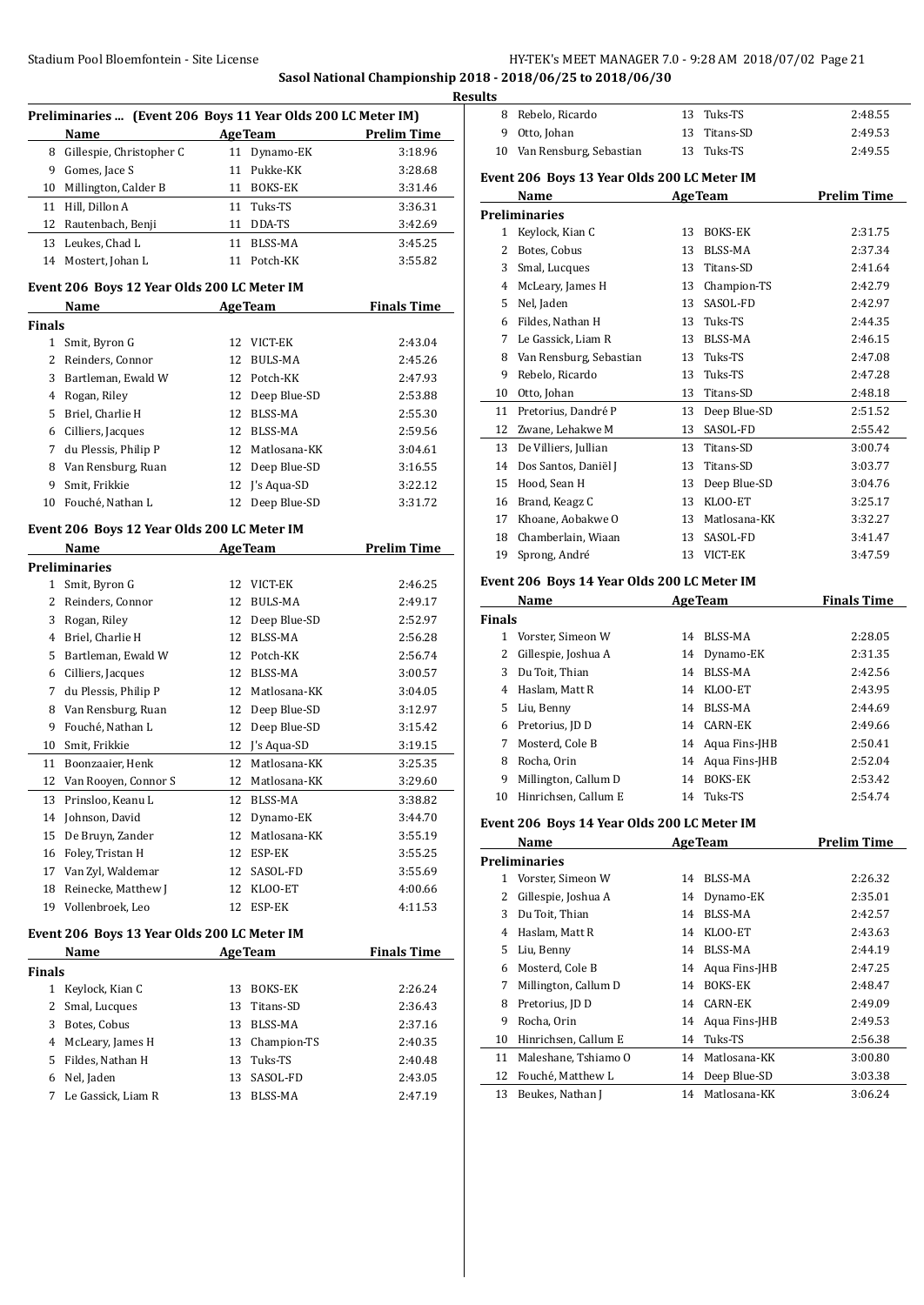# **Sasol National Championship 2018 - 2018/06/25 to 2018/06/30**

#### **Results**

| Preliminaries  (Event 206 Boys 14 Year Olds 200 LC Meter IM) |                                            |    |                   |                             |  |
|--------------------------------------------------------------|--------------------------------------------|----|-------------------|-----------------------------|--|
|                                                              | Name                                       |    | <b>AgeTeam</b>    | <b>Prelim Time</b>          |  |
|                                                              | 14 Kriel, Stephanus                        |    | 14 Valsrivier-FDD | 3:25.27                     |  |
|                                                              | Event 206 Men 15 Year Olds 200 LC Meter IM |    |                   |                             |  |
|                                                              | Name                                       |    | <b>AgeTeam</b>    | <b>Finals Time</b>          |  |
| Finals                                                       |                                            |    |                   |                             |  |
| 1.                                                           | Staines, Jaiden                            | 15 | <b>BOKS-EK</b>    | 2:24.91                     |  |
| 2                                                            | Wolmarans, Gideon J                        | 15 | Lebone-BP         | 2:26.76                     |  |
| 3                                                            | Fischer. Ethan                             |    | 15 Dmss Gators    | 2:29.58                     |  |
| 4                                                            | Van Dyk, Jean-Pierre                       |    | 15 Titans-SD      | 2:38.25                     |  |
| 5.                                                           | Landmann, Ramon                            |    | 15 SASOL-FD       | 2:45.91                     |  |
| 6                                                            | Nortié, Wynand O                           |    | 15 Titans-SD      | 2:47.44                     |  |
|                                                              | -  - - - -                                 |    |                   | $\sim$ $\sim$ $\sim$ $\sim$ |  |

 Wolmarans, Damian C 15 Matlosana-KK 2:54.28 8 Viljoen, Ebert J 15 Deep Blue-SD 2:56.95

# **Event 206 Men 15 Year Olds 200 LC Meter IM**

|    | Name                 | <b>AgeTeam</b> |                | <b>Prelim Time</b> |
|----|----------------------|----------------|----------------|--------------------|
|    | <b>Preliminaries</b> |                |                |                    |
| 1  | Staines, Jaiden      | 15             | <b>BOKS-EK</b> | 2:28.41            |
| 2  | Wolmarans, Gideon J  | 15             | Lebone-BP      | 2:30.21            |
| 3  | Fischer, Ethan       | 15             | Dmss Gators    | 2:32.80            |
| 4  | Van Dyk, Jean-Pierre | 15             | Titans-SD      | 2:41.09            |
| 5  | Landmann, Ramon      | 15             | SASOL-FD       | 2:41.69            |
| 6  | Wolmarans, Damian C  | 15             | Matlosana-KK   | 2:46.30            |
| 7  | Walsh, Patrick       | 15             | Dmss Gators    | 2:47.52            |
| 8  | Nortjé, Wynand O     | 15             | Titans-SD      | 2:50.37            |
| 9  | Viljoen, Ebert J     | 15             | Deep Blue-SD   | 2:52.29            |
| 10 | Radebe, Kgomotso A   | 15             | SASOL-FD       | 2:52.65            |
| 11 | Nel, Rigard E        | 15             | Titans-SD      | 2:56.34            |
| 12 | Jordaan, Joshua      | 15             | Pukke-KK       | 3:02.45            |
| 13 | Debruyn, Jason       | 15             | Matlosana-KK   | 3:04.48            |
| 14 | Alli, Mizaan         | 15             | <b>BOKS-EK</b> | 3:11.22            |

#### **Event 206 Men 16 Year Olds 200 LC Meter IM**

|               | Name                | <b>AgeTeam</b> |                 | <b>Finals Time</b> |
|---------------|---------------------|----------------|-----------------|--------------------|
| <b>Finals</b> |                     |                |                 |                    |
|               | Seyffert, JP P      | 16             | BLSS-MA         | 2:19.93            |
|               | Steyn, Corrie       | 16             | BLSS-MA         | 2:23.67            |
|               | 3 Jordaan, Etienne  |                | 16 Deep Blue-SD | 2:24.66            |
| 4             | De Waal, Luan       |                | 16 BLSS-MA      | 2:27.92            |
|               | 5 Swanepoel, Hanno  |                | 16 SASOL-FD     | 2:38.60            |
| 6             | Van Der Merwe, PR R |                | 16 Deep Blue-SD | 2:46.90            |
|               | Mathibela, Oratile  | 16             | Tuks-TS         | 2:56.91            |
| 8             | Strydom, Armando I  |                | 16 Matlosana-KK | 3:13.98            |

# **Event 206 Men 16 Year Olds 200 LC Meter IM**

|    | Name                | <b>AgeTeam</b> |                 | <b>Prelim Time</b> |
|----|---------------------|----------------|-----------------|--------------------|
|    | Preliminaries       |                |                 |                    |
|    | Seyffert, JP P      | 16.            | BLSS-MA         | 2:13.14            |
|    | Steyn, Corrie       | 16             | BLSS-MA         | 2:24.38            |
| 3  | Jordaan, Etienne    |                | 16 Deep Blue-SD | 2:25.15            |
| 4  | De Waal, Luan       | 16             | BLSS-MA         | 2:26.69            |
| 5. | Swanepoel, Hanno    |                | 16 SASOL-FD     | 2:36.45            |
| 6  | Van Der Merwe, PR R |                | 16 Deep Blue-SD | 2:43.21            |
| 7  | Mathibela, Oratile  |                | 16 Tuks-TS      | 2:57.15            |
| 8  | Strydom, Armando I  |                | 16 Matlosana-KK | 3:14.81            |
|    |                     |                |                 |                    |

| Event 206 Men 17 & Over 200 LC Meter IM |                     |    |                 |                    |  |
|-----------------------------------------|---------------------|----|-----------------|--------------------|--|
|                                         | Name                |    | <b>AgeTeam</b>  | <b>Finals Time</b> |  |
| <b>Finals</b>                           |                     |    |                 |                    |  |
| 1                                       | Thomas, Cullen      | 18 | BLSS-MA         | 2:13.40            |  |
| 2                                       | Moll, Jandré J      | 17 | VICT-EK         | 2:19.56            |  |
| 3                                       | Nortie, Armand M    | 18 | SGUL-ET         | 2:20.41            |  |
| 4                                       | van der Bank, Morné | 19 | Pukke-KK        | 2:25.03            |  |
|                                         | 5 Leukes, David J   | 17 | BLSS-MA         | 2:25.38            |  |
| 6                                       | Smal, Jean-Pierre   | 17 | Titans-SD       | 2:25.76            |  |
| 7                                       | van Graan, Rudy V   | 19 | Pukke-KK        | 2:30.55            |  |
| 8                                       | Kockott, Raymond    | 17 | Limpopo Tuks-WB | 2:30.70            |  |
| 9                                       | Roos, Matt L        | 18 | Pukke-KK        | 2:36.01            |  |
| 10                                      | Lange, Michael S    | 17 | ESP-EK          | 2:48.32            |  |

#### **Event 206 Men 17 & Over 200 LC Meter IM**

|    | Name                  | <b>AgeTeam</b> |                 | <b>Prelim Time</b> |
|----|-----------------------|----------------|-----------------|--------------------|
|    | <b>Preliminaries</b>  |                |                 |                    |
| 1  | Thomas, Cullen        | 18             | BLSS-MA         | 2:14.32            |
| 2  | Moll, Jandré J        | 17             | VICT-EK         | 2:21.22            |
| 3  | Nortje, Armand M      | 18             | SGUL-ET         | 2:23.84            |
| 4  | Smal, Jean-Pierre     | 17             | Titans-SD       | 2:24.60            |
| 5  | van der Bank, Morné   | 19             | Pukke-KK        | 2:25.11            |
| 6  | Leukes, David J       | 17             | <b>BLSS-MA</b>  | 2:26.53            |
| 7  | Kockott, Raymond      | 17             | Limpopo Tuks-WB | 2:28.22            |
| 8  | van Graan, Rudy V     | 19             | Pukke-KK        | 2:31.18            |
| 9  | Roos, Matt L          | 18             | Pukke-KK        | 2:36.57            |
| 10 | Lange, Michael S      | 17             | ESP-EK          | 2:45.17            |
| 11 | Tromp, Wilco          | 17             | Deep Blue-SD    | 2:46.99            |
| 12 | Rantshabeng, Otsile D | 18             | Dmss Gators     | 2:58.02            |
| 13 | Nel, JP               | 18             | J's Aqua-SD     | 3:32.86            |
| 14 | Beneke, John          | 45             | WAOO-JHB        | 3:51.23            |

# **Event 207 Women 15-16 4x50 LC Meter Freestyle Relay**

|               | Team                      | Relay                        | <b>Finals Time</b> |
|---------------|---------------------------|------------------------------|--------------------|
| 1.            | <b>BLSS-MA</b>            | A                            | 2:00.60            |
|               | 1) Ontong, Danielle C 15  | 2) Van der Spuy, Savannah 14 |                    |
|               | 3) Olsen, Amber J 12      | 4) Seyffert, Tailyn 15       |                    |
| $\mathcal{L}$ | KLOO-ET                   | A                            | 2:08.10            |
|               | 1) Bekker, Simei 13       | 2) Carpenter, Kelly 13       |                    |
|               | 3) Haslam, Tayla J 12     | 4) Divall, Emma A 14         |                    |
| 3             | BLSS-MA                   | B                            | 2:13.00            |
|               | 1) Ncube, Angela L 14     | 2) Armour, Kaeli-Peace 11    |                    |
|               | 3) Maartens, Aquilla M 13 | 4) Geel, Kayleigh S 14       |                    |
| 4             | Titans-SD                 | A                            | 2:14.32            |
|               | 1) Whelan, Francis 11     | 2) Makhaluza, Ayabonga N 13  |                    |
|               | 3) Levin, Zelmarie 12     | 4) Wille, Ellen J 14         |                    |
| 5.            | SASOL-FD                  | A                            | 2:15.71            |
|               | 1) Darling, Zoe M 16      | 2) Joubert, Karla 14         |                    |
|               | 3) Gouws, Shanay 16       | 4) Landmann, Natalie 16      |                    |
| 6             | Deep Blue-SD              | A                            | 2:18.70            |
|               | 1) Lubbe, Jade 14         | 2) Garnett, Amy Lee 10       |                    |
|               | 3) Gouws, Catelynn 12     | 4) Pentz, Shelby R 15        |                    |
| 7             | KLOO-ET                   | B                            | 2:20.64            |
|               | 1) Butt, Ciara D 14       | 2) Bell, Skyla R 11          |                    |
|               | 3) Green, Christy S 13    | 4) Reinecke, Stella A 11     |                    |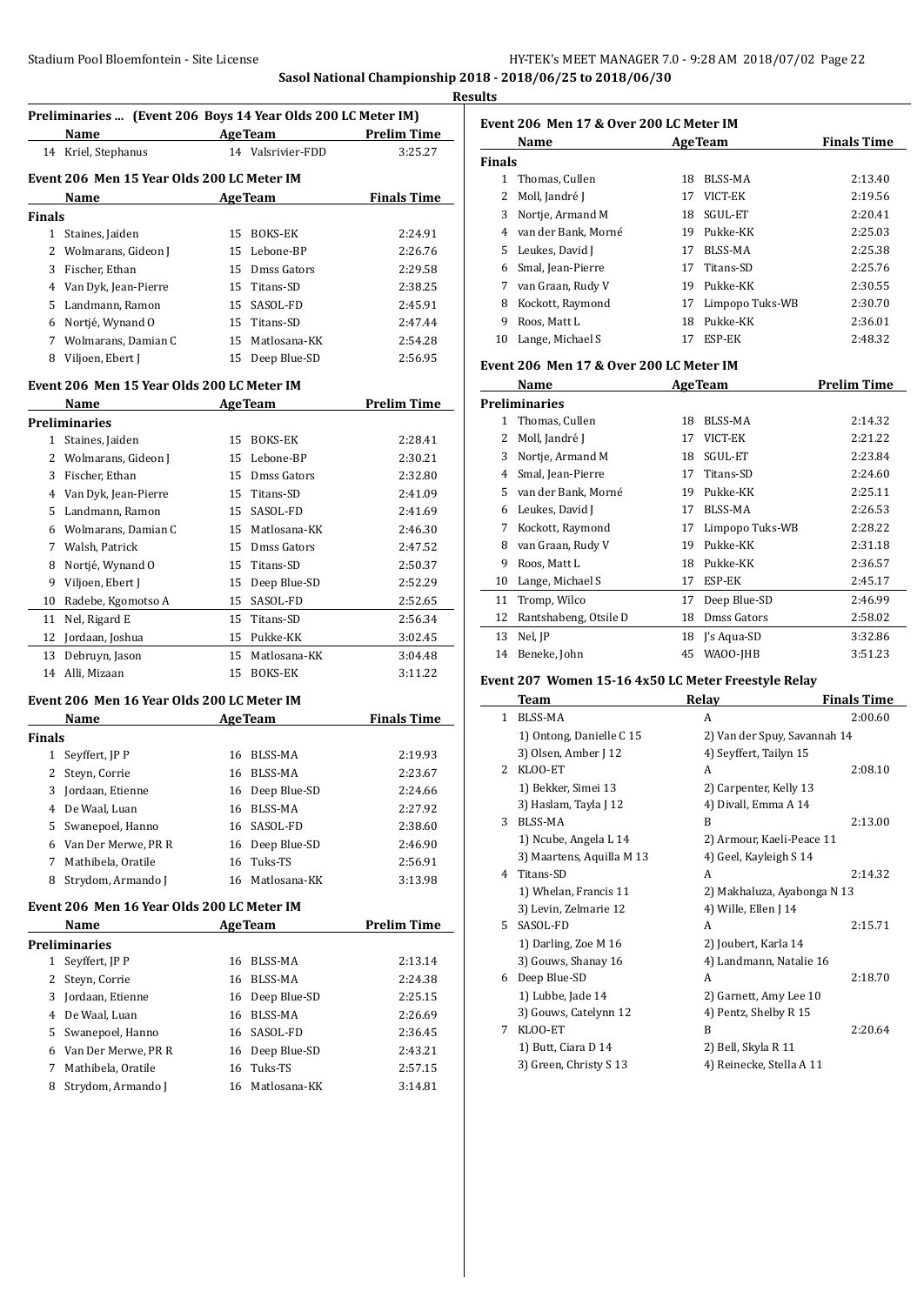**Sasol National Championship 2018 - 2018/06/25 to 2018/06/30**

**Results**

 $\overline{a}$ 

 $\overline{a}$ 

#### **Event 208 Men 15-16 4x50 LC Meter Freestyle Relay**

|              | <b>Team</b>               | Relay                      | <b>Finals Time</b> |
|--------------|---------------------------|----------------------------|--------------------|
| $\mathbf{1}$ | <b>BLSS-MA</b>            | A                          | 1:44.84            |
|              | 1) Seyffert, JP P 16      | 2) Vorster, Simeon W 14    |                    |
|              | 3) Steyn, Corrie 16       | 4) De Waal, Luan 16        |                    |
| 2            | Dmss Gators               | A                          | 1:49.87            |
|              | 1) Walsh, Patrick 15      | 2) Bekker, Zinhle 16       |                    |
|              | 3) Fischer, Ethan 15      | 4) Bekker, Andile 15       |                    |
| 3            | <b>BOKS-EK</b>            | A                          | 1:51.99            |
|              | 1) Staines, Jaiden 15     | 2) Keylock, Kian C 13      |                    |
|              | 3) Alli, Mizaan 15        | 4) Millington, Callum D 14 |                    |
| 4            | SASOL-FD                  | A                          | 1:54.24            |
|              | 1) Landmann, Ramon 15     | 2) Radebe, Kgomotso A 15   |                    |
|              | 3) Nel, Jaden 13          | 4) Swanepoel, Hanno 16     |                    |
| 5.           | <b>BLSS-MA</b>            | B                          | 1:55.09            |
|              | 1) Liu, Benny 14          | 2) Botes, Cobus 13         |                    |
|              | 3) Le Gassick, Liam R 13  | 4) Du Toit, Thian 14       |                    |
| 6            | Titans-SD                 | A                          | 1:55.13            |
|              | 1) Nel, Rigard E 15       | 2) Otto, Johan 13          |                    |
|              | 3) Smal, Lucques 13       | 4) Van Dyk, Jean-Pierre 15 |                    |
| 7            | Matlosana-KK              | A                          | 1:56.97            |
|              | 1) Strydom, Armando J 16  | 2) Maleshane, Tshiamo O 14 |                    |
|              | 3) Debruyn, Jason 15      | 4) Wolmarans, Damian C 15  |                    |
| 8            | Deep Blue-SD              | A                          | 1:59.23            |
|              | 1) Viljoen, Ebert J 15    | 2) Fouché, Matthew L 14    |                    |
|              | 3) Van Der Merwe, PR R 16 | 4) Jordaan, Etienne 16     |                    |
| 9            | KLOO-ET                   | A                          | 2:10.91            |
|              | 1) Haslam, Matt R 14      | 2) Brand, Keagz C 13       |                    |
|              | 3) Bekker, Bjorn 10       | 4) Reinecke, Matthew J 12  |                    |

#### **Event 209 Women 17 & Over 4x50 LC Meter Medley Relay**

|             | Team                      | Relay                        | <b>Finals Time</b> |
|-------------|---------------------------|------------------------------|--------------------|
| 1           | <b>BLSS-MA</b>            | A                            | 2:17.48            |
|             | 1) Seyffert, Tailyn 15    | 2) Ontong, Danielle C 15     |                    |
|             | 3) Olsen, Amber J 12      | 4) Van der Spuy, Savannah 14 |                    |
| $2^{\circ}$ | KLOO-ET                   | A                            | 2:18.04            |
|             | 1) McCann, Kelly 24       | 2) Bekker, Simei 13          |                    |
|             | 3) Haslam, Tayla J 12     | 4) Divall, Emma A 14         |                    |
| 3           | KLOO-ET                   | B                            | 2:33.39            |
|             | 1) Reinecke, Stella A 11  | 2) Green, Christy S 13       |                    |
|             | 3) Carpenter, Kelly 13    | 4) Butt, Ciara D 14          |                    |
| 4           | BLSS-MA                   | B                            | 2:33.54            |
|             | 1) Armour, Kaeli-Peace 11 | 2) Karpakis, Cayley G 11     |                    |
|             | 3) Baenhoff, Chanel 10    | 4) Geel, Kayleigh S 14       |                    |

#### **Event 301 Women 16 & Under 800 LC Meter Freestyle**

|   | Name                | <b>AgeTeam</b> | <b>Finals Time</b> |
|---|---------------------|----------------|--------------------|
|   | 1 Seyffert, Tailyn  | 15 BLSS-MA     | 9:49.85            |
|   | 2 Wille, Ellen J    | 14 Titans-SD   | 10:46.00           |
| 3 | Butt, Ciara D       | 14 KLOO-ET     | 10:58.45           |
|   | 4 Matthews, Tselane | 14 Dmss Gators | 11:10.68           |
|   | 5 Gouws, Shanay     | 16 SASOL-FD    | 11:47.29           |
| 6 | Engelbrecht, Kiana  | 12 SASOL-FD    | 12:51.97           |

#### **Event 301 Women 17 & Over 800 LC Meter Freestyle**

| <b>Name</b>      | <b>AgeTeam</b> | <b>Finals Time</b> |
|------------------|----------------|--------------------|
| 1 Blaauw. Nadia  | 20 Pukke-KK    | 9:55.99            |
| 2 Luyt, Danielle | 22 Pukke-KK    | 11:39.54           |

| Event 302 Men 16 & Under 800 LC Meter Freestyle |                      |    |                |                    |
|-------------------------------------------------|----------------------|----|----------------|--------------------|
|                                                 | Name                 |    | <b>AgeTeam</b> | <b>Finals Time</b> |
| 1                                               | Seyffert, JP P       | 16 | BLSS-MA        | 9:06.10            |
| 2                                               | Bekker, Andile       |    | 15 Dmss Gators | 9:34.50            |
| 3                                               | Vorster, Simeon W    | 14 | BLSS-MA        | 9:51.42            |
| 4                                               | Steyn, Corrie        | 16 | BLSS-MA        | 10:10.44           |
|                                                 | 5 Swanepoel, Hanno   |    | 16 SASOL-FD    | 10:17.25           |
| 6                                               | Otto, Johan          | 13 | Titans-SD      | 10:18.04           |
|                                                 | Fildes, Nathan H     | 13 | Tuks-TS        | 10:36.52           |
| 8                                               | De Villiers, Jullian | 13 | Titans-SD      | 10:45.47           |
| 9                                               | du Plessis, Philip P | 12 | Matlosana-KK   | 11:56.56           |

#### **Event 302 Men 17 & Over 800 LC Meter Freestyle**

| Name               | <b>AgeTeam</b> | <b>Finals Time</b> |
|--------------------|----------------|--------------------|
| 1 Thomas, Cullen   | 18 BLSS-MA     | 9:25.57            |
| 2 Nortie, Armand M | 18 SGUL-ET     | 9:26.22            |
| 3 Leukes, David J  | 17 BLSS-MA     | 10:24.20           |

#### **Event 303 Girls 9 & Under 50 LC Meter Breaststroke**

|               | Name                | <b>AgeTeam</b> | <b>Finals Time</b> |       |
|---------------|---------------------|----------------|--------------------|-------|
| <b>Finals</b> |                     |                |                    |       |
| 1.            | du Plessis. Madison | 9              | BULS-MA            | 46.47 |
|               | Rayne, Brooklyn K   | 8              | KLOO-ET            | 49.82 |
| 3             | Potgieter, Annika   | 9              | Pukke-KK           | 55.11 |
| 4             | Fourie, Katelyn     | 9              | Titans-SD          | 55.22 |
| 5.            | Rayne, Madison R    | 8              | KLOO-ET            | 55.49 |
| 6             | Chen, Vera R        | 9              | BLSS-MA            | 57.77 |
|               | Snyders, Ane        | 8              | Valsrivier-FDD     | 58.26 |
| 8             | du Plessis, Summer  | 7              | <b>BULS-MA</b>     | 58.33 |
| 9             | Fourie, Mila        | 8              | Matlosana-KK       | 58.94 |
| 10            | Mc Ardle, Jessica   | 9              | BLSS-MA            | 59.84 |

#### **Event 303 Girls 9 & Under 50 LC Meter Breaststroke**

|    | Name                  |   | <b>AgeTeam</b> | <b>Prelim Time</b> |
|----|-----------------------|---|----------------|--------------------|
|    | Preliminaries         |   |                |                    |
| 1  | du Plessis, Madison   | 9 | <b>BULS-MA</b> | 48.19              |
| 2  | Rayne, Brooklyn K     | 8 | KLOO-ET        | 51.53              |
| 3  | Potgieter, Annika     | 9 | Pukke-KK       | 54.94              |
| 4  | Fourie, Katelyn       | 9 | Titans-SD      | 55.54              |
| 5  | Rayne, Madison R      | 8 | KLOO-ET        | 56.22              |
| 6  | Chen, Vera R          | 9 | BLSS-MA        | 56.55              |
| 7  | Snyders, Ane          | 8 | Valsrivier-FDD | 57.72              |
| 8  | Fourie, Mila          | 8 | Matlosana-KK   | 58.98              |
| 9  | du Plessis, Summer    | 7 | <b>BULS-MA</b> | 59.85              |
| 10 | Mc Ardle, Jessica     | 9 | <b>BLSS-MA</b> | 59.98              |
| 11 | du Plessis, Dorette   | 9 | Matlosana-KK   | 1:00.49            |
| 12 | Van Der Net, Mariel E | 9 | SASOL-FD       | 1:01.16            |
| 13 | Markovic, Madison M   | 9 | Matlosana-KK   | 1:02.69            |
| 14 | Barnes, Callah        | 9 | ESP-EK         | 1:06.38            |
| 15 | Fourie, Marize        | 9 | <b>BLSS-MA</b> | 1:07.29            |
| 16 | Krause, Alandri       | 9 | BLSS-MA        | 1:13.31            |
| 17 | Barnard, Chrisley     | 9 | SASOL-FD       | 1:13.33            |
| 18 | Barnard, Franzelle    | 7 | SASOL-FD       | 1:22.19            |
| 19 | Seymour, Ashley       | 9 | <b>BLSS-MA</b> | 1:25.84            |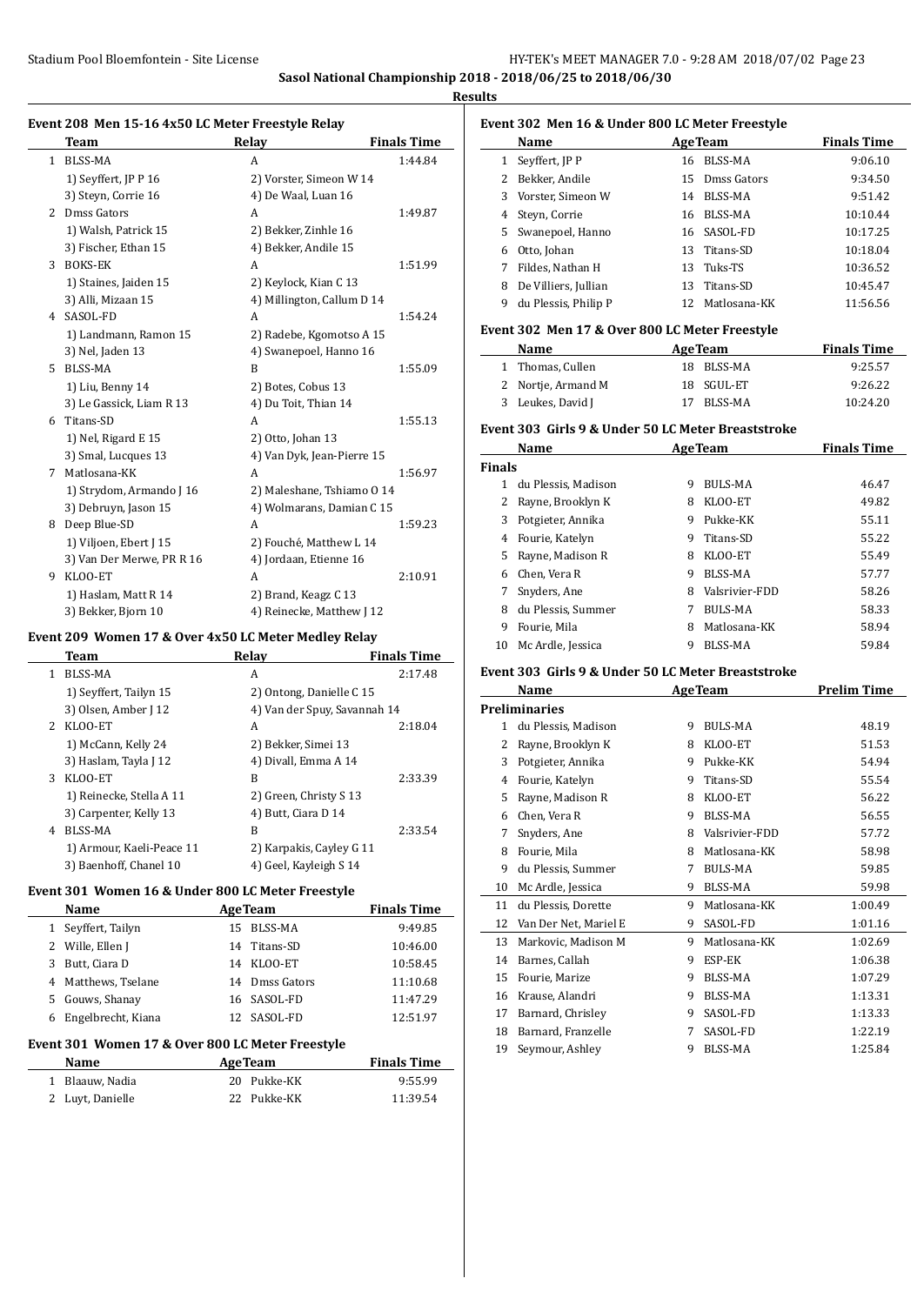**Sasol National Championship 2018 - 2018/06/25 to 2018/06/30**

**Results**

| Event 303 Girls 10 Year Olds 50 LC Meter Breaststroke |                      |                    |                |       |  |  |
|-------------------------------------------------------|----------------------|--------------------|----------------|-------|--|--|
|                                                       | Name                 | <b>Finals Time</b> |                |       |  |  |
| Finals                                                |                      |                    |                |       |  |  |
| 1                                                     | Oelofse, Bay-Linn    | 10                 | SASOL-FD       | 43.41 |  |  |
| 2                                                     | Mayoss, Erin L       | 10                 | KLOO-ET        | 45.69 |  |  |
| 3                                                     | Prinsloo, Cher H     | 10                 | KLOO-ET        | 48.46 |  |  |
| 4                                                     | Vincent, Amelia      | 10                 | BLSS-MA        | 49.05 |  |  |
| 5                                                     | Beling, Hayley E     | 10                 | <b>BOKS-EK</b> | 49.58 |  |  |
| 6                                                     | Van Zyl, Nicole M    | 10                 | Dynamo-EK      | 50.49 |  |  |
| 7                                                     | Baenhoff, Chanel     | 10                 | BLSS-MA        | 51.21 |  |  |
| 8                                                     | Garnett, Amy Lee     | 10                 | Deep Blue-SD   | 51.94 |  |  |
| 9                                                     | Liebenberg, Mathilda | 10                 | Potch-KK       | 52.35 |  |  |
| 10                                                    | Olivier, Deidré L    | 10                 | Pukke-KK       | 56.07 |  |  |

#### **Event 303 Girls 10 Year Olds 50 LC Meter Breaststroke**

|    | Name                 |    | <b>AgeTeam</b> | <b>Prelim Time</b> |
|----|----------------------|----|----------------|--------------------|
|    | <b>Preliminaries</b> |    |                |                    |
| 1  | Oelofse, Bay-Linn    | 10 | SASOL-FD       | 43.36              |
| 2  | Mayoss, Erin L       | 10 | KLOO-ET        | 47.54              |
| 3  | Vincent, Amelia      | 10 | BLSS-MA        | 49.04              |
| 4  | Prinsloo, Cher H     | 10 | KLOO-ET        | 50.25              |
| 5  | Van Zyl, Nicole M    | 10 | Dynamo-EK      | 51.15              |
| 6  | Beling, Hayley E     | 10 | <b>BOKS-EK</b> | 51.19              |
| 7  | Garnett, Amy Lee     | 10 | Deep Blue-SD   | 51.56              |
| 8  | Liebenberg, Mathilda | 10 | Potch-KK       | 52.17              |
| 9  | Baenhoff, Chanel     | 10 | <b>BLSS-MA</b> | 53.14              |
| 10 | Olivier, Deidré L    | 10 | Pukke-KK       | 54.76              |
| 11 | Frylinck, Mareze     | 10 | BLSS-MA        | 55.31              |
| 12 | Price, Lenya B       | 10 | VICT-EK        | 55.64              |
| 13 | Coetzee, Liesche     | 10 | SASOL-FD       | 1:04.46            |

## **Event 303 Girls 11 Year Olds 50 LC Meter Breaststroke**

|               | Name                  | <b>AgeTeam</b>     | <b>Finals Time</b> |
|---------------|-----------------------|--------------------|--------------------|
| <b>Finals</b> |                       |                    |                    |
| 1             | Van Der Vyver, Kaylee | CARN-EK<br>11      | 41.90              |
| 2             | Karpakis, Cayley G    | BLSS-MA<br>11      | 43.78              |
| 3             | Whelan, Francis       | Titans-SD<br>11    | 44.48              |
| 4             | Reinecke, Stella A    | KLOO-ET<br>11      | 45.83              |
| 5.            | Armour, Kaeli-Peace   | BLSS-MA<br>11      | 46.50              |
| 6             | Cowley, Robyn         | Tuks-TS<br>11      | 47.44              |
|               | Lebitso, Kutloano     | Matlosana-KK<br>11 | 47.68              |
| 8             | Landmann, Julie       | SASOL-FD<br>11     | 48.81              |
| 9             | Bell, Skyla R         | KLOO-ET<br>11      | 49.39              |
| 10            | Pretorius. Abi        | CARN-EK<br>11      | 53.21              |

#### **Event 303 Girls 11 Year Olds 50 LC Meter Breaststroke**

|    | Name                  | <b>AgeTeam</b> |              | <b>Prelim Time</b> |
|----|-----------------------|----------------|--------------|--------------------|
|    | <b>Preliminaries</b>  |                |              |                    |
| 1  | Van Der Vyver, Kaylee | 11             | CARN-EK      | 43.96              |
|    | 2 Whelan, Francis     | 11             | Titans-SD    | 44.63              |
| 3  | Karpakis, Cayley G    | 11             | BLSS-MA      | 45.30              |
| 4  | Armour. Kaeli-Peace   | 11             | BLSS-MA      | 46.69              |
| 5. | Lebitso, Kutloano     | 11             | Matlosana-KK | 46.92              |
| 6  | Reinecke, Stella A    | 11             | KLOO-ET      | 47.39              |
| 7  | Cowley, Robyn         | 11             | Tuks-TS      | 47.78              |
| 8  | Landmann, Julie       | 11             | SASOL-FD     | 49.70              |
| 9  | Bell, Skyla R         | 11             | KLOO-ET      | 49.83              |

| 1 L.S |                           |                 |         |
|-------|---------------------------|-----------------|---------|
| 10    | Bonnema, Ankie M          | DDA-TS          | 50.85   |
|       | 11 Pretorius, Abi         | 11 CARN-EK      | 53.58   |
|       | 12 Kasonkomona, Tyra      | 11 Matlosana-KK | 54.93   |
|       | 13 Sekawana, Tshwanelo R  | 11 Matlosana-KK | 58.21   |
|       | 14 Thobedi, Bongithemba B | 11 Matlosana-KK | 1:02.03 |
|       |                           |                 |         |

# **Event 303 Girls 12 Year Olds 50 LC Meter Breaststroke**

| Name          |                             |     | <b>AgeTeam</b> | <b>Finals Time</b> |
|---------------|-----------------------------|-----|----------------|--------------------|
| <b>Finals</b> |                             |     |                |                    |
| 1             | Olsen, Amber J              | 12  | BLSS-MA        | 38.41              |
|               | Ingwe, Kimberly             |     | 12 Dmss Gators | 41.51              |
| 3             | Haslam, Tayla J             | 12  | KLOO-ET        | 44.20              |
| 4             | Levin, Zelmarie             | 12  | Titans-SD      | 45.47              |
| 5.            | Geel, Angel M               |     | 12 Pukke-KK    | 46.20              |
| 6             | Jansen van Rensburg, Dina J |     | 12 SASOL-FD    | 47.36              |
|               | Markovic, Eva O             | 12. | Matlosana-KK   | 47.71              |
| 8             | Immelman, Kaitlyn           | 12  | ESP-EK         | 49.87              |
| 9             | Khosana, Khensi             | 12  | BLSS-MA        | 50.57              |
| 10            | Visser, Kaylin              | 12  | <b>BLSS-MA</b> | 51.55              |

#### **Event 303 Girls 12 Year Olds 50 LC Meter Breaststroke**

|    | Name                        |    | <b>AgeTeam</b> | <b>Prelim Time</b> |
|----|-----------------------------|----|----------------|--------------------|
|    | <b>Preliminaries</b>        |    |                |                    |
| 1  | Olsen, Amber J              | 12 | BLSS-MA        | 39.52              |
| 2  | Ingwe, Kimberly             | 12 | Dmss Gators    | 42.20              |
| 3  | Haslam, Tayla J             | 12 | KLOO-ET        | 44.76              |
| 4  | Levin, Zelmarie             | 12 | Titans-SD      | 45.43              |
| 5  | Geel, Angel M               | 12 | Pukke-KK       | 46.36              |
| 6  | Jansen van Rensburg, Dina J | 12 | SASOL-FD       | 47.34              |
| 7  | Markovic, Eva O             | 12 | Matlosana-KK   | 48.29              |
| 8  | Immelman, Kaitlyn           | 12 | ESP-EK         | 49.26              |
| 9  | Khosana, Khensi             | 12 | BLSS-MA        | 49.64              |
| 10 | Visser, Kaylin              | 12 | BLSS-MA        | 51.61              |
| 11 | De Wet, Carmen              | 12 | Tuks-TS        | 51.64              |
| 12 | Visser, Cayla               | 12 | BLSS-MA        | 54.97              |
| 13 | Serfontein, Annika E        | 12 | Valsrivier-FDD | 57.05              |
| 14 | Zeni, Ruby-Jay              | 12 | SASOL-FD       | 57.80              |
| 15 | Turner, Jane V              | 12 | Dynamo-EK      | 58.41              |
| 16 | Gouws, Catelynn             | 12 | Deep Blue-SD   | 59.53              |
| 17 | Engelbrecht, Kiana          | 12 | SASOL-FD       | 1:02.56            |

#### **Event 303 Girls 13 Year Olds 50 LC Meter Breaststroke**

|               | Name                | <b>AgeTeam</b> |               | <b>Finals Time</b> |
|---------------|---------------------|----------------|---------------|--------------------|
| <b>Finals</b> |                     |                |               |                    |
|               | Van Rooven, Mehane  | 13             | NSS           | 38.59              |
|               | Bekker, Simei       | 13             | KLOO-ET       | 39.11              |
| 3             | Green, Christy S    | 13             | KLOO-ET       | 41.49              |
| 4             | Gous, Caylin        | 13             | Flamingo's-FB | 42.56              |
| 5.            | Jack, Michelle      | 13             | Dmss Gators   | 44.22              |
| 6             | Williams, Kaylyn    | 13             | Tuks-TS       | 44.56              |
|               | Carpenter, Kelly    | 13             | KLOO-ET       | 44.90              |
| 8             | Egner, Maxine       | 13             | Dmss Gators   | 45.45              |
| 9             | Maartens, Aquilla M | 13             | BLSS-MA       | 46.30              |
| 10            | Bekker, Danieka     | 13             | Deep Blue-SD  | 48.09              |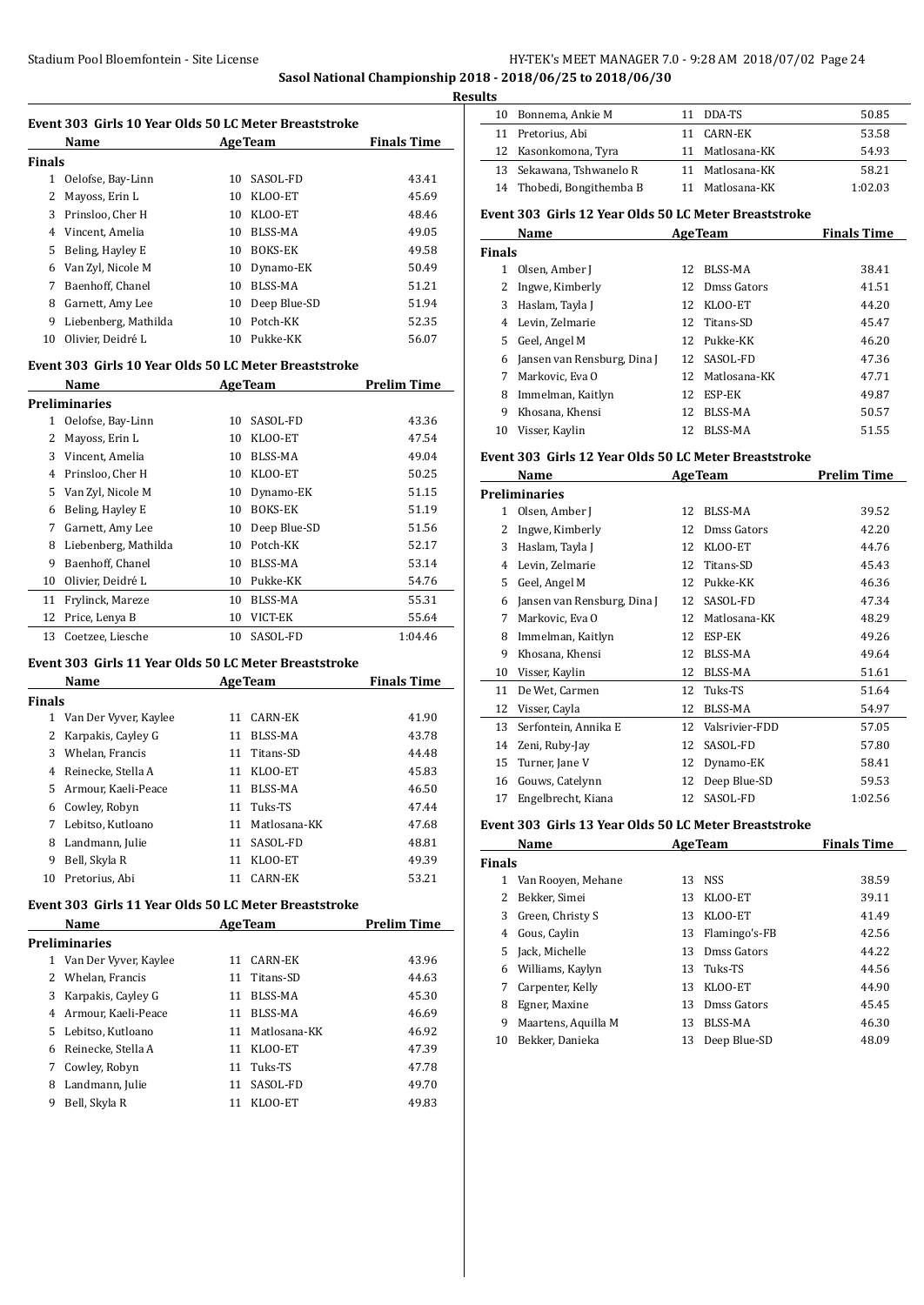**Sasol National Championship 2018 - 2018/06/25 to 2018/06/30**

**Results**

#### **Event 303 Girls 13 Year Olds 50 LC Meter Breaststroke**

|    | Name                  |    | <b>AgeTeam</b> | <b>Prelim Time</b> |
|----|-----------------------|----|----------------|--------------------|
|    | Preliminaries         |    |                |                    |
| 1  | Bekker, Simei         | 13 | KLOO-ET        | 39.07              |
| 2  | Van Rooyen, Mehane    | 13 | <b>NSS</b>     | 39.62              |
| 3  | Gous, Caylin          | 13 | Flamingo's-FB  | 41.56              |
| 4  | Green, Christy S      | 13 | KLOO-ET        | 42.01              |
| 5  | Williams, Kaylyn      | 13 | Tuks-TS        | 43.33              |
| 6  | Jack, Michelle        | 13 | Dmss Gators    | 44.71              |
| 7  | Egner, Maxine         | 13 | Dmss Gators    | 44.75              |
| 8  | Carpenter, Kelly      | 13 | KLOO-ET        | 45.05              |
| 9  | Maartens, Aquilla M   | 13 | <b>BLSS-MA</b> | 46.63              |
| 10 | Bekker, Danieka       | 13 | Deep Blue-SD   | 46.76              |
| 11 | Mokgatle, Yaone       | 13 | Dmss Gators    | 47.06              |
| 12 | De Wet, Mila          | 13 | Tuks-TS        | 48.19              |
| 13 | Egner, Adina          | 13 | Dmss Gators    | 48.27              |
| 14 | Erasmus, Jasmine A    | 13 | Matlosana-KK   | 48.68              |
| 15 | Makhaluza, Ayabonga N | 13 | Titans-SD      | 49.54              |
| 16 | Swanepoel, Centaine   | 13 | SASOL-FD       | 52.36              |

#### **Event 303 Girls 14 Year Olds 50 LC Meter Breaststroke**

| Name          |                        |    | <b>AgeTeam</b>  | <b>Finals Time</b> |
|---------------|------------------------|----|-----------------|--------------------|
| <b>Finals</b> |                        |    |                 |                    |
| 1             | Matthews, Tselane      |    | 14 Dmss Gators  | 40.11              |
| 2             | Olivier, Asté          | 14 | VICT-EK         | 41.64              |
| 3             | Divall, Emma A         |    | 14 KLOO-ET      | 42.21              |
| 4             | Van der Spuy, Savannah | 14 | BLSS-MA         | 42.42              |
| 5.            | Butt, Ciara D          |    | 14 KLOO-ET      | 42.64              |
|               | 6 Pelser, Jewell       |    | 14 Tuks-TS      | 42.76              |
| 7             | Wille, Ellen J         |    | 14 Titans-SD    | 42.90              |
| 8             | Brown, Keira           |    | 14 Tuks-TS      | 43.40              |
| 9             | Ncube, Angela L        | 14 | BLSS-MA         | 43.73              |
| 10            | Lubbe, Jade            |    | 14 Deep Blue-SD | 45.58              |

#### **Event 303 Girls 14 Year Olds 50 LC Meter Breaststroke**

|    | Name                   | <b>AgeTeam</b> |                | Prelim Time |
|----|------------------------|----------------|----------------|-------------|
|    | Preliminaries          |                |                |             |
| 1  | Pelser, Jewell         | 14             | Tuks-TS        | 41.88       |
| 2  | Matthews, Tselane      | 14             | Dmss Gators    | 42.26       |
| 3  | Olivier, Asté          | 14             | VICT-EK        | 43.73       |
| 4  | Wille, Ellen J         | 14             | Titans-SD      | 43.99       |
| 5  | Divall, Emma A         | 14             | KLOO-ET        | 44.10       |
| 6  | Brown, Keira           | 14             | Tuks-TS        | 44.19       |
| 7  | Lubbe, Jade            | 14             | Deep Blue-SD   | 44.23       |
| 8  | Butt, Ciara D          | 14             | KLOO-ET        | 44.78       |
| 9  | Ncube, Angela L        | 14             | BLSS-MA        | 45.19       |
| 10 | Van der Spuy, Savannah | 14             | <b>BLSS-MA</b> | 45.52       |
| 11 | Geel, Kayleigh S       | 14             | <b>BLSS-MA</b> | 46.84       |
| 12 | Masike, Keagile M      | 14             | Titans-SD      | 48.03       |
| 13 | Langenhoven, Mia       | 14             | Deep Blue-SD   | 48.29       |
| 14 | Joubert, Karla         | 14             | SASOL-FD       | 53.56       |
| 15 | Engelbrecht, Zane      | 14             | SASOL-FD       | 53.89       |
| 16 | Van Breda, Kyla        | 14             | Matlosana-KK   | 59.14       |

# **Event 303 Women 15 Year Olds 50 LC Meter Breaststroke**

|               | Name               |     | <b>AgeTeam</b> | <b>Finals Time</b> |
|---------------|--------------------|-----|----------------|--------------------|
| <b>Finals</b> |                    |     |                |                    |
|               | Seyffert, Tailyn   | 15. | BLSS-MA        | 34.37              |
|               | 2 Letley, Kieryn J | 15  | ESTR-EK        | 37.89              |
| 3             | Pentz, Shelby R    | 15  | Deep Blue-SD   | 38.09              |
| 4             | Ontong, Danielle C | 15  | <b>BLSS-MA</b> | 39.81              |
| 5.            | Jardim, Gabriella  |     | 15 Florida-MAN | 40.58              |
| 6             | Jones, Amy         | 15  | Dmss Gators    | 45.80              |
| 7             | Mc Ardle, Kayleigh | 15  | BLSS-MA        | 47.05              |
| 8             | Chauke, Xinovo     | 15  | ESP-EK         | 57.63              |

#### **Event 303 Women 15 Year Olds 50 LC Meter Breaststroke**

|    | Name                 |    | <b>AgeTeam</b> | <b>Prelim Time</b> |
|----|----------------------|----|----------------|--------------------|
|    | <b>Preliminaries</b> |    |                |                    |
|    | Seyffert, Tailyn     | 15 | BLSS-MA        | 34.98              |
|    | 2 Letley, Kieryn J   | 15 | ESTR-EK        | 37.88              |
| 3  | Ontong, Danielle C   | 15 | BLSS-MA        | 39.82              |
| 4  | Jardim, Gabriella    |    | 15 Florida-MAN | 40.23              |
| 5. | Pentz, Shelby R      | 15 | Deep Blue-SD   | 40.93              |
| 6  | Jones, Amy           | 15 | Dmss Gators    | 45.74              |
|    | Mc Ardle, Kayleigh   | 15 | BLSS-MA        | 46.70              |
| 8  | Chauke, Xinovo       | 15 | ESP-EK         | 58.19              |

#### **Event 303 Women 16 Year Olds 50 LC Meter Breaststroke**

| Name                | <b>AgeTeam</b> | <b>Finals Time</b> |
|---------------------|----------------|--------------------|
| Finals              |                |                    |
| 1 Landmann, Natalie | 16 SASOL-FD    | 39.80              |
| 2 Murrin, Kailyn    | 16 ESP-EK      | 40.85              |
| 3 Gouws, Shanay     | 16 SASOL-FD    | 46.54              |
| 4 Darling, Zoe M    | 16 SASOL-FD    | 47.73              |

#### **Event 303 Women 16 Year Olds 50 LC Meter Breaststroke**

| Name                 | <b>AgeTeam</b> | <b>Prelim Time</b> |
|----------------------|----------------|--------------------|
| <b>Preliminaries</b> |                |                    |
| 1 Murrin, Kailyn     | 16 ESP-EK      | 40.61              |
| 2 Landmann, Natalie  | 16 SASOL-FD    | 41.78              |
| 3 Darling, Zoe M     | 16 SASOL-FD    | 47.60              |
| 4 Gouws, Shanay      | 16 SASOL-FD    | 49.00              |

#### **Event 303 Women 17 & Over 50 LC Meter Breaststroke**

|               | Name                     |     | <b>AgeTeam</b> | <b>Finals Time</b> |
|---------------|--------------------------|-----|----------------|--------------------|
| <b>Finals</b> |                          |     |                |                    |
|               | Van Jaarsveld, Marizel R | 18  | MDOL-JH        | 34.55              |
|               | Meier. Marné             | 19  | Pukke-KK       | 35.80              |
| 3.            | McCann, Kelly            | 24  | KLOO-ET        | 36.10              |
| 4             | Muller, Annien J         | 18. | Pukke-KK       | 36.70              |
| 5.            | Kleynhans, Licinda       | 21  | Pukke-KK       | 37.41              |
| 6             | Victor. Thilde           | 36  | VICT-EK        | 38.47              |
|               | Duke, Dante              | 17  | Champion-TS    | 42.16              |
| 8             | Leach, Cornelle          | 19  | Pukke-KK       | 44.34              |
| 9             | Krüger, Conny M          | 17  | Titans-SD      | 45.83              |

#### **Event 303 Women 17 & Over 50 LC Meter Breaststroke**

| Name                       | <b>AgeTeam</b> | <b>Prelim Time</b> |
|----------------------------|----------------|--------------------|
| <b>Preliminaries</b>       |                |                    |
| 1 Van Jaarsveld, Marizel R | 18 MDOL-IH     | 36.18              |
| 2 McCann, Kelly            | 24 KLOO-ET     | 36.60              |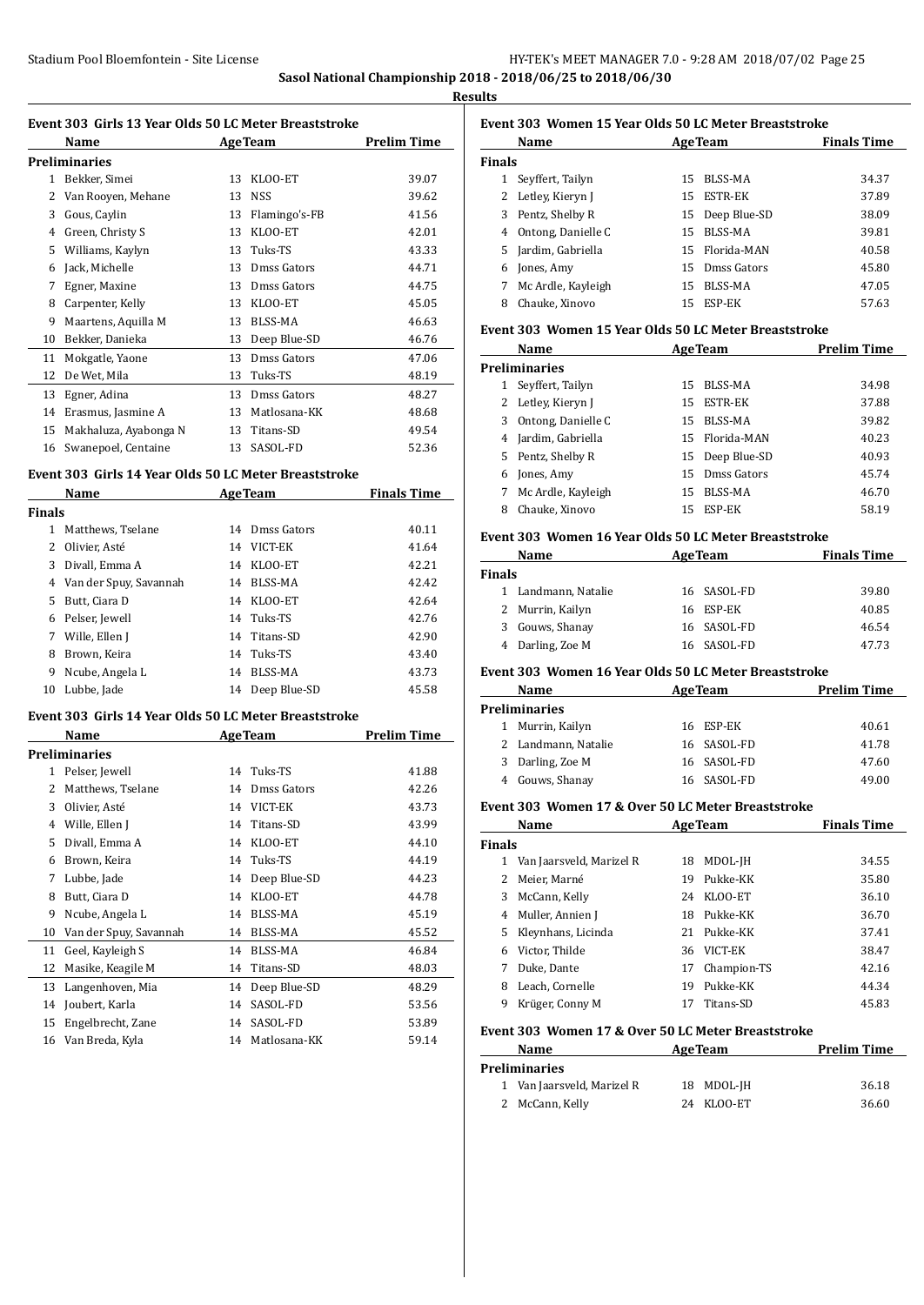**Sasol National Championship 2018 - 2018/06/25 to 2018/06/30**

|               | Preliminaries  (Event 303 Women 17 & Over 50 LC Meter Breaststro |   |                     |                    |
|---------------|------------------------------------------------------------------|---|---------------------|--------------------|
|               | Name                                                             |   | Age Team            | <b>Prelim Time</b> |
|               | 3 Meier, Marné                                                   |   | 19 Pukke-KK         | 36.88              |
|               | 4 Muller, Annien J                                               |   | 18 Pukke-KK         | 37.11              |
|               | 5 Kleynhans, Licinda                                             |   | 21 Pukke-KK         | 37.16              |
|               | 6 Victor, Thilde                                                 |   | 36 VICT-EK          | 38.82              |
|               | 7 Duke, Dante                                                    |   | 17 Champion-TS      | 41.27              |
|               | 8 Leach, Cornelle                                                |   | 19 Pukke-KK         | 44.96              |
|               | 9 Krüger, Conny M                                                |   | 17 Titans-SD        | 46.34              |
|               | Event 304 Boys 9 & Under 50 LC Meter Breaststroke                |   |                     |                    |
| <b>Finals</b> | Name                                                             |   | <b>AgeTeam</b>      | <b>Finals Time</b> |
|               | 1 Oelofse, Cay-Din                                               |   | 8 SASOL-FD          | 43.21              |
|               | 2 Ingram, Caleb M                                                |   | 9 Tuks-TS           | 44.02              |
|               | 3 Randall, Juan                                                  |   | 9 Eagar Aquatics-CC | 47.25              |
|               | 4 Hartmann, Dihandré                                             |   | 9 SASOL-FD          | 49.13              |
|               | 5 Gous, Dewet J                                                  |   | 9 Flamingo's-FB     | 50.54              |
|               | 6 Bartleman, Wian D                                              |   | 8 Potch-KK          | 50.66              |
|               | 7 Landmann, Armand                                               |   | 9 SASOL-FD          | 53.40              |
|               | 8 Bartleman, Janco D                                             |   | 8 Potch-KK          | 54.16              |
|               | 9 Le Gassick, Connor P                                           |   | 9 BLSS-MA           | 55.33              |
|               | 10 Potgieter, Cayden                                             |   | 9 BLSS-MA           | 57.06              |
|               | Event 304 Boys 9 & Under 50 LC Meter Breaststroke                |   |                     |                    |
|               | Name                                                             |   | AgeTeam             | <b>Prelim Time</b> |
|               | <b>Preliminaries</b>                                             |   |                     |                    |
|               | 1 Oelofse, Cay-Din                                               |   | 8 SASOL-FD          | 44.33              |
|               | 2 Ingram, Caleb M                                                |   | 9 Tuks-TS           | 45.68              |
|               | 3 Gous, Dewet J                                                  |   | 9 Flamingo's-FB     | 49.13              |
|               | 4 Randall, Juan                                                  |   | 9 Eagar Aquatics-CC | 50.14              |
|               | 5 Hartmann, Dihandré                                             |   | 9 SASOL-FD          | 50.15              |
|               | 6 Landmann, Armand                                               |   | 9 SASOL-FD          | 53.04              |
|               | 7 Bartleman, Wian D                                              |   | 8 Potch-KK          | 53.68              |
| 8             | Le Gassick, Connor P                                             |   | 9 BLSS-MA           | 54.49              |
| 9             | Potgieter, Cayden                                                |   | 9 BLSS-MA           | 54.88              |
| 10            | Bartleman, Janco D                                               |   | 8 Potch-KK          | 55.28              |
| 11            | Van Zyl, Jeran                                                   |   | 9 SASOL-FD          | 57.28              |
|               | 12 Gomes, Tiago J                                                |   | 9 Pukke-KK          | 1:00.12            |
| 13            | Chen, Helio S                                                    |   | 7 BLSS-MA           | 1:00.91            |
| 14            | Chamberlain, Rickus                                              | 8 | SASOL-FD            | 1:01.09            |
| 15            | Sprong, Willem-Jan                                               |   | 9 VICT-EK           | 1:11.13            |
| 16            | Dos Anjos, Liam A                                                |   | 8 Dynamo-EK         | 1:11.35            |
| 17            | Makurube, Bohale                                                 | 7 | Matlosana-KK        | 1:11.42            |
|               | 18 Coetzee, Liam                                                 |   | 9 SASOL-FD          | 1:20.48            |
|               | Event 304 Boys 10 Year Olds 50 LC Meter Breaststroke             |   |                     |                    |
|               | Name                                                             |   | <b>AgeTeam</b>      | <b>Finals Time</b> |
| <b>Finals</b> |                                                                  |   |                     |                    |
|               | 1 Bekker, Bjorn                                                  |   | 10 KLOO-ET          | 41.16              |
|               | 2 Van Rensburg, Joshua                                           |   | 10 Deep Blue-SD     | 46.50              |
|               | 3 Van Rensburg, Ernst                                            |   | 10 BLSS-MA          | 46.59              |
|               | 4 Mofokeng, Musa B                                               |   | 10 CARN-EK          | 47.83              |
|               | 5 Botha, Jayden                                                  |   | 10 Dynamo-EK        | 48.30              |

 Basson, Roald R 10 BLSS-MA 48.55 7 Keylock, Logan R 10 BOKS-EK 49.38 Lourens, LW W 10 Limpopo Tuks-WB 51.78

| Results      |                                                      |    |                 |                    |
|--------------|------------------------------------------------------|----|-----------------|--------------------|
| 9            | Brown, Legion S                                      | 10 | Matlosana-KK    | 53.49              |
| 10           | Smook. Zandré                                        | 10 | VICT-EK         | 53.54              |
|              | Event 304 Boys 10 Year Olds 50 LC Meter Breaststroke |    |                 |                    |
|              | Name                                                 |    | <b>AgeTeam</b>  | <b>Prelim Time</b> |
|              | <b>Preliminaries</b>                                 |    |                 |                    |
| $\mathbf{1}$ | Bekker, Bjorn                                        | 10 | KLOO-ET         | 41.87              |
| 2            | Van Rensburg, Joshua                                 | 10 | Deep Blue-SD    | 47.89              |
| 3            | Keylock, Logan R                                     | 10 | <b>BOKS-EK</b>  | 47.93              |
| 4            | Van Rensburg, Ernst                                  | 10 | <b>BLSS-MA</b>  | 48.50              |
| 5            | Botha, Jayden                                        | 10 | Dynamo-EK       | 48.69              |
| $*6$         | Mofokeng, Musa B                                     | 10 | <b>CARN-EK</b>  | 49.00              |
| $*6$         | Basson, Roald R                                      | 10 | BLSS-MA         | 49.00              |
| 8            | Lourens, LWW                                         | 10 | Limpopo Tuks-WB | 51.85              |
| 9            | Smook, Zandré                                        | 10 | VICT-EK         | 52.99              |
| 10           | Brown, Legion S                                      | 10 | Matlosana-KK    | 53.89              |
| 11           | Shabangu, Kutlwano                                   | 10 | Matlosana-KK    | 54.34              |
| 12           | North, Kyle W                                        | 10 | Dynamo-EK       | 54.98              |
| 13           | Dos Anjos, Diego J                                   | 10 | Dynamo-EK       | 57.58              |
| 14           | Pretorius, CF F                                      | 10 | Deep Blue-SD    | 58.24              |
| 15           | Strydom, Ruan                                        | 10 | <b>BOKS-EK</b>  | 58.52              |
| 16           | Strydom, Luan                                        | 10 | <b>BOKS-EK</b>  | 58.98              |

# **Event 304 Boys 11 Year Olds 50 LC Meter Breaststroke**

|               | Name                     |    | <b>AgeTeam</b> | <b>Finals Time</b> |
|---------------|--------------------------|----|----------------|--------------------|
| <b>Finals</b> |                          |    |                |                    |
|               | Du Toit, Michal D        | 11 | Tuks-TS        | 40.36              |
| 2             | Strydom, Cristopher R    | 11 | VICT-EK        | 40.47              |
| 3             | Sprong, Huib V           | 11 | VICT-EK        | 43.23              |
| 4             | Gomes, Jace S            | 11 | Pukke-KK       | 44.15              |
| 5.            | Verwoerd, Wilhelm J      | 11 | VICT-EK        | 45.29              |
| 6             | Leukes, Chad L           | 11 | BLSS-MA        | 45.45              |
| 7             | Arnolds, Jarryd C        | 11 | Titans-SD      | 47.63              |
| 8             | Prinsloo, Jomar          | 11 | Titans-SD      | 47.71              |
| 9             | Millington, Calder B     | 11 | <b>BOKS-EK</b> | 49.02              |
| 10            | Gillespie, Christopher C | 11 | Dynamo-EK      | 51.14              |

#### **Event 304 Boys 11 Year Olds 50 LC Meter Breaststroke**

|    | Name                     |    | <b>AgeTeam</b> | <b>Prelim Time</b> |
|----|--------------------------|----|----------------|--------------------|
|    | Preliminaries            |    |                |                    |
| 1  | Strydom, Cristopher R    | 11 | VICT-EK        | 41.47              |
| 2  | Du Toit, Michal D        | 11 | Tuks-TS        | 42.76              |
| 3  | Sprong, Huib V           | 11 | VICT-EK        | 44.72              |
| 4  | Leukes, Chad L           | 11 | BLSS-MA        | 46.91              |
| 5  | Verwoerd, Wilhelm J      | 11 | VICT-EK        | 48.05              |
| 6  | Gomes, Jace S            | 11 | Pukke-KK       | 48.42              |
| 7  | Millington, Calder B     | 11 | <b>BOKS-EK</b> | 48.79              |
| 8  | Prinsloo, Jomar          | 11 | Titans-SD      | 49.60              |
| 9  | Arnolds, Jarryd C        | 11 | Titans-SD      | 49.79              |
| 10 | Gillespie, Christopher C | 11 | Dynamo-EK      | 50.83              |
| 11 | Rautenbach, Benji        | 11 | DDA-TS         | 51.02              |
| 12 | Mostert, Johan L         | 11 | Potch-KK       | 51.29              |
| 13 | Rousseau, Francois D     | 11 | Matlosana-KK   | 57.16              |
| 14 | Hill, Dillon A           | 11 | Tuks-TS        | 57.63              |
| 15 | Van Aardt, Franco        | 11 | Matlosana-KK   | 58.52              |
| 16 | Brits, Krynauw           | 11 | Pukke-KK       | 1:04.21            |
| 17 | Albertus, TY X           | 11 | SASOL-FD       | 1:09.03            |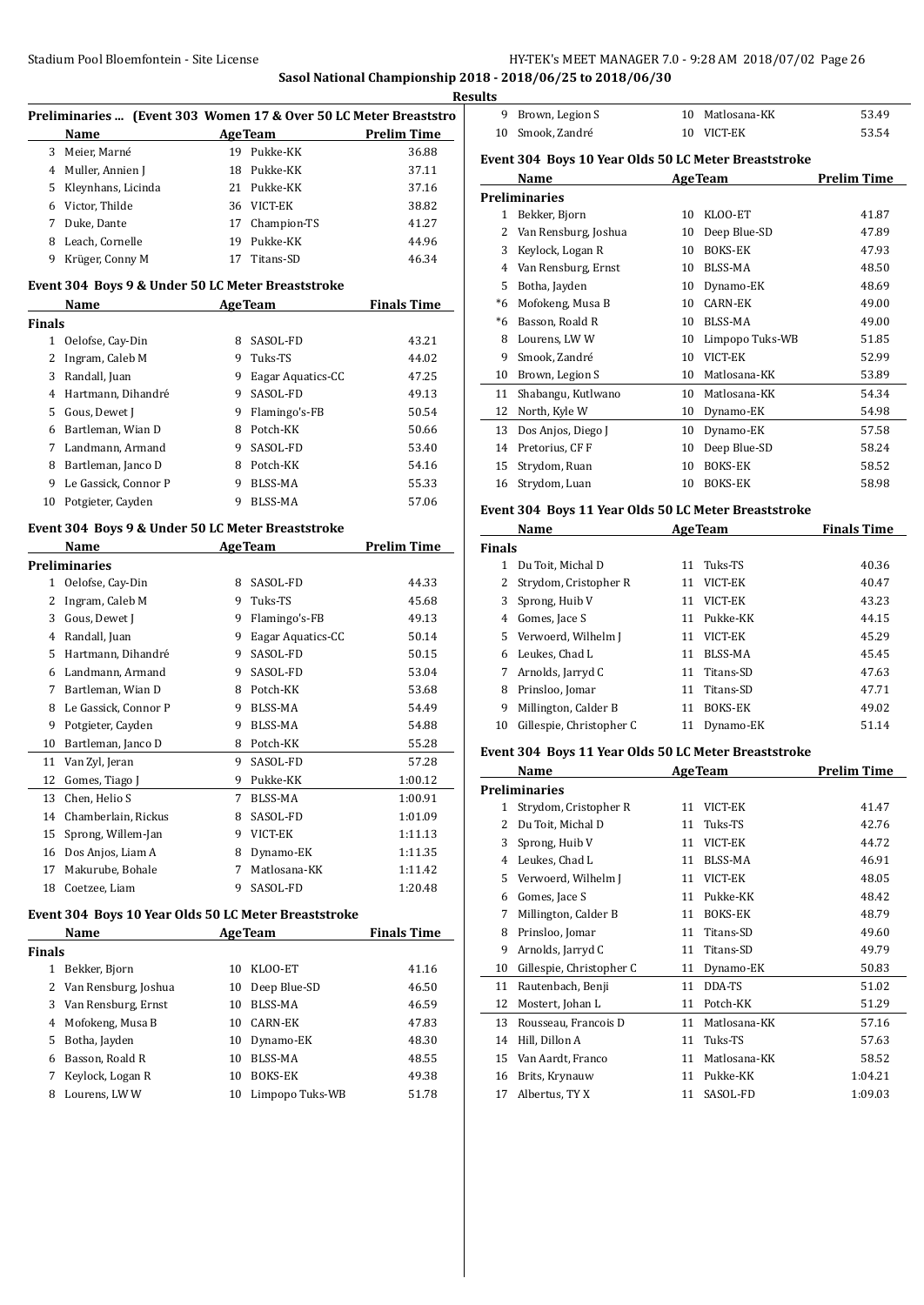# Stadium Pool Bloemfontein - Site License **HY-TEK's MEET MANAGER 7.0 - 9:28 AM 2018/07/02** Page 27 **Sasol National Championship 2018 - 2018/06/25 to 2018/06/30**

**Results**

 $\overline{a}$ 

|               | Event 304 Boys 12 Year Olds 50 LC Meter Breaststroke |    |                             |                    |
|---------------|------------------------------------------------------|----|-----------------------------|--------------------|
|               | Name                                                 |    | <b>Example 2.1 Age Team</b> | <b>Finals Time</b> |
| Finals        |                                                      |    |                             |                    |
|               | 1 Waterson, JJ                                       |    | 12 CARN-EK                  | 37.70              |
| 2             | Smit, Byron G                                        |    | 12 VICT-EK                  | 38.17              |
|               | 3 Reinders, Connor                                   |    | 12 BULS-MA                  | 38.60              |
|               | 4 Bartleman, Ewald W                                 |    | 12 Potch-KK                 | 40.05              |
|               | 5 Cilliers, Jacques                                  |    | 12 BLSS-MA                  | 41.14              |
|               | 6 Van Rensburg, Ruan                                 |    | 12 Deep Blue-SD             | 42.00              |
|               | 7 Briel, Charlie H                                   |    | 12 BLSS-MA                  | 43.57              |
|               | 8 Porter, Connor S                                   |    | 12 J's Aqua-SD              | 46.12              |
|               | 9 du Plessis, Philip P                               |    | 12 Matlosana-KK             | 47.16              |
|               | 10 Reinecke, Matthew J                               |    | 12 KLOO-ET                  | 47.60              |
|               |                                                      |    |                             |                    |
|               | Event 304 Boys 12 Year Olds 50 LC Meter Breaststroke |    |                             |                    |
|               | Name                                                 |    | <b>AgeTeam</b>              | <b>Prelim Time</b> |
|               | <b>Preliminaries</b>                                 |    | 12 CARN-EK                  | 39.04              |
|               | 1 Waterson, JJ                                       |    | 12 VICT-EK                  | 39.16              |
|               | 2 Smit, Byron G                                      |    |                             |                    |
|               | 3 Reinders, Connor                                   |    | 12 BULS-MA                  | 39.91              |
|               | 4 Bartleman, Ewald W                                 |    | 12 Potch-KK                 | 41.44              |
|               | 5 Cilliers, Jacques                                  |    | 12 BLSS-MA                  | 41.47              |
|               | 6 Van Rensburg, Ruan                                 |    | 12 Deep Blue-SD             | 44.12              |
| 7             | Briel, Charlie H                                     |    | 12 BLSS-MA                  | 45.00              |
| 8             | Reinecke, Matthew J                                  |    | 12 KLOO-ET                  | 46.72              |
| 9             | Porter, Connor S                                     |    | 12 J's Aqua-SD              | 46.91              |
|               | 10 du Plessis, Philip P                              |    | 12 Matlosana-KK             | 47.32              |
|               | 11 Van Rooyen, Connor S                              |    | 12 Matlosana-KK             | 49.05              |
|               | 12 Foley, Tristan H                                  |    | 12 ESP-EK                   | 49.43              |
|               | 13 Van Zyl, Waldemar                                 |    | 12 SASOL-FD                 | 49.63              |
|               | 14 Prinsloo, Keanu L                                 |    | 12 BLSS-MA                  | 51.26              |
|               | 15 De Bruyn, Zander                                  |    | 12 Matlosana-KK             | 54.97              |
|               | 16 Vollenbroek, Leo                                  |    | 12 ESP-EK                   | 56.05              |
|               |                                                      |    |                             |                    |
| 17            | De Vernon, Dawson                                    |    | 12 Deep Blue-SD             | 57.90              |
|               |                                                      |    |                             |                    |
|               | Event 304 Boys 13 Year Olds 50 LC Meter Breaststroke |    |                             |                    |
|               | Name                                                 |    | <b>AgeTeam</b>              | <b>Finals Time</b> |
|               |                                                      |    | 13 BOKS-EK                  | 33.53              |
|               | 1 Keylock, Kian C                                    |    |                             |                    |
|               | 2 Zwane, Lehakwe M                                   |    | 13 SASOL-FD                 | 35.40              |
| 3             | Nel, Jaden                                           |    | 13 SASOL-FD                 | 35.67              |
| 4             | McLeary, James H                                     | 13 | Champion-TS                 | 35.77              |
| 5             | Rebelo, Ricardo                                      | 13 | Tuks-TS                     | 36.90              |
| 6             | Van Rensburg, Sebastian                              | 13 | Tuks-TS                     | 37.94              |
| 7             | Makgate, Lereko P                                    | 13 | Matlosana-KK                | 38.20              |
|               | 8 Otto, Johan                                        | 13 | Titans-SD                   | 38.88              |
| 9             | Botes, Cobus                                         | 13 | BLSS-MA                     | 40.37              |
|               | 10 Le Gassick, Liam R                                |    | 13 BLSS-MA                  | 41.22              |
|               | Event 304 Boys 13 Year Olds 50 LC Meter Breaststroke |    |                             |                    |
|               | Name                                                 |    | <b>AgeTeam</b>              | <b>Prelim Time</b> |
|               | <b>Preliminaries</b>                                 |    |                             |                    |
|               | 1 Keylock, Kian C                                    | 13 | BOKS-EK                     | 34.23              |
|               | 2 McLeary, James H                                   | 13 | Champion-TS                 | 36.37              |
| 3             | Nel, Jaden                                           | 13 | SASOL-FD                    | 36.40              |
| <b>Finals</b> | 4 Rebelo, Ricardo                                    | 13 | Tuks-TS                     | 37.06              |

| ιts |                         |    |                |         |
|-----|-------------------------|----|----------------|---------|
| 6   | Van Rensburg, Sebastian | 13 | Tuks-TS        | 37.83   |
| 7   | Otto, Johan             | 13 | Titans-SD      | 39.80   |
| 8   | Botes, Cobus            | 13 | <b>BLSS-MA</b> | 40.29   |
| 9   | Makgate, Lereko P       | 13 | Matlosana-KK   | 41.14   |
| 10  | Le Gassick, Liam R      | 13 | BLSS-MA        | 42.05   |
| 11  | Pretorius, Dandré P     | 13 | Deep Blue-SD   | 42.09   |
| 12  | De Villiers, Jullian    | 13 | Titans-SD      | 42.95   |
| 13  | Khoane, Aobakwe O       | 13 | Matlosana-KK   | 43.60   |
| 14  | Brand, Keagz C          | 13 | KLOO-ET        | 44.14   |
| 15  | Dos Santos, Daniël J    | 13 | Titans-SD      | 44.79   |
| 16  | Lodetti, Luke R         | 13 | Titans-SD      | 45.48   |
| 17  | La Grange, Tristan      | 13 | VICT-EK        | 46.13   |
| 18  | Sprong, André           | 13 | VICT-EK        | 46.31   |
| 19  | Chamberlain, Wiaan      | 13 | SASOL-FD       | 53.32   |
| 20  | Mostert, Hanno E        | 13 | Potch-KK       | 1:00.99 |

# **Event 304 Boys 14 Year Olds 50 LC Meter Breaststroke**

|               | Name                 | <b>AgeTeam</b> |                | <b>Finals Time</b> |
|---------------|----------------------|----------------|----------------|--------------------|
| <b>Finals</b> |                      |                |                |                    |
| 1             | Vorster, Simeon W    | 14             | BLSS-MA        | 33.59              |
| 2             | Gillespie, Joshua A  | 14             | Dynamo-EK      | 35.60              |
| 3             | Liu, Benny           | 14             | BLSS-MA        | 36.35              |
| 4             | Du Toit, Thian       | 14             | BLSS-MA        | 36.55              |
| 5.            | Maleshane, Tshiamo O | 14             | Matlosana-KK   | 36.76              |
| 6             | Haslam, Matt R       | 14             | KLOO-ET        | 36.82              |
|               | Venter, Reinert A    | 14             | Hillcrest-TS   | 37.18              |
| 8             | Millington, Callum D | 14             | <b>BOKS-EK</b> | 39.23              |
| 9             | Pretorius, JD D      | 14             | CARN-EK        | 42.91              |
| 10            | Nel, Liam N          | 14             | Matlosana-KK   | 44.83              |

#### **Event 304 Boys 14 Year Olds 50 LC Meter Breaststroke**

|    | Name                 | <b>AgeTeam</b> |                | <b>Prelim Time</b> |
|----|----------------------|----------------|----------------|--------------------|
|    | <b>Preliminaries</b> |                |                |                    |
| 1  | Vorster, Simeon W    | 14             | BLSS-MA        | 34.86              |
| 2  | Gillespie, Joshua A  | 14             | Dynamo-EK      | 36.10              |
| 3  | Haslam, Matt R       | 14             | KLOO-ET        | 36.75              |
| 4  | Maleshane, Tshiamo O | 14             | Matlosana-KK   | 36.77              |
| 5. | Du Toit, Thian       | 14             | BLSS-MA        | 37.09              |
| 6  | Liu, Benny           | 14             | BLSS-MA        | 37.40              |
| 7  | Venter, Reinert A    | 14             | Hillcrest-TS   | 37.73              |
| 8  | Millington, Callum D | 14             | <b>BOKS-EK</b> | 39.59              |
| 9  | Pretorius, JD D      | 14             | CARN-EK        | 42.17              |
| 10 | Nel, Liam N          | 14             | Matlosana-KK   | 44.13              |
| 11 | Beukes, Nathan J     | 14             | Matlosana-KK   | 44.32              |

## **Event 304 Men 15 Year Olds 50 LC Meter Breaststroke**

|               | Name<br><b>AgeTeam</b> |    | <b>Finals Time</b> |       |
|---------------|------------------------|----|--------------------|-------|
| <b>Finals</b> |                        |    |                    |       |
| 1             | Staines, Jaiden        | 15 | <b>BOKS-EK</b>     | 31.60 |
|               | Fischer. Ethan         | 15 | Dmss Gators        | 31.67 |
| 3             | Bekker, Andile         |    | 15 Dmss Gators     | 33.70 |
| 4             | Landmann, Ramon        |    | 15 SASOL-FD        | 36.77 |
| 5.            | Debruyn, Jason         |    | 15 Matlosana-KK    | 38.13 |
| 6             | Radebe, Kgomotso A     |    | 15 SASOL-FD        | 38.50 |
|               | Du Plessis. Hein C     | 15 | Hillcrest-TS       | 38.76 |
| 8             | Nortié, Wynand O       | 15 | Titans-SD          | 40.19 |
| 9             | Viljoen, Ebert J       | 15 | Deep Blue-SD       | 40.70 |
|               |                        |    |                    |       |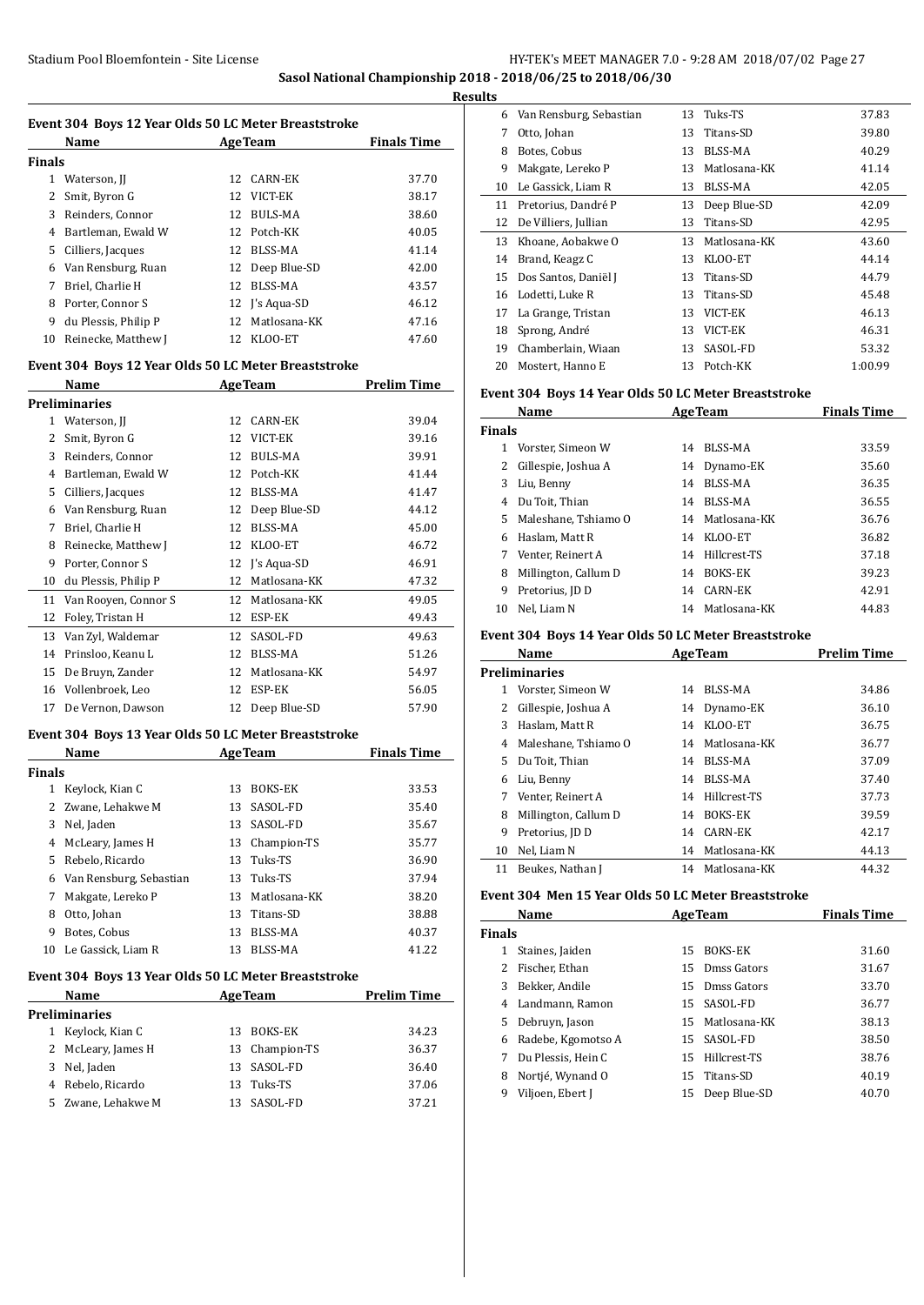#### **Sasol National Championship 2018 - 2018/06/25 to 2018/06/30 Results**

 $\overline{\phantom{0}}$ 

 $\overline{a}$ 

# **Finals ... (Event 304 Men 15 Year Olds 50 LC Meter Breaststroke)**

|    | Name                                                |    | <b>AgeTeam</b> | <b>Finals Time</b> |
|----|-----------------------------------------------------|----|----------------|--------------------|
| 10 | Alli, Mizaan                                        | 15 | BOKS-EK        | 41.65              |
|    | Event 304 Men 15 Year Olds 50 LC Meter Breaststroke |    |                |                    |
|    | Name                                                |    | <b>AgeTeam</b> | Prelim Time        |
|    | Preliminaries                                       |    |                |                    |
| 1  | Staines, Jaiden                                     | 15 | <b>BOKS-EK</b> | 31.74              |
| 2  | Fischer, Ethan                                      | 15 | Dmss Gators    | 32.01              |
| 3  | Bekker, Andile                                      | 15 | Dmss Gators    | 34.29              |
| 4  | Landmann, Ramon                                     | 15 | SASOL-FD       | 35.75              |
| 5  | Debruyn, Jason                                      | 15 | Matlosana-KK   | 38.51              |
| 6  | Radebe, Kgomotso A                                  | 15 | SASOL-FD       | 39.11              |
| 7  | Nortié, Wynand O                                    | 15 | Titans-SD      | 39.70              |
| 8  | Du Plessis, Hein C                                  | 15 | Hillcrest-TS   | 40.25              |
| 9  | Viljoen, Ebert J                                    | 15 | Deep Blue-SD   | 40.81              |
| 10 | Alli, Mizaan                                        | 15 | <b>BOKS-EK</b> | 42.11              |
| 11 | Jordaan, Joshua                                     |    | 15 Pukke-KK    | 43.62              |

#### **Event 304 Men 16 Year Olds 50 LC Meter Breaststroke**

|               | Name                |    | <b>AgeTeam</b>  | <b>Finals Time</b> |
|---------------|---------------------|----|-----------------|--------------------|
| <b>Finals</b> |                     |    |                 |                    |
| 1             | Seyffert, JP P      | 16 | BLSS-MA         | 30.77              |
| 2             | De Waal, Luan       | 16 | <b>BLSS-MA</b>  | 30.82              |
| 3             | Jordaan, Etienne    |    | 16 Deep Blue-SD | 33.26              |
| 4             | Steyn, Corrie       | 16 | BLSS-MA         | 33.54              |
| 5.            | Swanepoel, Hanno    |    | 16 SASOL-FD     | 35.35              |
| 6             | Mathibela, Oratile  |    | 16 Tuks-TS      | 38.39              |
| 7             | Van Der Merwe, PR R |    | 16 Deep Blue-SD | 39.50              |
| 8             | Bekker, Zinhle      | 16 | Dmss Gators     | 40.52              |
|               |                     |    |                 |                    |

# **Event 304 Men 16 Year Olds 50 LC Meter Breaststroke**

|               | Name                |    | <b>AgeTeam</b>  | Prelim Time |  |  |
|---------------|---------------------|----|-----------------|-------------|--|--|
| Preliminaries |                     |    |                 |             |  |  |
|               | De Waal, Luan       | 16 | BLSS-MA         | 31.33       |  |  |
|               | Seyffert, JP P      | 16 | BLSS-MA         | 31.67       |  |  |
| 3             | Jordaan, Etienne    |    | 16 Deep Blue-SD | 32.39       |  |  |
| 4             | Steyn, Corrie       | 16 | BLSS-MA         | 33.86       |  |  |
| 5.            | Swanepoel, Hanno    |    | 16 SASOL-FD     | 35.72       |  |  |
| 6             | Van Der Merwe, PR R |    | 16 Deep Blue-SD | 39.20       |  |  |
| 7             | Mathibela, Oratile  |    | 16 Tuks-TS      | 39.46       |  |  |
| 8             | Bekker, Zinhle      | 16 | Dmss Gators     | 40.36       |  |  |

#### **Event 304 Men 17 & Over 50 LC Meter Breaststroke**

|               | Name                  | AgeTeam |              | <b>Finals Time</b> |
|---------------|-----------------------|---------|--------------|--------------------|
| <b>Finals</b> |                       |         |              |                    |
| 1             | Moll, Jandré J        | 17      | VICT-EK      | 31.22              |
| 2             | Pellizzon, Fabio      | 18      | VICT-EK      | 31.26              |
| 3             | Thomas, Cullen        | 18      | BLSS-MA      | 31.89              |
| 4             | van der Bank, Morné   | 19      | Pukke-KK     | 32.56              |
| 5.            | Leukes, David J       | 17      | BLSS-MA      | 33.68              |
| 6             | Roos, Matt L          | 18      | Pukke-KK     | 33.82              |
| 7             | Snyman, Francois J    | 20      | Pukke-KK     | 35.84              |
| 8             | Lange, Michael S      | 17      | ESP-EK       | 37.93              |
| 9             | Rantshabeng, Otsile D | 18      | Dmss Gators  | 39.70              |
| 10            | Tromp, Wilco          | 17      | Deep Blue-SD | 40.28              |
|               |                       |         |              |                    |

| Event 304 Men 17 & Over 50 LC Meter Breaststroke |                       |    |                |                    |  |
|--------------------------------------------------|-----------------------|----|----------------|--------------------|--|
|                                                  | Name                  |    | <b>AgeTeam</b> | <b>Prelim Time</b> |  |
|                                                  | Preliminaries         |    |                |                    |  |
| 1                                                | Moll, Jandré J        | 17 | VICT-EK        | 31.47              |  |
| 2                                                | Pellizzon, Fabio      | 18 | VICT-EK        | 31.65              |  |
| 3                                                | Thomas, Cullen        | 18 | BLSS-MA        | 32.27              |  |
| 4                                                | van der Bank, Morné   | 19 | Pukke-KK       | 32.76              |  |
| 5.                                               | Leukes, David J       | 17 | BLSS-MA        | 33.79              |  |
| 6                                                | Roos, Matt L          | 18 | Pukke-KK       | 34.74              |  |
| 7                                                | Snyman, Francois J    | 20 | Pukke-KK       | 35.29              |  |
| 8                                                | Lange, Michael S      | 17 | ESP-EK         | 36.89              |  |
| 9                                                | Rantshabeng, Otsile D | 18 | Dmss Gators    | 39.96              |  |
| 10                                               | Tromp, Wilco          | 17 | Deep Blue-SD   | 40.58              |  |
| 11                                               | Motseare, Lebo        | 18 | SASOL-FD       | 44.53              |  |
| 12                                               | Nel, JP               |    | 18 I's Agua-SD | 51.93              |  |

#### **Event 305 Women 16 & Under 200 LC Meter Butterfly**

|    | Name               |     | <b>AgeTeam</b>   | <b>Finals Time</b> |
|----|--------------------|-----|------------------|--------------------|
|    | Seyffert, Tailyn   | 15. | BLSS-MA          | 2:36.71            |
|    | 2 Wille, Ellen J   | 14  | Titans-SD        | 2:45.18            |
| 3  | Ontong, Danielle C |     | 15 BLSS-MA       | 2:54.96            |
| 4  | Gous, Caylin       |     | 13 Flamingo's-FB | 2:56.83            |
| 5. | Pentz, Shelby R    |     | 15 Deep Blue-SD  | 3:11.21            |
|    | Landmann, Natalie  |     | 16 SASOL-FD      | 3:12.44            |

#### **Event 305 Women 17 & Over 200 LC Meter Butterfly**

| Name                       | <b>AgeTeam</b> | <b>Finals Time</b> |  |
|----------------------------|----------------|--------------------|--|
| 1 Van Jaarsveld, Marizel R | 18 MDOL-IH     | 2:36.93            |  |

## **Event 306 Men 16 & Under 200 LC Meter Butterfly**

|    | Name                 |    | <b>AgeTeam</b> | <b>Finals Time</b> |
|----|----------------------|----|----------------|--------------------|
| 1  | Seyffert, JP P       | 16 | BLSS-MA        | 2:16.84            |
| 2  | Steyn, Corrie        | 16 | BLSS-MA        | 2:28.91            |
| 3  | Botes, Cobus         | 13 | BLSS-MA        | 2:33.55            |
| 4  | Keylock, Kian C      | 13 | <b>BOKS-EK</b> | 2:35.16            |
| 5  | De Waal, Luan        | 16 | BLSS-MA        | 2:39.29            |
| 6  | Van Dyk, Jean-Pierre | 15 | Titans-SD      | 2:42.24            |
| 7  | Staines, Jaiden      | 15 | <b>BOKS-EK</b> | 2:48.30            |
| 8  | Du Toit, Thian       | 14 | BLSS-MA        | 2:52.11            |
| 9  | Van Der Merwe, PR R  | 16 | Deep Blue-SD   | 2:55.82            |
| 10 | Briel, Charlie H     | 12 | BLSS-MA        | 3:06.08            |
| 11 | Pretorius, JD D      | 14 | <b>CARN-EK</b> | 3:09.89            |
| 12 | Smit, Byron G        | 12 | VICT-EK        | 3:19.40            |
| 13 | Van Rensburg, Ruan   | 12 | Deep Blue-SD   | 3:32.12            |
| 14 | Waterson, II         | 12 | <b>CARN-EK</b> | 3:41.94            |
|    | 15 Jordaan, Joshua   | 15 | Pukke-KK       | 3:46.06            |

#### **Event 306 Men 17 & Over 200 LC Meter Butterfly**

|   | Name                    | <b>AgeTeam</b>     | <b>Finals Time</b> |
|---|-------------------------|--------------------|--------------------|
|   | 1 Thomas, Cullen        | 18 BLSS-MA         | 2:14.46            |
|   | 2 van Niekerk, Franco C | 20 Pukke-KK        | 2:19.61            |
| 3 | Nortje, Armand M        | 18 SGUL-ET         | 2:23.70            |
|   | 4 Kockott, Raymond      | 17 Limpopo Tuks-WB | 2:25.22            |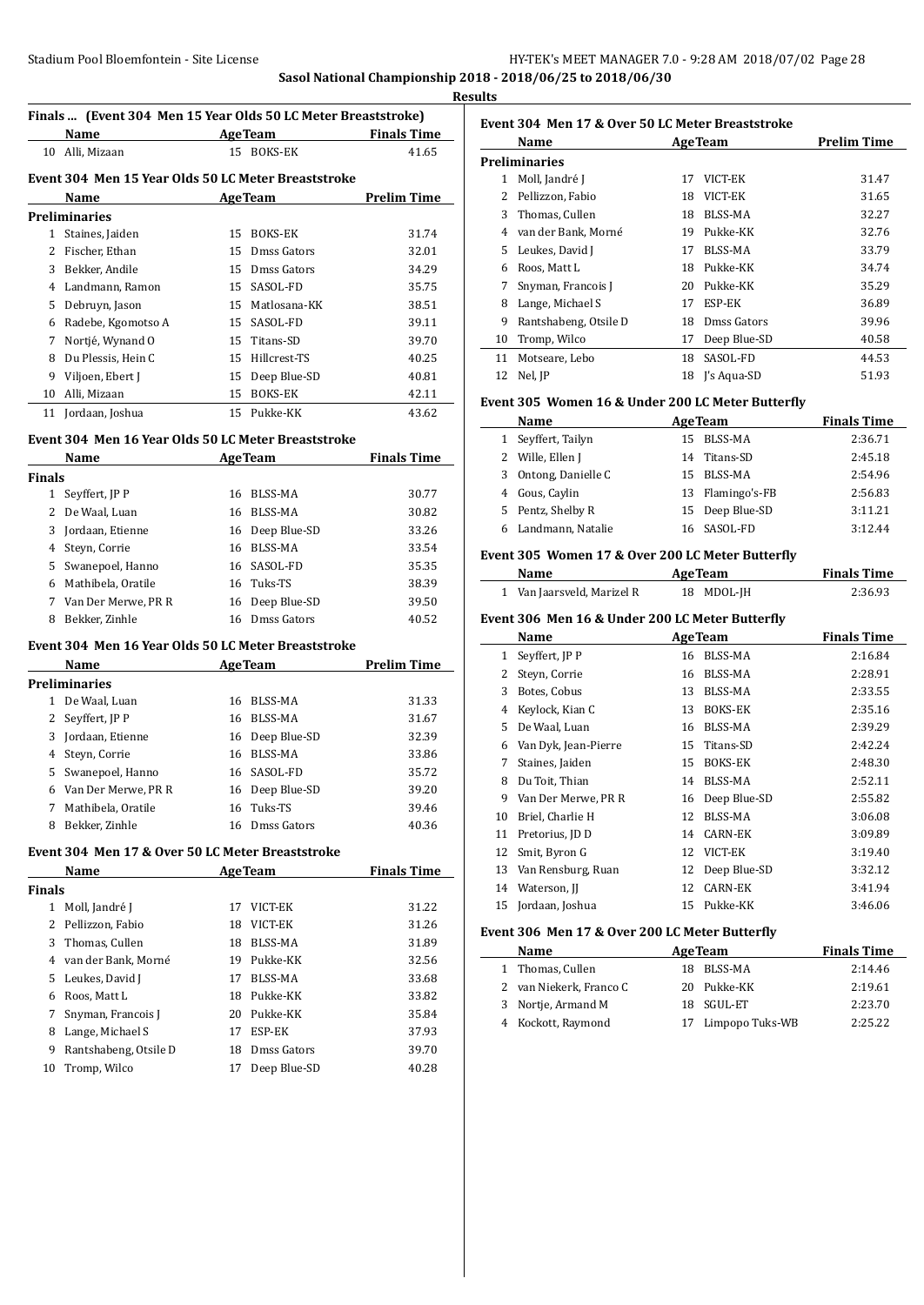**Sasol National Championship 2018 - 2018/06/25 to 2018/06/30**

**Results**

L.

#### **Event 307 Women 10 & Under 4x50 LC Meter Freestyle Relay**

|             | Team                   | Relav                      | <b>Finals Time</b> |
|-------------|------------------------|----------------------------|--------------------|
|             |                        |                            |                    |
| 1.          | BLSS-MA                | A                          | 2:29.65            |
|             | 1) Vincent, Amelia 10  | 2) Chen, Vera R 9          |                    |
|             | 3) Frylinck, Mareze 10 | 4) Baenhoff, Chanel 10     |                    |
| $2^{\circ}$ | KLOO-ET                | A                          | 2:31.45            |
|             | 1) Mayoss, Erin L 10   | 2) Rayne, Brooklyn K 8     |                    |
|             | 3) Rayne, Madison R 8  | 4) Prinsloo, Cher H 10     |                    |
| 3           | SASOL-FD               | A                          | 2:50.04            |
|             | 1) Coetzee, Liesche 10 | 2) Van Der Net, Mariel E 9 |                    |
|             | 3) Barnard, Chrisley 9 | 4) Oelofse, Bay-Linn 10    |                    |
| 4           | BLSS-MA                | B                          | 3:24.13            |
|             | 1) Seymour, Ashley 9   | 2) Fourie, Marize 9        |                    |
|             | 3) Mc Ardle, Jessica 9 | 4) Krause, Alandri 9       |                    |

#### **Event 308 Men 10 & Under 4x50 LC Meter Freestyle Relay**

|   | Team                      | Relav                     | <b>Finals Time</b> |
|---|---------------------------|---------------------------|--------------------|
| 1 | SASOL-FD                  | A                         | 2:24.06            |
|   | 1) Oelofse, Cay-Din 8     | 2) Landmann, Armand 9     |                    |
|   | 3) Chamberlain, Rickus 8  | 4) Hartmann, Dihandré 9   |                    |
| 2 | BLSS-MA                   | A                         | 2:34.03            |
|   | 1) Basson, Roald R 10     | 2) Potgieter, Cayden 9    |                    |
|   | 3) Van Rensburg, Ernst 10 | 4) Le Gassick, Connor P 9 |                    |
| 3 | Dynamo-EK                 | A                         | 2:43.37            |
|   | 1) Dos Anjos, Liam A 8    | 2) Botha, Jayden 10       |                    |
|   | 3) Dos Anjos, Diego J 10  | 4) North, Kyle W 10       |                    |

#### **Event 309 Men 17 & Over 4x50 LC Meter Medley Relay**

|    | Team                      | Relay                    | <b>Finals Time</b> |
|----|---------------------------|--------------------------|--------------------|
| 1  | <b>BLSS-MA</b>            | A                        | 1:53.53            |
|    | 1) Seyffert, JP P 16      | 2) De Waal, Luan 16      |                    |
|    | 3) Thomas, Cullen 18      | 4) Leukes, David J 17    |                    |
| 2  | Deep Blue-SD              | A                        | 2:05.80            |
|    | 1) Viljoen, Ebert J 15    | 2) Jordaan, Etienne 16   |                    |
|    | 3) Van Der Merwe, PR R 16 | 4) Tromp, Wilco 17       |                    |
| 3  | BLSS-MA                   | B                        | 2:10.43            |
|    | 1) Vorster, Simeon W 14   | 2) Le Gassick, Liam R 13 |                    |
|    | 3) Du Toit, Thian 14      | 4) Liu, Benny 14         |                    |
| 4  | SASOL-FD                  | A                        | 2:13.64            |
|    | 1) Swanepoel, Hanno 16    | 2) Nel, Jaden 13         |                    |
|    | 3) Landmann, Ramon 15     | 4) Motseare, Lebo 18     |                    |
| 5. | KLOO-ET                   | A                        | 2:32.49            |
|    | 1) Reinecke, Matthew J 12 | 2) Bekker, Bjorn 10      |                    |
|    | 3) Haslam, Matt R 14      | 4) Brand, Keagz C 13     |                    |

#### **Event 401 Girls 9 & Under 100 LC Meter Backstroke**

| Name          |                     |   | <b>AgeTeam</b> | <b>Finals Time</b> |
|---------------|---------------------|---|----------------|--------------------|
| <b>Finals</b> |                     |   |                |                    |
| 1             | O'Connor, Amy       | 9 | WATR-JH        | 1:31.06            |
|               | Fourie, Katelyn     | 9 | Titans-SD      | 1:31.72            |
| 3             | du Plessis, Madison | 9 | BULS-MA        | 1:36.06            |
| 4             | Potgieter, Annika   | 9 | Pukke-KK       | 1:44.88            |
| 5             | Rayne, Brooklyn K   | 8 | KLOO-ET        | 1:45.36            |
| 6             | Fourie. Mila        | 8 | Matlosana-KK   | 1:48.05            |
|               | Seymour, Ashley     | 9 | BLSS-MA        | 1:52.27            |
| 8             | Markovic, Madison M | 9 | Matlosana-KK   | 1:52.77            |
| 9             | Chen, Vera R        | 9 | BLSS-MA        | 1:54.32            |
| 10            | Rayne, Madison R    | 8 | KLOO-ET        | 1:56.32            |
|               |                     |   |                |                    |

# **Event 401 Girls 9 & Under 100 LC Meter Backstroke**

|    | Name                |   | <b>AgeTeam</b> | <b>Prelim Time</b> |
|----|---------------------|---|----------------|--------------------|
|    | Preliminaries       |   |                |                    |
| 1  | Fourie, Katelyn     | 9 | Titans-SD      | 1:33.21            |
| 2  | O'Connor, Amy       | 9 | WATR-JH        | 1:33.62            |
| 3  | du Plessis, Madison | 9 | BULS-MA        | 1:39.98            |
| 4  | Rayne, Brooklyn K   | 8 | KLOO-ET        | 1:46.02            |
| 5  | Potgieter, Annika   | 9 | Pukke-KK       | 1:49.21            |
| 6  | Fourie, Mila        | 8 | Matlosana-KK   | 1:49.65            |
| 7  | Markovic, Madison M | 9 | Matlosana-KK   | 1:52.27            |
| 8  | Chen, Vera R        | 9 | BLSS-MA        | 1:58.98            |
| 9  | Seymour, Ashlev     | 9 | BLSS-MA        | 1:59.87            |
| 10 | Rayne, Madison R    | 8 | KLOO-ET        | 2:01.94            |
| 11 | Krause, Alandri     | 9 | <b>BLSS-MA</b> | 2:07.68            |
| 12 | Mc Ardle, Jessica   | 9 | BLSS-MA        | 2:13.70            |

#### **Event 401 Girls 10 Year Olds 100 LC Meter Backstroke**

| Name          |                   |    | <b>AgeTeam</b> | <b>Finals Time</b> |  |
|---------------|-------------------|----|----------------|--------------------|--|
| <b>Finals</b> |                   |    |                |                    |  |
| 1             | Baenhoff, Chanel  | 10 | BLSS-MA        | 1:22.60            |  |
| $\mathbf{Z}$  | Van Wyk, Annebel  | 10 | ESP-EK         | 1:24.04            |  |
| 3             | Oelofse, Bay-Linn | 10 | SASOL-FD       | 1:26.89            |  |
| 4             | Prinsloo, Cher H  | 10 | KLOO-ET        | 1:28.72            |  |
| 5.            | Mayoss, Erin L    | 10 | KLOO-ET        | 1:31.84            |  |
| 6             | Vincent, Amelia   | 10 | BLSS-MA        | 1:32.87            |  |
|               | Beling, Hayley E  | 10 | <b>BOKS-EK</b> | 1:36.54            |  |
| 8             | Olivier. Deidré L | 10 | Pukke-KK       | 1:37.51            |  |
| 9             | Frylinck, Mareze  | 10 | BLSS-MA        | 1:41.67            |  |
| 10            | Van Zvl, Nicole M | 10 | Dynamo-EK      | 1:46.79            |  |

#### **Event 401 Girls 10 Year Olds 100 LC Meter Backstroke**

|    | Name                 | <b>AgeTeam</b> |                | <b>Prelim Time</b> |
|----|----------------------|----------------|----------------|--------------------|
|    | Preliminaries        |                |                |                    |
| 1  | Baenhoff, Chanel     | 10             | BLSS-MA        | 1:24.41            |
| 2  | Oelofse, Bay-Linn    | 10             | SASOL-FD       | 1:27.12            |
| 3  | Van Wyk, Annebel     | 10             | ESP-EK         | 1:29.22            |
| 4  | Mayoss, Erin L       | 10             | KLOO-ET        | 1:31.20            |
| 5  | Vincent, Amelia      | 10             | BLSS-MA        | 1:33.63            |
| 6  | Prinsloo, Cher H     | 10             | KLOO-ET        | 1:34.37            |
| 7  | Beling, Hayley E     | 10             | <b>BOKS-EK</b> | 1:37.70            |
| 8  | Olivier, Deidré L    | 10             | Pukke-KK       | 1:38.65            |
| 9  | Frylinck, Mareze     | 10             | BLSS-MA        | 1:44.45            |
| 10 | Van Zyl, Nicole M    | 10             | Dynamo-EK      | 1:45.81            |
| 11 | Garnett, Amy Lee     | 10             | Deep Blue-SD   | 1:46.07            |
| 12 | Price, Lenya B       | 10             | VICT-EK        | 1:47.28            |
| 13 | Liebenberg, Mathilda | 10             | Potch-KK       | 1:47.57            |
| 14 | Coetzee, Liesche     | 10             | SASOL-FD       | 1:51.61            |

#### **Event 401 Girls 11 Year Olds 100 LC Meter Backstroke**

| Name                  | <b>AgeTeam</b>  | <b>Finals Time</b> |
|-----------------------|-----------------|--------------------|
| <b>Finals</b>         |                 |                    |
| 1 Cowley, Robyn       | 11 Tuks-TS      | 1:22.39            |
| 2 Whelan, Francis     | Titans-SD<br>11 | 1:23.42            |
| Bott, Jessica A<br>3  | 11 CARN-EK      | 1:24.60            |
| 4 Armour, Kaeli-Peace | BLSS-MA         | 1:24.86            |
| 5 Palmer, Xandri      | Pukke-KK        | 1:26.05            |
|                       |                 |                    |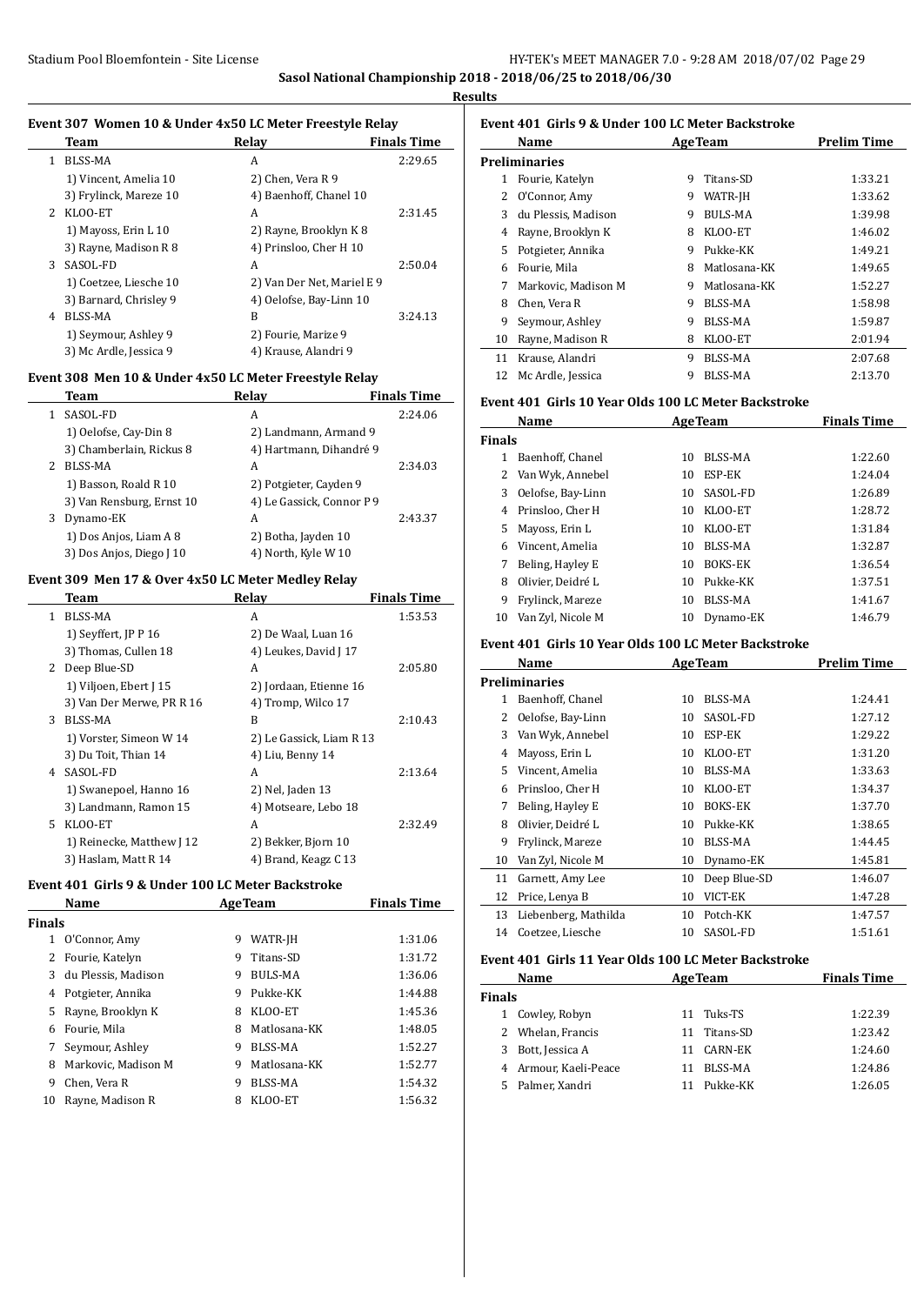**Sasol National Championship 2018 - 2018/06/25 to 2018/06/30**

 $\overline{a}$ 

 $\overline{a}$ 

| Finals  (Event 401 Girls 11 Year Olds 100 LC Meter Backstroke) |                                                      |    |                 |                    |
|----------------------------------------------------------------|------------------------------------------------------|----|-----------------|--------------------|
|                                                                | Name                                                 |    | AgeTeam         | <b>Finals Time</b> |
| 6                                                              | Bonnema, Ankie M                                     |    | 11 DDA-TS       | 1:30.14            |
|                                                                | 7 Reinecke, Stella A                                 |    | 11 KLOO-ET      | 1:33.43            |
|                                                                | 8 Karpakis, Cayley G                                 |    | 11 BLSS-MA      | 1:33.72            |
| 9                                                              | Bell, Skyla R                                        |    | 11 KLOO-ET      | 1:37.58            |
| 10                                                             | Lebitso, Kutloano                                    |    | 11 Matlosana-KK | 1:44.72            |
|                                                                | Event 401 Girls 11 Year Olds 100 LC Meter Backstroke |    |                 |                    |
|                                                                | Name                                                 |    | <b>AgeTeam</b>  | <b>Prelim Time</b> |
|                                                                | <b>Preliminaries</b>                                 |    |                 |                    |
|                                                                | 1 Cowley, Robyn                                      |    | 11 Tuks-TS      | 1:23.56            |
|                                                                | 2 Whelan, Francis                                    | 11 | Titans-SD       | 1:24.68            |
| 3                                                              | Armour, Kaeli-Peace                                  |    | 11 BLSS-MA      | 1:25.32            |
|                                                                | 4 Palmer, Xandri                                     |    | 11 Pukke-KK     | 1:27.62            |
| 5                                                              | Bott, Jessica A                                      |    | 11 CARN-EK      | 1:28.81            |
| 6                                                              | Bonnema, Ankie M                                     |    | 11 DDA-TS       | 1:31.80            |
| 7                                                              | Karpakis, Cayley G                                   |    | 11 BLSS-MA      | 1:35.07            |
| 8                                                              | Reinecke, Stella A                                   |    | 11 KLOO-ET      | 1:36.22            |
| 9                                                              | Bell, Skyla R                                        |    | 11 KLOO-ET      | 1:37.76            |
| 10                                                             | Lebitso, Kutloano                                    |    | 11 Matlosana-KK | 1:39.03            |
| 11                                                             | Pretorius, Abi                                       |    | 11 CARN-EK      | 1:42.39            |
| 12                                                             | Landmann, Julie                                      |    | 11 SASOL-FD     | 1:42.72            |
| 13                                                             | Van Der Vyver, Kaylee                                |    | 11 CARN-EK      | 1:45.31            |
| 14                                                             | Kasonkomona, Tyra                                    |    | 11 Matlosana-KK | 1:47.51            |
|                                                                |                                                      |    |                 |                    |
|                                                                | Event 401 Girls 12 Year Olds 100 LC Meter Backstroke |    |                 |                    |
|                                                                | Name                                                 |    | <b>AgeTeam</b>  | <b>Finals Time</b> |
| <b>Finals</b>                                                  |                                                      |    |                 |                    |
|                                                                | 1 Olsen, Amber J                                     |    | 12 BLSS-MA      | 1:13.92            |
|                                                                | 2 Haslam, Tayla J                                    |    | 12 KLOO-ET      | 1:16.12            |
| 3                                                              | Ingwe, Kimberly                                      |    | 12 Dmss Gators  | 1:19.88            |
| $\overline{4}$                                                 | Steyn, Symóne                                        |    | 12 Keiko-NM     | 1:20.96            |
| 5                                                              | Jacobs, Demi                                         |    | 12 Champion-TS  | 1:27.30            |
| 6                                                              | Havenga, Tatum R                                     |    | 12 CARN-EK      | 1:28.80            |
| 7                                                              | Markovic, Eva O                                      |    | 12 Matlosana-KK | 1:30.09            |
| 8                                                              | Van der Walt, San-Mari                               |    | 12 DDA-TS       | 1:31.59            |
| 9                                                              | Geel, Angel M                                        |    | 12 Pukke-KK     | 1:32.15            |
| 10                                                             | Jansen van Rensburg, Dina J                          |    | 12 SASOL-FD     | 1:33.76            |
|                                                                | Event 401 Girls 12 Year Olds 100 LC Meter Backstroke |    |                 |                    |
|                                                                | Name                                                 |    | <b>AgeTeam</b>  | <b>Prelim Time</b> |
|                                                                | <b>Preliminaries</b>                                 |    |                 |                    |
| $\mathbf{1}$                                                   | Olsen, Amber J                                       | 12 | BLSS-MA         | 1:18.98            |
| 2                                                              | Haslam, Tayla J                                      | 12 | KLOO-ET         | 1:20.18            |
| 3                                                              | Ingwe, Kimberly                                      | 12 | Dmss Gators     | 1:21.03            |
| 4                                                              | Steyn, Symóne                                        | 12 | Keiko-NM        | 1:22.12            |
| 5                                                              | Havenga, Tatum R                                     | 12 | <b>CARN-EK</b>  | 1:28.93            |
| 6                                                              | Markovic, Eva O                                      | 12 | Matlosana-KK    | 1:29.46            |
| 7                                                              | Jacobs, Demi                                         | 12 | Champion-TS     | 1:30.48            |
| 8                                                              | Van der Walt, San-Mari                               | 12 | DDA-TS          | 1:31.08            |
| 9                                                              | Geel, Angel M                                        | 12 | Pukke-KK        | 1:32.95            |
| 10                                                             | Jansen van Rensburg, Dina J                          | 12 | SASOL-FD        | 1:36.10            |
| 11                                                             | Engelbrecht, Kiana                                   | 12 | SASOL-FD        | 1:38.16            |
| 12                                                             | Visser, Cayla                                        | 12 | BLSS-MA         | 1:38.42            |
| 13                                                             | De Wet, Carmen                                       | 12 | Tuks-TS         | 1:38.96            |
| 14                                                             | Khosana, Khensi                                      | 12 | BLSS-MA         | 1:40.71            |

| <b>Results</b> |                    |  |                 |         |  |  |
|----------------|--------------------|--|-----------------|---------|--|--|
|                | 15 Turner, Jane V  |  | 12 Dynamo-EK    | 1:44.38 |  |  |
|                | 16 Visser, Kaylin  |  | 12 BLSS-MA      | 1:46.81 |  |  |
|                | 17 Gouws, Catelynn |  | 12 Deep Blue-SD | 1:57.20 |  |  |
|                | 18 Zeni, Ruby-Jay  |  | 12 SASOL-FD     | 1:59.40 |  |  |

#### **Event 401 Girls 13 Year Olds 100 LC Meter Backstroke**

| Name          |                     | <b>AgeTeam</b> |                  | <b>Finals Time</b> |  |
|---------------|---------------------|----------------|------------------|--------------------|--|
| <b>Finals</b> |                     |                |                  |                    |  |
| 1             | Van Rooyen, Mehane  | 13             | NSS.             | 1:13.31            |  |
|               | Egner, Maxine       | 13             | Dmss Gators      | 1:16.70            |  |
| 3             | Jack, Michelle      | 13             | Dmss Gators      | 1:17.67            |  |
| 4             | Bekker, Simei       | 13             | KLOO-ET          | 1:19.27            |  |
| 5.            | Gous, Caylin        |                | 13 Flamingo's-FB | 1:19.38            |  |
| 6             | Maartens, Aquilla M | 13             | BLSS-MA          | 1:22.38            |  |
|               | Barnard, Chloë      | 13             | VICT-EK          | 1:23.68            |  |
| 8             | Carpenter, Kelly    | 13             | KLOO-ET          | 1:23.71            |  |
| 9             | de Beer, Gabriella  | 13             | Matlosana-KK     | 1:25.04            |  |
| 10            | Mokgatle, Yaone     | 13             | Dmss Gators      | 1:25.74            |  |

#### **Event 401 Girls 13 Year Olds 100 LC Meter Backstroke**

|               | Name                  | <b>AgeTeam</b> |               | <b>Prelim Time</b> |  |
|---------------|-----------------------|----------------|---------------|--------------------|--|
| Preliminaries |                       |                |               |                    |  |
| 1             | Van Rooyen, Mehane    |                | 13 NSS        | 1:14.26            |  |
| 2             | Jack, Michelle        | 13             | Dmss Gators   | 1:20.09            |  |
| 3             | Egner, Maxine         | 13             | Dmss Gators   | 1:20.29            |  |
| 4             | Gous, Caylin          | 13             | Flamingo's-FB | 1:20.78            |  |
| 5             | Bekker, Simei         | 13             | KLOO-ET       | 1:22.82            |  |
| 6             | Barnard, Chloë        | 13             | VICT-EK       | 1:24.56            |  |
| 7             | Maartens, Aquilla M   | 13             | BLSS-MA       | 1:24.88            |  |
| 8             | de Beer, Gabriella    | 13             | Matlosana-KK  | 1:25.10            |  |
| 9             | Carpenter, Kelly      | 13             | KLOO-ET       | 1:27.33            |  |
| 10            | Mokgatle, Yaone       | 13             | Dmss Gators   | 1:27.54            |  |
| 11            | Makhaluza, Ayabonga N | 13             | Titans-SD     | 1:29.39            |  |
| 12            | Egner, Adina          | 13             | Dmss Gators   | 1:29.57            |  |
| 13            | De Wet, Mila          | 13             | Tuks-TS       | 1:34.32            |  |
| 14            | Bekker, Danieka       | 13             | Deep Blue-SD  | 1:34.50            |  |

#### **Event 401 Girls 14 Year Olds 100 LC Meter Backstroke**

|               | Name                   | <b>AgeTeam</b> |                 | <b>Finals Time</b> |
|---------------|------------------------|----------------|-----------------|--------------------|
| <b>Finals</b> |                        |                |                 |                    |
| 1             | Wille, Ellen J         |                | 14 Titans-SD    | 1:12.73            |
| 2             | Matthews, Tselane      | 14             | Dmss Gators     | 1:15.07            |
|               | 3 Van der Riet, Kara   | 14             | DDA-TS          | 1:19.52            |
| 4             | Geel, Kayleigh S       | 14             | BLSS-MA         | 1:21.88            |
| 5.            | Divall, Emma A         | 14             | KLOO-ET         | 1:22.24            |
| 6             | Langenhoven, Mia       |                | 14 Deep Blue-SD | 1:23.87            |
| 7             | Van der Spuy, Savannah | 14             | BLSS-MA         | 1:24.38            |
| 8             | Pelser, Jewell         | 14             | Tuks-TS         | 1:24.88            |
| 9             | Lubbe, Jade            | 14             | Deep Blue-SD    | 1:24.95            |
| 10            | Jobe, Hannah           | 14             | Dmss Gators     | 1:25.98            |

#### **Event 401 Girls 14 Year Olds 100 LC Meter Backstroke**

|               | Name<br><b>AgeTeam</b> |                | <b>Prelim Time</b> |
|---------------|------------------------|----------------|--------------------|
| Preliminaries |                        |                |                    |
|               | 1 Wille, Ellen J       | 14 Titans-SD   | 1:14.46            |
|               | 2 Matthews, Tselane    | 14 Dmss Gators | 1:17.10            |
|               | 3 Van der Riet, Kara   | DDA-TS<br>14   | 1:21.84            |
|               | Divall, Emma A         | KLOO-ET<br>14  | 1:21.86            |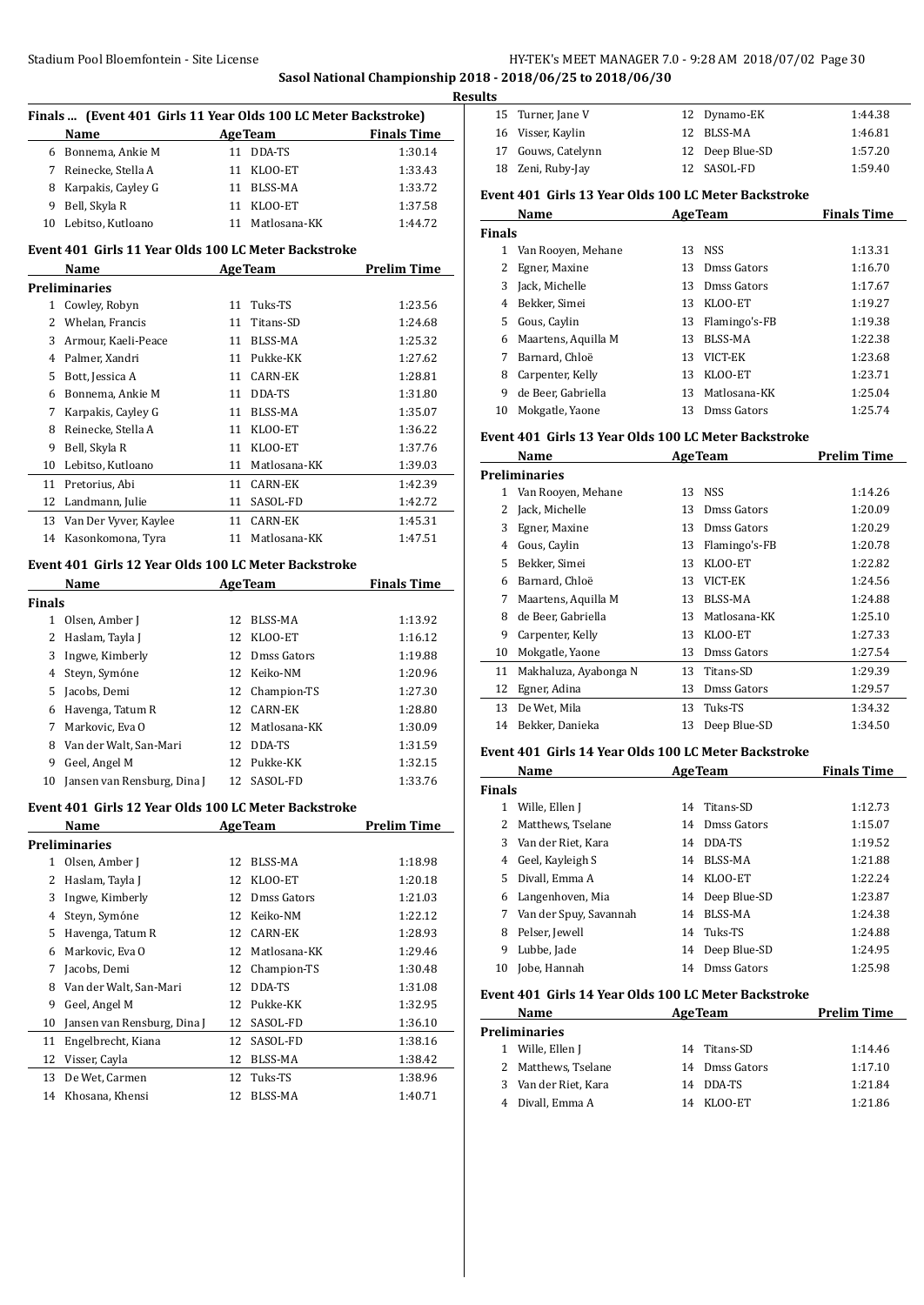# **Sasol National Championship 2018 - 2018/06/25 to 2018/06/30**

| <b>Results</b> |  |
|----------------|--|
|                |  |

J.

| Preliminaries  (Event 401 Girls 14 Year Olds 100 LC Meter Backstrol |    |              |                              |  |
|---------------------------------------------------------------------|----|--------------|------------------------------|--|
| <b>Name</b>                                                         |    |              | <b>Prelim Time</b>           |  |
| 5 Pelser, Jewell                                                    |    |              | 1:23.12                      |  |
| Langenhoven, Mia                                                    | 14 | Deep Blue-SD | 1:26.18                      |  |
| Van der Spuy, Savannah                                              | 14 | BLSS-MA      | 1:26.37                      |  |
| Geel, Kayleigh S                                                    | 14 | BLSS-MA      | 1:26.47                      |  |
| Lubbe, Jade                                                         | 14 | Deep Blue-SD | 1:26.72                      |  |
| Jobe, Hannah                                                        | 14 | Dmss Gators  | 1:27.05                      |  |
| Ncube, Angela L                                                     | 14 | BLSS-MA      | 1:28.42                      |  |
| Olivier, Asté                                                       | 14 | VICT-EK      | 1:30.21                      |  |
| Engelbrecht, Zane                                                   | 14 | SASOL-FD     | 1:41.95                      |  |
| Masike, Keagile M                                                   | 14 | Titans-SD    | 1:46.44                      |  |
|                                                                     |    |              | <b>AgeTeam</b><br>14 Tuks-TS |  |

#### **Event 401 Women 15 Year Olds 100 LC Meter Backstroke**

| Name               | <b>AgeTeam</b> |                | <b>Finals Time</b> |
|--------------------|----------------|----------------|--------------------|
| <b>Finals</b>      |                |                |                    |
| Seyffert, Tailyn   | 15             | BLSS-MA        | 1:08.44            |
| Ontong, Danielle C | 15.            | BLSS-MA        | 1:16.08            |
| Pentz, Shelby R    | 15             | Deep Blue-SD   | 1:17.59            |
| 4 Letley, Kieryn J | 15             | <b>ESTR-EK</b> | 1:17.66            |
| 5 Kruger, Vickie   |                |                | 1:24.76            |
| Jones, Amy         | 15             | Dmss Gators    | 1:25.80            |
| Mc Ardle, Kayleigh | 15             | BLSS-MA        | 1:37.29            |
| Macintosh, Emma    | 15             | CARN-EK        | 1:52.37            |
|                    |                |                | 15 Pukke-KK        |

# **Event 401 Women 15 Year Olds 100 LC Meter Backstroke**

|    | Name                 | <b>AgeTeam</b> |                 | <b>Prelim Time</b> |
|----|----------------------|----------------|-----------------|--------------------|
|    | <b>Preliminaries</b> |                |                 |                    |
|    | Seyffert, Tailyn     | 15             | BLSS-MA         | 1:07.99            |
| 2  | Letley, Kieryn J     | 15             | <b>ESTR-EK</b>  | 1:18.80            |
| 3  | Ontong, Danielle C   | 15             | BLSS-MA         | 1:20.04            |
|    | 4 Pentz, Shelby R    |                | 15 Deep Blue-SD | 1:21.84            |
| 5. | Kruger, Vickie       |                | 15 Pukke-KK     | 1:24.53            |
| 6  | Jones, Amy           | 15             | Dmss Gators     | 1:27.55            |
| 7  | Mc Ardle, Kayleigh   | 15             | BLSS-MA         | 1:36.64            |
| 8  | Macintosh, Emma      | 15             | CARN-EK         | 1:48.23            |

## **Event 401 Women 16 Year Olds 100 LC Meter Backstroke**

| <b>Name</b>         | <b>AgeTeam</b>  | <b>Finals Time</b> |  |
|---------------------|-----------------|--------------------|--|
| Finals              |                 |                    |  |
| 1 Landmann, Natalie | 16 SASOL-FD     | 1:10.20            |  |
| 2 Stander, Chemone  | 16 Hillcrest-TS | 1:24.55            |  |
| 3 Gouws, Shanay     | 16 SASOL-FD     | 1:27.94            |  |
| 4 Darling, Zoe M    | 16 SASOL-FD     | 1:38.13            |  |

## **Event 401 Women 16 Year Olds 100 LC Meter Backstroke**

| Name |                                                   | <b>AgeTeam</b>  | <b>Prelim Time</b> |
|------|---------------------------------------------------|-----------------|--------------------|
|      | Preliminaries                                     |                 |                    |
| 1    | Landmann, Natalie                                 | 16 SASOL-FD     | 1:10.03            |
|      | 2 Stander, Chemone                                | 16 Hillcrest-TS | 1:27.07            |
| 3    | Gouws, Shanay                                     | 16 SASOL-FD     | 1:29.49            |
|      | 4 Darling, Zoe M                                  | 16 SASOL-FD     | 1:42.81            |
|      | Event 401 Women 17 & Over 100 LC Meter Backstroke |                 |                    |

#### **Event 401 Women 17 & Over 100 LC Meter Backstroke**

| <b>Name</b>                | <b>AgeTeam</b> | <b>Finals Time</b> |
|----------------------------|----------------|--------------------|
| <b>Finals</b>              |                |                    |
| 1 Van Jaarsveld, Marizel R | 18 MDOL-IH     | 1:09.04            |
| 2 Blaauw, Nadia            | 20 Pukke-KK    | 1:10.32            |

# **Event 401 Women 17 & Over 100 LC Meter Backstroke**

| Name                       | <b>AgeTeam</b> | <b>Prelim Time</b> |
|----------------------------|----------------|--------------------|
| Preliminaries              |                |                    |
| 1 Van Jaarsveld, Marizel R | 18 MDOL-JH     | 1:09.90            |
| 2 Blaauw, Nadia            | 20 Pukke-KK    | 1:11.85            |
|                            |                |                    |

# **Event 402 Boys 9 & Under 100 LC Meter Backstroke**

| Name          |                         |   | <b>AgeTeam</b>    | <b>Finals Time</b> |
|---------------|-------------------------|---|-------------------|--------------------|
| <b>Finals</b> |                         |   |                   |                    |
| 1             | Randall, Juan           | 9 | Eagar Aquatics-CC | 1:22.34            |
|               | Gous, Dewet J           | 9 | Flamingo's-FB     | 1:25.15            |
| 3             | Hartmann, Dihandré      | 9 | SASOL-FD          | 1:30.75            |
| 4             | Claasen, Stephan        | 9 | Champion-TS       | 1:35.92            |
| 5.            | Raccanello, Giancarlo R | 8 | Dynamo-EK         | 1:36.11            |
| 6             | Bartleman, Wian D       | 8 | Potch-KK          | 1:39.20            |
|               | Landmann, Armand        | 9 | SASOL-FD          | 1:41.64            |
| 8             | Bartleman, Janco D      | 8 | Potch-KK          | 1:42.19            |
| 9             | Harrop-Allin, George    | 9 | Champion-TS       | 1:44.08            |
| 10            | Potgieter, Cayden       | 9 | <b>BLSS-MA</b>    | 1:47.72            |

# **Event 402 Boys 9 & Under 100 LC Meter Backstroke**

|    | Name                    |   | <b>AgeTeam</b>    | Prelim Time |
|----|-------------------------|---|-------------------|-------------|
|    | Preliminaries           |   |                   |             |
| 1  | Randall, Juan           | 9 | Eagar Aquatics-CC | 1:25.43     |
| 2  | Gous, Dewet J           | 9 | Flamingo's-FB     | 1:25.94     |
| 3  | Hartmann, Dihandré      | 9 | SASOL-FD          | 1:30.74     |
| 4  | Claasen, Stephan        | 9 | Champion-TS       | 1:36.36     |
| 5  | Raccanello, Giancarlo R | 8 | Dynamo-EK         | 1:37.26     |
| 6  | Landmann, Armand        | 9 | SASOL-FD          | 1:40.03     |
| 7  | Bartleman, Wian D       | 8 | Potch-KK          | 1:40.08     |
| 8  | Harrop-Allin, George    | 9 | Champion-TS       | 1:41.66     |
| 9  | Bartleman, Janco D      | 8 | Potch-KK          | 1:44.18     |
| 10 | Potgieter, Cayden       | 9 | BLSS-MA           | 1:51.47     |
| 11 | Chamberlain, Rickus     | 8 | SASOL-FD          | 1:51.85     |
| 12 | Le Gassick, Connor P    | 9 | BLSS-MA           | 1:52.89     |
| 13 | Van Zyl, Jeran          | 9 | SASOL-FD          | 1:53.66     |
| 14 | Booysen, Jayden E       | 9 | J's Aqua-SD       | 1:53.78     |
| 15 | Makurube, Bohale        | 7 | Matlosana-KK      | 2:03.32     |
| 16 | Sprong, Willem-Jan      | 9 | VICT-EK           | 2:05.82     |
| 17 | Chen, Helio S           | 7 | BLSS-MA           | 2:07.08     |
| 18 | Coetzee, Liam           | 9 | SASOL-FD          | 2:35.44     |

## **Event 402 Boys 10 Year Olds 100 LC Meter Backstroke**

| Name                 |    |                | <b>Finals Time</b> |
|----------------------|----|----------------|--------------------|
| <b>Finals</b>        |    |                |                    |
| Keylock, Logan R     | 10 | <b>BOKS-EK</b> | 1:26.82            |
| North, Kyle W        | 10 | Dynamo-EK      | 1:28.43            |
| Pöhl, Ruben          | 10 | Tuks-TS        | 1:30.73            |
| Basson, Roald R      | 10 | BLSS-MA        | 1:31.55            |
| Bekker, Bjorn        | 10 | KLOO-ET        | 1:33.01            |
| Mofokeng, Musa B     | 10 | CARN-EK        | 1:33.81            |
| Botha, Jayden        | 10 | Dynamo-EK      | 1:34.89            |
| Van Dyk, Jean-Paul   | 10 | Titans-SD      | 1:38.31            |
| Pretorius, Xandre    | 10 | Champion-TS    | 1:40.39            |
| Van Rensburg, Joshua | 10 | Deep Blue-SD   | 1:42.97            |
|                      |    |                | <b>AgeTeam</b>     |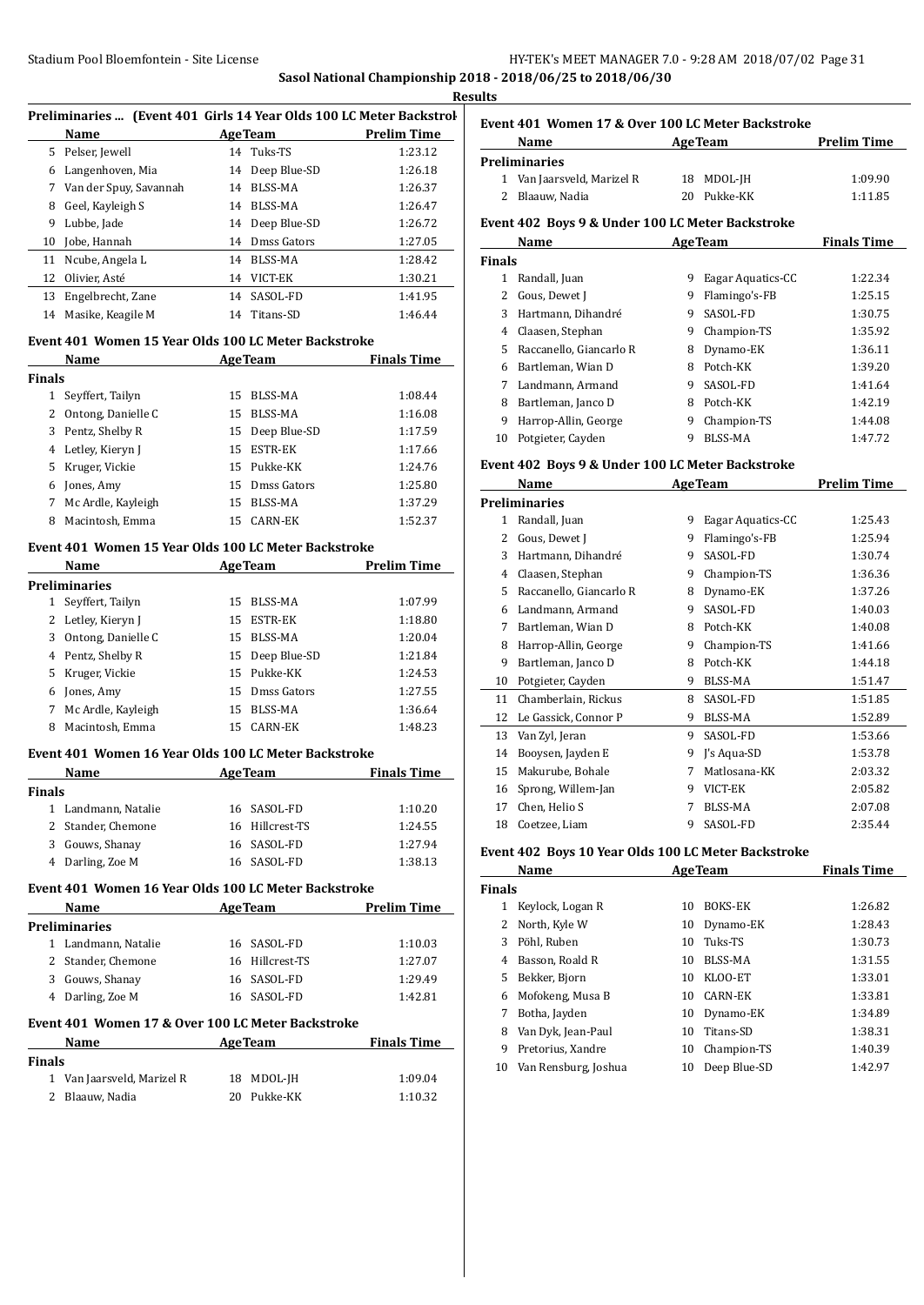**Sasol National Championship 2018 - 2018/06/25 to 2018/06/30**

**Results**

|               | Event 402 Boys 10 Year Olds 100 LC Meter Backstroke<br>Name | <b>AgeTeam</b> |                                 | <b>Prelim Time</b> |
|---------------|-------------------------------------------------------------|----------------|---------------------------------|--------------------|
|               | <b>Preliminaries</b>                                        |                |                                 |                    |
|               | 1 North, Kyle W                                             |                | 10 Dynamo-EK                    | 1:27.60            |
|               | 2 Pöhl, Ruben                                               |                | 10 Tuks-TS                      | 1:32.01            |
|               | 3 Keylock, Logan R                                          |                | 10 BOKS-EK                      | 1:33.42            |
|               | 4 Mofokeng, Musa B                                          |                | 10 CARN-EK                      | 1:33.81            |
|               | 5 Basson, Roald R                                           |                | 10 BLSS-MA                      | 1:33.93            |
|               | 6 Bekker, Bjorn                                             |                | 10 KLOO-ET                      | 1:34.64            |
|               | 7 Botha, Jayden                                             |                | 10 Dynamo-EK                    | 1:37.66            |
|               | 8 Van Rensburg, Ernst                                       |                | 10 BLSS-MA                      | 1:38.22            |
|               | 9 Pretorius, Xandre                                         |                | 10 Champion-TS                  | 1:39.14            |
|               | 10 Van Rensburg, Joshua                                     |                | 10 Deep Blue-SD                 | 1:40.80            |
| 11            | Van Dyk, Jean-Paul                                          | 10             | Titans-SD                       | 1:42.25            |
| 12            | Smit, Johan                                                 |                | 10 J's Aqua-SD                  | 1:42.98            |
| 13            | Lourens, LW W                                               |                | 10 Limpopo Tuks-WB              | 1:43.29            |
|               | 14 Barnard, Jaydon                                          |                | 10 VICT-EK                      | 1:43.58            |
| 15            | Dos Anjos, Diego J                                          |                |                                 | 1:43.91            |
|               |                                                             |                | 10 Dynamo-EK<br>10 Matlosana-KK | 1:46.72            |
|               | 16 Brown, Legion S<br>Strydom, Luan                         |                |                                 |                    |
| 17            | Smook, Zandré                                               |                | 10 BOKS-EK                      | 1:46.89            |
| 18            |                                                             |                | 10 VICT-EK<br>10 BOKS-EK        | 1:51.56            |
| 19            | Strydom, Ruan                                               |                |                                 | 1:53.89            |
| 20            | Kriel, Johannes                                             |                | 10 Valsrivier-FDD               | 2:11.87            |
|               | Event 402 Boys 11 Year Olds 100 LC Meter Backstroke         |                |                                 |                    |
|               | Name                                                        |                | <b>AgeTeam</b>                  | <b>Finals Time</b> |
| <b>Finals</b> |                                                             |                |                                 |                    |
|               | 1 Strydom, Cristopher R                                     | 11             | VICT-EK                         | 1:12.39            |
|               | 2 O'Connor, Matthew                                         |                | 11 WATR-JH                      | 1:16.45            |
|               | 3 Prinsloo, Jomar                                           | 11             | Titans-SD                       | 1:24.12            |
| 4             | Sprong, Huib V                                              |                | 11 VICT-EK                      | 1:27.69            |
|               | 5 Gomes, Jace S                                             |                | 11 Pukke-KK                     | 1:28.52            |
|               | 6 Millington, Calder B                                      |                | 11 BOKS-EK                      | 1:31.40            |
| 7             | Gillespie, Christopher C                                    |                | 11 Dynamo-EK                    | 1:33.63            |
| 8             | Hill, Dillon A                                              |                | 11 Tuks-TS                      | 1:36.62            |
| 9             | Verwoerd, Wilhelm J                                         |                | 11 VICT-EK                      | 1:36.84            |
|               | 10 Leukes, Chad L                                           |                | 11 BLSS-MA                      | 1:42.48            |
|               | Event 402 Boys 11 Year Olds 100 LC Meter Backstroke         |                |                                 |                    |
|               | Name                                                        |                | <b>AgeTeam</b>                  | <b>Prelim Time</b> |
|               | <b>Preliminaries</b>                                        |                |                                 |                    |
| 1             | Strydom, Cristopher R                                       | 11             | VICT-EK                         | 1:12.86            |
| 2             | O'Connor, Matthew                                           | 11             | WATR-JH                         | 1:16.81            |
| 3             | Prinsloo, Jomar                                             | 11             | Titans-SD                       | 1:26.42            |
| 4             | Gomes, Jace S                                               | 11             | Pukke-KK                        | 1:30.69            |
| 5             | Sprong, Huib V                                              | 11             | VICT-EK                         | 1:30.91            |
| 6             | Gillespie, Christopher C                                    | 11             | Dynamo-EK                       | 1:31.90            |
| 7             | Verwoerd, Wilhelm J                                         | 11             | VICT-EK                         | 1:35.27            |
| 8             | Millington, Calder B                                        | 11             | BOKS-EK                         | 1:35.90            |
| 9             | Hill, Dillon A                                              | 11             | Tuks-TS                         | 1:37.98            |
| 10            | Leukes, Chad L                                              | 11             | BLSS-MA                         | 1:42.04            |
|               | Rautenbach, Benji                                           | 11             | DDA-TS                          | 1:47.77            |
| 11            |                                                             |                |                                 |                    |

# **Event 402 Boys 12 Year Olds 100 LC Meter Backstroke**

| Name          |                             |    | <b>AgeTeam</b>  | <b>Finals Time</b> |
|---------------|-----------------------------|----|-----------------|--------------------|
| <b>Finals</b> |                             |    |                 |                    |
| 1             | Cilliers, Jacques           | 12 | BLSS-MA         | 1:16.31            |
| 2             | Bartleman, Ewald W          | 12 | Potch-KK        | 1:16.97            |
| 3             | Smit, Byron G               | 12 | VICT-EK         | 1:19.01            |
| 4             | Reinders, Connor            | 12 | <b>BULS-MA</b>  | 1:20.64            |
|               | 5 van der Westhuizen, Tiaan | 12 | SASOL-FD        | 1:23.40            |
| 6             | Rogan, Riley                |    | 12 Deep Blue-SD | 1:25.40            |
|               | Smit, Frikkie               |    | 12 I's Agua-SD  | 1:26.29            |
| 8             | Briel. Charlie H            | 12 | BLSS-MA         | 1:29.22            |
| 9             | du Plessis, Philip P        | 12 | Matlosana-KK    | 1:29.57            |
| 10            | Boonzaaier. Henk            | 12 | Matlosana-KK    | 1:34.50            |

#### **Event 402 Boys 12 Year Olds 100 LC Meter Backstroke**

|              | Name                      | <b>AgeTeam</b> |                | <b>Prelim Time</b> |
|--------------|---------------------------|----------------|----------------|--------------------|
|              | Preliminaries             |                |                |                    |
| $\mathbf{1}$ | Cilliers, Jacques         | 12             | <b>BLSS-MA</b> | 1:18.80            |
| 2            | Bartleman, Ewald W        | 12             | Potch-KK       | 1:19.01            |
| 3            | Smit, Byron G             | 12             | VICT-EK        | 1:19.74            |
| 4            | Reinders, Connor          | 12             | <b>BULS-MA</b> | 1:20.83            |
| 5            | Rogan, Riley              | 12             | Deep Blue-SD   | 1:23.15            |
| 6            | Smit, Frikkie             | 12             | J's Aqua-SD    | 1:25.47            |
| 7            | van der Westhuizen, Tiaan | 12             | SASOL-FD       | 1:25.68            |
| 8            | Briel, Charlie H          | 12             | <b>BLSS-MA</b> | 1:27.19            |
| 9            | du Plessis, Philip P      | 12             | Matlosana-KK   | 1:28.87            |
| 10           | Boonzaaier, Henk          | 12             | Matlosana-KK   | 1:30.54            |
| 11           | Kotze, Neil               | 12             | DDA-TS         | 1:31.99            |
| 12           | Van Rensburg, Ruan        | 12             | Deep Blue-SD   | 1:33.04            |
| 13           | Van Rooyen, Connor S      | 12             | Matlosana-KK   | 1:35.22            |
| 14           | Nicolaou, Michael J       | 12             | <b>CARN-EK</b> | 1:37.97            |
| 15           | Fouché, Nathan L          | 12             | Deep Blue-SD   | 1:38.72            |
| 16           | Prinsloo, Keanu L         | 12             | BLSS-MA        | 1:41.45            |
| 17           | De Bruyn, Zander          | 12             | Matlosana-KK   | 1:45.59            |
| 18           | Reinecke, Matthew J       | 12             | KLOO-ET        | 1:46.94            |
| 19           | De Vernon, Dawson         | 12             | Deep Blue-SD   | 1:50.65            |
| 20           | Van Zyl, Waldemar         | 12             | SASOL-FD       | 1:51.10            |
| 21           | Kriel, Jacobus            | 12             | Valsrivier-FDD | 2:03.40            |

#### **Event 402 Boys 13 Year Olds 100 LC Meter Backstroke**

|               | Name<br><b>AgeTeam</b>  |    | <b>Finals Time</b> |         |
|---------------|-------------------------|----|--------------------|---------|
| <b>Finals</b> |                         |    |                    |         |
|               | Keylock, Kian C         | 13 | <b>BOKS-EK</b>     | 1:08.91 |
|               | Le Gassick, Liam R      | 13 | BLSS-MA            | 1:14.33 |
| 3             | Pretorius, Dandré P     | 13 | Deep Blue-SD       | 1:15.40 |
| 4             | McLeary, James H        | 13 | Champion-TS        | 1:17.01 |
| 5.            | Smal, Lucques           | 13 | Titans-SD          | 1:17.35 |
| 6             | Jacobs, Jedd            | 13 | Champion-TS        | 1:17.36 |
|               | Van Rensburg, Sebastian | 13 | Tuks-TS            | 1:17.55 |
| 8             | De Villiers, Jullian    | 13 | Titans-SD          | 1:18.46 |
| 9             | Botes, Cobus            | 13 | BLSS-MA            | 1:19.13 |
| 10            | Nel, Jaden              | 13 | SASOL-FD           | 1:19.61 |

#### **Event 402 Boys 13 Year Olds 100 LC Meter Backstroke**

| Name              | <b>AgeTeam</b> | <b>Prelim Time</b> |  |  |
|-------------------|----------------|--------------------|--|--|
| Preliminaries     |                |                    |  |  |
| 1 Keylock, Kian C | 13 BOKS-EK     | 1:11.81            |  |  |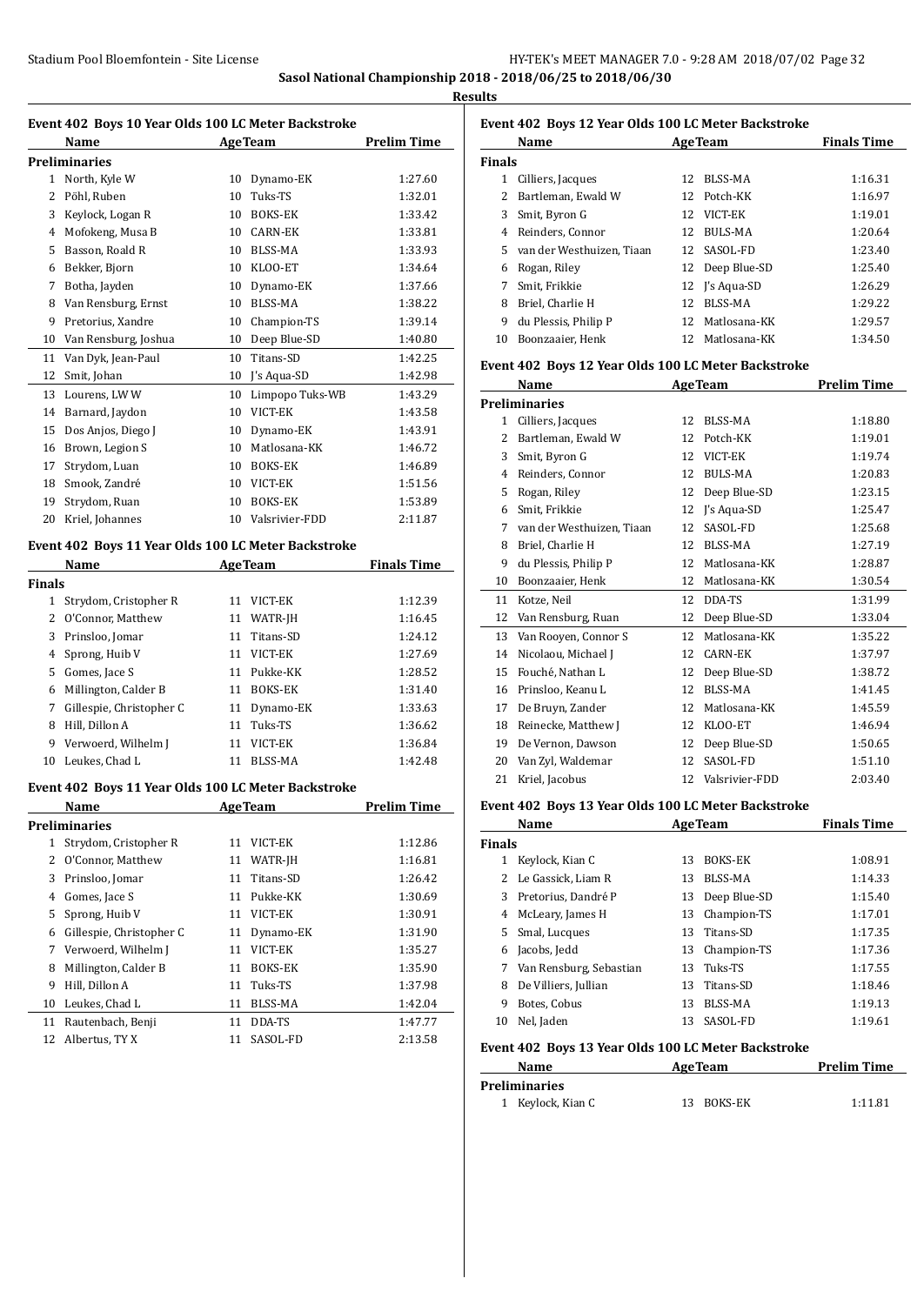# **Sasol National Championship 2018 - 2018/06/25 to 2018/06/30**

|                |                                                                    |    |                | Res                |
|----------------|--------------------------------------------------------------------|----|----------------|--------------------|
|                | Preliminaries  (Event 402 Boys 13 Year Olds 100 LC Meter Backstrol |    |                |                    |
|                | Name                                                               |    | <b>AgeTeam</b> | <b>Prelim Time</b> |
| 2              | Le Gassick, Liam R                                                 | 13 | <b>BLSS-MA</b> | 1:15.72            |
| 3              | Pretorius, Dandré P                                                | 13 | Deep Blue-SD   | 1:16.04            |
| $\overline{4}$ | Botes, Cobus                                                       | 13 | <b>BLSS-MA</b> | 1:17.19            |
| 5              | Van Rensburg, Sebastian                                            | 13 | Tuks-TS        | 1:17.31            |
| 6              | De Villiers, Jullian                                               | 13 | Titans-SD      | 1:18.61            |
| 7              | Nel, Jaden                                                         | 13 | SASOL-FD       | 1:18.87            |
| 8              | Jacobs, Jedd                                                       | 13 | Champion-TS    | 1:19.03            |
| 9              | McLeary, James H                                                   | 13 | Champion-TS    | 1:19.08            |
| 10             | Smal, Lucques                                                      | 13 | Titans-SD      | 1:19.21            |
| 11             | Rebelo, Ricardo                                                    | 13 | Tuks-TS        | 1:20.00            |
| 12             | Lodetti, Luke R                                                    | 13 | Titans-SD      | 1:26.51            |
| 13             | Brand, Keagz C                                                     | 13 | KLOO-ET        | 1:30.90            |
| 14             | La Grange, Tristan                                                 | 13 | VICT-EK        | 1:32.53            |
| 15             | Khoane, Aobakwe O                                                  | 13 | Matlosana-KK   | 1:35.03            |
| 16             | Chamberlain, Wiaan                                                 | 13 | SASOL-FD       | 1:40.12            |
| 17             | Sprong, André                                                      | 13 | VICT-EK        | 1:45.07            |
|                |                                                                    |    |                |                    |

#### **Event 402 Boys 14 Year Olds 100 LC Meter Backstroke**

|    | Name                 |    | <b>AgeTeam</b>  | <b>Finals Time</b> |  |  |  |  |
|----|----------------------|----|-----------------|--------------------|--|--|--|--|
|    | <b>Finals</b>        |    |                 |                    |  |  |  |  |
| 1  | Gillespie, Joshua A  | 14 | Dynamo-EK       | 1:05.55            |  |  |  |  |
| 2  | Vorster, Simeon W    | 14 | BLSS-MA         | 1:06.06            |  |  |  |  |
| 3  | Liu, Benny           | 14 | BLSS-MA         | 1:13.26            |  |  |  |  |
| 4  | Venter, Reinert A    |    | 14 Hillcrest-TS | 1:14.14            |  |  |  |  |
| 5  | Hinrichsen, Callum E | 14 | Tuks-TS         | 1:15.84            |  |  |  |  |
| 6  | Millington, Callum D | 14 | <b>BOKS-EK</b>  | 1:18.34            |  |  |  |  |
| 7  | Pretorius, JD D      | 14 | CARN-EK         | 1:19.27            |  |  |  |  |
| 8  | Du Toit, Thian       | 14 | BLSS-MA         | 1:19.78            |  |  |  |  |
| 9  | Haslam, Matt R       | 14 | KLOO-ET         | 1:19.96            |  |  |  |  |
| 10 | Beukes, Nathan J     | 14 | Matlosana-KK    | 1:22.83            |  |  |  |  |

#### **Event 402 Boys 14 Year Olds 100 LC Meter Backstroke**

|    | Name                                               |    | <b>AgeTeam</b> | <b>Prelim Time</b> |  |  |  |
|----|----------------------------------------------------|----|----------------|--------------------|--|--|--|
|    | Preliminaries                                      |    |                |                    |  |  |  |
| 1  | Gillespie, Joshua A                                | 14 | Dynamo-EK      | 1:06.65            |  |  |  |
| 2  | Vorster, Simeon W                                  | 14 | BLSS-MA        | 1:06.96            |  |  |  |
| 3  | Liu, Benny                                         | 14 | <b>BLSS-MA</b> | 1:14.60            |  |  |  |
| 4  | Venter, Reinert A                                  | 14 | Hillcrest-TS   | 1:15.74            |  |  |  |
| 5  | Haslam, Matt R                                     | 14 | KLOO-ET        | 1:17.15            |  |  |  |
| 6  | Hinrichsen, Callum E                               | 14 | Tuks-TS        | 1:17.90            |  |  |  |
| 7  | Du Toit, Thian                                     | 14 | BLSS-MA        | 1:17.95            |  |  |  |
| 8  | Millington, Callum D                               | 14 | BOKS-EK        | 1:18.23            |  |  |  |
| 9  | Pretorius, JD D                                    | 14 | <b>CARN-EK</b> | 1:18.34            |  |  |  |
| 10 | Beukes, Nathan J                                   | 14 | Matlosana-KK   | 1:21.69            |  |  |  |
| 11 | Maleshane, Tshiamo O                               | 14 | Matlosana-KK   | 1:25.26            |  |  |  |
| 12 | Immelman, Divan                                    | 14 | <b>CARN-EK</b> | 1:26.79            |  |  |  |
| 13 | Fouché, Matthew L                                  | 14 | Deep Blue-SD   | 1:31.90            |  |  |  |
| 14 | Kriel, Stephanus                                   | 14 | Valsrivier-FDD | 1:31.92            |  |  |  |
|    | Event 402 Men 15 Year Olds 100 LC Meter Backstroke |    |                |                    |  |  |  |

# **Name Age Team Finals Time Finals** Bekker, Andile 15 Dmss Gators 1:04.78 2 Wolmarans, Gideon J 15 Lebone-BP 1:07.07 Staines, Jaiden 15 BOKS-EK 1:07.89

| Results |                      |    |                 |         |
|---------|----------------------|----|-----------------|---------|
|         | 4 Landmann, Ramon    |    | 15 SASOL-FD     | 1:09.14 |
| 5.      | Van Dyk, Jean-Pierre |    | 15 Titans-SD    | 1:11.97 |
| 6       | Nel, Rigard E        |    | 15 Titans-SD    | 1:15.12 |
| 7       | Viljoen, Ebert J     |    | 15 Deep Blue-SD | 1:18.60 |
| 8       | Jordaan, Joshua      |    | 15 Pukke-KK     | 1:20.41 |
| 9       | Nortjé, Wynand O     |    | 15 Titans-SD    | 1:21.37 |
| 10      | Alli, Mizaan         | 15 | <b>BOKS-EK</b>  | 1:25.56 |

## **Event 402 Men 15 Year Olds 100 LC Meter Backstroke**

| Name |                        |     | <b>AgeTeam</b>  | <b>Prelim Time</b> |  |  |  |  |
|------|------------------------|-----|-----------------|--------------------|--|--|--|--|
|      | <b>Preliminaries</b>   |     |                 |                    |  |  |  |  |
| 1    | Wolmarans, Gideon J    | 15. | Lebone-BP       | 1:06.04            |  |  |  |  |
|      | Bekker, Andile         |     | 15 Dmss Gators  | 1:06.11            |  |  |  |  |
| 3    | Staines, Jaiden        | 15  | <b>BOKS-EK</b>  | 1:09.68            |  |  |  |  |
| 4    | Landmann, Ramon        |     | 15 SASOL-FD     | 1:10.06            |  |  |  |  |
|      | 5 Van Dyk, Jean-Pierre |     | 15 Titans-SD    | 1:13.26            |  |  |  |  |
| 6    | Nel, Rigard E          |     | 15 Titans-SD    | 1:15.67            |  |  |  |  |
|      | Viljoen, Ebert I       |     | 15 Deep Blue-SD | 1:16.80            |  |  |  |  |
| 8    | Jordaan, Joshua        | 15  | Pukke-KK        | 1:22.21            |  |  |  |  |
| 9    | Nortié, Wynand O       | 15  | Titans-SD       | 1:23.10            |  |  |  |  |
| 10   | Alli. Mizaan           | 15  | <b>BOKS-EK</b>  | 1:25.35            |  |  |  |  |

## **Event 402 Men 16 Year Olds 100 LC Meter Backstroke**

|               | Name<br><b>AgeTeam</b> |    |                 | <b>Finals Time</b> |
|---------------|------------------------|----|-----------------|--------------------|
| <b>Finals</b> |                        |    |                 |                    |
|               | Seyffert, JP P         | 16 | BLSS-MA         | 1:03.98            |
|               | Steyn, Corrie          | 16 | BLSS-MA         | 1:05.29            |
| 3             | Moolman, Rynard        | 16 | Hillcrest-TS    | 1:08.50            |
| 4             | Jordaan, Etienne       |    | 16 Deep Blue-SD | 1:09.27            |
| 5.            | Letley, Kyle C         | 16 | <b>ESTR-EK</b>  | 1:09.84            |
| 6             | De Waal, Luan          | 16 | BLSS-MA         | 1:10.25            |
|               | Roos, Tiaan J          | 16 | <b>BLSS-MA</b>  | 1:13.58            |
| 8             | Swanepoel, Hanno       |    | 16 SASOL-FD     | 1:17.50            |

## **Event 402 Men 16 Year Olds 100 LC Meter Backstroke**

| TIVII TO TUMI VIMD TOO DUTTULEI DUUISDII ONU |                      |    |                 |                    |  |
|----------------------------------------------|----------------------|----|-----------------|--------------------|--|
|                                              | Name                 |    | <b>AgeTeam</b>  | <b>Prelim Time</b> |  |
|                                              | <b>Preliminaries</b> |    |                 |                    |  |
| 1                                            | Seyffert, JP P       | 16 | BLSS-MA         | 1:02.99            |  |
|                                              | 2 Stevn, Corrie      | 16 | BLSS-MA         | 1:05.18            |  |
| 3                                            | Letley, Kyle C       | 16 | ESTR-EK         | 1:09.06            |  |
| 4                                            | Jordaan, Etienne     |    | 16 Deep Blue-SD | 1:09.64            |  |
| 5.                                           | Moolman, Rynard      |    | 16 Hillcrest-TS | 1:10.19            |  |
| 6                                            | De Waal, Luan        | 16 | BLSS-MA         | 1:12.43            |  |
|                                              | Roos, Tiaan J        | 16 | BLSS-MA         | 1:12.62            |  |
| 8                                            | Swanepoel, Hanno     |    | 16 SASOL-FD     | 1:18.72            |  |
|                                              |                      |    |                 |                    |  |

#### **Event 402 Men 17 & Over 100 LC Meter Backstroke**

|               | Name                  | <b>AgeTeam</b> |                 |         |
|---------------|-----------------------|----------------|-----------------|---------|
| <b>Finals</b> |                       |                |                 |         |
|               | Thomas, Cullen        | 18             | BLSS-MA         | 1:02.70 |
|               | 2 van der Bank, Morné | 19.            | Pukke-KK        | 1:04.58 |
| 3             | Nortje, Armand M      | 18             | SGUL-ET         | 1:06.31 |
| 4             | Leukes, David J       | 17             | BLSS-MA         | 1:06.92 |
| 5.            | Kockott, Raymond      | 17             | Limpopo Tuks-WB | 1:07.12 |
|               | van Niekerk, Franco C | 20             | Pukke-KK        | 1:10.49 |
| 7             | Scheepers, Tristan L  | 17             | Fins-BP         | 1:17.92 |
| 8             | Tromp, Wilco          | 17             | Deep Blue-SD    | 1:19.43 |
| 9             | Rantshabeng, Otsile D | 18             | Dmss Gators     | 1:30.49 |
|               |                       |                |                 |         |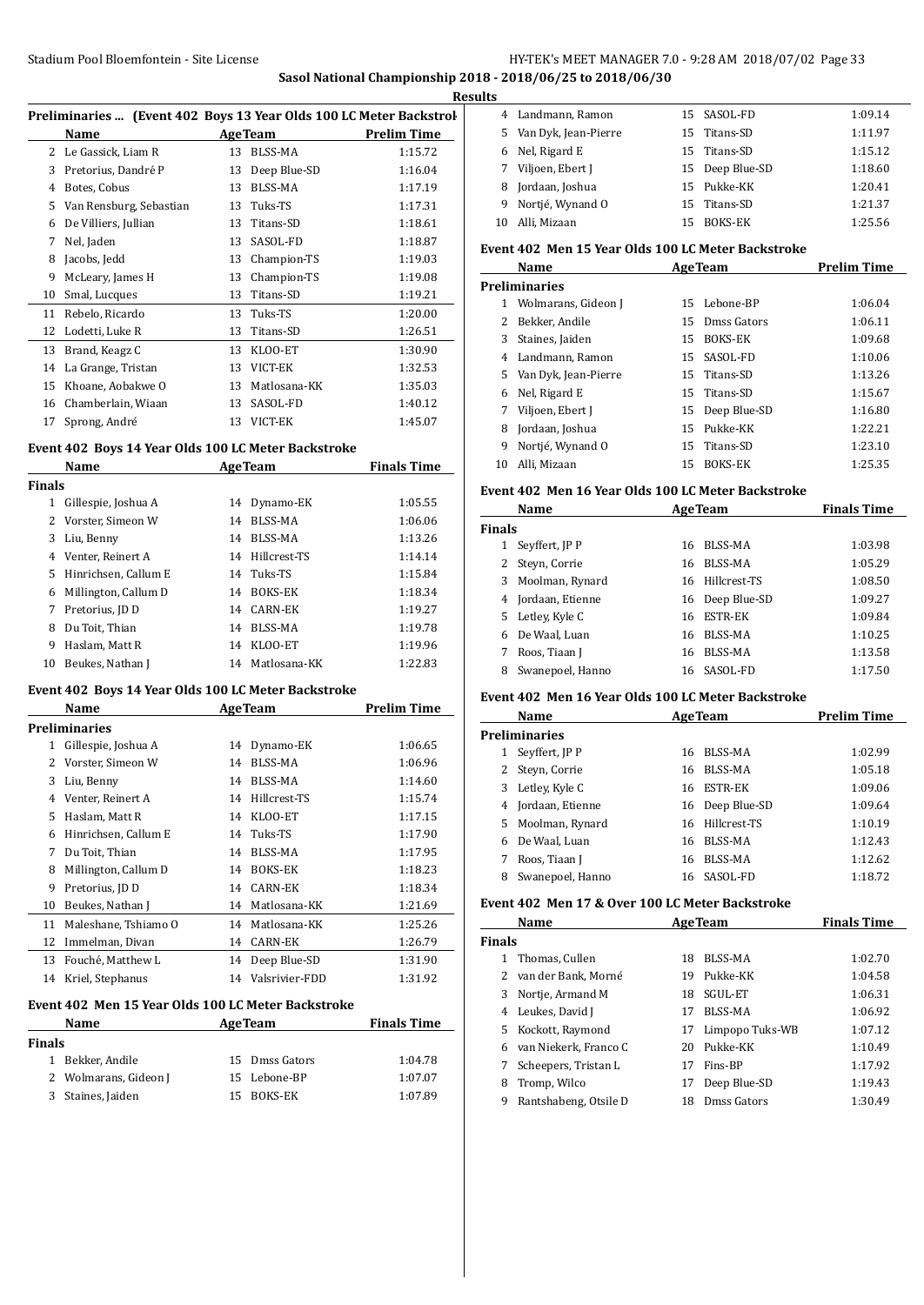# **Sasol National Championship 2018 - 2018/06/25 to 2018/06/30**

|              | Finals  (Event 402 Men 17 & Over 100 LC Meter Backstroke)                                                                                                                                                                      |                |                     |                    |
|--------------|--------------------------------------------------------------------------------------------------------------------------------------------------------------------------------------------------------------------------------|----------------|---------------------|--------------------|
|              | Name                                                                                                                                                                                                                           |                | AgeTeam Finals Time |                    |
|              | 10 Nel, JP                                                                                                                                                                                                                     |                | 18 J's Aqua-SD      | 1:48.08            |
|              | Event 402 Men 17 & Over 100 LC Meter Backstroke                                                                                                                                                                                |                |                     |                    |
|              | Name<br><b>AgeTeam</b>                                                                                                                                                                                                         |                |                     | <b>Prelim Time</b> |
|              | Preliminaries                                                                                                                                                                                                                  |                |                     |                    |
|              | 1 Thomas, Cullen                                                                                                                                                                                                               |                | 18 BLSS-MA          | 1:01.79            |
| 2            | van der Bank, Morné                                                                                                                                                                                                            |                | 19 Pukke-KK         | 1:05.54            |
| 3            | Leukes, David J                                                                                                                                                                                                                |                | 17 BLSS-MA          | 1:07.08            |
|              | 4 Kockott, Raymond                                                                                                                                                                                                             | 17             | Limpopo Tuks-WB     | 1:08.43            |
| 5            | Nortje, Armand M                                                                                                                                                                                                               | 18             | <b>SGUL-ET</b>      | 1:10.01            |
| 6            | van Niekerk, Franco C                                                                                                                                                                                                          |                | 20 Pukke-KK         | 1:13.22            |
| 7            | Scheepers, Tristan L                                                                                                                                                                                                           |                | 17 Fins-BP          | 1:17.03            |
| 8            | Tromp, Wilco                                                                                                                                                                                                                   |                | 17 Deep Blue-SD     | 1:19.17            |
| 9            | Rantshabeng, Otsile D                                                                                                                                                                                                          |                | 18 Dmss Gators      | 1:26.91            |
| 10           | Nel, JP                                                                                                                                                                                                                        |                | 18 J's Aqua-SD      | 1:47.87            |
|              | Event 403 Girls 9 & Under 200 LC Meter Breaststroke                                                                                                                                                                            |                |                     |                    |
|              | Name and the state of the state of the state of the state of the state of the state of the state of the state of the state of the state of the state of the state of the state of the state of the state of the state of the s | <b>AgeTeam</b> |                     | <b>Finals Time</b> |
| Finals       |                                                                                                                                                                                                                                |                |                     |                    |
|              | 1 du Plessis, Madison                                                                                                                                                                                                          |                | 9 BULS-MA           | 3:30.48            |
|              | 2 O'Connor, Amy                                                                                                                                                                                                                |                | 9 WATR-JH           | 3:44.19            |
| 3            | Rayne, Brooklyn K                                                                                                                                                                                                              |                | 8 KLOO-ET           | 4:09.26            |
|              | 4 Chen, Vera R                                                                                                                                                                                                                 | 9              | <b>BLSS-MA</b>      | 4:30.37            |
|              |                                                                                                                                                                                                                                |                |                     |                    |
|              | Event 403 Girls 9 & Under 200 LC Meter Breaststroke                                                                                                                                                                            |                |                     |                    |
|              | Name                                                                                                                                                                                                                           |                | AgeTeam             | <b>Prelim Time</b> |
|              | <b>Preliminaries</b>                                                                                                                                                                                                           |                |                     |                    |
|              | 1 du Plessis, Madison                                                                                                                                                                                                          |                | 9 BULS-MA           | 3:38.21            |
|              | 2 O'Connor, Amy                                                                                                                                                                                                                |                | 9 WATR-JH           | 3:51.10            |
|              | 3 Rayne, Brooklyn K                                                                                                                                                                                                            |                | 8 KLOO-ET           | 4:12.99            |
|              | 4 Chen, Vera R                                                                                                                                                                                                                 | 9              | <b>BLSS-MA</b>      | 4:27.80            |
|              | Event 403  Girls 10 Year Olds 200 LC Meter Breaststroke                                                                                                                                                                        |                |                     |                    |
|              | Name                                                                                                                                                                                                                           |                | <b>AgeTeam</b>      | <b>Finals Time</b> |
| Finals       |                                                                                                                                                                                                                                |                |                     |                    |
|              | 1 Oelofse, Bay-Linn                                                                                                                                                                                                            |                | 10 SASOL-FD         | 3:30.38            |
|              | 2 Van Wyk, Annebel                                                                                                                                                                                                             |                | 10 ESP-EK           | 3:36.36            |
| 3            | Vincent, Amelia                                                                                                                                                                                                                |                | 10 BLSS-MA          | 3:38.86            |
|              | 4 Beling, Hayley E                                                                                                                                                                                                             |                | 10 BOKS-EK          | 3:39.08            |
| 5            | Prinsloo, Cher H                                                                                                                                                                                                               | 10             | KLOO-ET             | 3:43.95            |
| 6            | Garnett, Amy Lee                                                                                                                                                                                                               | 10             | Deep Blue-SD        | 3:52.38            |
| 7            | Mayoss, Erin L                                                                                                                                                                                                                 | 10             | KLOO-ET             | 3:55.95            |
| 8            | Baenhoff, Chanel                                                                                                                                                                                                               | 10             | BLSS-MA             | 3:57.00            |
| 9            | Frylinck, Mareze                                                                                                                                                                                                               | 10             | BLSS-MA             | 4:03.56            |
| 10           | Van Zyl, Nicole M                                                                                                                                                                                                              | 10             | Dynamo-EK           | 4:13.85            |
|              | Event 403 Girls 10 Year Olds 200 LC Meter Breaststroke                                                                                                                                                                         |                |                     |                    |
|              | Name                                                                                                                                                                                                                           |                | <b>AgeTeam</b>      | <b>Prelim Time</b> |
|              | <b>Preliminaries</b>                                                                                                                                                                                                           |                |                     |                    |
| $\mathbf{1}$ | Oelofse, Bay-Linn                                                                                                                                                                                                              | 10             | SASOL-FD            | 3:28.63            |
| 2            | Van Wyk, Annebel                                                                                                                                                                                                               | 10             | ESP-EK              | 3:45.42            |
| 3            | Beling, Hayley E                                                                                                                                                                                                               | 10             | BOKS-EK             | 3:48.09            |
| 4            | Prinsloo, Cher H                                                                                                                                                                                                               | 10             | KLOO-ET             | 3:49.00            |
| 5            | Vincent, Amelia                                                                                                                                                                                                                | 10             | BLSS-MA             | 3:50.05            |
| 6            | Mayoss, Erin L                                                                                                                                                                                                                 | 10             | KLOO-ET             | 3:50.71            |
| 7            | Garnett, Amy Lee                                                                                                                                                                                                               | 10             | Deep Blue-SD        | 3:55.14            |
| 8            | Baenhoff, Chanel                                                                                                                                                                                                               | 10             | BLSS-MA             | 3:55.89            |
|              |                                                                                                                                                                                                                                |                |                     |                    |

|  | <b>Results</b> |                         |     |              |         |
|--|----------------|-------------------------|-----|--------------|---------|
|  |                | 9 Frylinck, Mareze      |     | 10 BLSS-MA   | 4:01.63 |
|  |                | 10 Liebenberg, Mathilda |     | 10 Potch-KK  | 4:10.37 |
|  |                | 11 Van Zyl, Nicole M    |     | 10 Dynamo-EK | 4:13.22 |
|  |                | 12 Price, Lenya B       | 10. | VICT-EK      | 4:17.27 |
|  |                |                         |     |              |         |

## **Event 403 Girls 11 Year Olds 200 LC Meter Breaststroke**

|               | Name                  | <b>AgeTeam</b> |                | <b>Finals Time</b> |
|---------------|-----------------------|----------------|----------------|--------------------|
| <b>Finals</b> |                       |                |                |                    |
| 1             | Bott, Jessica A       | 11             | CARN-EK        | 3:17.50            |
| 2             | Van Der Vyver, Kaylee | 11             | CARN-EK        | 3:27.28            |
| 3             | Whelan, Francis       | 11             | Titans-SD      | 3:33.82            |
| 4             | Karpakis, Cayley G    | 11             | BLSS-MA        | 3:35.10            |
| 5.            | Armour, Kaeli-Peace   | 11             | BLSS-MA        | 3:36.12            |
| 6             | Lebitso. Kutloano     | 11             | Matlosana-KK   | 3:38.18            |
|               | Bell, Skyla R         | 11             | KLOO-ET        | 3:48.47            |
| 8             | Reinecke, Stella A    | 11             | KLOO-ET        | 3:53.00            |
| 9             | Landmann, Julie       | 11             | SASOL-FD       | 4:06.11            |
| 10            | Pretorius, Abi        |                | <b>CARN-EK</b> | 4:18.94            |

# **Event 403 Girls 11 Year Olds 200 LC Meter Breaststroke**

|    | Name                  | <b>AgeTeam</b> |              | <b>Prelim Time</b> |
|----|-----------------------|----------------|--------------|--------------------|
|    | <b>Preliminaries</b>  |                |              |                    |
|    | Bott, Jessica A       | 11             | CARN-EK      | 3:14.76            |
|    | Van Der Vyver, Kaylee | 11             | CARN-EK      | 3:30.51            |
| 3  | Whelan, Francis       | 11             | Titans-SD    | 3:32.74            |
| 4  | Karpakis, Cayley G    | 11             | BLSS-MA      | 3:35.03            |
| 5. | Armour, Kaeli-Peace   | 11             | BLSS-MA      | 3:36.88            |
| 6  | Lebitso, Kutloano     | 11             | Matlosana-KK | 3:44.43            |
|    | Bell, Skyla R         | 11             | KLOO-ET      | 3:46.62            |
| 8  | Reinecke, Stella A    | 11             | KLOO-ET      | 3:49.58            |
| 9  | Landmann, Julie       | 11             | SASOL-FD     | 4:00.22            |
| 10 | Pretorius, Abi        |                | CARN-EK      | 4:16.75            |

# **Event 403 Girls 12 Year Olds 200 LC Meter Breaststroke**

| Name<br><b>AgeTeam</b> |                        |     | <b>Finals Time</b> |         |
|------------------------|------------------------|-----|--------------------|---------|
| <b>Finals</b>          |                        |     |                    |         |
| 1                      | Olsen, Amber J         | 12  | BLSS-MA            | 3:10.40 |
| 2                      | Haslam, Tayla J        |     | 12 KLOO-ET         | 3:16.24 |
| 3                      | Ingwe, Kimberly        |     | 12 Dmss Gators     | 3:17.90 |
| 4                      | Meier, Ane             |     | 12 PAC-TSH         | 3:23.30 |
|                        | 5 Levin, Zelmarie      |     | 12 Titans-SD       | 3:32.56 |
| 6.                     | Jacobs, Demi           |     | 12 Champion-TS     | 3:34.27 |
| 7                      | Geel, Angel M          |     | 12 Pukke-KK        | 3:37.44 |
| 8                      | Van der Walt, San-Mari |     | 12 DDA-TS          | 3:41.24 |
| 9                      | Markovic, Eva O        |     | 12 Matlosana-KK    | 3:50.28 |
| 10                     | Visser, Kaylin         | 12. | BLSS-MA            | 3:51.04 |

# **Event 403 Girls 12 Year Olds 200 LC Meter Breaststroke**

|    | Name<br><b>AgeTeam</b> |                 | <b>Prelim Time</b> |         |
|----|------------------------|-----------------|--------------------|---------|
|    | <b>Preliminaries</b>   |                 |                    |         |
|    | Olsen, Amber J         | 12.             | BLSS-MA            | 3:17.51 |
|    | Ingwe, Kimberly        | 12.             | Dmss Gators        | 3:22.43 |
| 3  | Meier, Ane             | 12.             | PAC-TSH            | 3:27.29 |
| 4  | Jacobs, Demi           |                 | 12 Champion-TS     | 3:31.39 |
| 5. | Haslam, Tayla J        | 12              | KLOO-ET            | 3:35.83 |
| 6. | Levin, Zelmarie        | 12.             | Titans-SD          | 3:36.18 |
|    | Geel, Angel M          | 12 <sub>1</sub> | Pukke-KK           | 3:41.17 |
| 8  | Markovic, Eva O        | 12.             | Matlosana-KK       | 3:41.28 |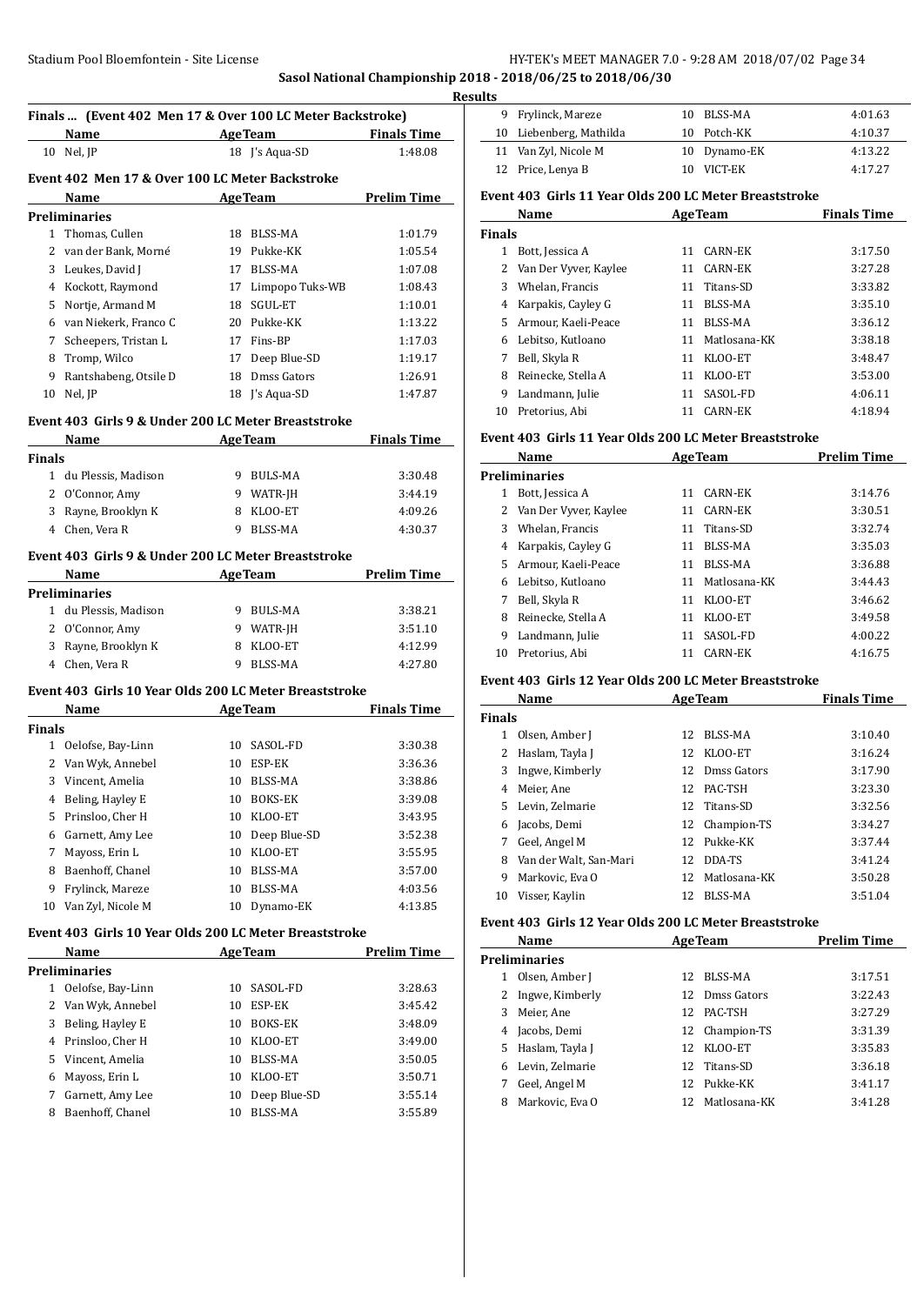**Sasol National Championship 2018 - 2018/06/25 to 2018/06/30**

|        | Preliminaries  (Event 403 Girls 12 Year Olds 200 LC Meter Breaststro                                                                                                                                                                         |    |                              |                                                 |
|--------|----------------------------------------------------------------------------------------------------------------------------------------------------------------------------------------------------------------------------------------------|----|------------------------------|-------------------------------------------------|
|        | Name                                                                                                                                                                                                                                         |    |                              | <b>Example 2018</b> Age Team <b>Prelim Time</b> |
|        | 9 Van der Walt, San-Mari                                                                                                                                                                                                                     |    | 12 DDA-TS                    | 3:42.58                                         |
|        | 10 Visser, Kaylin                                                                                                                                                                                                                            |    | 12 BLSS-MA                   | 3:50.23                                         |
|        | 11 Jansen van Rensburg, Dina J                                                                                                                                                                                                               |    | 12 SASOL-FD                  | 3:50.85                                         |
|        | 12 Visser, Cayla                                                                                                                                                                                                                             |    | 12 BLSS-MA                   | 3:58.67                                         |
|        | 13 Havenga, Tatum R                                                                                                                                                                                                                          |    | 12 CARN-EK                   | 4:00.04                                         |
|        | 14 Khosana, Khensi                                                                                                                                                                                                                           |    | 12 BLSS-MA                   | 4:08.27                                         |
|        | Event 403 Girls 13 Year Olds 200 LC Meter Breaststroke                                                                                                                                                                                       |    |                              |                                                 |
| Finals | Name                                                                                                                                                                                                                                         |    | <b>Example 2018 Age Team</b> | <b>Finals Time</b>                              |
|        | 1 Van Rooyen, Mehane                                                                                                                                                                                                                         |    | 13 NSS                       | 2:59.88                                         |
|        | 2 Bekker, Simei                                                                                                                                                                                                                              |    | 13 KLOO-ET                   | 3:01.77                                         |
|        | 3 Green, Christy S                                                                                                                                                                                                                           |    | 13 KLOO-ET                   | 3:08.99                                         |
|        | 4 Gous, Caylin                                                                                                                                                                                                                               |    | 13 Flamingo's-FB             | 3:16.72                                         |
|        | 5 Barnard, Chloë                                                                                                                                                                                                                             |    | 13 VICT-EK                   | 3:22.25                                         |
|        | 6 Williams, Kaylyn                                                                                                                                                                                                                           |    | 13 Tuks-TS                   | 3:27.71                                         |
|        | 7 Mokgatle, Yaone                                                                                                                                                                                                                            |    | 13 Dmss Gators               | 3:35.30                                         |
|        | 8 Maartens, Aquilla M                                                                                                                                                                                                                        |    | 13 BLSS-MA                   | 3:36.03                                         |
|        | 9 Carpenter, Kelly                                                                                                                                                                                                                           |    | 13 KLOO-ET                   | 3:39.12                                         |
|        | 10 Erasmus, Jasmine A                                                                                                                                                                                                                        |    | 13 Matlosana-KK              | 4:03.60                                         |
|        | Event 403 Girls 13 Year Olds 200 LC Meter Breaststroke                                                                                                                                                                                       |    |                              |                                                 |
|        | <b>Example 2018</b> Age Team<br>Name                                                                                                                                                                                                         |    |                              | <b>Prelim Time</b>                              |
|        | Preliminaries                                                                                                                                                                                                                                |    |                              |                                                 |
|        | 1 Van Rooyen, Mehane                                                                                                                                                                                                                         |    | 13 NSS                       | 3:00.72                                         |
|        | 2 Bekker, Simei                                                                                                                                                                                                                              |    | 13 KLOO-ET                   | 3:06.25                                         |
|        | 3 Gous, Caylin                                                                                                                                                                                                                               |    | 13 Flamingo's-FB             | 3:15.02                                         |
|        | 4 Green, Christy S                                                                                                                                                                                                                           |    | 13 KLOO-ET                   | 3:16.83                                         |
|        | 5 Barnard, Chloë                                                                                                                                                                                                                             |    | 13 VICT-EK                   | 3:20.86                                         |
|        | 6 Williams, Kaylyn                                                                                                                                                                                                                           |    | 13 Tuks-TS                   | 3:27.70                                         |
|        | 7 Maartens, Aquilla M                                                                                                                                                                                                                        |    | 13 BLSS-MA                   | 3:33.07                                         |
|        | 8 Carpenter, Kelly                                                                                                                                                                                                                           |    | 13 KLOO-ET                   | 3:40.09                                         |
|        | 9 Mokgatle, Yaone                                                                                                                                                                                                                            |    | 13 Dmss Gators               | 3:40.54                                         |
|        | 10 Erasmus, Jasmine A                                                                                                                                                                                                                        |    | 13 Matlosana-KK              | 3:59.23                                         |
|        | 11 De Wet, Mila                                                                                                                                                                                                                              |    | 13 Tuks-TS                   | 4:02.69                                         |
|        | 12 Swanepoel, Centaine                                                                                                                                                                                                                       |    | 13 SASOL-FD                  | 4:08.29                                         |
|        | Event 403 Girls 14 Year Olds 200 LC Meter Breaststroke                                                                                                                                                                                       |    |                              |                                                 |
|        | Name<br><u> 1999 - Jan Barbara Barat III a Barbara Barbara Barbara Barbara Barbara Barbara Barbara Barbara Barbara Barbara Barbara Barbara Barbara Barbara Barbara Barbara Barbara Barbara Barbara Barbara Barbara Barbara Barbara Barba</u> |    | <b>AgeTeam</b>               | <b>Finals Time</b>                              |
| Finals |                                                                                                                                                                                                                                              |    |                              |                                                 |
|        | 1 Van der Spuy, Savannah                                                                                                                                                                                                                     |    | 14 BLSS-MA                   | 3:23.19                                         |
|        | 2 Van der Riet, Kara                                                                                                                                                                                                                         |    | 14 DDA-TS                    | 3:34.66                                         |
| 3      | Brown, Keira                                                                                                                                                                                                                                 |    | 14 Tuks-TS                   | 3:36.02                                         |
|        | 4 Ncube, Angela L                                                                                                                                                                                                                            |    | 14 BLSS-MA                   | 3:36.73                                         |
|        | 5 Geel, Kayleigh S                                                                                                                                                                                                                           |    | 14 BLSS-MA                   | 3:48.34                                         |
|        | 6 Masike, Keagile M                                                                                                                                                                                                                          |    | 14 Titans-SD                 | 3:58.22                                         |
| 7      | Engelbrecht, Zane                                                                                                                                                                                                                            |    | 14 SASOL-FD                  | 4:18.10                                         |
|        | Event 403 Girls 14 Year Olds 200 LC Meter Breaststroke                                                                                                                                                                                       |    |                              |                                                 |
|        | Name                                                                                                                                                                                                                                         |    | <b>AgeTeam</b>               | <b>Prelim Time</b>                              |
|        | Preliminaries                                                                                                                                                                                                                                |    |                              |                                                 |
|        | 1 Van der Spuy, Savannah                                                                                                                                                                                                                     | 14 | BLSS-MA                      | 3:29.01                                         |
|        |                                                                                                                                                                                                                                              |    |                              |                                                 |
|        | 2 Van der Riet, Kara                                                                                                                                                                                                                         |    | 14 DDA-TS                    | 3:40.76                                         |
| 3      | Brown, Keira                                                                                                                                                                                                                                 | 14 | Tuks-TS                      | 3:42.32                                         |
| 4      | Ncube, Angela L                                                                                                                                                                                                                              |    | 14 BLSS-MA                   | 3:43.61                                         |

| 5 Geel, Kayleigh S  | 14 BLSS-MA   | 3:52.54 |
|---------------------|--------------|---------|
| 6 Masike, Keagile M | 14 Titans-SD | 3:59.88 |
| 7 Engelbrecht, Zane | 14 SASOL-FD  | 4:26.62 |

# **Event 403 Women 15 Year Olds 200 LC Meter Breaststroke**

|        | Name                 |     | <b>AgeTeam</b> | <b>Finals Time</b> |
|--------|----------------------|-----|----------------|--------------------|
| Finals |                      |     |                |                    |
|        | 1 Seyffert, Tailyn   |     | 15 BLSS-MA     | 2:43.22            |
|        | 2 Letley, Kieryn J   |     | 15 ESTR-EK     | 3:05.46            |
| 3.     | Ontong, Danielle C   |     | 15 BLSS-MA     | 3:11.21            |
|        | 4 Mc Ardle, Kayleigh | 15. | BLSS-MA        | 3:45.66            |

## **Event 403 Women 15 Year Olds 200 LC Meter Breaststroke**

| Name                 | <b>AgeTeam</b> |  | <b>Prelim Time</b>                                              |
|----------------------|----------------|--|-----------------------------------------------------------------|
| Preliminaries        |                |  |                                                                 |
| Seyffert, Tailyn     |                |  | 2:45.20                                                         |
| Ontong, Danielle C   |                |  | 3:08.75                                                         |
| 3 Letley, Kieryn J   |                |  | 3:09.03                                                         |
| 4 Mc Ardle, Kayleigh |                |  | 3:46.72                                                         |
| Macintosh, Emma      | 15.            |  | 4:34.58                                                         |
|                      |                |  | 15 BLSS-MA<br>15 BLSS-MA<br>15 ESTR-EK<br>15 BLSS-MA<br>CARN-EK |

#### **Event 403 Women 17 & Over 200 LC Meter Breaststroke**

|               | Name                     | <b>AgeTeam</b> | <b>Finals Time</b> |
|---------------|--------------------------|----------------|--------------------|
| <b>Finals</b> |                          |                |                    |
| 1             | Van Jaarsveld, Marizel R | MDOL-JH<br>18  | 2:45.09            |
| 2.            | Meier, Marné             | Pukke-KK<br>19 | 2:52.44            |
| 3             | Muller, Annien J         | Pukke-KK<br>18 | 2:57.57            |
| 4             | McCann, Kelly            | KLOO-ET<br>24  | 2:58.61            |
|               | 5 Kleynhans, Licinda     | 21 Pukke-KK    | 2:59.20            |
|               | 6 Luyt, Danielle         | 22 Pukke-KK    | 3:21.87            |
|               | Leach, Cornelle          | Pukke-KK<br>19 | 3:29.16            |

#### **Event 403 Women 17 & Over 200 LC Meter Breaststroke**

|    | Name                     | <b>AgeTeam</b> | <b>Prelim Time</b> |
|----|--------------------------|----------------|--------------------|
|    | <b>Preliminaries</b>     |                |                    |
| 1  | Van Jaarsveld, Marizel R | MDOL-JH<br>18  | 2:53.27            |
| 2  | Meier, Marné             | Pukke-KK<br>19 | 2:57.62            |
| 3  | Kleynhans, Licinda       | 21 Pukke-KK    | 3:00.47            |
|    | 4 Muller, Annien J       | Pukke-KK<br>18 | 3:05.26            |
| 5. | McCann, Kelly            | KLOO-ET<br>24  | 3:06.55            |
| 6  | Blaauw, Nadia            | Pukke-KK<br>20 | 3:14.60            |
|    | Luvt, Danielle           | 22 Pukke-KK    | 3:25.24            |
| 8  | Leach, Cornelle          | Pukke-KK<br>19 | 3:28.74            |

#### **Event 404 Boys 9 & Under 200 LC Meter Breaststroke**

|               | Name               | <b>AgeTeam</b> | <b>Finals Time</b> |         |
|---------------|--------------------|----------------|--------------------|---------|
| <b>Finals</b> |                    |                |                    |         |
| 1             | Oelofse, Cay-Din   | 8              | SASOL-FD           | 3:31.73 |
|               | Randall, Juan      | 9              | Eagar Aquatics-CC  | 3:43.58 |
| 3.            | Hartmann, Dihandré | 9              | SASOL-FD           | 3:44.05 |
| 4             | Gous, Dewet J      | 9              | Flamingo's-FB      | 3:47.19 |
| 5.            | Bartleman, Wian D  | 8              | Potch-KK           | 4:05.10 |
| 6             | Landmann, Armand   |                | SASOL-FD           | 4:23.11 |
|               | Potgieter, Cayden  |                | <b>BLSS-MA</b>     | 4:30.06 |

#### **Event 404 Boys 9 & Under 200 LC Meter Breaststroke**

| Name               | <b>AgeTeam</b> | <b>Prelim Time</b> |
|--------------------|----------------|--------------------|
| Preliminaries      |                |                    |
| 1 Oelofse, Cay-Din | 8 SASOL-FD     | 3:38.51            |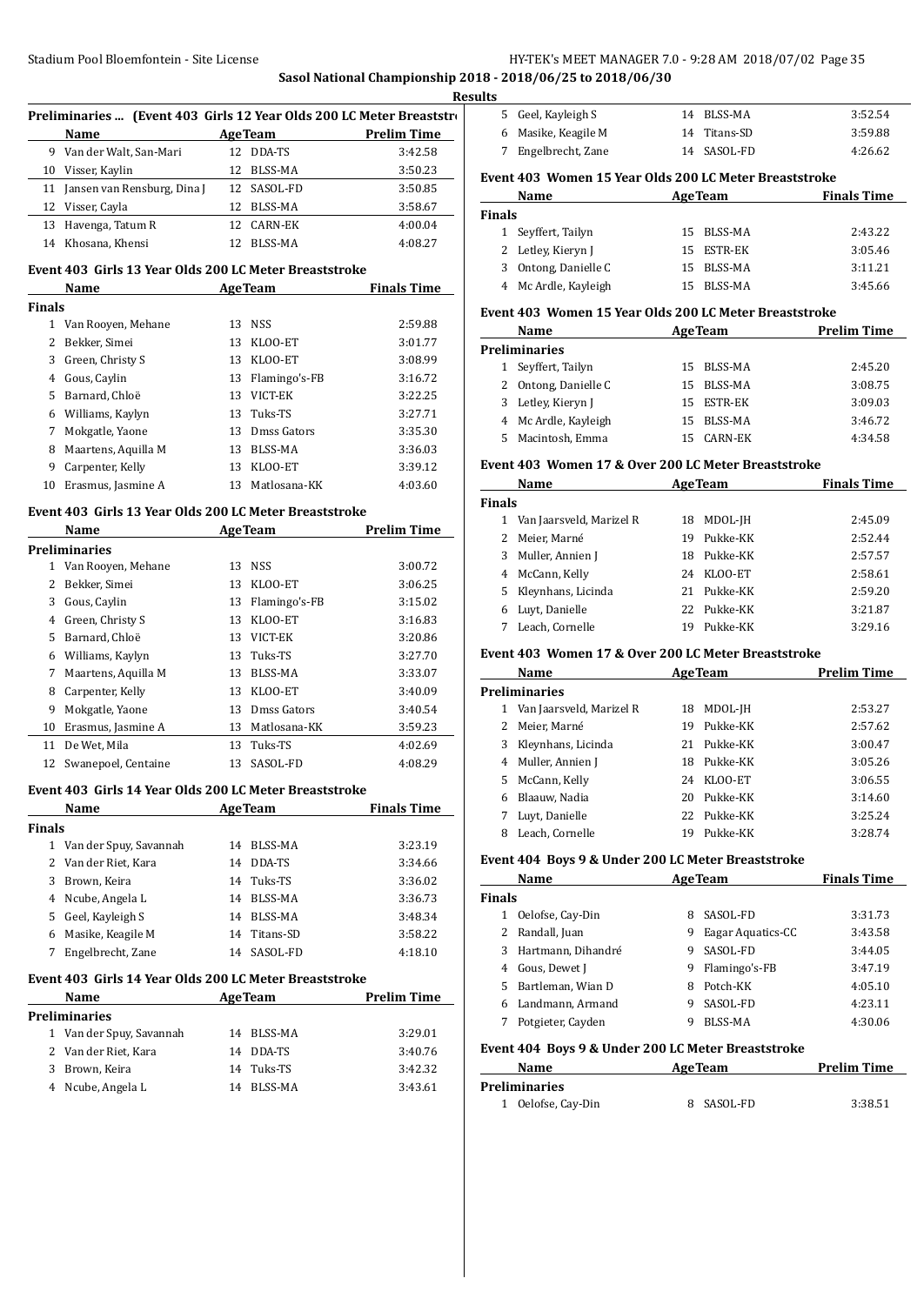#### **Sasol National Championship 2018 - 2018/06/25 to 2018/06/30 Results**

|                | Preliminaries  (Event 404 Boys 9 & Under 200 LC Meter Breaststrok |                |                   |                    |
|----------------|-------------------------------------------------------------------|----------------|-------------------|--------------------|
|                | Name                                                              |                | <b>AgeTeam</b>    | <b>Prelim Time</b> |
|                | 2 Hartmann, Dihandré                                              |                | 9 SASOL-FD        | 3:46.71            |
| 3              | Randall, Juan                                                     | 9              | Eagar Aquatics-CC | 3:47.38            |
|                | 4 Gous, Dewet J                                                   | 9              | Flamingo's-FB     | 3:52.17            |
| 5              | Bartleman, Wian D                                                 | 8              | Potch-KK          | 4:04.86            |
|                | 6 Landmann, Armand                                                | 9              | SASOL-FD          | 4:27.38            |
| 7              | Potgieter, Cayden                                                 | 9              | <b>BLSS-MA</b>    | 4:32.15            |
|                | Event 404 Boys 10 Year Olds 200 LC Meter Breaststroke             |                |                   |                    |
|                | Name                                                              |                | <b>AgeTeam</b>    | <b>Finals Time</b> |
| <b>Finals</b>  |                                                                   |                |                   |                    |
| $1 \quad$      | Bekker, Bjorn                                                     | 10             | KLOO-ET           | 3:26.01            |
| $\overline{2}$ | Basson, Roald R                                                   | 10             | <b>BLSS-MA</b>    | 3:40.45            |
| 3              | Van Rensburg, Ernst                                               | 10             | BLSS-MA           | 3:40.61            |
| 4              | Mofokeng, Musa B                                                  | 10             | <b>CARN-EK</b>    | 3:41.55            |
| 5              | Van Rensburg, Joshua                                              | 10             | Deep Blue-SD      | 3:43.46            |
| 6              | Botha, Jayden                                                     | 10             | Dynamo-EK         | 3:47.35            |
| 7              | Pöhl, Ruben                                                       | 10             | Tuks-TS           | 3:49.70            |
| 8              | North, Kyle W                                                     | 10             | Dynamo-EK         | 4:05.63            |
| 9              | Keylock, Logan R                                                  | 10             | <b>BOKS-EK</b>    | 4:11.00            |
| 10             | Smook, Zandré                                                     |                | 10 VICT-EK        | 4:15.03            |
|                | Event 404 Boys 10 Year Olds 200 LC Meter Breaststroke             |                |                   |                    |
|                | Name                                                              | <b>AgeTeam</b> |                   | <b>Prelim Time</b> |
|                | <b>Preliminaries</b>                                              |                |                   |                    |
|                | 1 Bekker, Bjorn                                                   | 10             | KLOO-ET           | 3:28.45            |
| $\overline{2}$ | Pöhl, Ruben                                                       | 10             | Tuks-TS           | 3:46.14            |
| 3              | Mofokeng, Musa B                                                  | 10             | <b>CARN-EK</b>    | 3:47.30            |
|                | 4 Botha, Jayden                                                   | 10             | Dynamo-EK         | 3:48.52            |
| 5              | Van Rensburg, Ernst                                               | 10             | <b>BLSS-MA</b>    | 3:49.31            |
| 6              | Basson, Roald R                                                   | 10             | <b>BLSS-MA</b>    | 3:52.39            |
| 7              | Van Rensburg, Joshua                                              | 10             | Deep Blue-SD      | 3:53.37            |
| 8              | North, Kyle W                                                     | 10             | Dynamo-EK         | 4:02.99            |
| 9              | Keylock, Logan R                                                  | 10             | BOKS-EK           | 4:10.46            |
| 10             | Smook, Zandré                                                     | 10             | VICT-EK           | 4:18.56            |
| 11             | Barnard, Jaydon                                                   | 10             | VICT-EK           | 4:32.48            |
| 12             | Dos Anjos, Diego J                                                | 10             | Dynamo-EK         | 4:33.90            |
| 13             | Shabangu, Kutlwano                                                | 10             | Matlosana-KK      | 4:39.65            |

#### **Event 404 Boys 11 Year Olds 200 LC Meter Breaststroke**

|        | Name                     |    | <b>AgeTeam</b> | <b>Finals Time</b> |
|--------|--------------------------|----|----------------|--------------------|
| Finals |                          |    |                |                    |
| 1      | Du Toit, Michal D        |    | 11 Tuks-TS     | 3:09.42            |
|        | 2 O'Connor, Matthew      | 11 | WATR-JH        | 3:20.63            |
| 3      | Sprong, Huib V           | 11 | VICT-EK        | 3:30.97            |
| 4      | Verwoerd, Wilhelm J      | 11 | VICT-EK        | 3:38.40            |
| 5.     | Prinsloo, Jomar          |    | 11 Titans-SD   | 3:41.63            |
| 6      | Rautenbach, Benji        | 11 | DDA-TS         | 3:45.64            |
| 7      | Gillespie, Christopher C | 11 | Dynamo-EK      | 3:51.54            |
| 8      | Leukes, Chad L           | 11 | BLSS-MA        | 3:53.31            |
| 9      | Millington, Calder B     | 11 | <b>BOKS-EK</b> | 3:59.84            |
|        |                          |    |                |                    |

#### **Event 404 Boys 11 Year Olds 200 LC Meter Breaststroke Name Age Team Prelim Time**

| <b>Preliminaries</b> |            |         |  |  |  |  |
|----------------------|------------|---------|--|--|--|--|
| 1 Du Toit, Michal D  | 11 Tuks-TS | 3:13.75 |  |  |  |  |
| 2 O'Connor, Matthew  | 11 WATR-JH | 3:22.41 |  |  |  |  |

| 3  | Verwoerd, Wilhelm J      |    | 11 VICT-EK     | 3:36.40 |
|----|--------------------------|----|----------------|---------|
|    | 4 Sprong, Huib V         |    | 11 VICT-EK     | 3:38.48 |
| 5. | Rautenbach, Benji        | 11 | DDA-TS         | 3:48.57 |
| 6  | Gillespie, Christopher C |    | 11 Dynamo-EK   | 3:49.32 |
|    | Leukes, Chad L           | 11 | <b>BLSS-MA</b> | 3:50.48 |
| 8  | Prinsloo, Jomar          |    | 11 Titans-SD   | 3:51.02 |
| 9  | Millington, Calder B     |    | <b>BOKS-EK</b> | 4:03.16 |

#### **Event 404 Boys 12 Year Olds 200 LC Meter Breaststroke**

|               | Name                 | <b>AgeTeam</b> |                 | <b>Finals Time</b> |
|---------------|----------------------|----------------|-----------------|--------------------|
| <b>Finals</b> |                      |                |                 |                    |
|               | Smit, Byron G        |                | 12 VICT-EK      | 2:57.29            |
|               | Reinders, Connor     | 12.            | BULS-MA         | 3:05.21            |
| 3             | Waterson, II         |                | 12 CARN-EK      | 3:07.03            |
| 4             | Bartleman, Ewald W   |                | 12 Potch-KK     | 3:11.20            |
| 5.            | Briel, Charlie H     | 12             | BLSS-MA         | 3:12.50            |
| 6             | Rogan, Riley         |                | 12 Deep Blue-SD | 3:19.54            |
|               | Van Rensburg, Ruan   |                | 12 Deep Blue-SD | 3:24.41            |
| 8             | Cilliers, Jacques    | 12             | BLSS-MA         | 3:31.15            |
| 9             | du Plessis, Philip P | 12.            | Matlosana-KK    | 3:36.40            |
| 10            | Kotze, Neil          | 12.            | DDA-TS          | 3:42.30            |

#### **Event 404 Boys 12 Year Olds 200 LC Meter Breaststroke**

|    | Name                 | <b>AgeTeam</b> |                | <b>Prelim Time</b> |
|----|----------------------|----------------|----------------|--------------------|
|    | <b>Preliminaries</b> |                |                |                    |
| 1  | Smit, Byron G        | 12             | VICT-EK        | 3:00.96            |
| 2  | Reinders, Connor     | 12             | <b>BULS-MA</b> | 3:06.25            |
| 3  | Bartleman, Ewald W   | 12             | Potch-KK       | 3:07.77            |
| 4  | Waterson, JJ         | 12             | CARN-EK        | 3:15.98            |
| 5. | Briel, Charlie H     | 12             | BLSS-MA        | 3:18.09            |
| 6  | Rogan, Riley         | 12             | Deep Blue-SD   | 3:18.66            |
| 7  | Cilliers, Jacques    | 12             | BLSS-MA        | 3:27.49            |
| 8  | Van Rensburg, Ruan   | 12             | Deep Blue-SD   | 3:34.32            |
| 9  | du Plessis, Philip P | 12             | Matlosana-KK   | 3:38.82            |
| 10 | Kotze, Neil          | 12             | DDA-TS         | 3:43.77            |
| 11 | Fouché, Nathan L     | 12             | Deep Blue-SD   | 4:08.52            |
| 12 | Reinecke, Matthew J  | 12             | KLOO-ET        | 4:10.06            |
| 13 | Prinsloo, Keanu L    | 12             | BLSS-MA        | 4:12.02            |
| 14 | Nicolaou, Michael J  | 12             | <b>CARN-EK</b> | 4:22.05            |

#### **Event 404 Boys 13 Year Olds 200 LC Meter Breaststroke**

|               | Name                    |    | <b>AgeTeam</b> | <b>Finals Time</b> |
|---------------|-------------------------|----|----------------|--------------------|
| <b>Finals</b> |                         |    |                |                    |
|               | Keylock, Kian C         | 13 | <b>BOKS-EK</b> | 2:41.86            |
|               | Zwane, Lehakwe M        | 13 | SASOL-FD       | 2:54.36            |
| 3             | Van Rensburg, Sebastian | 13 | Tuks-TS        | 2:54.40            |
| 4             | McLeary, James H        | 13 | Champion-TS    | 2:56.15            |
| 5.            | Nel, Jaden              | 13 | SASOL-FD       | 2:59.68            |
| 6             | Rebelo, Ricardo         | 13 | Tuks-TS        | 3:04.99            |
|               | Le Gassick. Liam R      | 13 | BLSS-MA        | 3:15.02            |
| 8             | De Villiers, Jullian    | 13 | Titans-SD      | 3:19.20            |
| 9             | Makgate, Lereko P       | 13 | Matlosana-KK   | 3:26.55            |
| 10            | Dos Santos, Daniël J    | 13 | Titans-SD      | 3:38.83            |

## **Event 404 Boys 13 Year Olds 200 LC Meter Breaststroke**

 $\overline{a}$ 

| Name              | <b>AgeTeam</b> | <b>Prelim Time</b> |
|-------------------|----------------|--------------------|
| Preliminaries     |                |                    |
| 1 Keylock, Kian C | 13 BOKS-EK     | 2:47.09            |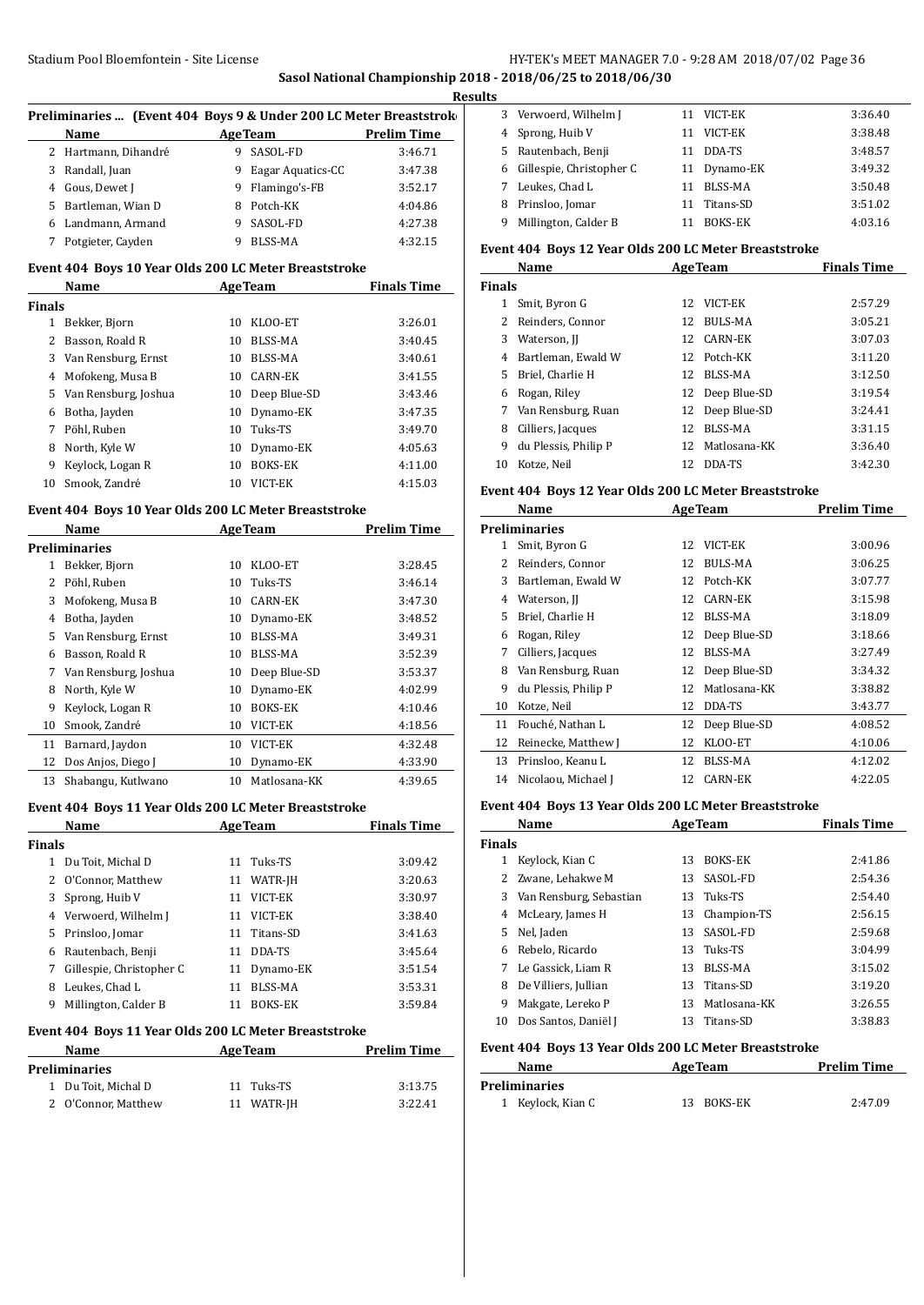**Sasol National Championship 2018 - 2018/06/25 to 2018/06/30 Results**

| Preliminaries  (Event 404 Boys 13 Year Olds 200 LC Meter Breaststro |                         |    |                |                    |  |
|---------------------------------------------------------------------|-------------------------|----|----------------|--------------------|--|
|                                                                     | Name                    |    | <b>AgeTeam</b> | <b>Prelim Time</b> |  |
|                                                                     | 2 McLeary, James H      | 13 | Champion-TS    | 2:53.21            |  |
| 3                                                                   | Van Rensburg, Sebastian | 13 | Tuks-TS        | 2:57.17            |  |
| 4                                                                   | Zwane. Lehakwe M        | 13 | SASOL-FD       | 2:58.75            |  |
| 5.                                                                  | Nel, Jaden              | 13 | SASOL-FD       | 3:03.39            |  |
| 6                                                                   | Rebelo, Ricardo         | 13 | Tuks-TS        | 3:05.80            |  |
| 7                                                                   | Le Gassick. Liam R      | 13 | BLSS-MA        | 3:15.03            |  |
| 8                                                                   | De Villiers, Jullian    |    | 13 Titans-SD   | 3:16.48            |  |
| 9                                                                   | Makgate, Lereko P       | 13 | Matlosana-KK   | 3:23.60            |  |
| 10                                                                  | Knepscheld, HJ          | 13 | Valsrivier-FDD | 3:29.77            |  |
| 11                                                                  | Dos Santos, Daniël J    | 13 | Titans-SD      | 3:33.15            |  |
| 12                                                                  | Brand, Keagz C          | 13 | KLOO-ET        | 3:38.05            |  |
| 13                                                                  | Sprong, André           | 13 | VICT-EK        | 4:03.23            |  |

#### **Event 404 Boys 14 Year Olds 200 LC Meter Breaststroke**

| Name          |                      |    | <b>AgeTeam</b>  | <b>Finals Time</b> |  |
|---------------|----------------------|----|-----------------|--------------------|--|
| <b>Finals</b> |                      |    |                 |                    |  |
|               | Vorster, Simeon W    | 14 | BLSS-MA         | 2:51.79            |  |
| 2             | Haslam, Matt R       | 14 | KLOO-ET         | 2:56.95            |  |
| 3             | Du Toit, Thian       | 14 | BLSS-MA         | 3:01.66            |  |
| 4             | Liu, Benny           | 14 | BLSS-MA         | 3:07.31            |  |
| 5             | Gillespie, Joshua A  |    | 14 Dynamo-EK    | 3:12.67            |  |
| 6             | Maleshane, Tshiamo O |    | 14 Matlosana-KK | 3:12.76            |  |
| 7             | Fouché, Matthew L    |    | 14 Deep Blue-SD | 3:28.38            |  |
| 8             | Immelman, Divan      | 14 | CARN-EK         | 3:29.07            |  |
| 9             | Millington, Callum D | 14 | <b>BOKS-EK</b>  | 3:46.37            |  |

#### **Event 404 Boys 14 Year Olds 200 LC Meter Breaststroke**

|                      | Name<br><b>AgeTeam</b> |    |                 | <b>Prelim Time</b> |
|----------------------|------------------------|----|-----------------|--------------------|
| <b>Preliminaries</b> |                        |    |                 |                    |
| 1                    | Vorster, Simeon W      | 14 | <b>BLSS-MA</b>  | 2:56.48            |
| $\mathbf{2}$         | Du Toit, Thian         | 14 | BLSS-MA         | 3:04.87            |
| 3                    | Haslam, Matt R         | 14 | KLOO-ET         | 3:05.01            |
| 4                    | Liu, Benny             | 14 | BLSS-MA         | 3:10.69            |
|                      | 5 Gillespie, Joshua A  |    | 14 Dynamo-EK    | 3:13.23            |
| 6                    | Maleshane, Tshiamo O   |    | 14 Matlosana-KK | 3:14.81            |
| 7                    | Immelman, Divan        | 14 | CARN-EK         | 3:26.50            |
| 8                    | Fouché, Matthew L      | 14 | Deep Blue-SD    | 3:30.95            |
| 9                    | Millington, Callum D   | 14 | <b>BOKS-EK</b>  | 3:37.26            |

#### **Event 404 Men 15 Year Olds 200 LC Meter Breaststroke**

|               | Name                 | <b>AgeTeam</b> |                 | <b>Finals Time</b> |
|---------------|----------------------|----------------|-----------------|--------------------|
| <b>Finals</b> |                      |                |                 |                    |
| 1             | Staines, Jaiden      | 15.            | BOKS-EK         | 2:34.49            |
|               | 2 Radebe, Kgomotso A |                | 15 SASOL-FD     | 3:01.56            |
|               | 3 Nortié, Wynand O   |                | 15 Titans-SD    | 3:04.95            |
|               | 4 Du Plessis, Hein C |                | 15 Hillcrest-TS | 3:09.70            |
|               | 5 Landmann, Ramon    |                | 15 SASOL-FD     | 3:10.87            |
|               | Alli, Mizaan         | 15             | BOKS-EK         | 3:36.81            |
|               |                      |                |                 |                    |

#### **Event 404 Men 15 Year Olds 200 LC Meter Breaststroke**

| 2:40.31 |
|---------|
| 2:47.38 |
| 3:07.69 |
| 3:08.14 |
|         |

| 5 Du Plessis, Hein C | 15 Hillcrest-TS | 3:11.96 |
|----------------------|-----------------|---------|
| 6 Landmann, Ramon    | 15 SASOL-FD     | 3:13.06 |
| 7 - Alli, Mizaan     | 15 BOKS-EK      | 3:33.17 |

# **Event 404 Men 16 Year Olds 200 LC Meter Breaststroke**

|               | Name               | <b>AgeTeam</b> |                 | <b>Finals Time</b> |
|---------------|--------------------|----------------|-----------------|--------------------|
| <b>Finals</b> |                    |                |                 |                    |
|               | 1 Seyffert, JP P   |                | 16 BLSS-MA      | 2:32.10            |
|               | 2 Jordaan, Etienne |                | 16 Deep Blue-SD | 2:36.37            |
|               | 3 Steyn, Corrie    |                | 16 BLSS-MA      | 2:36.77            |
|               | 4 De Waal, Luan    |                | 16 BLSS-MA      | 2:43.56            |
|               | 5 Swanepoel, Hanno | 16.            | SASOL-FD        | 2:57.06            |

#### **Event 404 Men 16 Year Olds 200 LC Meter Breaststroke**

| Name                 | <b>AgeTeam</b> |                 | <b>Prelim Time</b> |
|----------------------|----------------|-----------------|--------------------|
| <b>Preliminaries</b> |                |                 |                    |
| 1 Seyffert, JP P     |                | 16 BLSS-MA      | 2:33.19            |
| 2 Jordaan, Etienne   |                | 16 Deep Blue-SD | 2:39.69            |
| 3 Steyn, Corrie      |                | 16 BLSS-MA      | 2:40.89            |
| 4 De Waal, Luan      |                | 16 BLSS-MA      | 2:43.91            |
| 5 Swanepoel, Hanno   |                | 16 SASOL-FD     | 2:56.57            |

#### **Event 404 Men 17 & Over 200 LC Meter Breaststroke**

|               | Name                  | <b>AgeTeam</b> |             | <b>Finals Time</b> |  |
|---------------|-----------------------|----------------|-------------|--------------------|--|
| <b>Finals</b> |                       |                |             |                    |  |
| 1             | Thomas, Cullen        | 18             | BLSS-MA     | 2:38.16            |  |
|               | 2 Smal, Jean-Pierre   | 17             | Titans-SD   | 2:41.76            |  |
|               | 3 van der Bank, Morné | 19             | Pukke-KK    | 2:44.54            |  |
|               | 4 Leukes, David J     | 17             | BLSS-MA     | 2:49.26            |  |
|               | 5 Snyman, Francois J  | 20             | Pukke-KK    | 3:06.63            |  |
| 6             | Nel, JP               | 18             | I's Aqua-SD | 4:11.46            |  |

# **Event 404 Men 17 & Over 200 LC Meter Breaststroke**

|   | <b>AgeTeam</b><br>Name |    |              | <b>Prelim Time</b> |
|---|------------------------|----|--------------|--------------------|
|   | <b>Preliminaries</b>   |    |              |                    |
| 1 | Thomas, Cullen         | 18 | BLSS-MA      | 2:35.98            |
|   | 2 Smal, Jean-Pierre    | 17 | Titans-SD    | 2:40.96            |
| 3 | Leukes, David J        | 17 | BLSS-MA      | 2:45.84            |
| 4 | van der Bank, Morné    | 19 | Pukke-KK     | 2:49.63            |
|   | 5 Snyman, Francois J   | 20 | Pukke-KK     | 3:05.93            |
|   | 6 Tromp, Wilco         | 17 | Deep Blue-SD | 3:13.47            |
|   | Nel, JP                | 18 | J's Aqua-SD  | 4:01.64            |

#### **Event 405 Men 16 & Under 400 LC Meter IM**

|    | Name                 |    | <b>AgeTeam</b> | <b>Finals Time</b> |
|----|----------------------|----|----------------|--------------------|
| 1  | Seyffert, JP P       | 16 | BLSS-MA        | 4:50.81            |
| 2  | Steyn, Corrie        | 16 | BLSS-MA        | 5:08.20            |
| 3  | Bekker, Andile       | 15 | Dmss Gators    | 5:11.14            |
| 4  | Vorster, Simeon W    | 14 | BLSS-MA        | 5:18.69            |
| 5  | Staines, Jaiden      | 15 | <b>BOKS-EK</b> | 5:20.39            |
| 6  | Keylock, Kian C      | 13 | <b>BOKS-EK</b> | 5:26.00            |
| 7  | Botes, Cobus         | 13 | BLSS-MA        | 5:36.77            |
| 8  | Fischer, Ethan       | 15 | Dmss Gators    | 5:37.12            |
| 9  | Van Dyk, Jean-Pierre | 15 | Titans-SD      | 5:49.38            |
| 10 | Walsh, Patrick       | 15 | Dmss Gators    | 5:50.70            |
| 11 | Du Toit, Thian       | 14 | BLSS-MA        | 5:55.24            |
| 12 | Pretorius, JD D      | 14 | <b>CARN-EK</b> | 5:58.77            |
| 13 | Nortié, Wynand O     | 15 | Titans-SD      | 6:03.18            |
| 14 | Smit, Byron G        | 12 | VICT-EK        | 6:05.63            |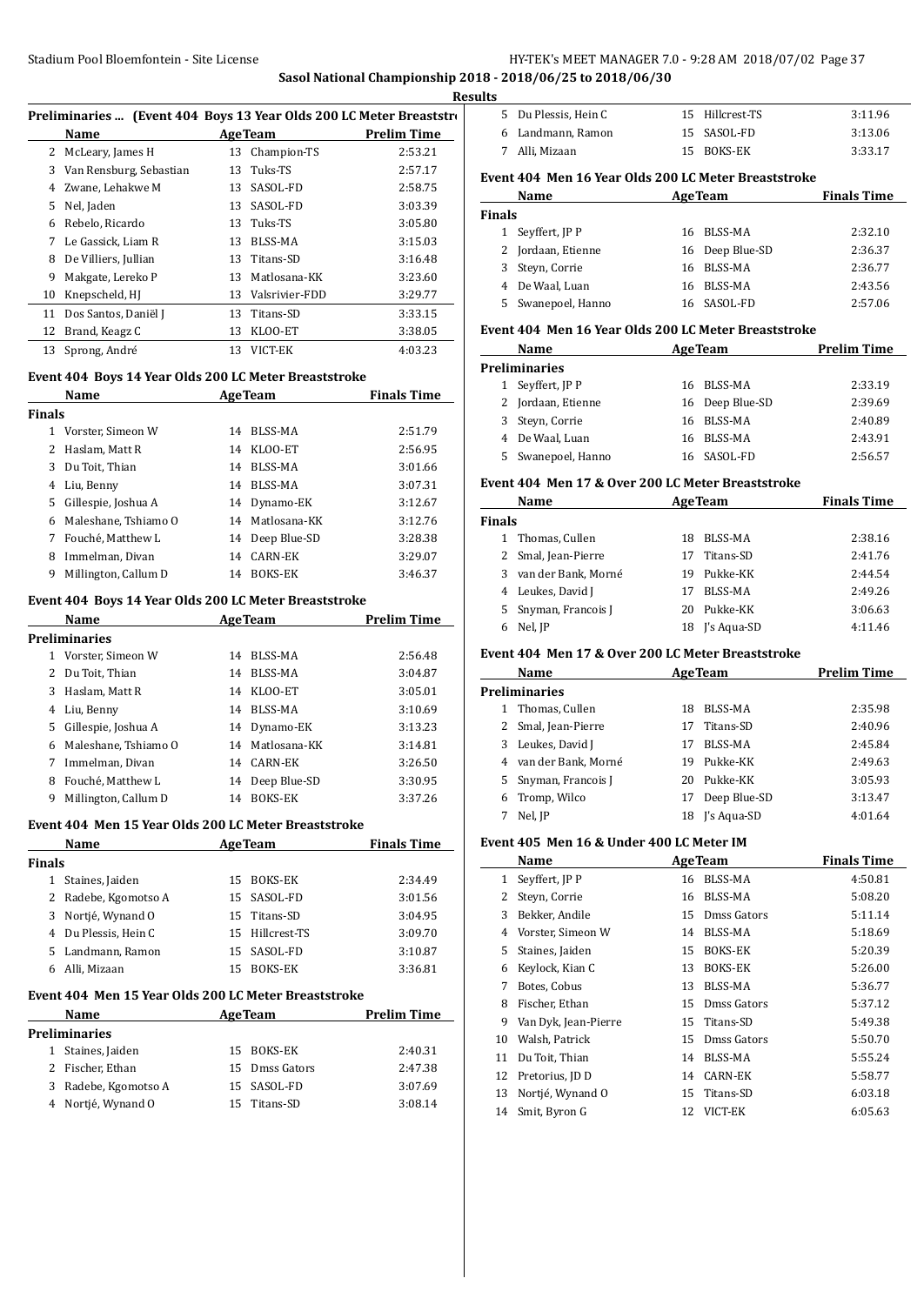## Stadium Pool Bloemfontein - Site License **HY-TEK's MEET MANAGER 7.0 - 9:28 AM 2018/07/02** Page 38 **Sasol National Championship 2018 - 2018/06/25 to 2018/06/30**

**Results**

 $\sim$ 

|              | (Event 405 Men 16 & Under 400 LC Meter IM)       |    |                               |                    |
|--------------|--------------------------------------------------|----|-------------------------------|--------------------|
|              | Name                                             |    | <b>AgeTeam</b>                | <b>Finals Time</b> |
|              | 15 Briel, Charlie H                              |    | 12 BLSS-MA                    | 6:07.46            |
| 16           | O'Connor, Matthew                                |    | 11 WATR-JH                    | 6:14.95            |
| 17           | Strydom, Cristopher R                            |    | 11 VICT-EK                    | 6:22.27            |
| 18           | Fouché, Matthew L                                |    | 14 Deep Blue-SD               | 6:43.30            |
|              | 19 Fouché, Nathan L                              | 12 | Deep Blue-SD                  | 7:26.01            |
|              |                                                  |    |                               |                    |
|              | Event 405  Men 17 & Over 400 LC Meter IM         |    |                               |                    |
|              | Name                                             |    | <b>AgeTeam</b>                | <b>Finals Time</b> |
|              | 1 Thomas, Cullen                                 |    | 18 BLSS-MA                    | 4:59.30            |
| 2            | Nortje, Armand M                                 | 18 | SGUL-ET                       | 5:11.96            |
| 3            | Leukes, David J                                  | 17 | BLSS-MA                       | 5:39.78            |
|              | Event 406 Women 13-14 4x50 LC Meter Medley Relay |    |                               |                    |
|              | <b>Team</b>                                      |    | <b>Relay</b>                  | <b>Finals Time</b> |
|              | 1 Dmss Gators                                    |    | A                             | 2:18.19            |
|              | 1) Matthews, Tselane 14                          |    | 2) Ingwe, Kimberly 12         |                    |
|              | 3) Jack, Michelle 13                             |    | 4) Egner, Maxine 13           |                    |
|              | 2 BLSS-MA                                        |    | A                             | 2:22.90            |
|              | 1) Maartens, Aquilla M 13                        |    | 2) Olsen, Amber J 12          |                    |
|              | 3) Geel, Kayleigh S 14                           |    | 4) Van der Spuy, Savannah 14  |                    |
|              | 3 KLOO-ET                                        |    | A                             | 2:23.22            |
|              | 1) Bekker, Simei 13                              |    | 2) Green, Christy S 13        |                    |
|              | 3) Haslam, Tayla J 12                            |    | 4) Divall, Emma A 14          |                    |
|              | 4 Titans-SD                                      |    | A                             | 2:31.03            |
|              | 1) Makhaluza, Ayabonga N 13                      |    | 2) Levin, Zelmarie 12         |                    |
|              | 3) Wille, Ellen J 14                             |    | 4) Whelan, Francis 11         |                    |
|              | 5 BLSS-MA                                        |    | B                             | 2:32.40            |
|              | 1) Ncube, Angela L 14                            |    | 2) Karpakis, Cayley G 11      |                    |
|              | 3) Baenhoff, Chanel 10                           |    | 4) Armour, Kaeli-Peace 11     |                    |
|              | 6 Tuks-TS                                        |    | A                             | 2:34.01            |
|              | 1) Williams, Kaylyn 13                           |    | 2) Brown, Keira 14            |                    |
|              | 3) Pelser, Jewell 14                             |    | 4) De Wet, Carmen 12          |                    |
|              | 7 KLOO-ET                                        |    | B                             | 2:43.68            |
|              | 1) Reinecke, Stella A 11                         |    | 2) Bell, Skyla R 11           |                    |
|              | 3) Carpenter, Kelly 13                           |    | 4) Mayoss, Erin L 10          |                    |
| 8            | Deep Blue-SD                                     |    | A                             | 2:49.20            |
|              | 1) Langenhoven, Mia 14                           |    | 2) Garnett, Amy Lee 10        |                    |
|              | 3) Bekker, Danieka 13                            |    | 4) Gouws, Catelynn 12         |                    |
|              |                                                  |    |                               |                    |
|              | Event 407 Men 13-14 4x50 LC Meter Medley Relay   |    |                               |                    |
|              | <b>Team</b>                                      |    | <b>Relay</b>                  | <b>Finals Time</b> |
| $\mathbf{1}$ | BLSS-MA                                          |    | A                             | 2:09.90            |
|              | 1) Botes, Cobus 13                               |    | 2) Vorster, Simeon W 14       |                    |
|              | 3) Du Toit, Thian 14                             |    | 4) Liu, Benny 14              |                    |
| 2            | Tuks-TS                                          |    | A                             | 2:15.56            |
|              | 1) Hinrichsen, Callum E 14                       |    | 2) Van Rensburg, Sebastian 13 |                    |
|              | 3) Rebelo, Ricardo 13                            |    | 4) Du Toit, Michal D 11       |                    |

3 Titans-SD A 2:17.42

1) De Villiers, Jullian 13 2) Otto, Johan 13 3) Smal, Lucques 13 4) Dos Santos, Daniël J 13 4 Matlosana-KK A 2:17.85 1) Beukes, Nathan J 14 2) Makgate, Lereko P 13 3) Maleshane, Tshiamo O 14 4) Khoane, Aobakwe O 13 5 SASOL-FD A 2:22.58 1) Chamberlain, Wiaan 13 2) Zwane, Lehakwe M 13 3) Nel, Jaden 13 12 4) van der Westhuizen, Tiaan 12

| 6  | <b>BOKS-EK</b>             | A                          | 2:22.60 |
|----|----------------------------|----------------------------|---------|
|    | 1) Keylock, Kian C 13      | 2) Keylock, Logan R 10     |         |
|    | 3) Millington, Calder B 11 | 4) Millington, Callum D 14 |         |
| 7  | BLSS-MA                    | R                          | 2:25.69 |
|    | 1) Le Gassick, Liam R 13   | 2) Cilliers, Jacques 12    |         |
|    | 3) Briel, Charlie H 12     | 4) Leukes, Chad L 11       |         |
| 8  | Deep Blue-SD               | A                          | 2:29.04 |
|    | 1) Pretorius, Dandré P 13  | 2) Van Rensburg, Ruan 12   |         |
|    | 3) Hood, Sean H 13         | 4) Rogan, Riley 12         |         |
| 9  | CARN-EK                    | A                          | 2:33.02 |
|    | 1) Pretorius, JD D 14      | 2) Waterson, JJ 12         |         |
|    | 3) Immelman, Divan 14      | 4) Mofokeng, Musa B 10     |         |
| 10 | KLOO-ET                    | A                          | 2:36.46 |
|    | 1) Haslam, Matt R 14       | 2) Reinecke, Matthew J 12  |         |
|    | 3) Brand, Keagz C 13       | 4) Bekker, Bjorn 10        |         |
| 11 | Deep Blue-SD               | R                          | 3:03.93 |
|    | 1) Pretorius, CF F 10      | 2) Fouché, Matthew L 14    |         |
|    | 3) Fouché, Nathan L 12     | 4) De Vernon, Dawson 12    |         |

#### **Event 408 Women 11-12 4x50 LC Meter Freestyle Relay**

|               | Team                        | Relay                             | <b>Finals Time</b> |
|---------------|-----------------------------|-----------------------------------|--------------------|
| 1             | <b>BLSS-MA</b>              | A                                 | 2:15.06            |
|               | 1) Armour, Kaeli-Peace 11   | 2) Khosana, Khensi 12             |                    |
|               | 3) Baenhoff, Chanel 10      | 4) Olsen, Amber J 12              |                    |
| $\mathcal{L}$ | KLOO-ET                     | A                                 | 2:17.13            |
|               | 1) Mayoss, Erin L 10        | 2) Bell, Skyla R 11               |                    |
|               | 3) Prinsloo, Cher H 10      | 4) Haslam, Tayla J 12             |                    |
| 3             | <b>CARN-EK</b>              | A                                 | 2:28.59            |
|               | 1) Bott, Jessica A 11       | 2) Pretorius, Abi 11              |                    |
|               | 3) Van Der Vyver, Kaylee 11 | 4) Havenga, Tatum R 12            |                    |
| 4             | SASOL-FD                    | A                                 | 2:29.99            |
|               | 1) Landmann, Julie 11       | 2) Zeni, Ruby-Jay 12              |                    |
|               | 3) Engelbrecht, Kiana 12    | 4) Jansen van Rensburg, Dina J 12 |                    |
| 5.            | <b>BLSS-MA</b>              | B                                 | 2:31.44            |
|               | 1) Frylinck, Mareze 10      | 2) Visser, Cayla 12               |                    |
|               | 3) Karpakis, Cayley G 11    | 4) Vincent, Amelia 10             |                    |
| 6             | Matlosana-KK                | A                                 | 2:31.50            |
|               | 1) Kasonkomona, Tyra 11     | 2) Fourie, Mila 8                 |                    |
|               | 3) Lebitso, Kutloano 11     | 4) Markovic, Eva 0 12             |                    |

#### **Event 409 Men 11-12 4x50 LC Meter Freestyle Relay**

|    | Team                       | Relay                       | <b>Finals Time</b> |
|----|----------------------------|-----------------------------|--------------------|
| 1. | VICT-EK                    | A                           | 2:07.66            |
|    | 1) Smit, Byron G 12        | 2) Sprong, Huib V 11        |                    |
|    | 3) Verwoerd, Wilhelm J 11  | 4) Strydom, Cristopher R 11 |                    |
|    | 2 Deep Blue-SD             | A                           | 2:16.53            |
|    | 1) Rogan, Riley 12         | 2) Van Rensburg, Joshua 10  |                    |
|    | 3) Fouché, Nathan L 12     | 4) Van Rensburg, Ruan 12    |                    |
| 3  | Matlosana-KK               | A                           | 2:19.58            |
|    | 1) Van Rooven, Connor S 12 | 2) Boonzaaier, Henk 12      |                    |
|    | 3) De Bruyn, Zander 12     | 4) du Plessis, Philip P 12  |                    |
| 4  | <b>BOKS-EK</b>             | A                           | 2:40.65            |
|    | 1) Keylock, Logan R 10     | 2) Strydom, Luan 10         |                    |
|    | 3) Strydom, Ruan 10        | 4) Millington, Calder B 11  |                    |
| 5. | BLSS-MA                    | R                           | 2:48.22            |
|    | 1) Leukes, Chad L 11       | 2) Chen, Helio S 7          |                    |
|    | 3) Potgieter, Cayden 9     | 4) Prinsloo, Keanu L 12     |                    |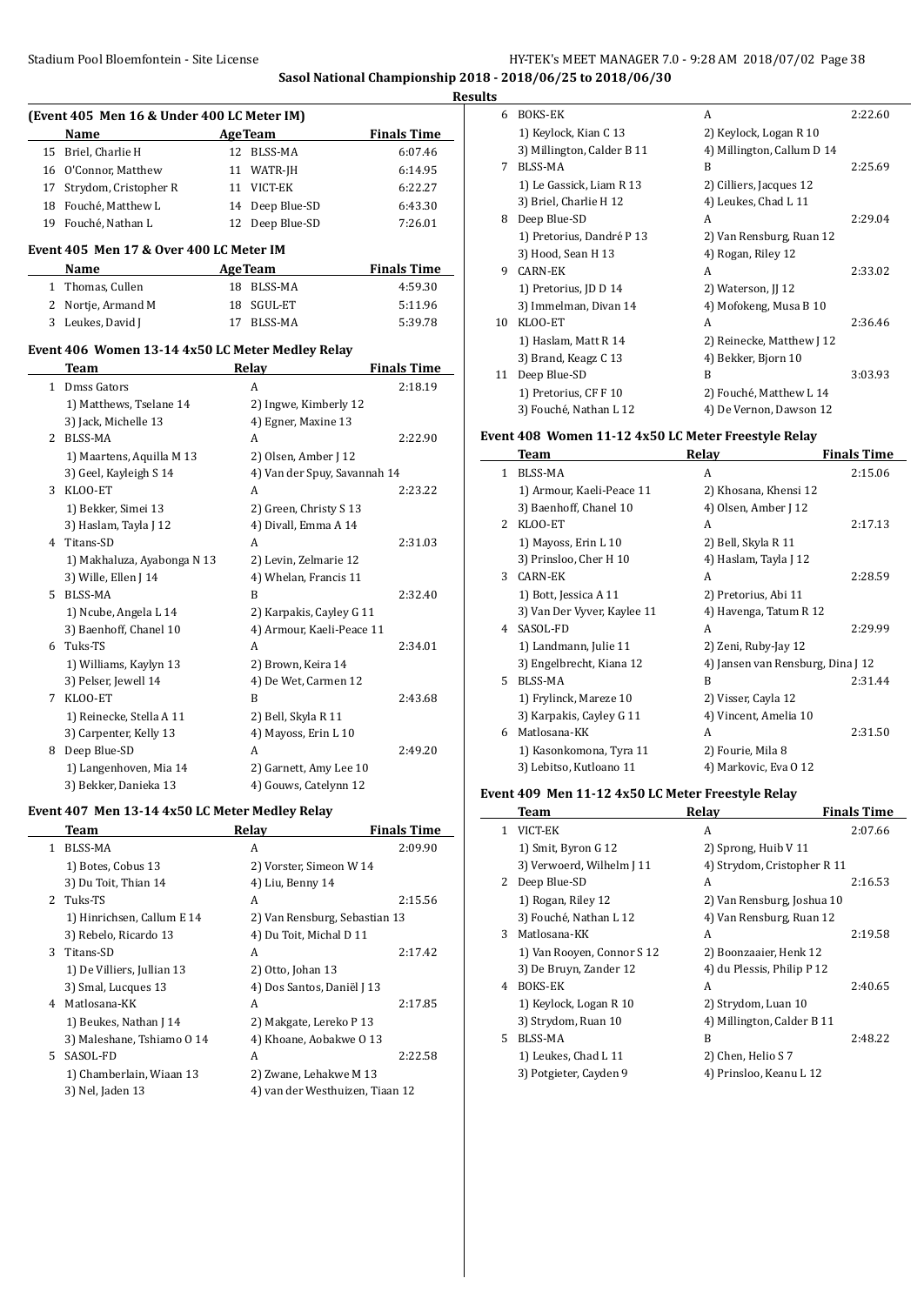**Sasol National Championship 2018 - 2018/06/25 to 2018/06/30**

|               | Event 501 Girls 9 & Under 200 LC Meter Backstroke<br>Name | <b>AgeTeam</b> | <b>Finals Time</b> |
|---------------|-----------------------------------------------------------|----------------|--------------------|
| <b>Finals</b> |                                                           |                |                    |
|               | 1 O'Connor, Amy                                           | 9 WATR-JH      | 3:11.14            |
|               | 2 Fourie, Katelyn                                         | 9 Titans-SD    | 3:14.41            |
|               | 3 du Plessis, Madison                                     | 9 BULS-MA      | 3:20.69            |
|               | 4 Naudé, Mila                                             | 9 Tuks-TS      | 3:49.43            |
|               | Event 501 Girls 9 & Under 200 LC Meter Backstroke         |                |                    |
|               | Name<br><u> 1980 - Johann Barbara, martxa</u>             | <b>AgeTeam</b> | <b>Prelim Time</b> |
|               | <b>Preliminaries</b>                                      |                |                    |
|               | 1 O'Connor, Amy                                           | 9 WATR-JH      | 3:13.60            |
|               | 2 Fourie, Katelyn                                         | 9 Titans-SD    | 3:15.63            |
|               | 3 du Plessis, Madison                                     | 9 BULS-MA      | 3:30.45            |
|               | 4 Naudé, Mila                                             | 9 Tuks-TS      | 3:49.71            |
|               | Event 501 Girls 10 Year Olds 200 LC Meter Backstroke      |                |                    |
|               | Name                                                      | <b>AgeTeam</b> | <b>Finals Time</b> |
| Finals        |                                                           |                |                    |
|               | 1 Van Wyk, Annebel                                        | 10 ESP-EK      | 3:00.87            |
|               | 2 Prinsloo, Cher H                                        | 10 KLOO-ET     | 3:03.90            |
| 3             | Oelofse, Bay-Linn                                         | 10 SASOL-FD    | 3:03.91            |
|               | 4 Baenhoff, Chanel                                        | 10 BLSS-MA     | 3:10.23            |
|               | 5 Beling, Hayley E                                        | 10 BOKS-EK     | 3:18.22            |
|               | 6 Vincent, Amelia                                         | 10 BLSS-MA     | 3:20.35            |
|               | 7 Van Zyl, Nicole M                                       | 10 Dynamo-EK   | 3:30.73            |
| 8             | Olivier, Deidré L                                         | 10 Pukke-KK    | 3:33.83            |
| 9             | Frylinck, Mareze                                          | 10 BLSS-MA     | 3:36.08            |
|               | 10 Price, Lenya B                                         | 10 VICT-EK     | 3:49.10            |
|               | Event 501 Girls 10 Year Olds 200 LC Meter Backstroke      |                |                    |
|               | Name                                                      | <b>AgeTeam</b> | <b>Prelim Time</b> |
|               | <b>Preliminaries</b>                                      |                |                    |
|               | 1 Van Wyk Annobol 10 FCD-FK                               |                | 2.02.70            |

| 1  | Van Wyk, Annebel    | 10 | ESP-EK         | 3:03.70 |
|----|---------------------|----|----------------|---------|
|    | 2 Oelofse, Bay-Linn | 10 | SASOL-FD       | 3:04.32 |
| 3  | Baenhoff, Chanel    | 10 | BLSS-MA        | 3:12.50 |
| 4  | Vincent, Amelia     | 10 | BLSS-MA        | 3:19.42 |
| 5. | Prinsloo, Cher H    | 10 | KLOO-ET        | 3:19.78 |
| 6  | Beling, Hayley E    | 10 | <b>BOKS-EK</b> | 3:24.93 |
| 7  | Olivier, Deidré L   | 10 | Pukke-KK       | 3:35.77 |
| 8  | Frylinck, Mareze    | 10 | BLSS-MA        | 3:37.95 |
| 9  | Van Zyl, Nicole M   | 10 | Dynamo-EK      | 3:42.84 |
| 10 | Price, Lenya B      | 10 | VICT-EK        | 3:46.92 |

#### **Event 501 Girls 11 Year Olds 200 LC Meter Backstroke**

| Name                  | <b>AgeTeam</b> | <b>Finals Time</b> |  |
|-----------------------|----------------|--------------------|--|
| <b>Finals</b>         |                |                    |  |
| Whelan, Francis<br>1  | 11 Titans-SD   | 2:56.39            |  |
| 2 Cowley, Robyn       | Tuks-TS<br>11  | 2:57.87            |  |
| Bott, Jessica A<br>3  | CARN-EK<br>11  | 2:59.86            |  |
| 4 Armour, Kaeli-Peace | BLSS-MA<br>11  | 3:03.49            |  |
| 5 Palmer, Xandri      | Pukke-KK<br>11 | 3:07.39            |  |
| Bonnema, Ankie M<br>6 | DDA-TS<br>11   | 3:10.47            |  |
| Reinecke, Stella A    | KLOO-ET<br>11  | 3:24.86            |  |
| Pretorius, Abi<br>8   | CARN-EK        | 3:38.35            |  |
|                       |                |                    |  |

#### **Event 501 Girls 11 Year Olds 200 LC Meter Backstroke**

|    | Name                |    | <b>AgeTeam</b> | <b>Prelim Time</b> |
|----|---------------------|----|----------------|--------------------|
|    | Preliminaries       |    |                |                    |
| 1  | Cowley, Robyn       |    | 11 Tuks-TS     | 2:59.11            |
|    | 2 Whelan, Francis   | 11 | Titans-SD      | 3:00.46            |
| 3  | Armour, Kaeli-Peace | 11 | BLSS-MA        | 3:06.99            |
| 4  | Bott, Jessica A     | 11 | CARN-EK        | 3:08.35            |
| 5. | Bonnema, Ankie M    | 11 | DDA-TS         | 3:10.81            |
| 6  | Palmer, Xandri      | 11 | Pukke-KK       | 3:11.94            |
|    | Reinecke, Stella A  | 11 | KLOO-ET        | 3:22.97            |
| 8  | Pretorius, Abi      |    | CARN-EK        | 3:39.37            |

#### **Event 501 Girls 12 Year Olds 200 LC Meter Backstroke**

|               | Name                        | <b>AgeTeam</b> |                | <b>Finals Time</b> |
|---------------|-----------------------------|----------------|----------------|--------------------|
| <b>Finals</b> |                             |                |                |                    |
| 1             | Haslam, Tayla J             | 12             | KLOO-ET        | 2:38.84            |
|               | Olsen, Amber J              | 12             | BLSS-MA        | 2:40.45            |
|               | 3 Ingwe, Kimberly           |                | 12 Dmss Gators | 2:51.38            |
|               | 4 Steyn, Symóne             |                | 12 Keiko-NM    | 3:00.98            |
| 5             | Havenga, Tatum R            | 12.            | CARN-EK        | 3:12.65            |
|               | 6 Van der Walt, San-Mari    | 12             | DDA-TS         | 3:13.22            |
|               | Jansen van Rensburg, Dina J | 12.            | SASOL-FD       | 3:19.73            |

#### **Event 501 Girls 12 Year Olds 200 LC Meter Backstroke**

|   | Name<br><b>AgeTeam</b>      |     |             | <b>Prelim Time</b> |  |
|---|-----------------------------|-----|-------------|--------------------|--|
|   | <b>Preliminaries</b>        |     |             |                    |  |
| 1 | Olsen, Amber J              | 12. | BLSS-MA     | 2:51.31            |  |
|   | 2 Ingwe, Kimberly           | 12  | Dmss Gators | 2:52.74            |  |
|   | 3 Haslam, Tayla J           | 12. | KLOO-ET     | 2:55.33            |  |
|   | 4 Steyn, Symóne             |     | 12 Keiko-NM | 3:02.62            |  |
|   | 5 Havenga, Tatum R          |     | 12 CARN-EK  | 3:13.01            |  |
| 6 | Jansen van Rensburg, Dina J |     | 12 SASOL-FD | 3:22.65            |  |
|   | 7 Van der Walt, San-Mari    |     | DDA-TS      | 3:24.12            |  |

#### **Event 501 Girls 13 Year Olds 200 LC Meter Backstroke**

|               | Name                  | <b>AgeTeam</b> |               | <b>Finals Time</b> |
|---------------|-----------------------|----------------|---------------|--------------------|
| <b>Finals</b> |                       |                |               |                    |
|               | Van Rooyen, Mehane    | 13             | NSS           | 2:38.98            |
| 2.            | Gous, Caylin          | 13             | Flamingo's-FB | 2:49.03            |
| 3             | Jack, Michelle        | 13             | Dmss Gators   | 2:51.05            |
| 4             | Bekker, Simei         | 13             | KLOO-ET       | 2:52.50            |
| 5.            | Maartens, Aquilla M   | 13             | BLSS-MA       | 3:01.58            |
| 6             | Barnard, Chloë        | 13             | VICT-EK       | 3:04.57            |
| 7             | Makhaluza, Ayabonga N | 13.            | Titans-SD     | 3:09.29            |
| 8             | Bekker, Danieka       | 13             | Deep Blue-SD  | 3:32.48            |

#### **Event 501 Girls 13 Year Olds 200 LC Meter Backstroke**

|   | Name                  |    | <b>AgeTeam</b> | <b>Prelim Time</b> |
|---|-----------------------|----|----------------|--------------------|
|   | Preliminaries         |    |                |                    |
| 1 | Van Rooven, Mehane    | 13 | <b>NSS</b>     | 2:40.44            |
|   | Gous, Caylin          | 13 | Flamingo's-FB  | 2:52.90            |
| 3 | Jack, Michelle        | 13 | Dmss Gators    | 2:57.24            |
| 4 | Bekker, Simei         | 13 | KLOO-ET        | 3:02.72            |
| 5 | Maartens, Aquilla M   | 13 | BLSS-MA        | 3:04.11            |
| 6 | Barnard, Chloë        | 13 | VICT-EK        | 3:05.39            |
| 7 | de Beer. Gabriella    | 13 | Matlosana-KK   | 3:07.01            |
| 8 | Makhaluza, Ayabonga N | 13 | Titans-SD      | 3:07.80            |
| 9 | Bekker, Danieka       | 13 | Deep Blue-SD   | 3:32.88            |
|   |                       |    |                |                    |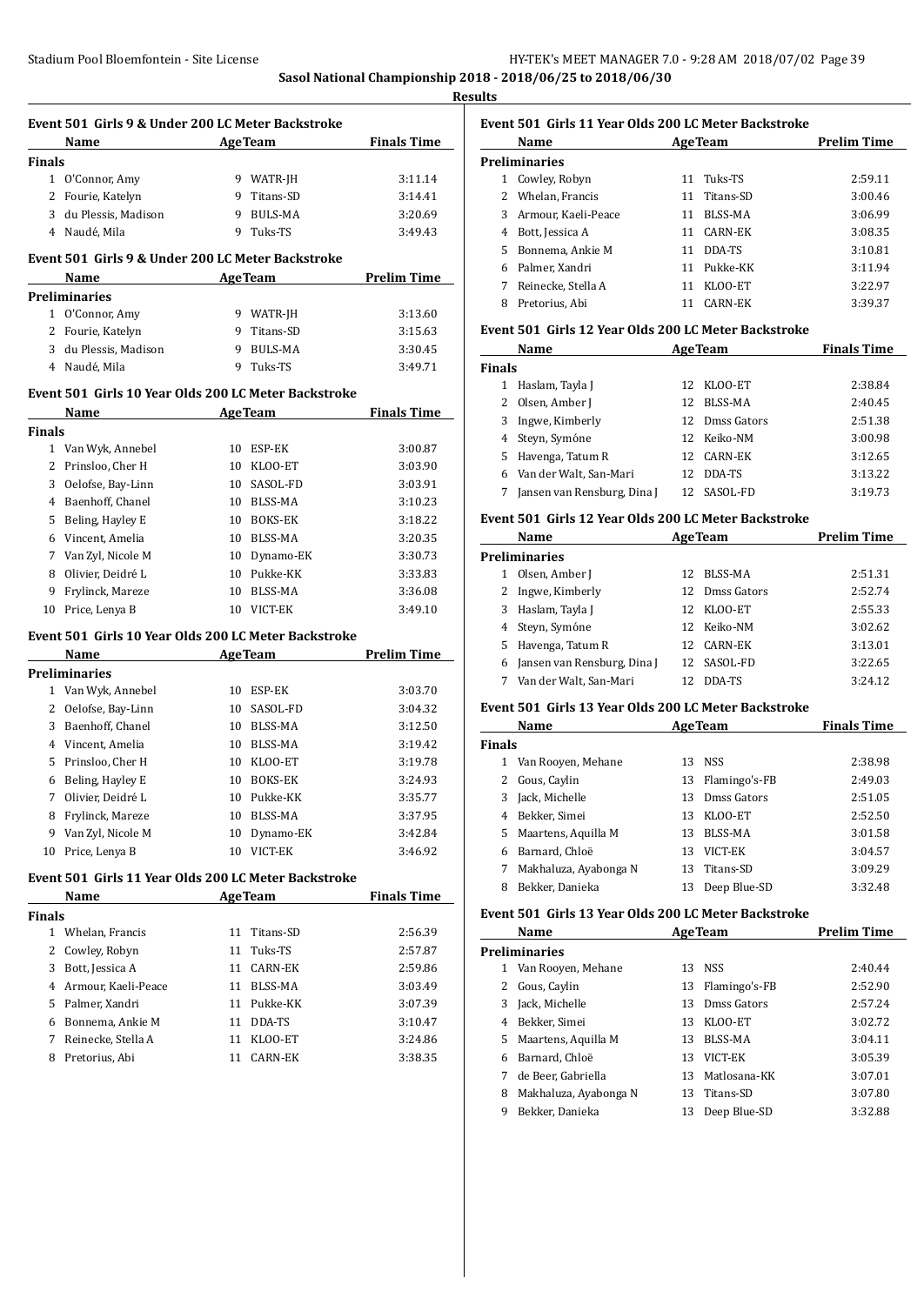**Sasol National Championship 2018 - 2018/06/25 to 2018/06/30**

**Results**

|               | Event 501 Girls 14 Year Olds 200 LC Meter Backstroke |                              |                    |
|---------------|------------------------------------------------------|------------------------------|--------------------|
|               | <b>AgeTeam</b><br><b>Name</b>                        |                              | <b>Finals Time</b> |
| Finals        |                                                      |                              |                    |
|               | 1 Wille, Ellen J                                     | 14 Titans-SD                 | 2:34.65            |
|               | 2 Matthews, Tselane                                  | 14 Dmss Gators               | 2:45.21            |
|               | 3 Van der Riet, Kara                                 | 14 DDA-TS                    | 2:48.54            |
|               | 4 Geel, Kayleigh S                                   | 14 BLSS-MA                   | 3:04.55            |
|               | 5 Langenhoven, Mia                                   | 14 Deep Blue-SD              | 3:05.26            |
|               | 6 Van der Spuy, Savannah                             | 14 BLSS-MA                   | 3:05.37            |
|               | 7 Lubbe, Jade                                        | 14 Deep Blue-SD              | 3:06.30            |
|               | 8 Jobe, Hannah                                       | 14 Dmss Gators<br>14 BLSS-MA | 3:10.58            |
|               | 9 Ncube, Angela L                                    |                              | 3:15.52            |
|               | 10 Masike, Keagile M                                 | 14 Titans-SD                 | 3:58.21            |
|               | Event 501 Girls 14 Year Olds 200 LC Meter Backstroke |                              |                    |
|               | Name<br><u> 1990 - Jan Barat III, martin a</u>       | <b>AgeTeam</b>               | <b>Prelim Time</b> |
|               | <b>Preliminaries</b>                                 |                              |                    |
|               | 1 Wille, Ellen J                                     | 14 Titans-SD                 | 2:36.07            |
|               | 2 Matthews, Tselane                                  | 14 Dmss Gators               | 2:48.72            |
|               | 3 Van der Riet, Kara                                 | 14 DDA-TS                    | 2:53.46            |
|               | 4 Pelser, Jewell                                     | 14 Tuks-TS                   | 3:03.47            |
|               | 5 Van der Spuy, Savannah                             | 14 BLSS-MA                   | 3:05.27            |
|               | 6 Geel, Kayleigh S                                   | 14 BLSS-MA                   | 3:06.62            |
|               | 7 Lubbe, Jade                                        | 14 Deep Blue-SD              | 3:06.76            |
|               | 8 Jobe, Hannah                                       | 14 Dmss Gators               | 3:08.32            |
|               | 9 Langenhoven, Mia                                   | 14 Deep Blue-SD              | 3:11.17            |
|               | 10 Ncube, Angela L                                   | 14 BLSS-MA                   | 3:17.26            |
|               | 11 Masike, Keagile M                                 | 14 Titans-SD                 | 4:06.19            |
|               | Event 501 Women 15 Year Olds 200 LC Meter Backstroke |                              |                    |
|               | Name<br>and the contract of the contract of          | AgeTeam                      | <b>Finals Time</b> |
| Finals        |                                                      |                              |                    |
|               | 1 Seyffert, Tailyn                                   | 15 BLSS-MA                   | 2:33.13            |
|               | 2 Ontong, Danielle C                                 | 15 BLSS-MA                   | 2:48.14            |
|               | 3 Pentz, Shelby R                                    | 15 Deep Blue-SD              | 2:51.98            |
|               | 4 Kruger, Vickie                                     | 15 Pukke-KK                  | 3:08.43            |
|               | Event 501 Women 15 Year Olds 200 LC Meter Backstroke |                              |                    |
|               | Name                                                 | <b>AgeTeam</b>               | <b>Prelim Time</b> |
|               | Preliminaries                                        |                              |                    |
| 1             | Seyffert, Tailyn                                     | 15 BLSS-MA                   | 2:36.38            |
|               | 2 Ontong, Danielle C                                 | 15 BLSS-MA                   | 2:53.64            |
|               | 3 Pentz, Shelby R                                    | 15 Deep Blue-SD              | 2:58.15            |
|               | 4 Kruger, Vickie                                     | 15 Pukke-KK                  | 3:08.47            |
|               | Event 501 Women 16 Year Olds 200 LC Meter Backstroke |                              |                    |
|               | Name                                                 | <b>AgeTeam</b>               | <b>Finals Time</b> |
| <b>Finals</b> |                                                      |                              |                    |
|               | 1 du Toit, Idelé                                     | 16 Potch-KK                  | 2:38.13            |
|               | 2 Landmann, Natalie                                  | 16 SASOL-FD                  | 2:40.54            |
|               | 3 Gouws, Shanay                                      | 16 SASOL-FD                  | 3:03.45            |
|               | 4 Stander, Chemone                                   | 16 Hillcrest-TS              | 3:08.11            |
|               | Event 501 Women 16 Year Olds 200 LC Meter Backstroke |                              |                    |
|               | Name                                                 | <b>AgeTeam</b>               | <b>Prelim Time</b> |
|               | Preliminaries                                        |                              |                    |
|               |                                                      |                              |                    |
|               | 1 Landmann, Natalie                                  | 16 SASOL-FD                  | 2:42.74            |
|               |                                                      |                              |                    |

|                    | 2 du Toit, Idelé                                                                                                                                                                                                              |          | 16 Potch-KK                            | 3:03.50                       |
|--------------------|-------------------------------------------------------------------------------------------------------------------------------------------------------------------------------------------------------------------------------|----------|----------------------------------------|-------------------------------|
|                    | 3 Gouws, Shanay                                                                                                                                                                                                               |          | 16 SASOL-FD                            | 3:04.51                       |
|                    | 4 Stander, Chemone                                                                                                                                                                                                            |          | 16 Hillcrest-TS                        | 3:11.40                       |
|                    | Event 501 Women 17 & Over 200 LC Meter Backstroke                                                                                                                                                                             |          |                                        |                               |
|                    | Name                                                                                                                                                                                                                          |          | <b>AgeTeam</b>                         | <b>Finals Time</b>            |
| <b>Finals</b>      |                                                                                                                                                                                                                               |          | 20 Pukke-KK                            |                               |
|                    | 1 Blaauw, Nadia<br>2 Van Jaarsveld, Marizel R                                                                                                                                                                                 |          | 18 MDOL-JH                             | 2:29.28<br>2:29.80            |
|                    |                                                                                                                                                                                                                               |          |                                        |                               |
|                    | Event 501 Women 17 & Over 200 LC Meter Backstroke                                                                                                                                                                             |          |                                        |                               |
|                    | Name<br><b>Preliminaries</b>                                                                                                                                                                                                  |          | <u>AgeTeam</u>                         | <b>Prelim Time</b>            |
|                    | 1 Van Jaarsveld, Marizel R                                                                                                                                                                                                    |          | 18 MDOL-JH                             | 2:36.46                       |
|                    | 2 Blaauw, Nadia                                                                                                                                                                                                               |          | 20 Pukke-KK                            | 2:38.27                       |
|                    |                                                                                                                                                                                                                               |          |                                        |                               |
|                    | Event 502 Boys 9 & Under 200 LC Meter Backstroke                                                                                                                                                                              |          |                                        |                               |
|                    | Name and the same state of the state of the state of the state of the state of the state of the state of the state of the state of the state of the state of the state of the state of the state of the state of the state of |          | <b>AgeTeam</b>                         | <b>Finals Time</b>            |
| Finals             | 1 Randall, Juan                                                                                                                                                                                                               |          |                                        |                               |
|                    | 2 Gous, Dewet J                                                                                                                                                                                                               |          | 9 Eagar Aquatics-CC<br>9 Flamingo's-FB | 2:55.69<br>2:58.20            |
|                    | 3 Hartmann, Dihandré                                                                                                                                                                                                          |          | 9 SASOL-FD                             | 3:09.14                       |
|                    |                                                                                                                                                                                                                               |          |                                        |                               |
|                    | Event 502 Boys 9 & Under 200 LC Meter Backstroke                                                                                                                                                                              |          |                                        |                               |
|                    | Name                                                                                                                                                                                                                          |          | <b>AgeTeam</b>                         | <b>Prelim Time</b>            |
|                    | <b>Preliminaries</b>                                                                                                                                                                                                          |          |                                        |                               |
|                    | 1 Randall, Juan<br>2 Gous, Dewet J                                                                                                                                                                                            |          | 9 Eagar Aquatics-CC                    | 3:01.05                       |
|                    |                                                                                                                                                                                                                               |          | 9 Flamingo's-FB                        | 3:05.07                       |
|                    |                                                                                                                                                                                                                               |          |                                        |                               |
|                    | 3 Hartmann, Dihandré                                                                                                                                                                                                          |          | 9 SASOL-FD                             | 3:08.33                       |
|                    | 4 Claasen, Stephan                                                                                                                                                                                                            |          | 9 Champion-TS                          | 3:31.72                       |
|                    | Event 502 Boys 10 Year Olds 200 LC Meter Backstroke                                                                                                                                                                           |          |                                        |                               |
|                    | Name AgeTeam                                                                                                                                                                                                                  |          |                                        |                               |
|                    |                                                                                                                                                                                                                               |          |                                        |                               |
|                    | 1 Keylock, Logan R<br>2 North, Kyle W                                                                                                                                                                                         |          | 10 BOKS-EK<br>10 Dynamo-EK             | 3:03.60<br>3:04.59            |
|                    | 3 Basson, Roald R                                                                                                                                                                                                             |          | 10 BLSS-MA                             | 3:08.80                       |
|                    | 4 Mofokeng, Musa B                                                                                                                                                                                                            |          | 10 CARN-EK                             | 3:12.06                       |
| 5                  | Bekker, Bjorn                                                                                                                                                                                                                 |          | 10 KLOO-ET                             | 3:18.86                       |
| 6                  | Botha, Jayden                                                                                                                                                                                                                 | 10       | Dynamo-EK                              | 3:22.44                       |
| <b>Finals</b><br>7 | Lourens, LWW                                                                                                                                                                                                                  | 10       | Limpopo Tuks-WB                        | <b>Finals Time</b><br>3:29.72 |
| 8                  | Van Dyk, Jean-Paul                                                                                                                                                                                                            | 10       | Titans-SD                              | 3:32.79                       |
| 9                  | Dos Anjos, Diego J                                                                                                                                                                                                            | 10       | Dynamo-EK                              | 3:38.15                       |
|                    | Event 502 Boys 10 Year Olds 200 LC Meter Backstroke                                                                                                                                                                           |          |                                        |                               |
|                    | Name                                                                                                                                                                                                                          |          | <b>AgeTeam</b>                         |                               |
|                    | <b>Preliminaries</b>                                                                                                                                                                                                          |          |                                        |                               |
| $\mathbf{1}$       | North, Kyle W                                                                                                                                                                                                                 | 10       | Dynamo-EK                              | 3:07.74                       |
| 2                  | Mofokeng, Musa B                                                                                                                                                                                                              | 10       | <b>CARN-EK</b>                         | 3:16.04                       |
| 3                  | Keylock, Logan R                                                                                                                                                                                                              | 10       | BOKS-EK                                | 3:17.26                       |
| 4                  | Domiter, Claudio J                                                                                                                                                                                                            | 10       | BOKS-EK                                | 3:17.53                       |
| 5                  | Bekker, Bjorn                                                                                                                                                                                                                 | 10       | KLOO-ET                                | 3:18.25                       |
| 6                  | Botha, Jayden                                                                                                                                                                                                                 | 10       | Dynamo-EK                              | 3:26.29                       |
| 7                  | Basson, Roald R                                                                                                                                                                                                               | 10       | BLSS-MA                                | 3:26.80                       |
| 8                  | Lourens, LWW                                                                                                                                                                                                                  | 10       | Limpopo Tuks-WB                        | <b>Prelim Time</b><br>3:28.12 |
| 9<br>10            | Van Dyk, Jean-Paul<br>Dos Anjos, Diego J                                                                                                                                                                                      | 10<br>10 | Titans-SD<br>Dynamo-EK                 | 3:31.94<br>3:40.85            |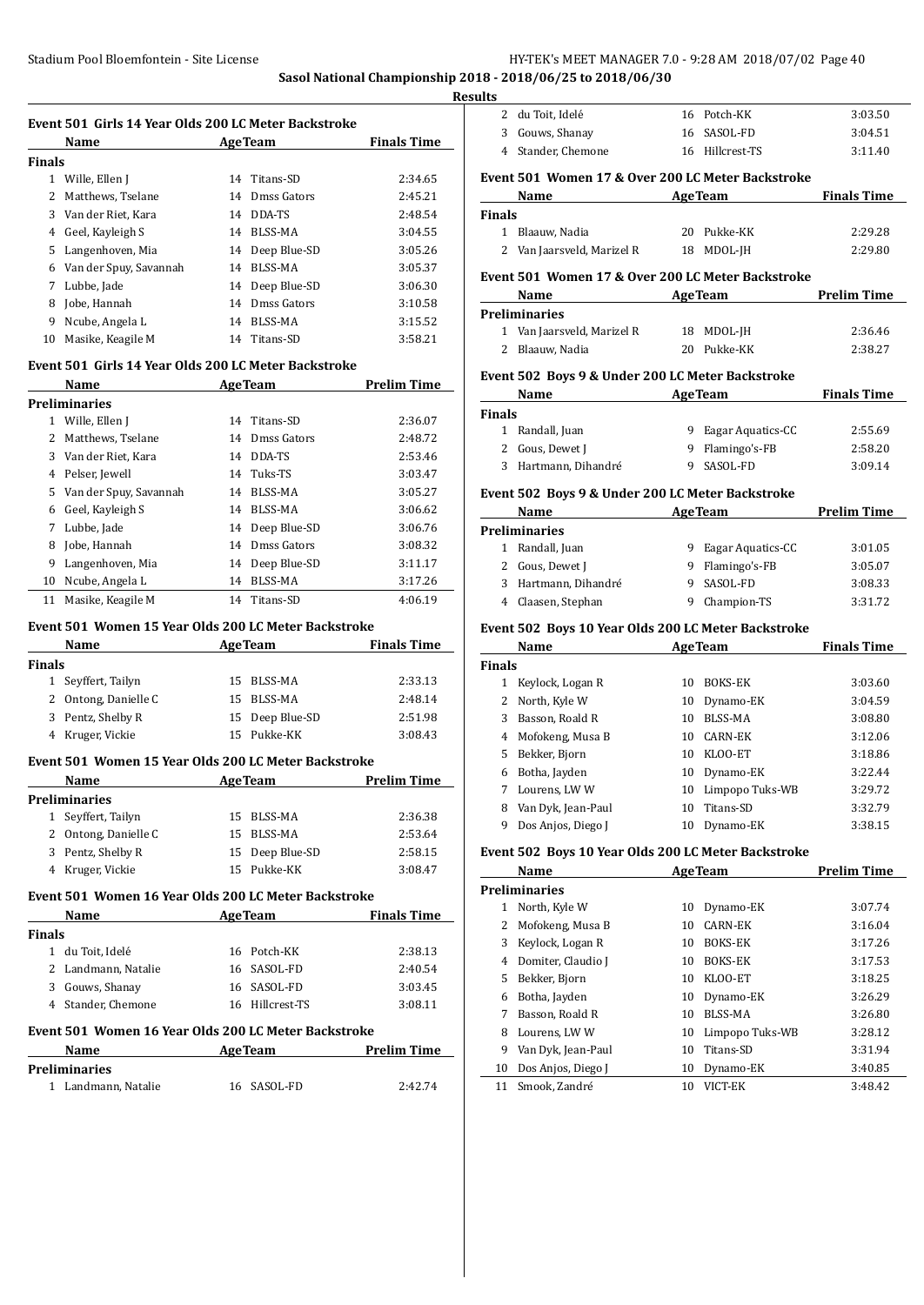**Sasol National Championship 2018 - 2018/06/25 to 2018/06/30**

|               | Event 502 Boys 11 Year Olds 200 LC Meter Backstroke<br>Name AgeTeam |                |                                                | <b>Finals Time</b> |
|---------------|---------------------------------------------------------------------|----------------|------------------------------------------------|--------------------|
| <b>Finals</b> |                                                                     |                |                                                |                    |
|               | 1 Strydom, Cristopher R                                             |                | 11 VICT-EK                                     | 2:45.28            |
|               | 2 Sprong, Huib V                                                    |                | 11 VICT-EK                                     | 3:09.47            |
|               | 3 Millington, Calder B                                              |                | 11 BOKS-EK                                     | 3:15.23            |
|               | 4 Verwoerd, Wilhelm J                                               |                | 11 VICT-EK                                     | 3:20.38            |
|               | Event 502 Boys 11 Year Olds 200 LC Meter Backstroke                 |                |                                                |                    |
|               | Name AgeTeam Prelim Time                                            |                |                                                |                    |
|               | <b>Preliminaries</b>                                                |                |                                                |                    |
|               | 1 Strydom, Cristopher R                                             |                | 11 VICT-EK                                     | 2:45.20            |
|               | 2 Sprong, Huib V                                                    |                | 11 VICT-EK                                     | 3:10.38            |
|               | 3 Millington, Calder B                                              |                | 11 BOKS-EK                                     | 3:22.71            |
|               | 4 Verwoerd, Wilhelm J                                               |                | 11 VICT-EK                                     | 3:24.31            |
|               | Event 502 Boys 12 Year Olds 200 LC Meter Backstroke                 |                |                                                |                    |
|               | Name AgeTeam Finals Time                                            |                |                                                |                    |
| <b>Finals</b> |                                                                     |                |                                                |                    |
|               | 1 Bartleman, Ewald W                                                |                | 12 Potch-KK                                    | 2:42.09            |
|               | 2 Cilliers, Jacques                                                 |                | 12 BLSS-MA                                     | 2:47.36            |
|               | 3 Reinders, Connor                                                  |                | 12 BULS-MA                                     | 2:48.76            |
|               | 4 Smit, Byron G                                                     |                | 12 VICT-EK                                     | 2:50.87            |
|               | 5 du Plessis, Philip P                                              |                | 12 Matlosana-KK                                | 3:01.47            |
|               | 6 van der Westhuizen, Tiaan                                         |                | 12 SASOL-FD                                    | 3:03.36            |
|               | 7 Smit, Frikkie                                                     |                | 12 J's Aqua-SD                                 | 3:07.57            |
|               | 8 Briel, Charlie H                                                  |                | 12 BLSS-MA                                     | 3:09.37            |
|               | 9 Kotze, Neil                                                       |                | 12 DDA-TS                                      | 3:19.28            |
| 10            | Waterson, JJ                                                        |                | 12 CARN-EK                                     | 3:21.06            |
|               |                                                                     |                |                                                |                    |
|               | Event 502 Boys 12 Year Olds 200 LC Meter Backstroke                 |                |                                                |                    |
|               | Name<br><b>Preliminaries</b>                                        |                | <b>Example 2018</b> AgeTeam <b>Prelim Time</b> |                    |
|               | 1 Bartleman, Ewald W                                                |                | 12 Potch-KK                                    | 2:47.04            |
|               | 2 Smit, Byron G                                                     |                | 12 VICT-EK                                     | 2:50.08            |
|               | 3 Cilliers, Jacques                                                 |                | 12 BLSS-MA                                     | 2:55.39            |
|               | 4 Reinders, Connor                                                  |                | 12 BULS-MA                                     | 2:57.69            |
|               | 5 van der Westhuizen, Tiaan                                         |                | 12 SASOL-FD                                    | 3:03.06            |
|               | 6 du Plessis, Philip P                                              |                | 12 Matlosana-KK                                | 3:08.52            |
| 7             | Smit, Frikkie                                                       |                | 12 J's Aqua-SD                                 | 3:08.63            |
| 8             | Briel, Charlie H                                                    | 12             | <b>BLSS-MA</b>                                 |                    |
| 9             | Kotze, Neil                                                         | 12             | DDA-TS                                         | 3:15.65            |
| 10            | Waterson, JJ                                                        | 12             | <b>CARN-EK</b>                                 | 3:20.89            |
|               | Fouché, Nathan L                                                    |                | 12 Deep Blue-SD                                | 3:21.33<br>3:22.86 |
|               | Van Rensburg, Ruan                                                  | 12             | Deep Blue-SD                                   |                    |
| 11            |                                                                     |                |                                                | 3:27.87            |
| 12            |                                                                     |                |                                                |                    |
| 13            | Prinsloo, Keanu L                                                   | 12             | <b>BLSS-MA</b>                                 | 3:47.92            |
|               | Event 502 Boys 13 Year Olds 200 LC Meter Backstroke<br>Name         | <b>AgeTeam</b> |                                                | <b>Finals Time</b> |

|      | машс                   |    | лес геаш        | гшаю пше |
|------|------------------------|----|-----------------|----------|
| nals |                        |    |                 |          |
|      | Keylock, Kian C        | 13 | <b>BOKS-EK</b>  | 2:28.39  |
| 2    | Fildes, Nathan H       |    | 13 Tuks-TS      | 2:32.30  |
| 3    | Le Gassick, Liam R     | 13 | BLSS-MA         | 2:45.11  |
| 4    | Pretorius, Dandré P    |    | 13 Deep Blue-SD | 2:46.50  |
|      | 5 De Villiers, Jullian |    | 13 Titans-SD    | 2:46.86  |
| 6    | Botes, Cobus           | 13 | BLSS-MA         | 2:49.20  |
|      | Hood, Sean H           | 13 | Deep Blue-SD    | 3:00.92  |
|      |                        |    |                 |          |

| 8  | Chamberlain, Wiaan                                  | 13 | SASOL-FD       | 3:34.77            |
|----|-----------------------------------------------------|----|----------------|--------------------|
| 9  | Sprong, André                                       | 13 | VICT-EK        | 3:43.36            |
|    | Event 502 Boys 13 Year Olds 200 LC Meter Backstroke |    |                |                    |
|    | Name                                                |    | <b>AgeTeam</b> | <b>Prelim Time</b> |
|    | <b>Preliminaries</b>                                |    |                |                    |
| 1. | Fildes, Nathan H                                    | 13 | Tuks-TS        | 2:34.38            |
| 2  | Keylock, Kian C                                     | 13 | <b>BOKS-EK</b> | 2:36.27            |
| 3  | Le Gassick, Liam R                                  | 13 | BLSS-MA        | 2:45.73            |
| 4  | Botes, Cobus                                        | 13 | BLSS-MA        | 2:46.80            |
| 5. | De Villiers, Jullian                                | 13 | Titans-SD      | 2:47.97            |
| 6  | Pretorius, Dandré P                                 | 13 | Deep Blue-SD   | 2:49.01            |
| 7  | Hood, Sean H                                        | 13 | Deep Blue-SD   | 3:03.07            |
| 8  | Chamberlain, Wiaan                                  | 13 | SASOL-FD       | 3:34.18            |
| 9  | Sprong, André                                       | 13 | VICT-EK        | 3:47.41            |

#### **Event 502 Boys 14 Year Olds 200 LC Meter Backstroke**

| Name          |                      |    | <b>AgeTeam</b>  | <b>Finals Time</b> |  |
|---------------|----------------------|----|-----------------|--------------------|--|
| <b>Finals</b> |                      |    |                 |                    |  |
| 1             | Landman, Zander J    | 14 | Tuks-TS         | 2:12.09            |  |
|               | 2 Vorster, Simeon W  | 14 | BLSS-MA         | 2:27.74            |  |
| 3             | Gillespie, Joshua A  |    | 14 Dynamo-EK    | 2:27.91            |  |
| 4             | Liu, Benny           | 14 | BLSS-MA         | 2:48.04            |  |
| 5.            | Pretorius, JD D      | 14 | CARN-EK         | 2:49.95            |  |
| 6             | Du Toit, Thian       | 14 | BLSS-MA         | 2:52.94            |  |
| 7             | Millington, Callum D | 14 | <b>BOKS-EK</b>  | 2:55.34            |  |
| 8             | Beukes, Nathan J     |    | 14 Matlosana-KK | 3:02.39            |  |
| 9             | Maleshane, Tshiamo O | 14 | Matlosana-KK    | 3:12.02            |  |
| 10            | Immelman. Divan      | 14 | CARN-EK         | 3:19.23            |  |

#### **Event 502 Boys 14 Year Olds 200 LC Meter Backstroke**

|    | Name                 | <b>AgeTeam</b> |                 | <b>Prelim Time</b> |
|----|----------------------|----------------|-----------------|--------------------|
|    | <b>Preliminaries</b> |                |                 |                    |
| 1  | Landman, Zander J    | 14             | Tuks-TS         | 2:11.62            |
| 2  | Gillespie, Joshua A  | 14             | Dynamo-EK       | 2:28.30            |
| 3  | Vorster, Simeon W    | 14             | BLSS-MA         | 2:33.02            |
| 4  | Liu, Benny           | 14             | BLSS-MA         | 2:47.42            |
| 5. | Pretorius, JD D      |                | 14 CARN-EK      | 2:47.54            |
| 6  | Du Toit, Thian       | 14             | BLSS-MA         | 2:55.49            |
| 7  | Beukes, Nathan J     | 14             | Matlosana-KK    | 2:58.49            |
| 8  | Millington, Callum D | 14             | <b>BOKS-EK</b>  | 2:59.61            |
| 9  | Maleshane, Tshiamo O | 14             | Matlosana-KK    | 3:07.51            |
| 10 | Immelman, Divan      | 14             | <b>CARN-EK</b>  | 3:10.21            |
| 11 | Fouché, Matthew L    |                | 14 Deep Blue-SD | 3:12.09            |

#### **Event 502 Men 15 Year Olds 200 LC Meter Backstroke**

|               | Name                |     | <b>AgeTeam</b>  | <b>Finals Time</b> |
|---------------|---------------------|-----|-----------------|--------------------|
| <b>Finals</b> |                     |     |                 |                    |
|               | Bekker, Andile      |     | 15 Dmss Gators  | 2:22.84            |
|               | 2 Staines, Jaiden   | 15. | BOKS-EK         | 2:23.61            |
| 3             | Wolmarans, Gideon J |     | 15 Lebone-BP    | 2:24.75            |
|               | 4 Landmann, Ramon   |     | 15 SASOL-FD     | 2:36.68            |
| 5.            | Viljoen, Ebert J    |     | 15 Deep Blue-SD | 2:49.85            |
|               | Nortié, Wynand O    | 15  | Titans-SD       | 2:52.89            |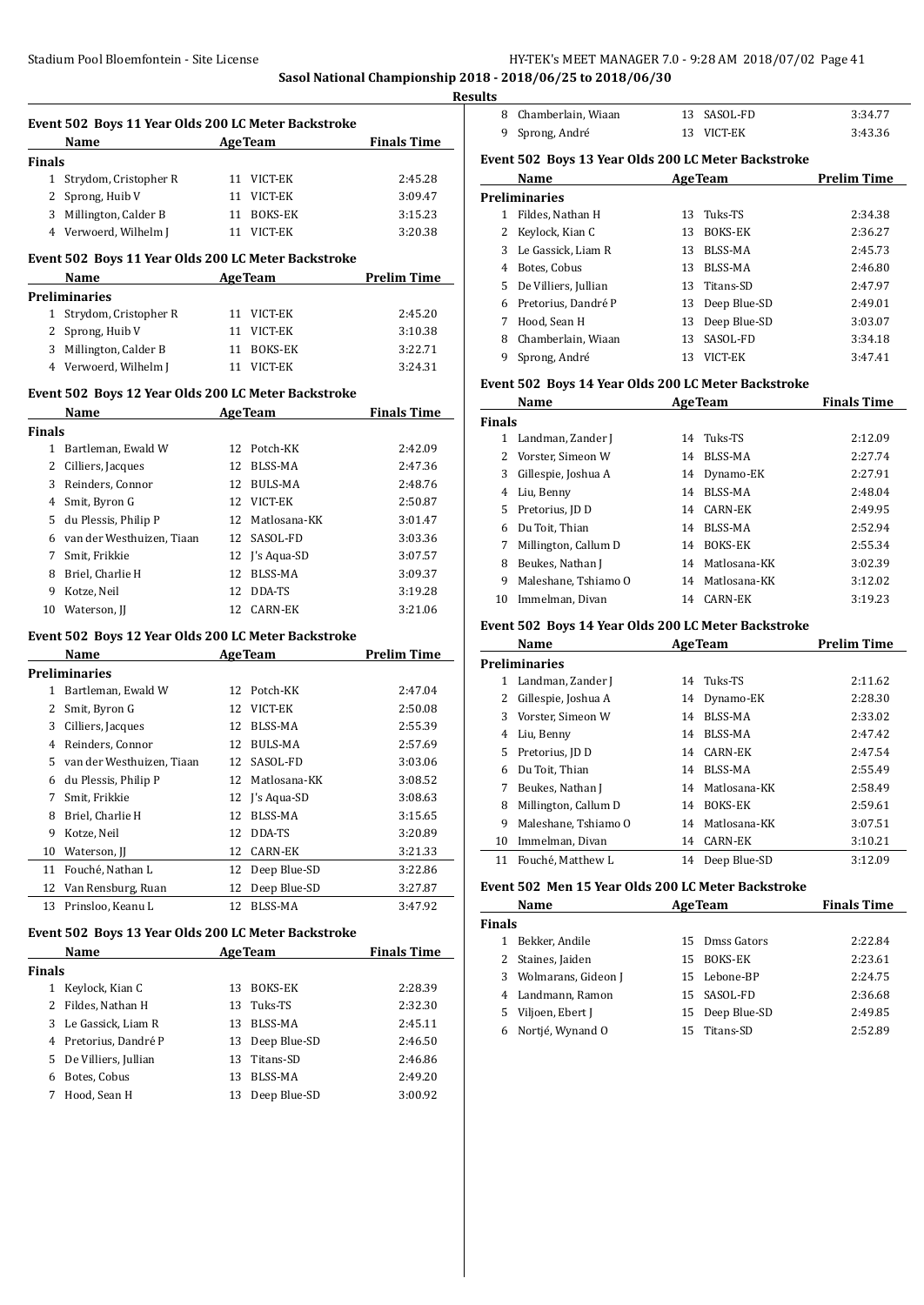**Sasol National Championship 2018 - 2018/06/25 to 2018/06/30**

|              | Name AgeTeam                                                                   |    |                          | <b>Prelim Time</b> |
|--------------|--------------------------------------------------------------------------------|----|--------------------------|--------------------|
|              | Preliminaries                                                                  |    |                          |                    |
|              | 1 Bekker, Andile                                                               |    | 15 Dmss Gators           | 2:25.02            |
|              | 2 Wolmarans, Gideon J 15 Lebone-BP                                             |    |                          | 2:28.09            |
|              | 3 Staines, Jaiden                                                              |    | 15 BOKS-EK               | 2:29.69            |
|              | 4 Landmann, Ramon                                                              |    | 15 SASOL-FD              | 2:37.13            |
|              | 5 Viljoen, Ebert J                                                             |    | 15 Deep Blue-SD          | 2:54.22            |
|              | 6 Nortjé, Wynand O 15 Titans-SD                                                |    |                          | 2:56.42            |
|              | 7 Alli, Mizaan                                                                 |    | 15 BOKS-EK               | 3:08.90            |
|              | Event 502 Men 16 Year Olds 200 LC Meter Backstroke                             |    |                          |                    |
|              | Name AgeTeam Finals Time                                                       |    |                          |                    |
| Finals       |                                                                                |    |                          |                    |
|              | 1 Seyffert, JP P                                                               |    | 16 BLSS-MA               | 2:20.85            |
|              | 2 Steyn, Corrie                                                                |    | 16 BLSS-MA               | 2:24.68            |
|              | 3 De Waal, Luan<br>4 Roos, Tiaan J                                             |    | 16 BLSS-MA<br>16 BLSS-MA | 2:34.43<br>2:45.37 |
|              |                                                                                |    |                          |                    |
|              | Event 502 Men 16 Year Olds 200 LC Meter Backstroke<br>Name AgeTeam Prelim Time |    |                          |                    |
|              | <b>Preliminaries</b>                                                           |    |                          |                    |
|              | 1 Seyffert, JP P                                                               |    | 16 BLSS-MA               | 2:25.84            |
|              | 2 Steyn, Corrie                                                                |    | 16 BLSS-MA               | 2:28.60            |
|              | 3 De Waal, Luan                                                                |    | 16 BLSS-MA               | 2:37.59            |
|              | 4 Roos, Tiaan J                                                                |    | 16 BLSS-MA               | 2:47.68            |
|              | Event 502 Men 17 & Over 200 LC Meter Backstroke                                |    |                          |                    |
|              | Name AgeTeam Finals Time                                                       |    |                          |                    |
| Finals       |                                                                                |    |                          |                    |
|              | 1 Thomas, Cullen                                                               |    | 18 BLSS-MA               | 2:19.01            |
|              | 2 Nortje, Armand M                                                             |    | 18 SGUL-ET               | 2:21.01            |
|              | 3 van der Bank, Morné                                                          |    | 19 Pukke-KK              | 2:27.22            |
|              | 4 Leukes, David J                                                              |    | 17 BLSS-MA               | 2:32.37            |
|              | Event 502 Men 17 & Over 200 LC Meter Backstroke                                |    |                          |                    |
|              | <b>Name</b> AgeTeam Prelim Time                                                |    |                          |                    |
|              | Preliminaries                                                                  |    |                          |                    |
|              | 1 Thomas, Cullen                                                               |    | 18 BLSS-MA               | 2:20.05            |
| 2            | Nortje, Armand M                                                               |    | 18 SGUL-ET               | 2:30.05            |
|              | 3 van der Bank, Morné                                                          |    | 19 Pukke-KK              | 2:30.58            |
|              | 4 Leukes, David J                                                              | 17 | BLSS-MA                  | 2:30.71            |
|              | 5 Rankin, Bruce C                                                              |    | 54 Lebone-BP             | 3:09.08            |
|              | Event 503 Girls 9 & Under 50 LC Meter Freestyle                                |    |                          |                    |
|              | Name                                                                           |    | <b>AgeTeam</b>           | <b>Finals Time</b> |
| Finals       | 1 Fourie, Katelyn                                                              |    | 9 Titans-SD              | 36.95              |
| $\mathbf{2}$ | O'Connor, Amy                                                                  |    | 9 WATR-JH                | 37.73              |
|              | 3 Fourie, Mila                                                                 |    | 8 Matlosana-KK           | 38.87              |
|              |                                                                                |    |                          |                    |
|              | 4 Rayne, Brooklyn K                                                            |    | 8 KLOO-ET                | 39.28              |
|              | 5 du Plessis, Madison                                                          |    | 9 BULS-MA                | 40.10              |
|              |                                                                                |    | 9 Pukke-KK               | 40.60              |
| 6            | Potgieter, Annika                                                              |    |                          |                    |
| 7            | Rayne, Madison R                                                               |    | 8 KLOO-ET                | 41.56              |
| 8            | Ward, Marlene                                                                  |    | 9 Tuks-TS                | 42.05              |
| 9            | Seymour, Ashley                                                                |    | 9 BLSS-MA                | 42.99              |

|                | Event 503 Girls 9 & Under 50 LC Meter Freestyle |                    |                |         |
|----------------|-------------------------------------------------|--------------------|----------------|---------|
|                | Name                                            | <b>Prelim Time</b> |                |         |
|                | <b>Preliminaries</b>                            |                    |                |         |
| $\mathbf{1}$   | Fourie, Katelyn                                 | 9                  | Titans-SD      | 38.09   |
| 2              | O'Connor, Amy                                   | 9                  | WATR-JH        | 39.31   |
| 3              | du Plessis, Madison                             | 9                  | <b>BULS-MA</b> | 39.41   |
| $\overline{4}$ | Fourie, Mila                                    | 8                  | Matlosana-KK   | 39.79   |
| 5              | Potgieter, Annika                               | 9                  | Pukke-KK       | 40.56   |
| 6              | Ward, Marlene                                   | 9                  | Tuks-TS        | 40.77   |
| 7              | Rayne, Brooklyn K                               | 8                  | KLOO-ET        | 41.10   |
| 8              | Snyders, Ane                                    | 8                  | Valsrivier-FDD | 43.03   |
| 9              | Rayne, Madison R                                | 8                  | KLOO-ET        | 43.10   |
| 10             | Seymour, Ashley                                 | 9                  | BLSS-MA        | 43.41   |
| 11             | Chen, Vera R                                    | 9                  | BLSS-MA        | 43.52   |
| 12             | Markovic, Madison M                             | 9                  | Matlosana-KK   | 43.53   |
| 13             | Barnard, Chrisley                               | 9                  | SASOL-FD       | 44.99   |
| 14             | Naudé, Mila                                     | 9                  | Tuks-TS        | 45.19   |
| 15             | du Plessis, Dorette                             | 9                  | Matlosana-KK   | 45.42   |
| 16             | Van Der Net, Mariel E                           | 9                  | SASOL-FD       | 47.37   |
| 17             | du Plessis, Summer                              | 7                  | <b>BULS-MA</b> | 49.65   |
| 18             | Krause, Alandri                                 | 9                  | BLSS-MA        | 50.63   |
| 19             | Mc Ardle, Jessica                               | 9                  | BLSS-MA        | 52.04   |
| 20             | Van Wyk, Elia                                   | 8                  | <b>BOKS-EK</b> | 53.21   |
| 21             | Fourie, Marize                                  | 9                  | BLSS-MA        | 56.07   |
| 22             | Serfontein, Delinda                             | 9                  | Valsrivier-FDD | 57.15   |
| 23             | Van Tromp, Seruby                               | 7                  | I's Aqua-SD    | 1:07.84 |
| 24             | Barnard, Franzelle                              | 7                  | SASOL-FD       | 1:20.59 |

#### **Event 503 Girls 10 Year Olds 50 LC Meter Freestyle**

|        | <b>AgeTeam</b><br>Name |    |                | <b>Finals Time</b> |
|--------|------------------------|----|----------------|--------------------|
| ∛inals |                        |    |                |                    |
| 1      | Mayoss, Erin L         | 10 | KLOO-ET        | 33.39              |
| 2      | Oelofse, Bay-Linn      | 10 | SASOL-FD       | 33.89              |
| 3      | De Klerk, Dané L       | 10 | Pukke-KK       | 35.50              |
| 4      | Prinsloo, Cher H       | 10 | KLOO-ET        | 36.31              |
| 5.     | Frylinck, Mareze       | 10 | <b>BLSS-MA</b> | 36.40              |
| 6      | Vincent, Amelia        | 10 | BLSS-MA        | 36.45              |
| 7      | Beling, Hayley E       | 10 | <b>BOKS-EK</b> | 36.62              |
| 8      | Baenhoff, Chanel       | 10 | BLSS-MA        | 37.54              |
| 9      | Van Wyk, Annebel       | 10 | ESP-EK         | 37.56              |
| 10     | Olivier, Deidré L      | 10 | Pukke-KK       | 38.51              |

# **Event 503 Girls 10 Year Olds 50 LC Meter Freestyle**

|    | Name                 |    | <b>AgeTeam</b> | <b>Prelim Time</b> |
|----|----------------------|----|----------------|--------------------|
|    | Preliminaries        |    |                |                    |
| 1  | Oelofse, Bay-Linn    | 10 | SASOL-FD       | 34.17              |
| 2  | Mayoss, Erin L       | 10 | KLOO-ET        | 34.79              |
| 3  | De Klerk, Dané L     | 10 | Pukke-KK       | 35.39              |
| 4  | Vincent, Amelia      | 10 | BLSS-MA        | 35.88              |
| 5. | Prinsloo, Cher H     | 10 | KLOO-ET        | 36.13              |
| 6  | Frylinck, Mareze     | 10 | BLSS-MA        | 36.24              |
| 7  | Baenhoff, Chanel     | 10 | BLSS-MA        | 36.93              |
| 8  | Beling, Hayley E     | 10 | <b>BOKS-EK</b> | 37.24              |
| 9  | Van Wyk, Annebel     | 10 | ESP-EK         | 37.26              |
| 10 | Liebenberg, Mathilda | 10 | Potch-KK       | 37.70              |
| 11 | Olivier. Deidré L    | 10 | Pukke-KK       | 38.15              |
|    |                      |    |                |                    |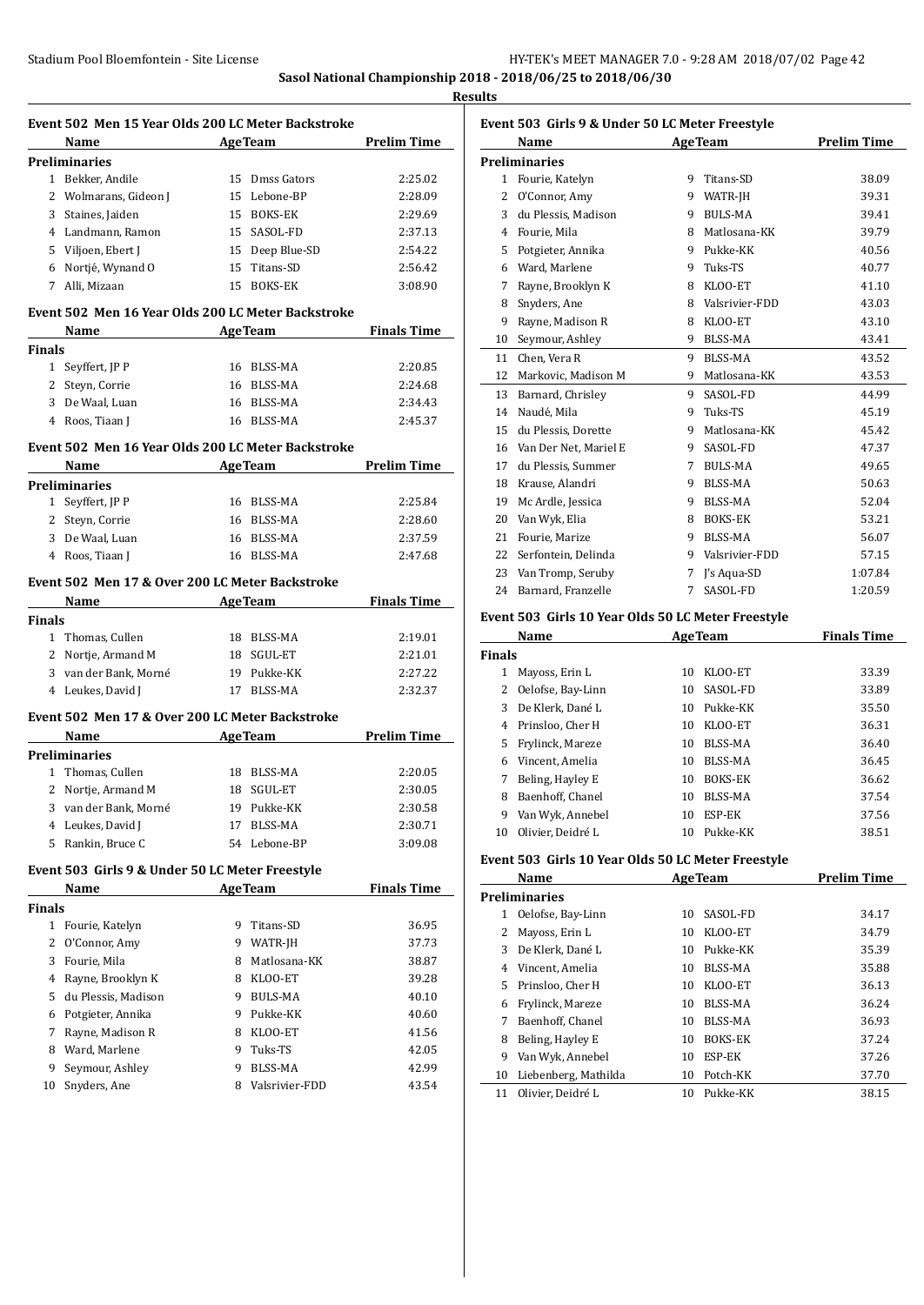**Sasol National Championship 2018 - 2018/06/25 to 2018/06/30**

|               | Preliminaries  (Event 503 Girls 10 Year Olds 50 LC Meter Freestyle)<br>Name |    |                             | <b>Example 2018</b> AgeTeam <b>Prelim Time</b>  |
|---------------|-----------------------------------------------------------------------------|----|-----------------------------|-------------------------------------------------|
|               | 12 Van Zyl, Nicole M                                                        |    | 10 Dynamo-EK                | 42.12                                           |
|               | 13 Coetzee, Liesche                                                         |    | 10 SASOL-FD                 | 44.19                                           |
|               | 14 Price, Lenya B                                                           |    | 10 VICT-EK                  | 44.82                                           |
|               | Event 503 Girls 11 Year Olds 50 LC Meter Freestyle                          |    |                             |                                                 |
|               | Name                                                                        |    | <b>Example 2.1 Age Team</b> | <b>Finals Time</b>                              |
| <b>Finals</b> |                                                                             |    |                             |                                                 |
|               | 1 Whelan, Francis                                                           |    | 11 Titans-SD                | 32.33                                           |
|               | 2 Palmer, Xandri                                                            |    | 11 Pukke-KK                 | 33.13                                           |
|               | 3 du Preez, Sumé M                                                          |    | 11 Pukke-KK                 | 33.38                                           |
|               | 4 Armour, Kaeli-Peace                                                       |    | 11 BLSS-MA                  | 34.18                                           |
|               | 5 Bonnema, Ankie M                                                          |    | 11 DDA-TS                   | 35.11                                           |
|               | 6 Cowley, Robyn                                                             |    | 11 Tuks-TS                  | 35.48                                           |
| 7             | du Plessis, Deone                                                           |    | 11 Champion-TS              | 35.59                                           |
| 8             | Sekawana, Tshwanelo R                                                       |    | 11 Matlosana-KK             | 36.22                                           |
|               | 9 Reinecke, Stella A                                                        |    | 11 KLOO-ET                  | 36.41                                           |
|               | 10 Karpakis, Cayley G                                                       |    | 11 BLSS-MA                  | 37.30                                           |
|               | Event 503 Girls 11 Year Olds 50 LC Meter Freestyle                          |    |                             |                                                 |
|               | Name                                                                        |    |                             | <b>Example 2018</b> Age Team <b>Prelim Time</b> |
|               | Preliminaries                                                               |    |                             |                                                 |
|               | 1 Whelan, Francis                                                           |    | 11 Titans-SD                | 32.98                                           |
|               | 2 Palmer, Xandri                                                            |    | 11 Pukke-KK                 | 33.98                                           |
|               | 3 Armour, Kaeli-Peace                                                       |    | 11 BLSS-MA                  | 34.54                                           |
|               | 4 du Preez, Sumé M                                                          |    | 11 Pukke-KK                 | 34.76                                           |
|               | 5 du Plessis, Deone                                                         |    | 11 Champion-TS              | 35.32                                           |
|               | 6 Bonnema, Ankie M                                                          |    | 11 DDA-TS                   | 35.34                                           |
|               | 7 Cowley, Robyn                                                             |    | 11 Tuks-TS                  | 35.44                                           |
| 8             | Reinecke, Stella A                                                          |    | 11 KLOO-ET                  | 35.95                                           |
| 9.            | Sekawana, Tshwanelo R                                                       |    | 11 Matlosana-KK             | 36.92                                           |
|               | 10 Bott, Jessica A                                                          |    | 11 CARN-EK                  | 37.08                                           |
|               | 11 Karpakis, Cayley G                                                       |    | 11 BLSS-MA                  | 37.62                                           |
|               | 12 Bell, Skyla R                                                            |    | 11 KLOO-ET                  | 37.66                                           |
|               | 13 Lebitso, Kutloano                                                        |    | 11 Matlosana-KK             | 37.67                                           |
|               | 14 Van Der Vyver, Kaylee                                                    |    | 11 CARN-EK                  | 37.69                                           |
|               | 15 Landmann, Julie                                                          |    | 11 SASOL-FD                 | 38.17                                           |
|               | 16 Kasonkomona, Tyra                                                        |    | 11 Matlosana-KK             | 40.08                                           |
| 17            | Pretorius, Abi                                                              | 11 | <b>CARN-EK</b>              | 41.14                                           |
| 18            | Thobedi, Bongithemba B                                                      | 11 | Matlosana-KK                | 45.17                                           |
|               | Event 503 Girls 12 Year Olds 50 LC Meter Freestyle                          |    |                             |                                                 |
|               | Name                                                                        |    | <b>AgeTeam</b>              | <b>Finals Time</b>                              |
| Finals        |                                                                             |    |                             |                                                 |
| $\mathbf{1}$  | Haslam, Tayla J                                                             | 12 | KLOO-ET                     | 30.72                                           |
| 2             | Olsen, Amber J                                                              | 12 | BLSS-MA                     | 30.78                                           |
| 3             | Meier, Ane                                                                  | 12 | PAC-TSH                     | 30.87                                           |
|               | 4 van Niekerk, Tumé                                                         | 12 | Potch-KK                    | 31.61                                           |
| 5             | Ingwe, Kimberly                                                             |    | 12 Dmss Gators              | 32.42                                           |
| 6             | Steyn, Symóne                                                               |    | 12 Keiko-NM                 | 32.53                                           |
| 7             | Jacobs, Demi                                                                | 12 | Champion-TS                 | 33.83                                           |
| 8             | Geel, Angel M                                                               | 12 | Pukke-KK                    | 34.32                                           |
| 9             | Levin, Zelmarie                                                             | 12 | Titans-SD                   | 35.41                                           |
| 10            | Markovic, Eva O                                                             | 12 | Matlosana-KK                | 35.45                                           |
|               |                                                                             |    |                             |                                                 |

| Event 503 Girls 12 Year Olds 50 LC Meter Freestyle |                                                    |    |                   |                    |  |
|----------------------------------------------------|----------------------------------------------------|----|-------------------|--------------------|--|
|                                                    | Name                                               |    | <b>AgeTeam</b>    | <b>Prelim Time</b> |  |
|                                                    | <b>Preliminaries</b>                               |    |                   |                    |  |
|                                                    | 1 Haslam, Tayla J                                  | 12 | KLOO-ET           | 31.34              |  |
| 2                                                  | Meier, Ane                                         | 12 | PAC-TSH           | 31.38              |  |
|                                                    | 3 van Niekerk, Tumé                                |    | 12 Potch-KK       | 31.40              |  |
|                                                    | 4 Olsen, Amber J                                   |    | 12 BLSS-MA        | 32.21              |  |
| 5                                                  | Ingwe, Kimberly                                    |    | 12 Dmss Gators    | 32.59              |  |
|                                                    | 6 Steyn, Symóne                                    |    | 12 Keiko-NM       | 32.70              |  |
|                                                    | 7 Markovic, Eva O                                  |    | 12 Matlosana-KK   | 34.01              |  |
|                                                    | 8 Jacobs, Demi                                     |    | 12 Champion-TS    | 34.02              |  |
|                                                    | 9 Geel, Angel M                                    |    | 12 Pukke-KK       | 34.60              |  |
|                                                    | 10 Levin, Zelmarie                                 |    | 12 Titans-SD      | 34.80              |  |
| 11                                                 | De Wet, Carmen                                     | 12 | Tuks-TS           | 34.85              |  |
|                                                    | 12 Van der Walt, San-Mari                          | 12 | DDA-TS            | 35.52              |  |
|                                                    | 13 Jansen van Rensburg, Dina J                     | 12 | SASOL-FD          | 35.53              |  |
|                                                    | 14 Havenga, Tatum R                                | 12 | <b>CARN-EK</b>    | 36.24              |  |
|                                                    | 15 Khosana, Khensi                                 | 12 | <b>BLSS-MA</b>    | 36.50              |  |
|                                                    | 16 Serfontein, Annika E                            |    | 12 Valsrivier-FDD | 37.89              |  |
|                                                    | 17 Turner, Jane V                                  | 12 | Dynamo-EK         | 39.84              |  |
|                                                    | 18 Zeni, Ruby-Jay                                  | 12 | SASOL-FD          | 39.96              |  |
|                                                    | 19 Gouws, Catelynn                                 |    | 12 Deep Blue-SD   | 40.76              |  |
|                                                    | 20 Visser, Cayla                                   | 12 | BLSS-MA           | 41.79              |  |
|                                                    | 21 Visser, Kaylin                                  | 12 | BLSS-MA           | 41.93              |  |
|                                                    | 22 Kruger, Michelle                                |    | 12 Potch-KK       | 48.00              |  |
|                                                    | Event 503 Girls 13 Year Olds 50 LC Meter Freestyle |    |                   |                    |  |
|                                                    | Name                                               |    | <b>AgeTeam</b>    | <b>Finals Time</b> |  |
| <b>Finals</b>                                      |                                                    |    |                   |                    |  |
|                                                    | 1 Egner, Maxine                                    | 13 | Dmss Gators       | 28.79              |  |
|                                                    | 2 Van Rooyen, Mehane                               |    | 13 NSS            | 30.45              |  |
| 3                                                  | Jack, Michelle                                     |    | 13 Dmss Gators    | 31.07              |  |
|                                                    | 4 Bekker, Simei                                    |    | 13 KLOO-ET        | 31.38              |  |
| 5.                                                 | de Beer, Gabriella                                 |    | 13 Matlosana-KK   | 31.92              |  |
| 6                                                  | Mokgatle, Yaone                                    |    | 13 Dmss Gators    | 32.62              |  |
| 7                                                  | Carpenter, Kelly                                   | 13 | KLOO-ET           | 33.23              |  |
| 8                                                  | Barnard, Chloë                                     | 13 | VICT-EK           | 33.27              |  |

# **Event 503 Girls 13 Year Olds 50 LC Meter Freestyle**

|      | Name                 | <b>AgeTeam</b> |               | <b>Prelim Time</b> |
|------|----------------------|----------------|---------------|--------------------|
|      | <b>Preliminaries</b> |                |               |                    |
| 1    | Egner, Maxine        | 13             | Dmss Gators   | 28.62              |
| 2    | Van Rooyen, Mehane   | 13             | <b>NSS</b>    | 29.99              |
| *3   | Jack, Michelle       | 13             | Dmss Gators   | 31.42              |
| $*3$ | Bekker, Simei        | 13             | KLOO-ET       | 31.42              |
| 5    | de Beer, Gabriella   | 13             | Matlosana-KK  | 32.16              |
| 6    | Mokgatle, Yaone      | 13             | Dmss Gators   | 32.84              |
| 7    | Barnard, Chloë       | 13             | VICT-EK       | 32.91              |
| 8    | Carpenter, Kelly     | 13             | KLOO-ET       | 32.92              |
| 9    | Gous, Caylin         | 13             | Flamingo's-FB | 33.34              |
| 10   | Egner, Adina         | 13             | Dmss Gators   | 33.89              |
| 11   | De Wet, Mila         | 13             | Tuks-TS       | 34.23              |
| 12   | Maartens, Aquilla M  | 13             | BLSS-MA       | 34.30              |
| 13   | Williams, Kaylyn     | 13             | Tuks-TS       | 34.44              |

 Gous, Caylin 13 Flamingo's-FB 33.45 Egner, Adina 13 Dmss Gators 34.14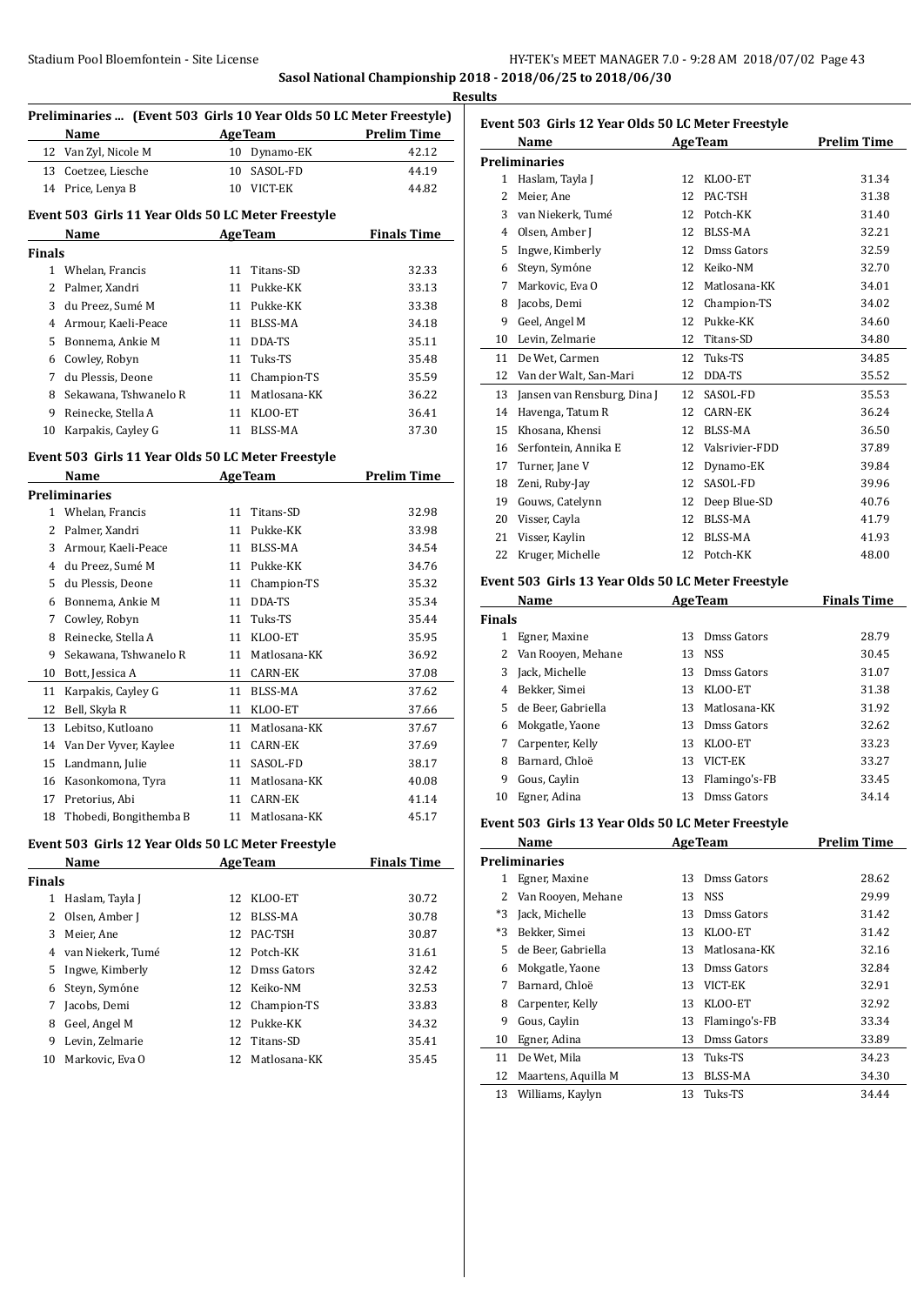## Stadium Pool Bloemfontein - Site License **HY-TEK's MEET MANAGER 7.0 - 9:28 AM 2018/07/02** Page 44 **Sasol National Championship 2018 - 2018/06/25 to 2018/06/30**

**Results**

| Preliminaries  (Event 503 Girls 13 Year Olds 50 LC Meter Freestyle) |                        |    |                |                    |  |
|---------------------------------------------------------------------|------------------------|----|----------------|--------------------|--|
|                                                                     | Name                   |    | <b>AgeTeam</b> | <b>Prelim Time</b> |  |
| 14                                                                  | Makhaluza, Ayabonga N  | 13 | Titans-SD      | 35.95              |  |
| 15                                                                  | Bekker, Danieka        | 13 | Deep Blue-SD   | 36.13              |  |
| 16                                                                  | Swanepoel, Centaine    | 13 | SASOL-FD       | 39.09              |  |
| 17                                                                  | Erasmus, Jasmine A     | 13 | Matlosana-KK   | 41.85              |  |
| Event 503 Girls 14 Year Olds 50 LC Meter Freestyle                  |                        |    |                |                    |  |
|                                                                     | Name                   |    | <b>AgeTeam</b> | <b>Finals Time</b> |  |
| <b>Finals</b>                                                       |                        |    |                |                    |  |
| 1                                                                   | Wille, Ellen J         | 14 | Titans-SD      | 30.11              |  |
| 2                                                                   | Jobe, Hannah           | 14 | Dmss Gators    | 30.52              |  |
| 3                                                                   | Divall, Emma A         | 14 | KLOO-ET        | 30.62              |  |
| 4                                                                   | Matthews, Tselane      | 14 | Dmss Gators    | 31.09              |  |
| 5                                                                   | Van der Riet, Kara     | 14 | DDA-TS         | 31.41              |  |
| 6                                                                   | Geel, Kayleigh S       | 14 | <b>BLSS-MA</b> | 32.00              |  |
| 7                                                                   | Lubbe, Jade            | 14 | Deep Blue-SD   | 32.12              |  |
| 8                                                                   | Olivier, Asté          | 14 | VICT-EK        | 32.17              |  |
| 9                                                                   | Van der Spuy, Savannah | 14 | <b>BLSS-MA</b> | 32.33              |  |
| 10                                                                  | vd Merwe, Jeanné       |    | 14 Pukke-KK    | 33.37              |  |

#### **Event 503 Girls 14 Year Olds 50 LC Meter Freestyle**

|    | Name                   |    | <b>AgeTeam</b> | <b>Prelim Time</b> |
|----|------------------------|----|----------------|--------------------|
|    | <b>Preliminaries</b>   |    |                |                    |
| 1  | Wille, Ellen J         | 14 | Titans-SD      | 30.25              |
| 2  | Jobe, Hannah           | 14 | Dmss Gators    | 30.62              |
| 3  | Matthews, Tselane      | 14 | Dmss Gators    | 30.99              |
| 4  | Van der Riet, Kara     | 14 | DDA-TS         | 31.03              |
| 5  | Divall, Emma A         | 14 | KLOO-ET        | 31.22              |
| 6  | Olivier, Asté          | 14 | VICT-EK        | 31.88              |
| 7  | Van der Spuy, Savannah | 14 | <b>BLSS-MA</b> | 31.97              |
| 8  | Geel, Kayleigh S       | 14 | <b>BLSS-MA</b> | 32.06              |
| 9  | Pelser, Jewell         | 14 | Tuks-TS        | 32.27              |
| 10 | Lubbe, Jade            | 14 | Deep Blue-SD   | 32.31              |
| 11 | vd Merwe, Jeanné       | 14 | Pukke-KK       | 32.33              |
| 12 | Langenhoven, Mia       | 14 | Deep Blue-SD   | 33.09              |
| 13 | Brown, Keira           | 14 | Tuks-TS        | 33.74              |
| 14 | Ncube, Angela L        | 14 | BLSS-MA        | 33.92              |
| 15 | Masike, Keagile M      | 14 | Titans-SD      | 36.51              |
| 16 | Van Breda, Kyla        | 14 | Matlosana-KK   | 37.67              |
| 17 | Rankin, Kirsten A      | 14 | Lebone-BP      | 38.84              |
| 18 | Joubert, Karla         | 14 | SASOL-FD       | 39.81              |
|    |                        |    |                |                    |

#### **Event 503 Women 15 Year Olds 50 LC Meter Freestyle**

|               | Name               | <b>AgeTeam</b> |                 | <b>Finals Time</b> |
|---------------|--------------------|----------------|-----------------|--------------------|
| <b>Finals</b> |                    |                |                 |                    |
| 1             | Seyffert, Tailyn   | 15             | BLSS-MA         | 28.16              |
|               | 2 Pentz, Shelby R  |                | 15 Deep Blue-SD | 29.41              |
|               | 3 Letley, Kieryn J | 15             | <b>ESTR-EK</b>  | 30.54              |
| 4             | Ontong, Danielle C | 15             | BLSS-MA         | 31.30              |
|               | 5 Jones, Amy       |                | 15 Dmss Gators  | 31.76              |
| 6             | Jardim, Gabriella  |                | 15 Florida-MAN  | 31.87              |
| 7             | Mc Ardle, Kayleigh | 15             | BLSS-MA         | 35.68              |
| 8             | Kruger, Vickie     |                | 15 Pukke-KK     | 35.96              |
| 9             | Macintosh, Emma    | 15             | CARN-EK         | 40.60              |

| Event 503 Women 15 Year Olds 50 LC Meter Freestyle |                    |     |                |                    |  |  |
|----------------------------------------------------|--------------------|-----|----------------|--------------------|--|--|
|                                                    | Name               |     | <b>AgeTeam</b> | <b>Prelim Time</b> |  |  |
|                                                    | Preliminaries      |     |                |                    |  |  |
| 1                                                  | Seyffert, Tailyn   | 15. | BLSS-MA        | 28.56              |  |  |
| 2                                                  | Pentz, Shelby R    | 15  | Deep Blue-SD   | 29.68              |  |  |
| 3                                                  | Letley, Kieryn J   | 15  | <b>ESTR-EK</b> | 30.56              |  |  |
| 4                                                  | Ontong, Danielle C | 15  | BLSS-MA        | 31.08              |  |  |
| 5                                                  | Jones, Amy         | 15  | Dmss Gators    | 31.70              |  |  |
| 6                                                  | Jardim, Gabriella  | 15  | Florida-MAN    | 31.77              |  |  |
| 7                                                  | Kruger, Vickie     | 15  | Pukke-KK       | 34.27              |  |  |
| 8                                                  | Mc Ardle, Kayleigh | 15  | BLSS-MA        | 36.37              |  |  |
| 9                                                  | Macintosh, Emma    | 15  | CARN-EK        | 40.59              |  |  |

#### **Event 503 Women 16 Year Olds 50 LC Meter Freestyle**

| Name                     | <b>AgeTeam</b>  | <b>Finals Time</b> |
|--------------------------|-----------------|--------------------|
| <b>Finals</b>            |                 |                    |
| 1 Landmann, Natalie      | 16 SASOL-FD     | 29.22              |
| 2 Van Biljon, Rachel-Ann | 16 Tuks-TS      | 29.64              |
| du Toit, Idelé<br>3      | 16 Potch-KK     | 30.43              |
| 4 Stander, Chemone       | 16 Hillcrest-TS | 32.45              |
| 5 Darling, Zoe M         | SASOL-FD<br>16. | 34.68              |

#### **Event 503 Women 16 Year Olds 50 LC Meter Freestyle**

|    | Name<br><b>AgeTeam</b>   |  |                 | <b>Prelim Time</b> |
|----|--------------------------|--|-----------------|--------------------|
|    | <b>Preliminaries</b>     |  |                 |                    |
|    | 1 Landmann, Natalie      |  | 16 SASOL-FD     | 28.74              |
|    | 2 Van Biljon, Rachel-Ann |  | 16 Tuks-TS      | 29.88              |
|    | 3 du Toit, Idelé         |  | 16 Potch-KK     | 31.41              |
|    | 4 Stander, Chemone       |  | 16 Hillcrest-TS | 33.02              |
| 5. | Darling, Zoe M           |  | 16 SASOL-FD     | 34.17              |

## **Event 503 Women 17 & Over 50 LC Meter Freestyle**

|               | Name                     | <b>AgeTeam</b> |             | <b>Finals Time</b> |
|---------------|--------------------------|----------------|-------------|--------------------|
| <b>Finals</b> |                          |                |             |                    |
| 1             | Van Jaarsveld, Marizel R | 18             | MDOL-JH     | 27.99              |
| 2             | Meier, Marné             | 19             | Pukke-KK    | 28.73              |
| 3             | van Biljon, Courtney L   | 20             | Pukke-KK    | 28.81              |
| 4             | Victor, Thilde           | 36             | VICT-EK     | 28.83              |
| 5.            | McCann, Kelly            | 24             | KLOO-ET     | 30.25              |
| 6             | Duke, Dante              | 17             | Champion-TS | 30.73              |
| 7             | Muller, Annien J         | 18             | Pukke-KK    | 31.22              |
| 8             | Luvt, Danielle           | 22             | Pukke-KK    | 32.85              |
| 9             | Meyer, Lindie            | 17             | Pukke-KK    | 33.28              |
| 10            | Leach, Cornelle          | 19             | Pukke-KK    | 33.44              |

## **Event 503 Women 17 & Over 50 LC Meter Freestyle**

| Name                          | <b>AgeTeam</b> |             | <b>Prelim Time</b>      |
|-------------------------------|----------------|-------------|-------------------------|
| <b>Preliminaries</b>          |                |             |                         |
| Van Jaarsveld, Marizel R<br>1 | 18             | MDOL-JH     | 28.58                   |
| Victor. Thilde                | 36             | VICT-EK     | 29.04                   |
| Meier, Marné                  | 19             | Pukke-KK    | 29.05                   |
| van Biljon, Courtney L        | 20             |             | 29.65                   |
| Duke, Dante                   | 17             | Champion-TS | 30.49                   |
| McCann, Kelly                 | 24             | KLOO-ET     | 31.16                   |
| Muller, Annien J              | 18             | Pukke-KK    | 31.83                   |
| Meyer, Lindie                 | 17             | Pukke-KK    | 32.98                   |
| Luvt, Danielle                |                |             | 33.04                   |
| Leach, Cornelle               | 19             | Pukke-KK    | 33.55                   |
|                               |                |             | Pukke-KK<br>22 Pukke-KK |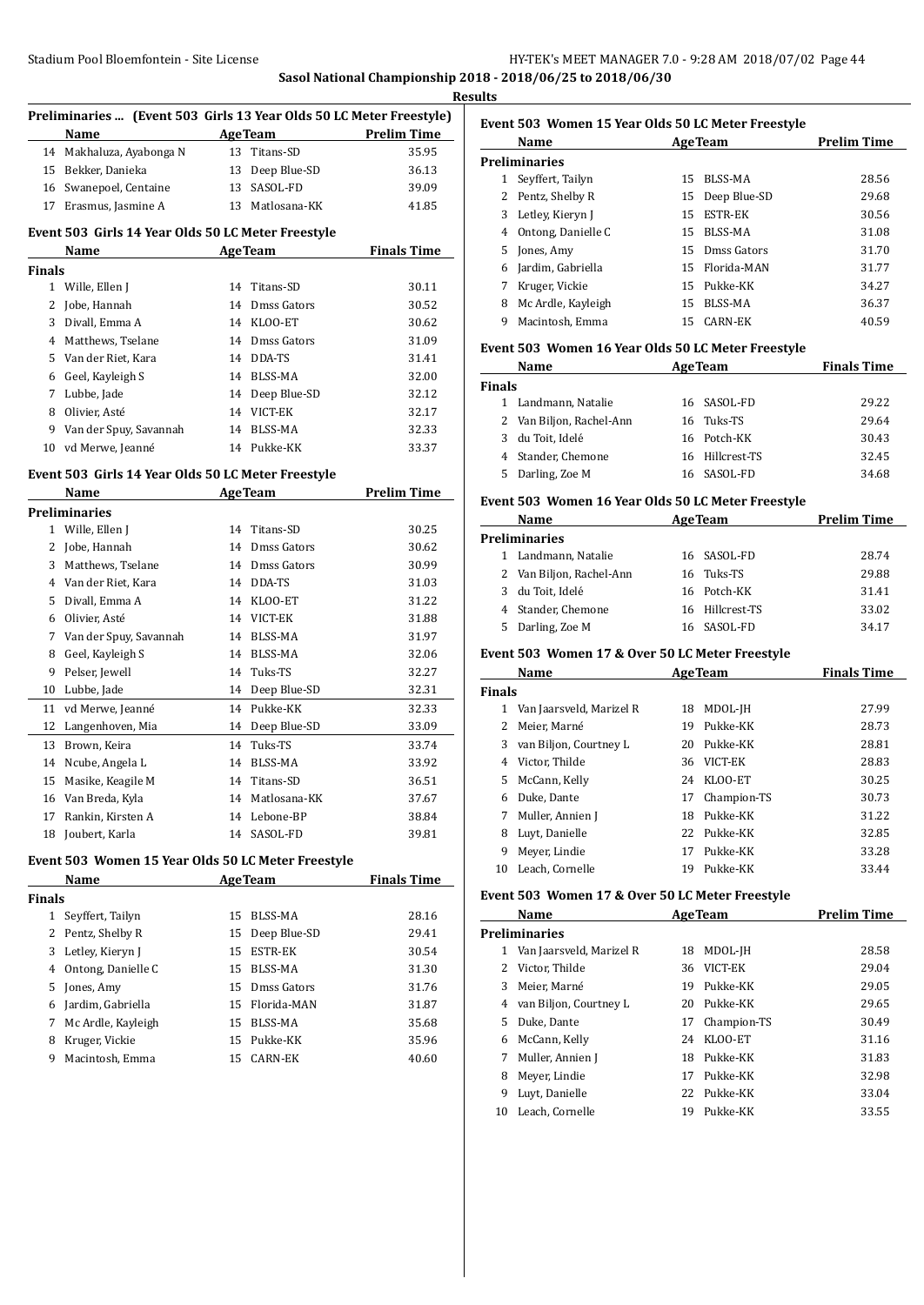**Sasol National Championship 2018 - 2018/06/25 to 2018/06/30**

**Results**

| Event 504 Boys 9 & Under 50 LC Meter Freestyle |                                                   |    |                     |                    |  |
|------------------------------------------------|---------------------------------------------------|----|---------------------|--------------------|--|
|                                                | Name                                              |    | <b>AgeTeam</b>      | <b>Finals Time</b> |  |
| <b>Finals</b>                                  |                                                   |    |                     |                    |  |
|                                                | 1 Randall, Juan                                   |    | 9 Eagar Aquatics-CC | 32.40              |  |
|                                                | 2 Gous, Dewet J                                   |    | 9 Flamingo's-FB     | 35.48              |  |
|                                                | 3 Oelofse, Cay-Din                                | 8  | SASOL-FD            | 35.51              |  |
|                                                | 4 Hartmann, Dihandré                              | 9  | SASOL-FD            | 35.52              |  |
|                                                | 5 Dos-Santos, Andrei                              |    | 9 Dynamo-EK         | 36.02              |  |
|                                                | 6 Landmann, Armand                                | 9  | SASOL-FD            | 36.53              |  |
| 7                                              | Raccanello, Giancarlo R                           | 8  | Dynamo-EK           | 36.59              |  |
| 8                                              | Chamberlain, Rickus                               | 8  | SASOL-FD            | 37.92              |  |
| 9                                              | Booysen, Jayden E                                 |    | 9 J's Aqua-SD       | 38.47              |  |
| 10                                             | Bartleman, Wian D                                 |    | 8 Potch-KK          | 38.60              |  |
|                                                |                                                   |    |                     |                    |  |
|                                                | Event 504 Boys 9 & Under 50 LC Meter Freestyle    |    |                     |                    |  |
|                                                | Name                                              |    | <b>AgeTeam</b>      | <b>Prelim Time</b> |  |
|                                                | <b>Preliminaries</b>                              |    |                     |                    |  |
|                                                | 1 Randall, Juan                                   |    | 9 Eagar Aquatics-CC | 32.81              |  |
|                                                | 2 Oelofse, Cay-Din                                | 8  | SASOL-FD            | 35.70              |  |
|                                                | 3 Hartmann, Dihandré                              | 9  | SASOL-FD            | 35.86              |  |
|                                                | 4 Dos-Santos, Andrei                              |    | 9 Dynamo-EK         | 35.89              |  |
|                                                | 5 Gous, Dewet J                                   | 9  | Flamingo's-FB       | 36.08              |  |
|                                                | 6 Landmann, Armand                                | 9  | SASOL-FD            | 36.24              |  |
| 7                                              | Chamberlain, Rickus                               | 8  | SASOL-FD            | 36.51              |  |
| 8                                              | Raccanello, Giancarlo R                           | 8  | Dynamo-EK           | 37.14              |  |
| 9                                              | Booysen, Jayden E                                 | 9  | J's Aqua-SD         | 38.38              |  |
|                                                | 10 Bartleman, Wian D                              |    | 8 Potch-KK          | 38.53              |  |
|                                                | 11 Le Gassick, Connor P                           | 9  | <b>BLSS-MA</b>      | 38.65              |  |
|                                                | 12 Gomes, Tiago J                                 |    | 9 Pukke-KK          | 39.78              |  |
| 13                                             | Claasen, Stephan                                  | 9  | Champion-TS         | 39.84              |  |
| 14                                             | Bartleman, Janco D                                | 8  | Potch-KK            | 40.25              |  |
| 15                                             | Potgieter, Cayden                                 |    | 9 BLSS-MA           | 41.97              |  |
| 16                                             | Palmer, Egbert                                    |    | 8 Pukke-KK          | 43.76              |  |
|                                                | 17 Reinders, Devon                                | 8  | <b>BULS-MA</b>      | 46.37              |  |
| 18                                             | Sprong, Willem-Jan                                |    | 9 VICT-EK           | 47.60              |  |
| 19                                             | Makurube, Bohale                                  | 7  | Matlosana-KK        | 49.35              |  |
| 20                                             | Chen, Helio S                                     | 7  | <b>BLSS-MA</b>      | 50.01              |  |
| 21                                             | Coetzee, Liam                                     | 9  | SASOL-FD            | 50.10              |  |
|                                                | 22 Van Zyl, Jeran                                 | 9  | SASOL-FD            | 50.42              |  |
| 23                                             | Dos Anjos, Liam A                                 | 8  | Dynamo-EK           | 53.87              |  |
|                                                | Event 504 Boys 10 Year Olds 50 LC Meter Freestyle |    |                     |                    |  |
|                                                | Name                                              |    | <b>AgeTeam</b>      | <b>Finals Time</b> |  |
| <b>Finals</b>                                  |                                                   |    |                     |                    |  |
| 1                                              | Bekker, Bjorn                                     | 10 | KLOO-ET             | 33.71              |  |
| 2                                              | Keylock, Logan R                                  | 10 | BOKS-EK             | 33.87              |  |
| 3                                              | Basson, Roald R                                   | 10 | BLSS-MA             | 34.52              |  |
| $*4$                                           | Domiter, Claudio J                                | 10 | <b>BOKS-EK</b>      | 35.00              |  |
| $^*4$                                          | Van Rensburg, Joshua                              | 10 | Deep Blue-SD        | 35.00              |  |
| 6                                              | Pöhl, Ruben                                       | 10 | Tuks-TS             | 35.21              |  |
| 7                                              | Van Rensburg, Ernst                               | 10 | BLSS-MA             | 35.48              |  |
| 8                                              | Van Dyk, Jean-Paul                                | 10 | Titans-SD           | 37.78              |  |
| 9                                              | Pretorius, Xandre                                 | 10 | Champion-TS         | 37.88              |  |
| 10                                             | Botha, Jayden                                     | 10 | Dynamo-EK           | 39.54              |  |
|                                                |                                                   |    |                     |                    |  |

| Event 504 Boys 10 Year Olds 50 LC Meter Freestyle |                                                   |    |                   |                    |  |
|---------------------------------------------------|---------------------------------------------------|----|-------------------|--------------------|--|
|                                                   | Name                                              |    | <b>AgeTeam</b>    | Prelim Time        |  |
|                                                   | <b>Preliminaries</b>                              |    |                   |                    |  |
|                                                   | 1 Bekker, Bjorn                                   |    | 10 KLOO-ET        | 34.58              |  |
| 2                                                 | Keylock, Logan R                                  | 10 | <b>BOKS-EK</b>    | 35.09              |  |
| 3                                                 | Basson, Roald R                                   |    | 10 BLSS-MA        | 35.27              |  |
| 4                                                 | Domiter, Claudio J                                |    | 10 BOKS-EK        | 35.81              |  |
| 5                                                 | Van Rensburg, Ernst                               |    | 10 BLSS-MA        | 36.06              |  |
|                                                   | 6 Pöhl, Ruben                                     |    | 10 Tuks-TS        | 36.38              |  |
| 7                                                 | Van Rensburg, Joshua                              |    | 10 Deep Blue-SD   | 36.62              |  |
| 8                                                 | Van Dyk, Jean-Paul                                |    | 10 Titans-SD      | 37.19              |  |
| 9                                                 | Pretorius, Xandre                                 |    | 10 Champion-TS    | 37.20              |  |
| 10                                                | Botha, Jayden                                     |    | 10 Dynamo-EK      | 37.83              |  |
| 11                                                | Mofokeng, Musa B                                  |    | 10 CARN-EK        | 38.04              |  |
| 12                                                | Dos Anjos, Diego J                                |    | 10 Dynamo-EK      | 38.18              |  |
| 13                                                | North, Kyle W                                     |    | 10 Dynamo-EK      | 38.56              |  |
| 14                                                | Lourens, LW W                                     | 10 | Limpopo Tuks-WB   | 39.52              |  |
| 15                                                | Brown, Legion S                                   | 10 | Matlosana-KK      | 39.73              |  |
| 16                                                | Smit, Johan                                       |    | 10 J's Aqua-SD    | 40.16              |  |
| 17                                                | Pretorius, CF F                                   |    | 10 Deep Blue-SD   | 41.14              |  |
| 18                                                | Strydom, Luan                                     |    | 10 BOKS-EK        | 41.65              |  |
| 19                                                | Barnard, Jaydon                                   |    | 10 VICT-EK        | 42.62              |  |
| 20                                                | Smook, Zandré                                     |    | 10 VICT-EK        | 42.78              |  |
| 21                                                | Strydom, Ruan                                     |    | 10 BOKS-EK        | 44.49              |  |
| 22                                                | Kriel, Johannes                                   |    | 10 Valsrivier-FDD | 44.75              |  |
| 23                                                | Shabangu, Kutlwano                                |    | 10 Matlosana-KK   | 48.92              |  |
|                                                   | Event 504 Boys 11 Year Olds 50 LC Meter Freestyle |    |                   |                    |  |
|                                                   | Name                                              |    | <b>AgeTeam</b>    | <b>Finals Time</b> |  |
| <b>Finals</b>                                     |                                                   |    |                   |                    |  |
| $\mathbf{1}$                                      | Strydom, Cristopher R                             |    | 11 VICT-EK        | 29.96              |  |
|                                                   | 2 Du Toit, Michal D                               | 11 | Tuks-TS           | 31.31              |  |
| 3                                                 | O'Connor, Matthew                                 |    | 11 WATR-JH        | 31.82              |  |
| 4                                                 | Gomes, Jace S                                     |    | 11 Pukke-KK       | 32.48              |  |
| 5                                                 | du Toit, Pieter-Jacq J                            |    | 11 Potch-KK       | 32.81              |  |
| 6                                                 | Sprong, Huib V                                    |    | 11 VICT-EK        | 33.61              |  |
| 7                                                 | Verwoerd, Wilhelm J                               |    | 11 VICT-EK        | 33.67              |  |
| 8                                                 | Studer, Christopher S                             | 11 | Dynamo-EK         | 34.84              |  |
| 9                                                 | Millington, Calder B                              |    | 11 BOKS-EK        | 35.57              |  |
|                                                   |                                                   |    |                   |                    |  |
| 10                                                | Arnolds, Jarryd C                                 | 11 | Titans-SD         | 35.94              |  |
|                                                   | Event 504 Boys 11 Year Olds 50 LC Meter Freestyle |    |                   |                    |  |
|                                                   | Name                                              |    | <b>AgeTeam</b>    | <b>Prelim Time</b> |  |
|                                                   | <b>Preliminaries</b>                              |    |                   |                    |  |
| 1                                                 | Strydom, Cristopher R                             | 11 | VICT-EK           | 30.37              |  |
| 2                                                 | Du Toit, Michal D                                 | 11 | Tuks-TS           | 32.19              |  |
| 3                                                 | Gomes, Jace S                                     | 11 | Pukke-KK          | 32.33              |  |
| 4                                                 | O'Connor, Matthew                                 | 11 | WATR-JH           | 32.41              |  |
| 5                                                 | du Toit, Pieter-Jacq J                            | 11 | Potch-KK          | 32.94              |  |
| 6                                                 | Studer, Christopher S                             | 11 | Dynamo-EK         | 33.81              |  |
| 7                                                 | Sprong, Huib V                                    | 11 | VICT-EK           | 33.91              |  |
| 8                                                 | Verwoerd, Wilhelm J                               | 11 | VICT-EK           | 33.97              |  |
| 9                                                 | Millington, Calder B                              | 11 | BOKS-EK           | 35.35              |  |
| 10                                                | Arnolds, Jarryd C                                 | 11 | Titans-SD         | 35.41              |  |
| 11                                                | Kock, Lucan D                                     | 11 | Potch-KK          | 36.03              |  |
| 12                                                | Gillespie, Christopher C                          | 11 | Dynamo-EK         | 36.30              |  |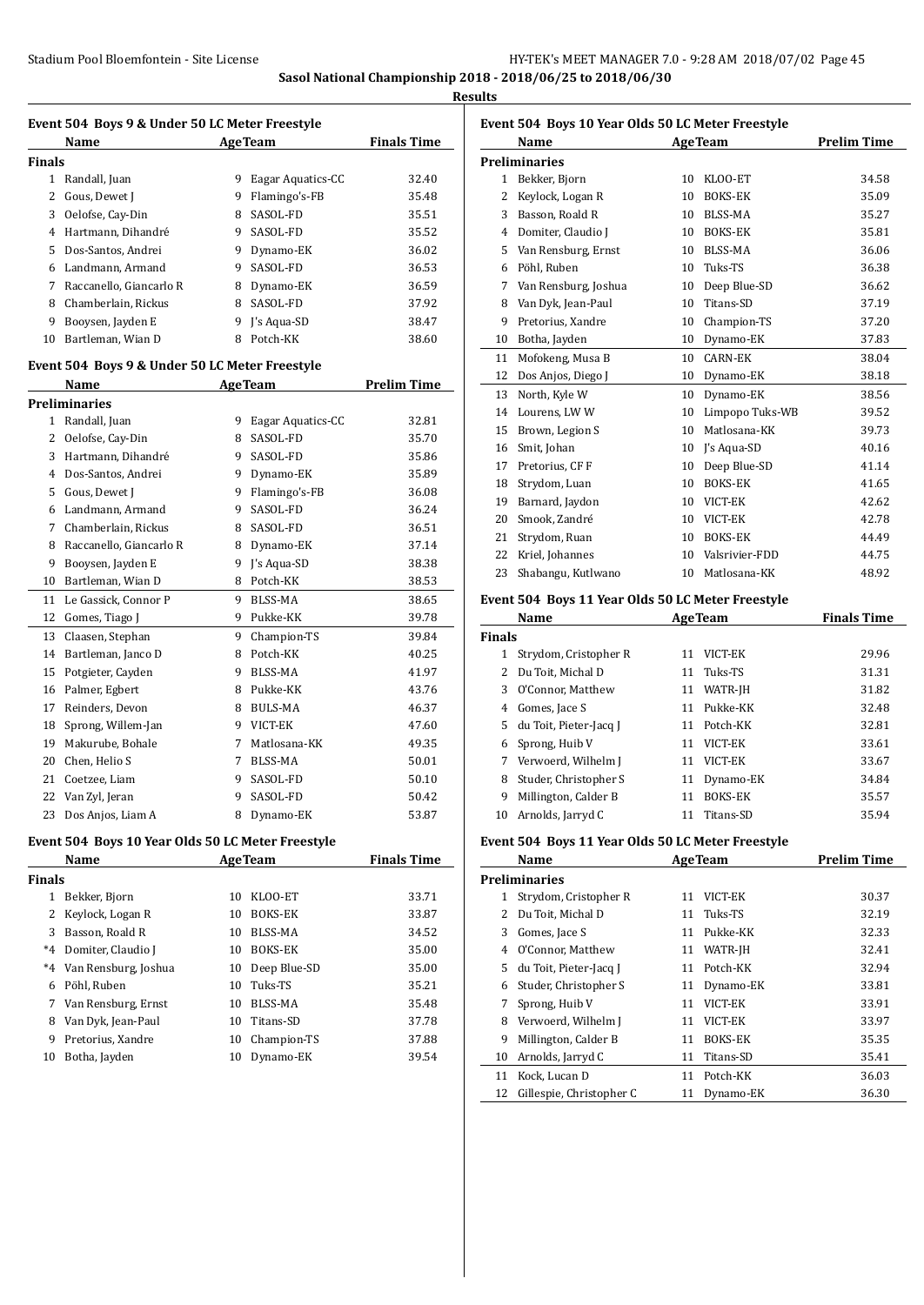**Sasol National Championship 2018 - 2018/06/25 to 2018/06/30**

|                                              | Preliminaries  (Event 504 Boys 11 Year Olds 50 LC Meter Freestyle) |    |                             |                    |  |
|----------------------------------------------|--------------------------------------------------------------------|----|-----------------------------|--------------------|--|
|                                              | Name                                                               |    | <b>AgeTeam</b>              | <b>Prelim Time</b> |  |
| 13                                           | Hill, Dillon A                                                     |    | 11 Tuks-TS                  | 36.87              |  |
| 14                                           | Leukes, Chad L                                                     |    | 11 BLSS-MA                  | 37.01              |  |
| $*15$                                        | Brits, Krynauw                                                     |    | 11 Pukke-KK                 | 43.03              |  |
| $*15$                                        | Van Aardt, Franco                                                  |    | 11 Matlosana-KK             | 43.03              |  |
| 17                                           | Rousseau, Francois D                                               |    | 11 Matlosana-KK             | 43.79              |  |
| 18                                           | Albertus, TY X                                                     |    | 11 SASOL-FD                 | 46.81              |  |
|                                              | Event 504 Boys 12 Year Olds 50 LC Meter Freestyle                  |    |                             |                    |  |
|                                              | Name                                                               |    | <b>Example 2.5 Age Team</b> | <b>Finals Time</b> |  |
| Finals                                       |                                                                    |    |                             |                    |  |
|                                              | 1 Briel, Charlie H                                                 | 12 | BLSS-MA                     | 30.18              |  |
| 2                                            | Van Rensburg, Ruan                                                 |    | 12 Deep Blue-SD             | 30.61              |  |
| 3                                            | Smit, Byron G                                                      |    | 12 VICT-EK                  | 31.16              |  |
| 4                                            | Rogan, Riley                                                       |    | 12 Deep Blue-SD             | 31.74              |  |
| 5                                            | Cilliers, Jacques                                                  |    | 12 BLSS-MA                  | 32.19              |  |
| 6                                            | Van Rooyen, Connor S                                               |    | 12 Matlosana-KK             | 32.74              |  |
| 7                                            | du Plessis, Philip P                                               |    | 12 Matlosana-KK             | 33.06              |  |
| 8                                            | van der Westhuizen, Tiaan                                          |    | 12 SASOL-FD                 | 33.82              |  |
| 9                                            | Smit, Frikkie                                                      |    | 12 J's Aqua-SD              | 34.12              |  |
| 10                                           | Boonzaaier, Henk                                                   | 12 | Matlosana-KK                | 35.66              |  |
|                                              | Event 504 Boys 12 Year Olds 50 LC Meter Freestyle                  |    |                             |                    |  |
| <b>AgeTeam</b><br><b>Prelim Time</b><br>Name |                                                                    |    |                             |                    |  |
|                                              | Preliminaries                                                      |    |                             |                    |  |
|                                              | 1 Briel, Charlie H                                                 |    | 12 BLSS-MA                  | 30.52              |  |
| 2                                            | Van Rensburg, Ruan                                                 |    | 12 Deep Blue-SD             | 31.38              |  |
| 3                                            | Smit, Byron G                                                      | 12 | VICT-EK                     | 31.44              |  |
| 4                                            | Cilliers, Jacques                                                  |    | 12 BLSS-MA                  | 32.01              |  |
| 5                                            | Van Rooyen, Connor S                                               |    | 12 Matlosana-KK             | 32.78              |  |
| 6                                            | Rogan, Riley                                                       |    | 12 Deep Blue-SD             | 32.80              |  |
| 7                                            | Waterson, JJ                                                       |    | 12 CARN-EK                  | 32.87              |  |
| 8                                            | Smit, Frikkie                                                      |    | 12 J's Aqua-SD              | 33.20              |  |
| 9                                            | du Plessis, Philip P                                               |    | 12 Matlosana-KK             | 33.33              |  |
| 10                                           | van der Westhuizen, Tiaan                                          |    | 12 SASOL-FD                 | 33.57              |  |
| 11                                           | Boonzaaier, Henk                                                   |    | 12 Matlosana-KK             | 34.91              |  |
| 12                                           | Johnson, David                                                     |    | 12 Dynamo-EK                | 35.09              |  |
| 13                                           | Van Zyl, Waldemar                                                  |    | 12 SASOL-FD                 | 35.16              |  |
| 14                                           | Fouché, Nathan L                                                   | 12 | Deep Blue-SD                | 35.78              |  |
| 15                                           | Reinecke, Matthew J                                                | 12 | KLOO-ET                     | 36.09              |  |
| 16                                           | Prinsloo, Keanu L                                                  | 12 | <b>BLSS-MA</b>              | 36.13              |  |
| 17                                           | Porter, Connor S                                                   | 12 | J's Aqua-SD                 | 36.31              |  |
| 18                                           | Kotze, Neil                                                        | 12 | DDA-TS                      | 37.82              |  |
| 19                                           | Nicolaou, Michael J                                                |    | 12 CARN-EK                  | 38.32              |  |
| 20                                           | De Bruyn, Zander                                                   | 12 | Matlosana-KK                | 39.01              |  |
| 21                                           | De Vernon, Dawson                                                  | 12 | Deep Blue-SD                | 40.81              |  |
| 22                                           | Kriel, Jacobus                                                     | 12 | Valsrivier-FDD              | 41.77              |  |
|                                              | Event 504 Boys 13 Year Olds 50 LC Meter Freestyle                  |    |                             |                    |  |
|                                              | Name                                                               |    | <b>AgeTeam</b>              | <b>Finals Time</b> |  |
| Finals                                       |                                                                    |    |                             |                    |  |
| 1                                            | Keylock, Kian C                                                    | 13 | BOKS-EK                     | 27.71              |  |
| 2                                            | Smal, Lucques                                                      | 13 | Titans-SD                   | 28.19              |  |
| 3                                            | Nel, Jaden                                                         | 13 | SASOL-FD                    | 28.57              |  |
| 4                                            | Fildes, Nathan H                                                   | 13 | Tuks-TS                     | 28.75              |  |
| 5                                            | McLeary, James H                                                   | 13 | Champion-TS                 | 28.89              |  |
|                                              |                                                                    |    |                             |                    |  |

|   | <b>Results</b> |                                                   |    |                   |                    |  |  |
|---|----------------|---------------------------------------------------|----|-------------------|--------------------|--|--|
| ) |                | 6 Otto, Johan                                     | 13 | Titans-SD         | 29.66              |  |  |
|   |                | 7 Pretorius, Dandré P                             | 13 | Deep Blue-SD      | 29.76              |  |  |
|   |                | 8 Zwane, Lehakwe M                                |    | 13 SASOL-FD       | 29.77              |  |  |
|   |                | 9 Botes, Cobus                                    |    | 13 BLSS-MA        | 30.14              |  |  |
|   |                | 10 Jacobs, Jedd                                   | 13 | Champion-TS       | 30.26              |  |  |
|   |                | Event 504 Boys 13 Year Olds 50 LC Meter Freestyle |    |                   |                    |  |  |
|   |                | <b>Name</b>                                       |    | <b>AgeTeam</b>    | <b>Prelim Time</b> |  |  |
|   |                | <b>Preliminaries</b>                              |    |                   |                    |  |  |
|   |                | 1 Keylock, Kian C                                 | 13 | <b>BOKS-EK</b>    | 28.57              |  |  |
|   |                | 2 Smal, Lucques                                   | 13 | Titans-SD         | 28.80              |  |  |
|   |                | 3 McLeary, James H                                |    | 13 Champion-TS    | 28.88              |  |  |
|   |                | 4 Fildes, Nathan H                                |    | 13 Tuks-TS        | 29.00              |  |  |
|   |                | 5 Nel, Jaden                                      |    | 13 SASOL-FD       | 29.04              |  |  |
|   |                | 6 Pretorius, Dandré P                             |    | 13 Deep Blue-SD   | 29.38              |  |  |
|   |                | 7 Zwane, Lehakwe M                                | 13 | SASOL-FD          | 29.48              |  |  |
|   |                | 8 Botes, Cobus                                    | 13 | <b>BLSS-MA</b>    | 29.51              |  |  |
|   |                | 9 Otto, Johan                                     |    | 13 Titans-SD      | 29.74              |  |  |
|   |                | 10 Jacobs, Jedd                                   |    | 13 Champion-TS    | 29.77              |  |  |
|   |                | 11 Le Gassick. Liam R                             |    | 13 BLSS-MA        | 29.93              |  |  |
|   |                | 12 Rebelo, Ricardo                                | 13 | Tuks-TS           | 30.07              |  |  |
|   |                | 13 Van Rensburg, Sebastian                        |    | 13 Tuks-TS        | 30.67              |  |  |
|   |                | 14 Hood, Sean H                                   |    | 13 Deep Blue-SD   | 30.95              |  |  |
|   |                | 15 Dos Santos, Daniël J                           |    | 13 Titans-SD      | 31.22              |  |  |
|   |                | 16 De Villiers, Jullian                           | 13 | Titans-SD         | 31.40              |  |  |
|   | 17             | Brand, Keagz C                                    | 13 | KLOO-ET           | 31.47              |  |  |
|   |                | 18 Knepscheld, HJ                                 |    | 13 Valsrivier-FDD | 31.51              |  |  |
|   |                | 19 Khoane, Aobakwe O                              |    | 13 Matlosana-KK   | 32.27              |  |  |
|   |                | 20 Lodetti, Luke R                                |    | 13 Titans-SD      | 32.81              |  |  |
|   |                | 21 Makgate, Lereko P                              |    | 13 Matlosana-KK   | 32.91              |  |  |
|   |                | 22 La Grange, Tristan                             |    | 13 VICT-EK        | 33.61              |  |  |
|   | 23             | Chamberlain, Wiaan                                | 13 | SASOL-FD          | 36.50              |  |  |
|   |                | 24 Sprong, André                                  |    | 13 VICT-EK        | 37.38              |  |  |
|   |                |                                                   |    |                   |                    |  |  |

# **Event 504 Boys 14 Year Olds 50 LC Meter Freestyle**

|               | Name                 |    | <b>AgeTeam</b> | <b>Finals Time</b> |  |  |
|---------------|----------------------|----|----------------|--------------------|--|--|
| <b>Finals</b> |                      |    |                |                    |  |  |
| 1             | Landman, Zander J    | 14 | Tuks-TS        | 26.29              |  |  |
| 2             | Gillespie, Joshua A  |    | 14 Dynamo-EK   | 26.57              |  |  |
| 3             | Millington, Callum D | 14 | <b>BOKS-EK</b> | 26.84              |  |  |
| 4             | Vorster, Simeon W    | 14 | BLSS-MA        | 26.90              |  |  |
| 5.            | Venter, Reinert A    | 14 | Hillcrest-TS   | 27.65              |  |  |
| 6             | Liu, Benny           | 14 | BLSS-MA        | 28.14              |  |  |
| 7             | Hinrichsen, Callum E |    | 14 Tuks-TS     | 28.59              |  |  |
| 8             | Haslam, Matt R       | 14 | KLOO-ET        | 29.24              |  |  |
| 9             | Du Toit, Thian       | 14 | BLSS-MA        | 29.49              |  |  |
| 10            | Maleshane, Tshiamo O | 14 | Matlosana-KK   | 30.31              |  |  |

# **Event 504 Boys 14 Year Olds 50 LC Meter Freestyle**

|    | <b>Name</b>            |    | <b>AgeTeam</b> | <b>Prelim Time</b> |  |  |
|----|------------------------|----|----------------|--------------------|--|--|
|    | <b>Preliminaries</b>   |    |                |                    |  |  |
| 1. | Landman, Zander J      |    | 14 Tuks-TS     | 26.36              |  |  |
|    | 2 Vorster, Simeon W    | 14 | BLSS-MA        | 26.67              |  |  |
| 3  | Gillespie, Joshua A    |    | 14 Dynamo-EK   | 26.95              |  |  |
|    | 4 Millington, Callum D | 14 | <b>BOKS-EK</b> | 27.08              |  |  |
|    | 5 Venter, Reinert A    | 14 | Hillcrest-TS   | 27.81              |  |  |
|    | Liu, Benny             | 14 | BLSS-MA        | 28.21              |  |  |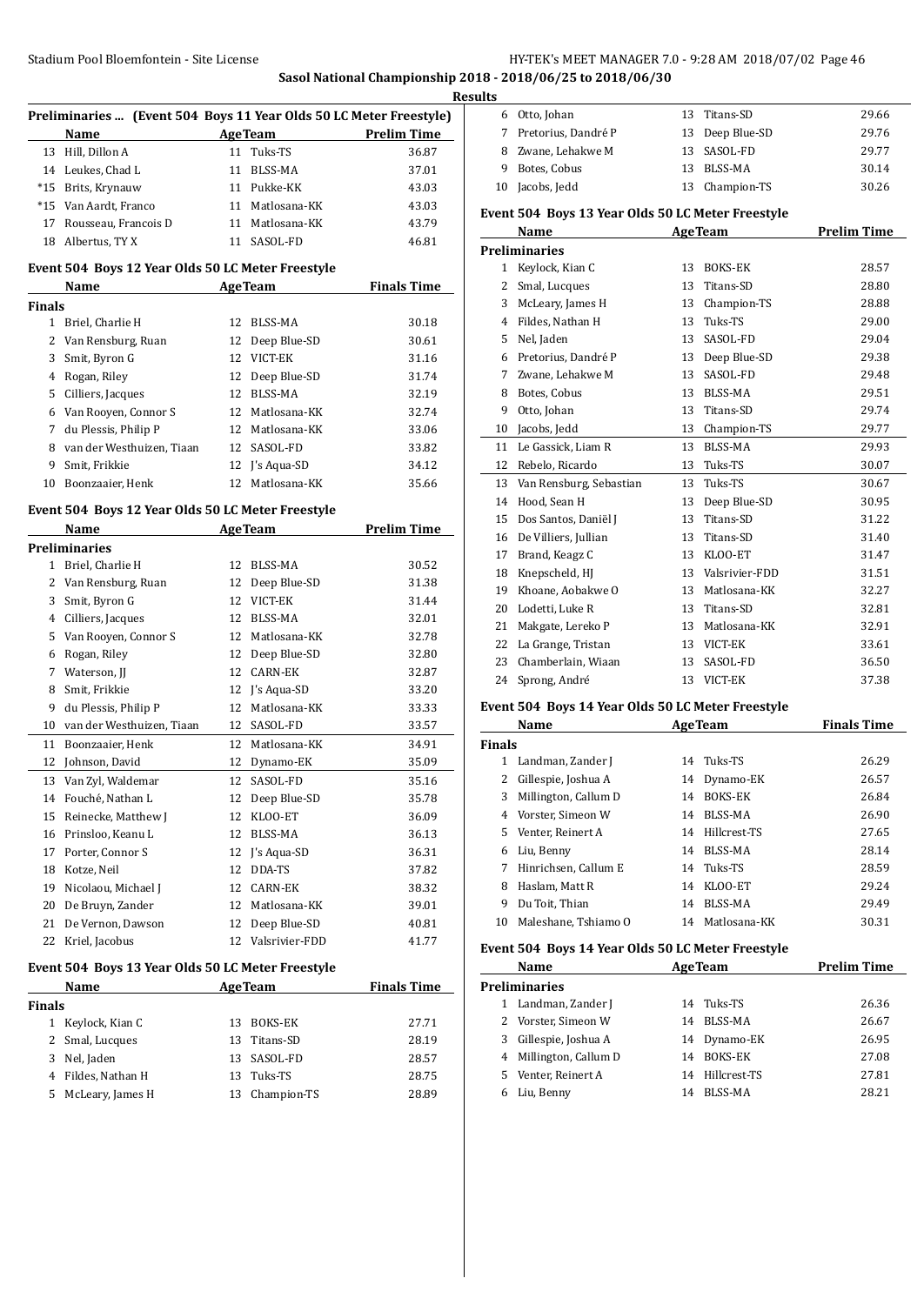**Sasol National Championship 2018 - 2018/06/25 to 2018/06/30**

|              | Preliminaries  (Event 504 Boys 14 Year Olds 50 LC Meter Freestyle)<br>Name |    | <b>AgeTeam</b>               | <b>Prelim Time</b> |
|--------------|----------------------------------------------------------------------------|----|------------------------------|--------------------|
| 7            | Hinrichsen, Callum E                                                       | 14 | Tuks-TS                      | 28.42              |
| 8            | Haslam, Matt R                                                             | 14 | KLOO-ET                      | 28.77              |
| 9            | Du Toit, Thian                                                             |    | 14 BLSS-MA                   | 28.98              |
| 10           | Maleshane, Tshiamo O                                                       |    | 14 Matlosana-KK              | 30.82              |
| 11           | Kriel, Stephanus                                                           |    | 14 Valsrivier-FDD            | 31.42              |
| 12           | Beukes, Nathan J                                                           |    | 14 Matlosana-KK              | 31.48              |
| 13           | Pretorius, JD D                                                            |    | 14 CARN-EK                   | 31.78              |
| 14           | Immelman, Divan                                                            |    | 14 CARN-EK                   | 32.16              |
| 15           | Fouché, Matthew L                                                          |    | 14 Deep Blue-SD              | 33.92              |
| 16           | Nel, Liam N                                                                | 14 | Matlosana-KK                 | 34.82              |
|              | Event 504 Men 15 Year Olds 50 LC Meter Freestyle                           |    |                              |                    |
|              | Name                                                                       |    | <b>AgeTeam</b>               | <b>Finals Time</b> |
| Finals       |                                                                            |    |                              |                    |
|              | 1 Wolmarans, Damian C                                                      |    | 15 Matlosana-KK              | 26.36              |
| 2            | Bekker, Andile                                                             |    | 15 Dmss Gators               | 26.37              |
| 3            | Landmann, Ramon                                                            |    | 15 SASOL-FD                  | 26.51              |
| 4            | Wolmarans, Gideon J                                                        |    | 15 Lebone-BP                 | 26.81              |
| 5            | Staines, Jaiden                                                            |    | 15 BOKS-EK                   | 26.84              |
| 6            | Nel, Rigard E                                                              |    | 15 Titans-SD                 | 27.14              |
| 7            | Walsh, Patrick                                                             |    | 15 Dmss Gators               | 27.55              |
| 8            | Jordaan, Joshua                                                            |    | 15 Pukke-KK                  | 28.10              |
| 9            | Van Dyk, Jean-Pierre                                                       |    | 15 Titans-SD                 | 28.57              |
| 10           | Debruyn, Jason                                                             | 15 | Matlosana-KK                 | 30.21              |
|              |                                                                            |    |                              |                    |
|              | Event 504 Men 15 Year Olds 50 LC Meter Freestyle<br>Name                   |    | <b>AgeTeam</b>               | <b>Prelim Time</b> |
|              | Preliminaries                                                              |    |                              |                    |
| $\mathbf{1}$ | Bekker, Andile                                                             |    | 15 Dmss Gators               | 26.46              |
| 2            | Landmann, Ramon                                                            | 15 | SASOL-FD                     | 26.72              |
| 3            | Wolmarans, Damian C                                                        |    | 15 Matlosana-KK              | 26.84              |
| 4            | Nel, Rigard E                                                              |    | 15 Titans-SD                 | 26.99              |
| 5            | Staines, Jaiden                                                            |    | 15 BOKS-EK                   | 27.02              |
| 6            | Wolmarans, Gideon J                                                        |    | 15 Lebone-BP                 | 27.17              |
| 7            | Walsh, Patrick                                                             |    | 15 Dmss Gators               | 27.62              |
| 8            | Jordaan, Joshua                                                            |    | 15 Pukke-KK                  | 27.96              |
|              |                                                                            |    | 15 Titans-SD                 | 28.11              |
| 10           | 9 Van Dyk, Jean-Pierre                                                     | 15 |                              |                    |
|              | Debruyn, Jason                                                             | 15 | Matlosana-KK<br>Deep Blue-SD | 29.77              |
| 11<br>12     | Viljoen, Ebert J<br>Radebe, Kgomotso A                                     | 15 | SASOL-FD                     | 30.20              |
| 13           | Alli, Mizaan                                                               | 15 | BOKS-EK                      | 30.72<br>30.91     |
| 14           | Nortjé, Wynand O                                                           | 15 | Titans-SD                    | 32.18              |
|              | Event 504 Men 16 Year Olds 50 LC Meter Freestyle                           |    |                              |                    |
|              | Name                                                                       |    | <b>AgeTeam</b>               | <b>Finals Time</b> |
| Finals       |                                                                            |    |                              |                    |
| 1            | Seyffert, JP P                                                             | 16 | BLSS-MA                      | 25.87              |
| 2            | Letley, Kyle C                                                             | 16 | <b>ESTR-EK</b>               | 25.94              |
| 3            | Jordaan, Etienne                                                           | 16 | Deep Blue-SD                 |                    |
|              |                                                                            |    |                              | 26.17              |
| 4            | De Waal, Luan                                                              | 16 | BLSS-MA                      | 26.31              |
| 5            | Moolman, Rynard                                                            | 16 | Hillcrest-TS                 | 26.86              |
| 6            | Steyn, Corrie                                                              | 16 | BLSS-MA                      | 27.16              |
| 7            | Swanepoel, Hanno                                                           | 16 | SASOL-FD                     | 27.76              |
| 8            | Bekker, Zinhle                                                             | 16 | Dmss Gators                  | 28.39              |
| 9            | Roos, Tiaan J                                                              | 16 | BLSS-MA                      | 28.41              |

|   | <b>Results</b> |                                                  |    |                 |                    |  |  |
|---|----------------|--------------------------------------------------|----|-----------------|--------------------|--|--|
| ) | 10             | Mathibela, Oratile                               |    | 16 Tuks-TS      | 29.13              |  |  |
|   |                | Event 504 Men 16 Year Olds 50 LC Meter Freestyle |    |                 |                    |  |  |
|   |                | Name                                             |    | <b>AgeTeam</b>  | <b>Prelim Time</b> |  |  |
|   |                | <b>Preliminaries</b>                             |    |                 |                    |  |  |
|   |                | 1 Seyffert, JP P                                 | 16 | BLSS-MA         | 26.11              |  |  |
|   | 2              | De Waal, Luan                                    | 16 | BLSS-MA         | 26.24              |  |  |
|   | 3              | Letley, Kyle C                                   | 16 | <b>ESTR-EK</b>  | 26.25              |  |  |
|   | 4              | Jordaan, Etienne                                 |    | 16 Deep Blue-SD | 26.49              |  |  |
|   | 5.             | Moolman, Rynard                                  | 16 | Hillcrest-TS    | 26.90              |  |  |
|   | 6              | Steyn, Corrie                                    | 16 | BLSS-MA         | 27.03              |  |  |
|   | 7              | Swanepoel, Hanno                                 |    | 16 SASOL-FD     | 27.59              |  |  |
|   | 8              | Bekker, Zinhle                                   |    | 16 Dmss Gators  | 28.43              |  |  |
|   | 9              | Mathibela, Oratile                               |    | 16 Tuks-TS      | 28.83              |  |  |
|   | 10             | Roos, Tiaan J                                    | 16 | BLSS-MA         | 28.85              |  |  |
|   | 11             | Van Der Merwe, PR R                              | 16 | Deep Blue-SD    | 29.00              |  |  |
|   | 12             | Strydom, Armando J                               | 16 | Matlosana-KK    | 29.10              |  |  |

#### **Event 504 Men 17 & Over 50 LC Meter Freestyle**

|               | Name<br><b>AgeTeam</b> |    |                 | <b>Finals Time</b> |
|---------------|------------------------|----|-----------------|--------------------|
| <b>Finals</b> |                        |    |                 |                    |
| 1             | Moll, Jandré J         | 17 | VICT-EK         | 24.08              |
|               | Nortje, Armand M       | 18 | SGUL-ET         | 25.52              |
| 3             | Kockott, Raymond       | 17 | Limpopo Tuks-WB | 25.66              |
|               | 4 Thomas, Cullen       | 18 | BLSS-MA         | 25.81              |
| 5.            | Roos, Matt L           | 18 | Pukke-KK        | 26.36              |
|               | van der Bank, Morné    | 19 | Pukke-KK        | 26.57              |
| 7             | van Niekerk, Franco C  | 20 | Pukke-KK        | 26.58              |
| 8             | Leukes, David J        | 17 | BLSS-MA         | 27.02              |
| 9             | Scheepers, Tristan L   | 17 | Fins-BP         | 28.07              |
| 10            | Snyman, Francois J     | 20 | Pukke-KK        | 29.66              |

# **Event 504 Men 17 & Over 50 LC Meter Freestyle**

|    | Name                  |    | <b>AgeTeam</b>  | <b>Prelim Time</b> |
|----|-----------------------|----|-----------------|--------------------|
|    | Preliminaries         |    |                 |                    |
| 1  | Moll, Jandré J        | 17 | VICT-EK         | 24.25              |
| 2  | Thomas, Cullen        | 18 | <b>BLSS-MA</b>  | 25.56              |
| 3  | Kockott, Raymond      | 17 | Limpopo Tuks-WB | 26.03              |
| 4  | Roos, Matt L          | 18 | Pukke-KK        | 26.17              |
| 5  | van der Bank, Morné   | 19 | Pukke-KK        | 26.39              |
| 6  | Nortje, Armand M      | 18 | <b>SGUL-ET</b>  | 26.46              |
| 7  | Leukes, David J       | 17 | BLSS-MA         | 26.60              |
| 8  | van Niekerk, Franco C | 20 | Pukke-KK        | 26.93              |
| 9  | Scheepers, Tristan L  | 17 | Fins-BP         | 27.99              |
| 10 | Snyman, Francois J    | 20 | Pukke-KK        | 29.42              |
| 11 | Motseare, Lebo        | 18 | SASOL-FD        | 30.50              |
| 12 | Rantshabeng, Otsile D | 18 | Dmss Gators     | 30.84              |
| 13 | Rankin, Bruce C       |    | 54 Lebone-BP    | 31.48              |
| 14 | Nel, JP               | 18 | I's Agua-SD     | 34.49              |
|    |                       |    |                 |                    |

#### **Event 505 Girls 9 & Under 100 LC Meter Breaststroke**

|        | Name                  |   | <b>AgeTeam</b> | <b>Finals Time</b> |
|--------|-----------------------|---|----------------|--------------------|
| Finals |                       |   |                |                    |
|        | 1 du Plessis, Madison | 9 | BULS-MA        | 1:40.68            |
|        | 2 O'Connor, Amy       | 9 | WATR-JH        | 1:45.57            |
| 3      | Rayne, Brooklyn K     | 8 | KLOO-ET        | 1:59.30            |
|        | 4 Rayne, Madison R    |   | KLOO-ET        | 2:00.57            |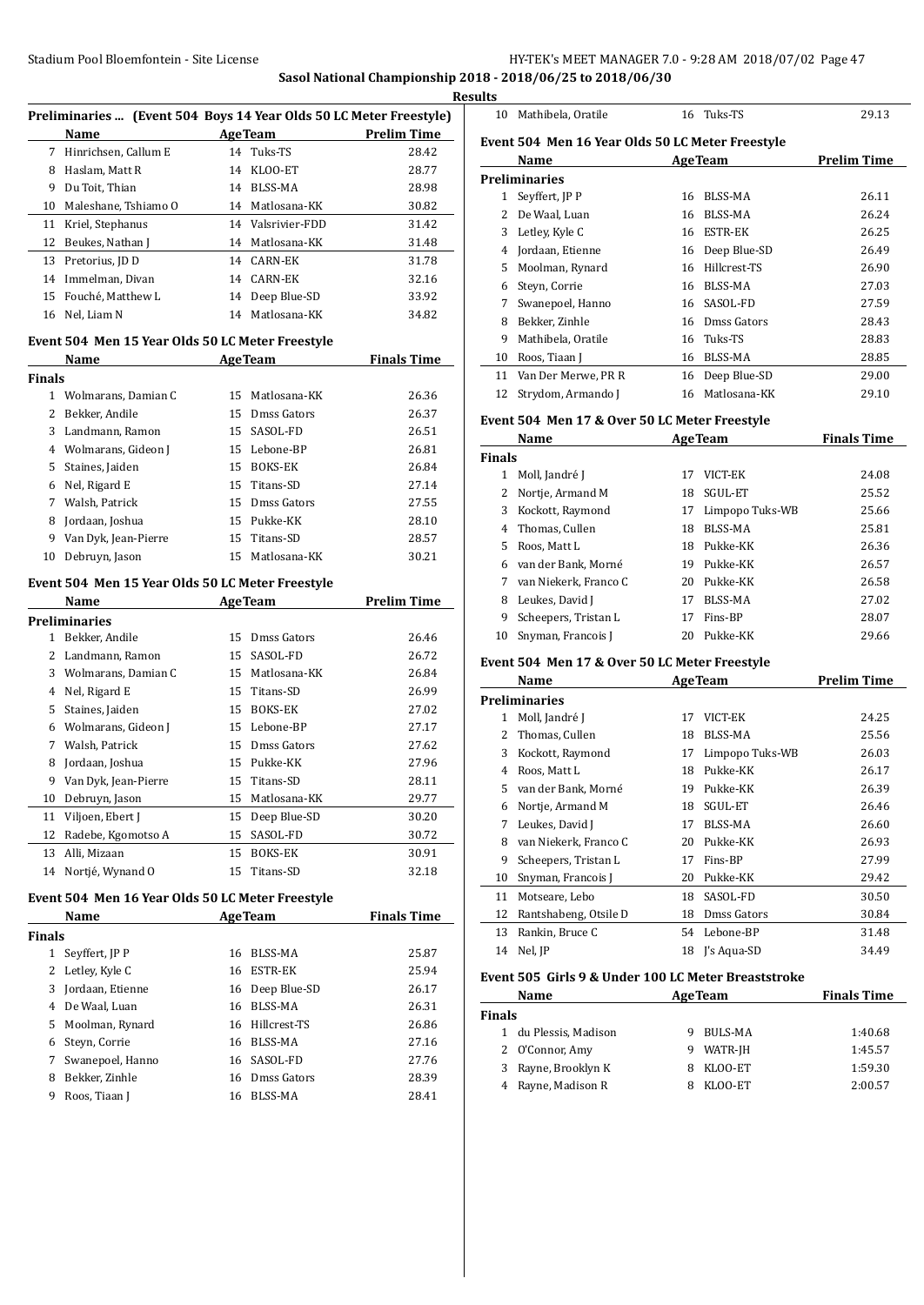**Sasol National Championship 2018 - 2018/06/25 to 2018/06/30**

|              | Finals  (Event 505 Girls 9 & Under 100 LC Meter Breaststroke) |             |                    |                    |  |  |  |
|--------------|---------------------------------------------------------------|-------------|--------------------|--------------------|--|--|--|
|              | Name                                                          |             | <b>AgeTeam</b>     | <b>Finals Time</b> |  |  |  |
|              | 5 Potgieter, Annika                                           |             | 9 Pukke-KK         | 2:02.01            |  |  |  |
|              | 6 Chen, Vera R                                                |             | 9 BLSS-MA          | 2:06.18            |  |  |  |
|              | 7 Snyders, Ane                                                |             | 8 Valsrivier-FDD   | 2:06.99            |  |  |  |
|              | 8 Ward, Marlene                                               |             | 9 Tuks-TS          | 2:07.93            |  |  |  |
|              | 9 Van Der Net, Mariel E                                       |             | 9 SASOL-FD         | 2:14.82            |  |  |  |
|              | 10 Mc Ardle, Jessica                                          |             | 9 BLSS-MA          | 2:18.30            |  |  |  |
|              | Event 505 Girls 9 & Under 100 LC Meter Breaststroke           |             |                    |                    |  |  |  |
|              | Name                                                          |             | <b>AgeTeam</b>     | <b>Prelim Time</b> |  |  |  |
|              | <b>Preliminaries</b>                                          |             |                    |                    |  |  |  |
|              | 1 du Plessis, Madison                                         |             | 9 BULS-MA          | 1:45.76            |  |  |  |
|              | 2 O'Connor, Amy                                               |             | 9 WATR-JH          | 1:52.68            |  |  |  |
|              | 3 Potgieter, Annika                                           |             | 9 Pukke-KK         | 2:04.04            |  |  |  |
|              | 4 Rayne, Brooklyn K                                           |             | 8 KLOO-ET          | 2:05.02            |  |  |  |
|              | 5 Rayne, Madison R                                            |             | 8 KLOO-ET          | 2:05.71            |  |  |  |
|              | 6 Snyders, Ane                                                |             | 8 Valsrivier-FDD   | 2:07.61            |  |  |  |
|              | 7 Chen, Vera R                                                |             | 9 BLSS-MA          | 2:07.88            |  |  |  |
|              | 8 Ward, Marlene                                               |             | 9 Tuks-TS          | 2:08.46            |  |  |  |
|              | 9 Van Der Net, Mariel E                                       | 9           | SASOL-FD           | 2:12.67            |  |  |  |
|              | 10 Mc Ardle, Jessica                                          |             | 9 BLSS-MA          | 2:14.39            |  |  |  |
|              | 11 du Plessis, Summer                                         | $7^{\circ}$ | <b>BULS-MA</b>     | 2:15.38            |  |  |  |
|              | 12 Markovic, Madison M                                        |             | 9 Matlosana-KK     | 2:25.21            |  |  |  |
| 13           | Krause, Alandri                                               | 9           | <b>BLSS-MA</b>     | 2:29.47            |  |  |  |
|              | 14 Fourie, Marize                                             | 9.          | <b>BLSS-MA</b>     | 2:35.42            |  |  |  |
|              |                                                               | 8           | <b>BOKS-EK</b>     | 2:52.04            |  |  |  |
| 15           | Van Wyk, Elia                                                 | 9           | <b>BLSS-MA</b>     | 3:11.14            |  |  |  |
| 16           | Seymour, Ashley                                               |             |                    |                    |  |  |  |
|              | Event 505 Girls 10 Year Olds 100 LC Meter Breaststroke        |             |                    |                    |  |  |  |
|              | Name                                                          |             | <b>AgeTeam</b>     | <b>Finals Time</b> |  |  |  |
| Finals       |                                                               |             |                    |                    |  |  |  |
| 1            | Oelofse, Bay-Linn                                             | 10          | SASOL-FD           | 1:37.53            |  |  |  |
|              | 2 Van Wyk, Annebel                                            |             | 10 ESP-EK          | 1:41.94            |  |  |  |
|              | 3 Beling, Hayley E                                            |             | 10 BOKS-EK         | 1:42.40            |  |  |  |
|              | 4 Mayoss, Erin L                                              |             | 10 KLOO-ET         | 1:43.81            |  |  |  |
|              | 5 Prinsloo, Cher H                                            |             | 10 KLOO-ET         | 1:45.69            |  |  |  |
|              | 6 Van Zyl, Nicole M                                           | 10          | Dynamo-EK          | 1:49.40            |  |  |  |
| 7            | Baenhoff, Chanel                                              |             | 10 BLSS-MA         | 1:52.00            |  |  |  |
| 8            | Frylinck, Mareze                                              | 10          | BLSS-MA            | 1:53.63            |  |  |  |
| 9            | De Klerk, Dané L                                              | 10          | Pukke-KK           | 1:57.10            |  |  |  |
|              | Event 505 Girls 10 Year Olds 100 LC Meter Breaststroke        |             |                    |                    |  |  |  |
|              | Name                                                          |             | <b>AgeTeam</b>     | <b>Prelim Time</b> |  |  |  |
|              |                                                               |             |                    |                    |  |  |  |
| $\mathbf{1}$ | <b>Preliminaries</b>                                          |             |                    |                    |  |  |  |
| 2            | Oelofse, Bay-Linn<br>Van Wyk, Annebel                         | 10<br>10    | SASOL-FD<br>ESP-EK | 1:39.49<br>1:47.11 |  |  |  |
|              |                                                               |             |                    |                    |  |  |  |
| 3            | Mayoss, Erin L                                                | 10          | KLOO-ET            | 1:50.26            |  |  |  |
|              | 4 Vincent, Amelia                                             | 10          | BLSS-MA            | 1:50.56            |  |  |  |
| 5            | Prinsloo, Cher H                                              | 10          | KLOO-ET            | 1:52.22            |  |  |  |
| 6            | Beling, Hayley E                                              | 10          | <b>BOKS-EK</b>     | 1:52.32            |  |  |  |
| 7            | Frylinck, Mareze                                              | 10          | BLSS-MA            | 1:53.55            |  |  |  |
| 8            | De Klerk, Dané L                                              | 10          | Pukke-KK           | 1:54.29            |  |  |  |
| 9            | Baenhoff, Chanel                                              | 10          | BLSS-MA            | 1:55.24            |  |  |  |
| 10           | Liebenberg, Mathilda                                          | 10          | Potch-KK           | 1:59.41            |  |  |  |
| 11           | Van Zyl, Nicole M                                             | 10          | Dynamo-EK          | 1:59.92            |  |  |  |
| 12           | Price, Lenya B                                                | 10          | VICT-EK            | 2:05.54            |  |  |  |

| <b>Results</b>                                         |             |         |
|--------------------------------------------------------|-------------|---------|
| 13 Coetzee. Liesche                                    | 10 SASOL-FD | 2:17.24 |
| Event 505 Girls 11 Year Olds 100 LC Meter Breaststroke |             |         |

|               | <b>Name</b>           |    | <b>AgeTeam</b> | <b>Finals Time</b> |
|---------------|-----------------------|----|----------------|--------------------|
| <b>Finals</b> |                       |    |                |                    |
|               | Bott, Jessica A       | 11 | CARN-EK        | 1:33.26            |
|               | Van Der Vyver, Kaylee | 11 | CARN-EK        | 1:34.64            |
| 3             | Karpakis, Cayley G    | 11 | BLSS-MA        | 1:36.83            |
| 4             | Whelan, Francis       | 11 | Titans-SD      | 1:40.22            |
| 5.            | Armour, Kaeli-Peace   | 11 | BLSS-MA        | 1:41.52            |
| 6             | Lebitso, Kutloano     | 11 | Matlosana-KK   | 1:46.06            |
| 7             | Reinecke, Stella A    | 11 | KLOO-ET        | 1:47.02            |
| 8             | Bell, Skyla R         | 11 | KLOO-ET        | 1:48.36            |
| 9             | du Preez. Sumé M      | 11 | Pukke-KK       | 1:49.19            |
| 10            | du Plessis, Deone     | 11 | Champion-TS    | 1:51.34            |

#### **Event 505 Girls 11 Year Olds 100 LC Meter Breaststroke**

|    | Name                  | <b>AgeTeam</b> |                | <b>Prelim Time</b> |
|----|-----------------------|----------------|----------------|--------------------|
|    | <b>Preliminaries</b>  |                |                |                    |
| 1  | Bott, Jessica A       | 11             | CARN-EK        | 1:34.57            |
| 2  | Van Der Vyver, Kaylee | 11             | CARN-EK        | 1:36.30            |
| 3  | Karpakis, Cayley G    | 11             | BLSS-MA        | 1:38.80            |
| 4  | Whelan, Francis       | 11             | Titans-SD      | 1:40.02            |
| 5. | Armour, Kaeli-Peace   | 11             | <b>BLSS-MA</b> | 1:44.40            |
| 6  | Lebitso, Kutloano     | 11             | Matlosana-KK   | 1:45.96            |
| 7  | du Plessis, Deone     | 11             | Champion-TS    | 1:50.67            |
| 8  | Bell, Skyla R         | 11             | KLOO-ET        | 1:51.06            |
| 9  | Reinecke, Stella A    | 11             | KLOO-ET        | 1:51.50            |
| 10 | du Preez, Sumé M      | 11             | Pukke-KK       | 1:51.97            |
| 11 | Landmann, Julie       | 11             | SASOL-FD       | 1:52.20            |
| 12 | Pretorius, Abi        | 11             | <b>CARN-EK</b> | 1:56.51            |
| 13 | Kasonkomona, Tyra     | 11             | Matlosana-KK   | 2:03.91            |
| 14 | Sekawana, Tshwanelo R | 11             | Matlosana-KK   | 2:04.90            |

#### **Event 505 Girls 12 Year Olds 100 LC Meter Breaststroke**

|               | <b>Name</b>               |     | <b>AgeTeam</b> | <b>Finals Time</b> |
|---------------|---------------------------|-----|----------------|--------------------|
| <b>Finals</b> |                           |     |                |                    |
|               | Olsen, Amber J            | 12. | BLSS-MA        | 1:26.90            |
| 2             | Haslam, Tayla J           | 12. | KLOO-ET        | 1:30.94            |
| 3             | Ingwe, Kimberly           | 12. | Dmss Gators    | 1:31.75            |
| 4             | van Niekerk, Tumé         |     | 12 Potch-KK    | 1:37.49            |
| 5.            | Jacobs, Demi              |     | 12 Champion-TS | 1:38.61            |
|               | Levin, Zelmarie           | 12. | Titans-SD      | 1:39.08            |
| *7            | Geel, Angel M             | 12. | Pukke-KK       | 1:40.17            |
|               | *7 Van der Walt, San-Mari | 12  | DDA-TS         | 1:40.17            |
| 9             | Markovic, Eva O           | 12. | Matlosana-KK   | 1:47.54            |
| 10            | Khosana, Khensi           | 12  | BLSS-MA        | 1:52.07            |

#### **Event 505 Girls 12 Year Olds 100 LC Meter Breaststroke**

|    | Name<br><b>AgeTeam</b> |    | <b>Prelim Time</b> |         |
|----|------------------------|----|--------------------|---------|
|    | <b>Preliminaries</b>   |    |                    |         |
|    | Olsen, Amber J         | 12 | BLSS-MA            | 1:30.41 |
|    | Ingwe, Kimberly        |    | 12 Dmss Gators     | 1:35.28 |
| 3  | Haslam, Tayla J        | 12 | KLOO-ET            | 1:36.68 |
| 4  | van Niekerk, Tumé      |    | 12 Potch-KK        | 1:37.59 |
| 5. | Jacobs, Demi           |    | 12 Champion-TS     | 1:39.08 |
|    | Levin, Zelmarie        | 12 | Titans-SD          | 1:39.32 |
|    | Geel, Angel M          |    | 12 Pukke-KK        | 1:42.28 |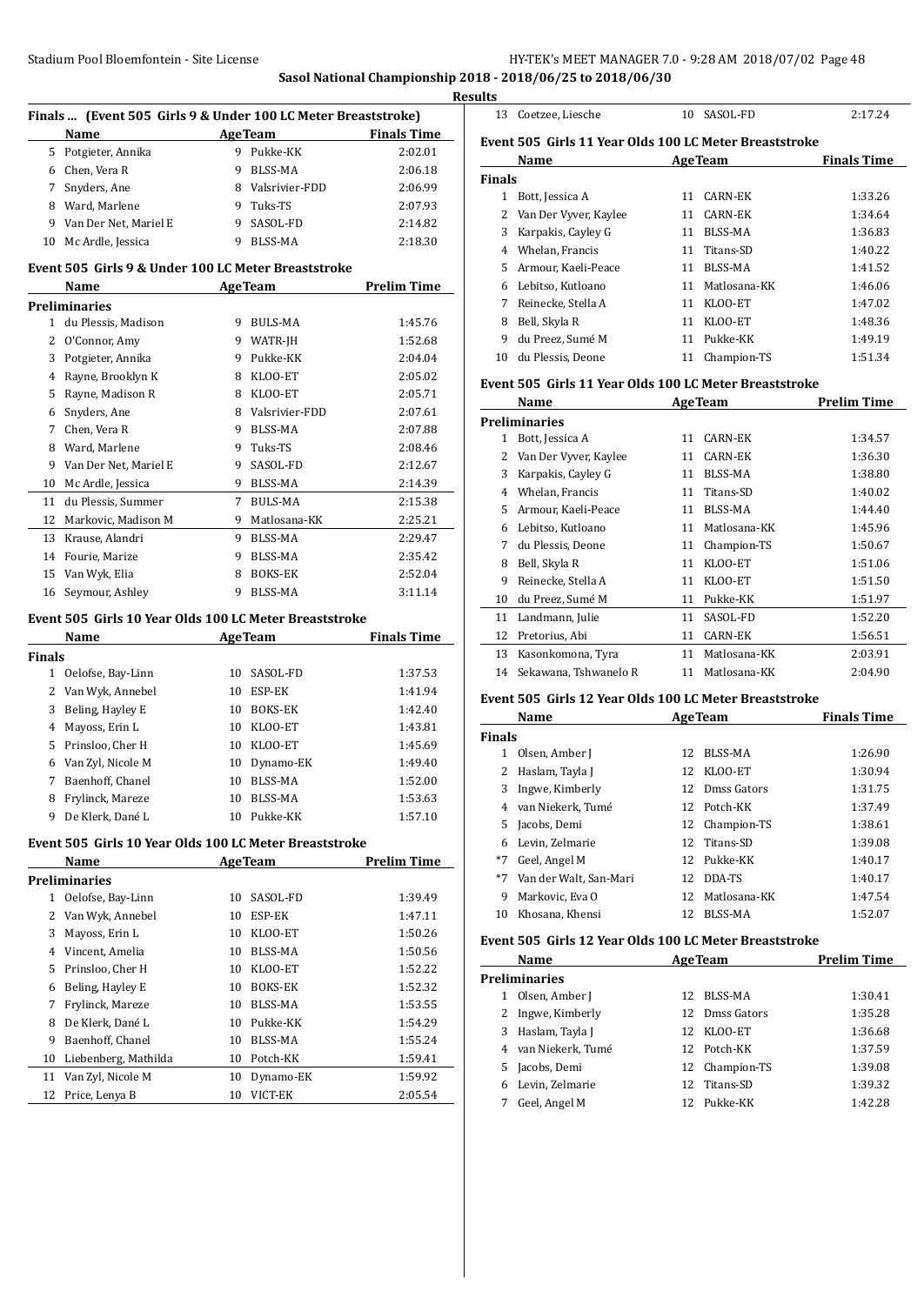#### Stadium Pool Bloemfontein - Site License HY-TEK's MEET MANAGER 7.0 - 9:28 AM 2018/07/02 Page 49 **Sasol National Championship 2018 - 2018/06/25 to 2018/06/30**

**Results**

# Preliminaries ... (Event 505 Girls 12 Year Olds 100 LC Meter Breaststrok

|    | Name                        |     | <b>AgeTeam</b> | <b>Prelim Time</b> |
|----|-----------------------------|-----|----------------|--------------------|
| 8  | Van der Walt, San-Mari      | 12  | DDA-TS         | 1:44.81            |
| 9  | Markovic, Eva O             | 12  | Matlosana-KK   | 1:45.52            |
| 10 | Khosana, Khensi             | 12  | BLSS-MA        | 1:50.63            |
| 11 | Jansen van Rensburg, Dina J | 12. | SASOL-FD       | 1:50.86            |
| 12 | Visser, Kaylin              | 12  | BLSS-MA        | 1:51.66            |
| 13 | Havenga, Tatum R            | 12. | CARN-EK        | 1:52.15            |
|    | 14 Visser, Cayla            | 12  | BLSS-MA        | 1:56.89            |
| 15 | De Wet, Carmen              |     | 12 Tuks-TS     | 1:57.37            |
| 16 | Zeni, Ruby-Jay              | 12  | SASOL-FD       | 2:09.19            |
| 17 | Gouws, Catelynn             | 12  | Deep Blue-SD   | 2:09.20            |
| 18 | Turner, Jane V              | 12  | Dynamo-EK      | 2:09.44            |

#### **Event 505 Girls 13 Year Olds 100 LC Meter Breaststroke**

| Name<br><b>AgeTeam</b> |                     |    | <b>Finals Time</b> |         |
|------------------------|---------------------|----|--------------------|---------|
| <b>Finals</b>          |                     |    |                    |         |
| 1                      | Van Rooyen, Mehane  | 13 | <b>NSS</b>         | 1:22.75 |
|                        | Bekker, Simei       | 13 | KLOO-ET            | 1:24.27 |
| 3                      | Gous, Caylin        | 13 | Flamingo's-FB      | 1:32.52 |
| 4                      | Barnard, Chloë      | 13 | VICT-EK            | 1:33.05 |
| 5.                     | Williams, Kaylyn    | 13 | Tuks-TS            | 1:37.13 |
| 6                      | Jack, Michelle      | 13 | Dmss Gators        | 1:40.10 |
| 7                      | Maartens, Aquilla M | 13 | BLSS-MA            | 1:41.00 |
| 8                      | Mokgatle, Yaone     | 13 | Dmss Gators        | 1:41.53 |
| 9                      | Carpenter, Kelly    | 13 | KLOO-ET            | 1:41.78 |
| 10                     | Bekker. Danieka     | 13 | Deep Blue-SD       | 1:48.02 |

## **Event 505 Girls 13 Year Olds 100 LC Meter Breaststroke**

|    | <b>Name</b>         | <b>AgeTeam</b> |               | <b>Prelim Time</b> |
|----|---------------------|----------------|---------------|--------------------|
|    | Preliminaries       |                |               |                    |
| 1  | Van Rooyen, Mehane  | 13             | <b>NSS</b>    | 1:24.80            |
| 2  | Bekker, Simei       | 13             | KLOO-ET       | 1:26.72            |
| 3  | Barnard, Chloë      | 13             | VICT-EK       | 1:32.66            |
| 4  | Gous, Caylin        | 13             | Flamingo's-FB | 1:35.36            |
| 5. | Williams, Kaylyn    | 13             | Tuks-TS       | 1:39.27            |
| 6  | Mokgatle, Yaone     | 13             | Dmss Gators   | 1:40.52            |
| 7  | Carpenter, Kelly    | 13             | KLOO-ET       | 1:41.59            |
| 8  | Jack, Michelle      | 13             | Dmss Gators   | 1:42.70            |
| 9  | Maartens, Aquilla M | 13             | BLSS-MA       | 1:43.98            |
| 10 | Bekker, Danieka     | 13             | Deep Blue-SD  | 1:47.97            |
| 11 | Erasmus, Jasmine A  | 13             | Matlosana-KK  | 1:50.06            |
| 12 | Swanepoel, Centaine | 13             | SASOL-FD      | 1:58.45            |

# **Event 505 Girls 14 Year Olds 100 LC Meter Breaststroke**

|               | Name                   | <b>AgeTeam</b> |                | <b>Finals Time</b> |
|---------------|------------------------|----------------|----------------|--------------------|
| <b>Finals</b> |                        |                |                |                    |
| 1             | Van der Spuy, Savannah | 14             | BLSS-MA        | 1:33.89            |
| 2             | Olivier, Asté          | 14             | VICT-EK        | 1:35.67            |
| 3             | Brown, Keira           |                | 14 Tuks-TS     | 1:37.11            |
| 4             | Van der Riet, Kara     | 14             | DDA-TS         | 1:38.51            |
|               | 5 Ncube, Angela L      | 14             | <b>BLSS-MA</b> | 1:39.34            |
| 6             | Rankin, Kirsten A      | 14             | Lebone-BP      | 1:43.63            |
| 7             | Masike, Keagile M      | 14             | Titans-SD      | 1:45.58            |
| 8             | Geel, Kayleigh S       | 14             | BLSS-MA        | 1:46.82            |
| 9             | Langenhoven, Mia       | 14             | Deep Blue-SD   | 1:47.33            |
| 10            | Joubert, Karla         | 14             | SASOL-FD       | 1:57.01            |
|               |                        |                |                |                    |

# **Event 505 Girls 14 Year Olds 100 LC Meter Breaststroke**

|    | Name                     |    | <b>AgeTeam</b> | <b>Prelim Time</b> |
|----|--------------------------|----|----------------|--------------------|
|    | Preliminaries            |    |                |                    |
| 1  | Van der Riet, Kara       | 14 | DDA-TS         | 1:39.72            |
|    | 2 Van der Spuy, Savannah | 14 | BLSS-MA        | 1:39.77            |
| 3  | Brown, Keira             |    | 14 Tuks-TS     | 1:40.19            |
| 4  | Geel, Kayleigh S         | 14 | BLSS-MA        | 1:42.81            |
| 5. | Olivier, Asté            | 14 | VICT-EK        | 1:43.02            |
| 6  | Rankin. Kirsten A        |    | 14 Lebone-BP   | 1:43.31            |
| 7  | Ncube, Angela L          | 14 | BLSS-MA        | 1:43.71            |
| 8  | Masike, Keagile M        |    | 14 Titans-SD   | 1:47.25            |
| 9  | Langenhoven, Mia         | 14 | Deep Blue-SD   | 1:48.26            |
| 10 | Joubert, Karla           | 14 | SASOL-FD       | 2:01.93            |

#### **Event 505 Women 15 Year Olds 100 LC Meter Breaststroke**

|               | Name                 |     | <b>AgeTeam</b>  | <b>Finals Time</b> |
|---------------|----------------------|-----|-----------------|--------------------|
| <b>Finals</b> |                      |     |                 |                    |
|               | Seyffert, Tailyn     | 15. | BLSS-MA         | 1:17.46            |
|               | 2 Pentz, Shelby R    |     | 15 Deep Blue-SD | 1:23.54            |
|               | 3 Letley, Kieryn J   |     | 15 ESTR-EK      | 1:24.53            |
|               | 4 Ontong, Danielle C |     | 15 BLSS-MA      | 1:25.01            |
|               | 5 Jones, Amy         | 15. | Dmss Gators     | 1:41.99            |
| 6             | Mc Ardle, Kayleigh   | 15  | BLSS-MA         | 1:45.18            |
|               | Macintosh, Emma      | 15  | CARN-EK         | 2:12.50            |

#### **Event 505 Women 15 Year Olds 100 LC Meter Breaststroke**

|    | Name                 | <b>AgeTeam</b> | <b>Prelim Time</b> |         |
|----|----------------------|----------------|--------------------|---------|
|    | <b>Preliminaries</b> |                |                    |         |
|    | Seyffert, Tailyn     | 15             | BLSS-MA            | 1:18.21 |
|    | 2 Letley, Kieryn J   | 15             | ESTR-EK            | 1:25.62 |
| 3  | Ontong, Danielle C   |                | 15 BLSS-MA         | 1:25.97 |
|    | 4 Pentz, Shelby R    |                | 15 Deep Blue-SD    | 1:30.97 |
| 5. | Jardim, Gabriella    |                | 15 Florida-MAN     | 1:34.13 |
| 6  | Jones, Amy           | 15.            | Dmss Gators        | 1:40.67 |
|    | Mc Ardle, Kayleigh   | 15             | BLSS-MA            | 1:43.03 |
| 8  | Macintosh, Emma      | 15.            | CARN-EK            | 2:12.13 |

# **Event 505 Women 16 Year Olds 100 LC Meter Breaststroke**

| Name          |                          | <b>AgeTeam</b> | <b>Finals Time</b> |
|---------------|--------------------------|----------------|--------------------|
| <b>Finals</b> |                          |                |                    |
|               | 1 Van Biljon, Rachel-Ann | 16 Tuks-TS     | 1:29.86            |
|               | 2 Gouws, Shanay          | 16 SASOL-FD    | 1:42.42            |
|               | 3 Darling, Zoe M         | 16 SASOL-FD    | 1:50.07            |
|               |                          |                |                    |

# **Event 505 Women 16 Year Olds 100 LC Meter Breaststroke**

| <b>Name</b> |                          | <b>AgeTeam</b> | <b>Prelim Time</b> |  |
|-------------|--------------------------|----------------|--------------------|--|
|             | Preliminaries            |                |                    |  |
|             | 1 Van Biljon, Rachel-Ann | 16 Tuks-TS     | 1:30.77            |  |
|             | 2 Gouws, Shanay          | 16 SASOL-FD    | 1:47.79            |  |
|             | 3 Darling, Zoe M         | 16 SASOL-FD    | 1:49.13            |  |

# **Event 505 Women 17 & Over 100 LC Meter Breaststroke**

|        | <b>Name</b>                |     | <b>AgeTeam</b> | <b>Finals Time</b> |  |
|--------|----------------------------|-----|----------------|--------------------|--|
| Finals |                            |     |                |                    |  |
|        | 1 Van Jaarsveld, Marizel R |     | 18 MDOL-JH     | 1:14.84            |  |
|        | 2 Meier, Marné             | 19  | Pukke-KK       | 1:16.23            |  |
|        | 3 Muller, Annien J         | 18. | Pukke-KK       | 1:20.32            |  |
|        | 4 Kleynhans, Licinda       | 21  | Pukke-KK       | 1:22.14            |  |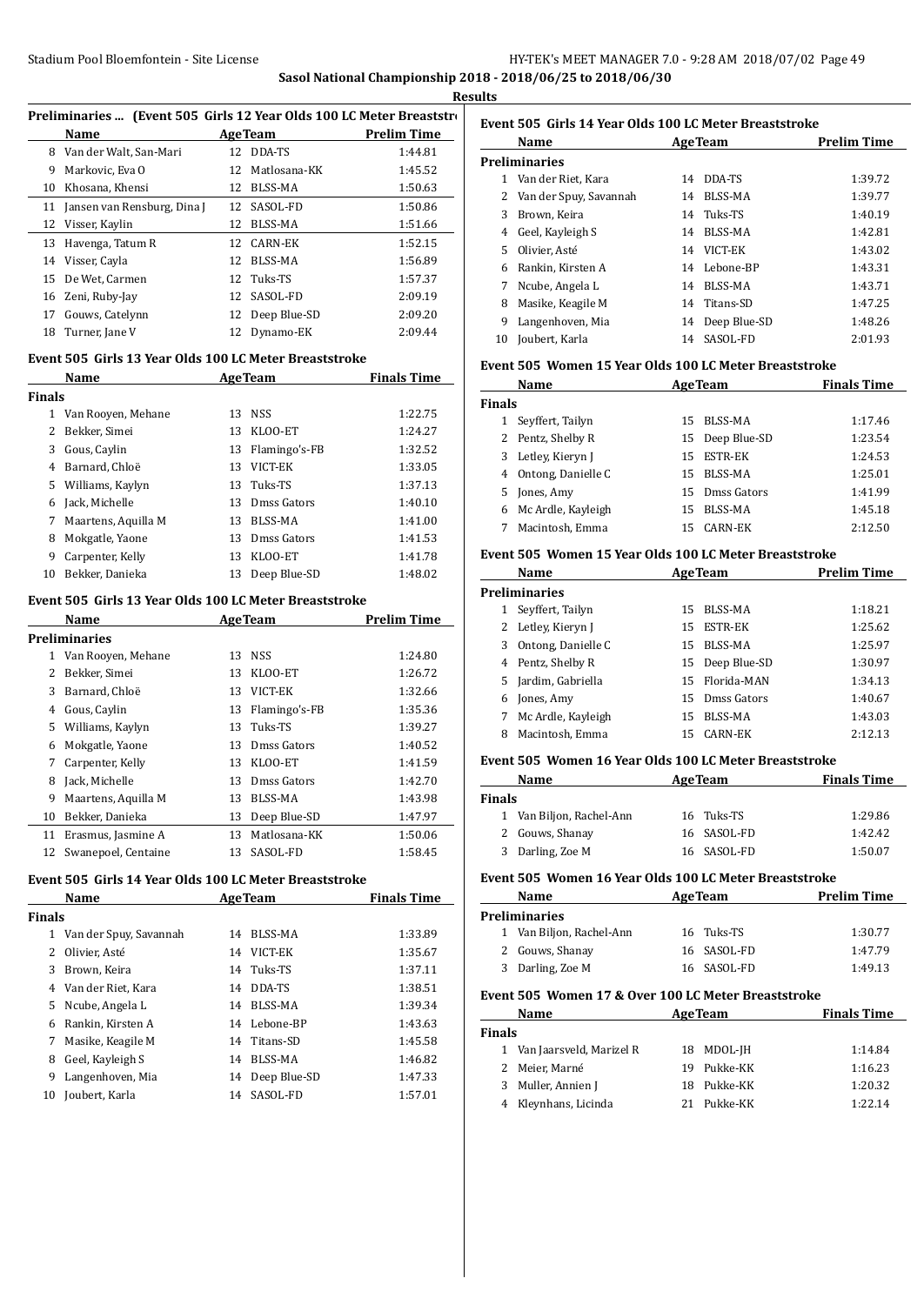## **Sasol National Championship 2018 - 2018/06/25 to 2018/06/30 Results**

 $\overline{a}$ 

 $\overline{a}$ 

|               | Finals  (Event 505 Women 17 & Over 100 LC Meter Breaststroke)<br>Name |         | <b>Example 2</b> Age Team | <b>Finals Time</b>            |
|---------------|-----------------------------------------------------------------------|---------|---------------------------|-------------------------------|
|               | 5 McCann, Kelly                                                       |         | 24 KLOO-ET                | 1:22.33                       |
|               | 6 Victor, Thilde                                                      |         | 36 VICT-EK                | 1:26.66                       |
|               | 7 Duke, Dante                                                         |         | 17 Champion-TS            | 1:32.89                       |
|               | 8 Leach, Cornelle                                                     |         | 19 Pukke-KK               | 1:37.93                       |
|               | Event 505 Women 17 & Over 100 LC Meter Breaststroke                   |         |                           |                               |
|               | Name                                                                  |         | <b>Age Team</b>           | <b>Prelim Time</b>            |
|               | <b>Preliminaries</b>                                                  |         |                           |                               |
|               | 1 Van Jaarsveld, Marizel R                                            |         | 18 MDOL-JH                | 1:19.16                       |
|               | 2 Meier, Marné                                                        |         | 19 Pukke-KK               | 1:19.71                       |
|               | 3 Muller, Annien J                                                    |         | 18 Pukke-KK               | 1:22.41                       |
|               | 4 Kleynhans, Licinda                                                  |         | 21 Pukke-KK               | 1:23.44                       |
|               | 5 McCann, Kelly                                                       |         | 24 KLOO-ET                | 1:24.34                       |
|               | 6 Victor, Thilde                                                      |         | 36 VICT-EK                | 1:29.15                       |
|               | 7 Duke, Dante                                                         |         | 17 Champion-TS            | 1:31.93                       |
|               | 8 Leach, Cornelle                                                     |         | 19 Pukke-KK               | 1:36.76                       |
|               | Event 506 Boys 9 & Under 100 LC Meter Breaststroke                    |         |                           |                               |
|               | Name                                                                  |         | <b>AgeTeam</b>            | <b>Finals Time</b>            |
| <b>Finals</b> |                                                                       |         |                           |                               |
|               | 1 Oelofse, Cay-Din                                                    |         | 8 SASOL-FD                | 1:38.99                       |
|               | 2 Hartmann, Dihandré                                                  |         | 9 SASOL-FD                | 1:42.72                       |
|               | 3 Randall, Juan                                                       |         | 9 Eagar Aquatics-CC       | 1:45.12                       |
|               | 4 Gous, Dewet J                                                       |         | 9 Flamingo's-FB           | 1:51.66                       |
|               | 5 Bartleman, Wian D                                                   |         | 8 Potch-KK                | 1:52.13                       |
|               | 6 Raccanello, Giancarlo R                                             |         | 8 Dynamo-EK               | 1:53.49                       |
|               | 7 Le Gassick, Connor P                                                |         | 9 BLSS-MA                 | 1:55.81                       |
|               | 8 Dos-Santos, Andrei                                                  |         | 9 Dynamo-EK               | 1:56.45                       |
|               | 9 Brink, Johannes A                                                   |         | 9 PARYS-FDD               | 1:59.16                       |
|               | 10 Landmann, Armand                                                   |         | 9 SASOL-FD                | 2:00.32                       |
|               | Event 506 Boys 9 & Under 100 LC Meter Breaststroke                    |         |                           |                               |
|               | Name                                                                  |         | <b>AgeTeam</b>            | <b>Prelim Time</b>            |
|               | <b>Preliminaries</b>                                                  |         |                           |                               |
|               | 1 Oelofse, Cay-Din                                                    |         | 8 SASOL-FD                | 1:41.69                       |
|               | 2 Hartmann, Dihandré                                                  |         | 9 SASOL-FD                | 1:46.85                       |
|               | 3 Randall, Juan                                                       |         | 9 Eagar Aquatics-CC       | 1:47.50                       |
|               | 4 Bartleman, Wian D                                                   | 8       | Potch-KK                  | 1:53.63                       |
| 5             | Gous, Dewet J                                                         | 9.      | Flamingo's-FB             | 1:54.24                       |
|               | 6 Dos-Santos, Andrei                                                  | 9       | Dynamo-EK                 | 1:55.70                       |
|               | 7 Brink, Johannes A                                                   |         | 9 PARYS-FDD               | 1:55.85                       |
|               | 8 Raccanello, Giancarlo R                                             |         | 8 Dynamo-EK               | 1:59.31                       |
|               |                                                                       |         |                           | 2:00.49                       |
|               | 9 Landmann, Armand                                                    | 9       | SASOL-FD                  |                               |
|               |                                                                       |         |                           |                               |
|               | 10 Le Gassick, Connor P                                               |         | 9 BLSS-MA                 |                               |
| 12            | 11 Bartleman, Janco D                                                 | 8<br>9. | Potch-KK<br>BLSS-MA       | 2:01.16<br>2:03.62<br>2:07.18 |
|               | Potgieter, Cayden                                                     |         |                           |                               |
| 13            | Chamberlain, Rickus                                                   | 8.      | SASOL-FD                  |                               |
|               | 14 Gomes, Tiago J                                                     |         | 9 Pukke-KK                |                               |
| 15<br>16      | Sprong, Willem-Jan<br>Coetzee, Liam                                   | 9.      | 9 VICT-EK<br>SASOL-FD     | 2:37.80                       |
|               |                                                                       |         |                           |                               |
|               | Event 506 Boys 10 Year Olds 100 LC Meter Breaststroke                 |         |                           | 2:10.88<br>2:19.73<br>2:36.02 |
|               | Name                                                                  |         | <b>AgeTeam</b>            | <b>Finals Time</b>            |
| <b>Finals</b> | 1 Bekker, Bjorn                                                       | 10      | KLOO-ET                   | 1:35.31                       |

| s  |                      |    |                 |         |
|----|----------------------|----|-----------------|---------|
| 3  | Van Rensburg, Ernst  | 10 | BLSS-MA         | 1:43.37 |
| 4  | Basson, Roald R      | 10 | BLSS-MA         | 1:44.27 |
| 5. | Van Rensburg, Joshua | 10 | Deep Blue-SD    | 1:44.40 |
| 6  | Pöhl, Ruben          | 10 | Tuks-TS         | 1:46.19 |
|    | Botha, Jayden        | 10 | Dynamo-EK       | 1:47.96 |
| 8  | Domiter, Claudio J   | 10 | <b>BOKS-EK</b>  | 1:51.74 |
| 9  | Keylock, Logan R     | 10 | <b>BOKS-EK</b>  | 1:59.11 |
| 10 | Lourens, LWW         | 10 | Limpopo Tuks-WB | 2:00.92 |
|    |                      |    |                 |         |

#### **Event 506 Boys 10 Year Olds 100 LC Meter Breaststroke**

|                | Name                 |    | <b>AgeTeam</b>  | <b>Prelim Time</b> |
|----------------|----------------------|----|-----------------|--------------------|
|                | Preliminaries        |    |                 |                    |
| $\mathbf{1}$   | Bekker, Bjorn        | 10 | KLOO-ET         | 1:36.69            |
| $\overline{c}$ | Mofokeng, Musa B     | 10 | <b>CARN-EK</b>  | 1:41.62            |
| 3              | Van Rensburg, Ernst  | 10 | <b>BLSS-MA</b>  | 1:47.91            |
| 4              | Basson, Roald R      | 10 | BLSS-MA         | 1:48.13            |
| 5              | Botha, Jayden        | 10 | Dynamo-EK       | 1:50.51            |
| 6              | Pöhl, Ruben          | 10 | Tuks-TS         | 1:50.59            |
| 7              | Van Rensburg, Joshua | 10 | Deep Blue-SD    | 1:51.10            |
| 8              | Domiter, Claudio J   | 10 | <b>BOKS-EK</b>  | 1:54.78            |
| 9              | Keylock, Logan R     | 10 | <b>BOKS-EK</b>  | 1:55.60            |
| 10             | Lourens, LWW         | 10 | Limpopo Tuks-WB | 1:55.87            |
| 11             | North, Kyle W        | 10 | Dynamo-EK       | 1:57.53            |
| 12             | Brown, Legion S      | 10 | Matlosana-KK    | 1:58.58            |
| 13             | Smook, Zandré        | 10 | VICT-EK         | 2:03.86            |
| 14             | Pretorius, CF F      | 10 | Deep Blue-SD    | 2:04.45            |
| 15             | Dos Anjos, Diego J   | 10 | Dynamo-EK       | 2:09.39            |
| 16             | Shabangu, Kutlwano   | 10 | Matlosana-KK    | 2:12.37            |
| 17             | Strydom, Ruan        | 10 | <b>BOKS-EK</b>  | 2:14.36            |
| 18             | Barnard, Jaydon      | 10 | VICT-EK         | 2:17.35            |
| 19             | Strydom, Luan        | 10 | <b>BOKS-EK</b>  | 2:19.66            |

#### **Event 506 Boys 11 Year Olds 100 LC Meter Breaststroke**

| Name                       |    |                | <b>Finals Time</b> |
|----------------------------|----|----------------|--------------------|
| <b>Finals</b>              |    |                |                    |
| Du Toit, Michal D          | 11 | Tuks-TS        | 1:27.93            |
| 2 O'Connor. Matthew        | 11 | WATR-JH        | 1:33.67            |
| Strydom, Cristopher R<br>3 | 11 | VICT-EK        | 1:34.46            |
| Sprong, Huib V             | 11 | VICT-EK        | 1:41.78            |
| Leukes. Chad L<br>5.       | 11 | BLSS-MA        | 1:43.77            |
| du Toit, Pieter-Jacq J     | 11 | Potch-KK       | 1:45.35            |
| Gillespie, Christopher C   | 11 | Dynamo-EK      | 1:45.70            |
| Verwoerd, Wilhelm J        | 11 | VICT-EK        | 1:46.82            |
| Studer, Christopher S      | 11 | Dynamo-EK      | 1:50.21            |
| Millington, Calder B       | 11 | <b>BOKS-EK</b> | 1:50.80            |
|                            |    |                | <b>AgeTeam</b>     |

#### **Event 506 Boys 11 Year Olds 100 LC Meter Breaststroke**

|    | Name                     |    | <b>AgeTeam</b> | <b>Prelim Time</b> |
|----|--------------------------|----|----------------|--------------------|
|    | Preliminaries            |    |                |                    |
|    | Du Toit, Michal D        | 11 | Tuks-TS        | 1:29.33            |
|    | 2 O'Connor, Matthew      | 11 | WATR-JH        | 1:34.61            |
| 3  | Strydom, Cristopher R    | 11 | VICT-EK        | 1:35.29            |
| 4  | Verwoerd, Wilhelm J      | 11 | VICT-EK        | 1:42.98            |
| 5. | Sprong, Huib V           | 11 | VICT-EK        | 1:43.24            |
| 6  | du Toit, Pieter-Jacq J   | 11 | Potch-KK       | 1:46.12            |
|    | Studer, Christopher S    | 11 | Dynamo-EK      | 1:47.69            |
| 8  | Gillespie, Christopher C |    | Dynamo-EK      | 1:47.75            |
|    |                          |    |                |                    |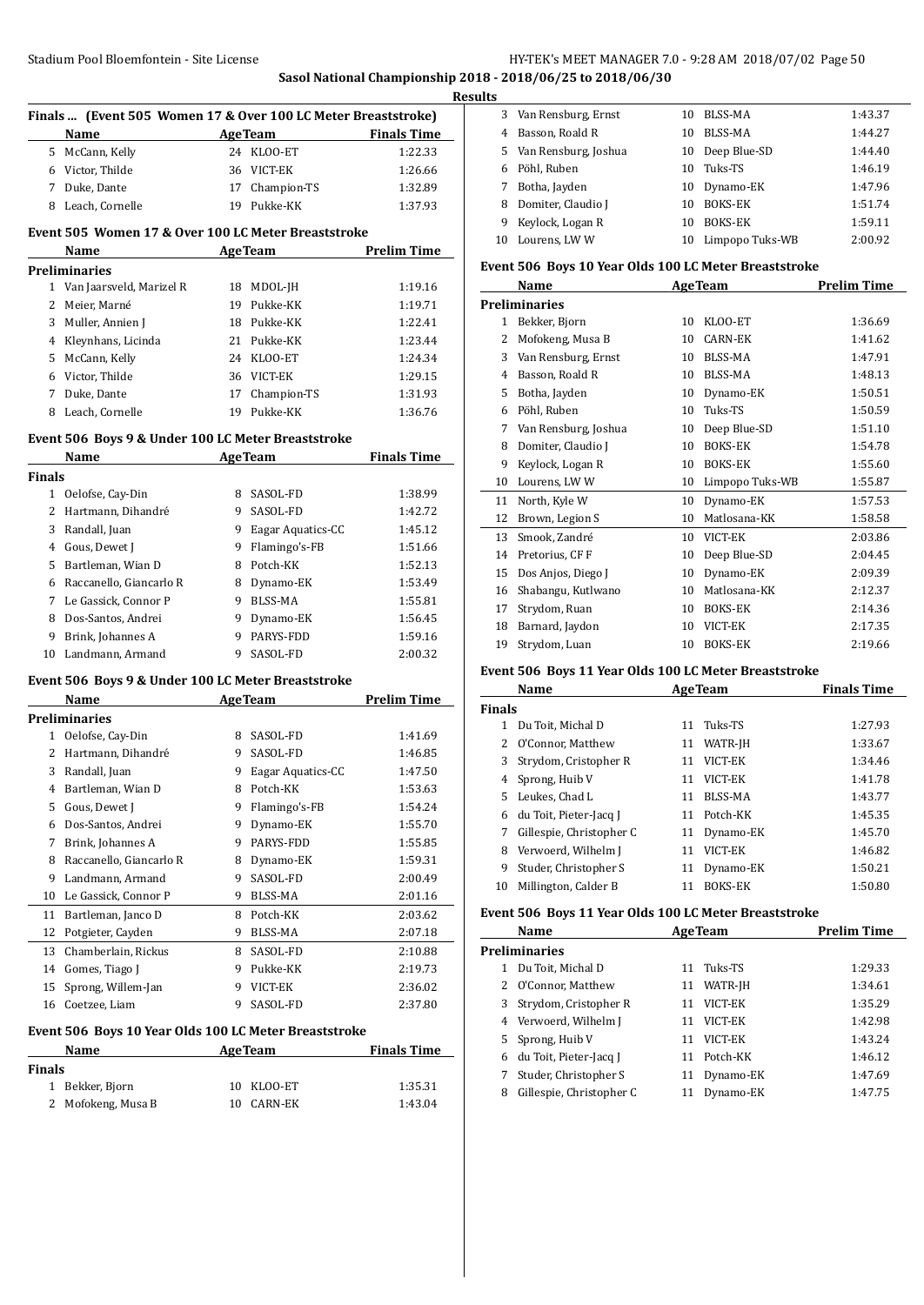**Sasol National Championship 2018 - 2018/06/25 to 2018/06/30**

|                        |                                                                     |    |                 | kesu               |
|------------------------|---------------------------------------------------------------------|----|-----------------|--------------------|
|                        | Preliminaries  (Event 506 Boys 11 Year Olds 100 LC Meter Breaststro |    |                 |                    |
|                        | Name                                                                |    | <b>AgeTeam</b>  | <b>Prelim Time</b> |
|                        | 9 Leukes, Chad L                                                    |    | 11 BLSS-MA      | 1:48.68            |
| 10                     | Millington, Calder B                                                |    | 11 BOKS-EK      | 1:49.20            |
| 11                     | Arnolds, Jarryd C                                                   |    | 11 Titans-SD    | 1:51.18            |
| 12                     | Kock, Lucan D                                                       |    | 11 Potch-KK     | 1:52.98            |
|                        | 13 Gomes, Jace S                                                    |    | 11 Pukke-KK     | 1:55.00            |
|                        | 14 Albertus, TY X                                                   |    | 11 SASOL-FD     | 2:16.17            |
|                        | Event 506 Boys 12 Year Olds 100 LC Meter Breaststroke               |    |                 |                    |
|                        | Name                                                                |    | <b>AgeTeam</b>  | <b>Finals Time</b> |
| Finals                 |                                                                     |    |                 |                    |
|                        | 1 Smit, Byron G                                                     |    | 12 VICT-EK      | 1:23.32            |
| $\overline{2}$         | Waterson, JJ                                                        |    | 12 CARN-EK      | 1:23.67            |
| 3                      | Reinders, Connor                                                    |    | 12 BULS-MA      | 1:25.04            |
| 4                      | Bartleman, Ewald W                                                  |    | 12 Potch-KK     | 1:27.38            |
| 5                      | Rogan, Riley                                                        |    | 12 Deep Blue-SD | 1:28.87            |
| 6                      | Briel, Charlie H                                                    |    | 12 BLSS-MA      | 1:30.30            |
| 7                      | Cilliers, Jacques                                                   |    | 12 BLSS-MA      | 1:33.53            |
| 8                      | du Plessis, Philip P                                                |    | 12 Matlosana-KK | 1:42.19            |
|                        |                                                                     |    |                 |                    |
|                        | Event 506 Boys 12 Year Olds 100 LC Meter Breaststroke               |    |                 |                    |
|                        | Name                                                                |    | AgeTeam         | <b>Prelim Time</b> |
|                        | <b>Preliminaries</b>                                                |    |                 |                    |
|                        | 1 Smit, Byron G                                                     |    | 12 VICT-EK      | 1:25.86            |
|                        | 2 Reinders, Connor                                                  |    | 12 BULS-MA      | 1:26.64            |
| 3                      | Waterson, JJ                                                        |    | 12 CARN-EK      | 1:27.35            |
|                        | 4 Bartleman, Ewald W                                                |    | 12 Potch-KK     | 1:27.60            |
| 5.                     | Briel, Charlie H                                                    |    | 12 BLSS-MA      | 1:30.14            |
| 6                      | Rogan, Riley                                                        |    | 12 Deep Blue-SD | 1:30.40            |
| 7                      | Cilliers, Jacques                                                   |    | 12 BLSS-MA      | 1:33.34            |
| 8                      | Van Rensburg, Ruan                                                  |    | 12 Deep Blue-SD | 1:38.57            |
| 9                      | du Plessis, Philip P                                                |    | 12 Matlosana-KK | 1:42.08            |
| 10                     | Johnson, David                                                      |    | 12 Dynamo-EK    | 1:48.31            |
| 11                     | Kotze, Neil                                                         |    | 12 DDA-TS       | 1:49.63            |
| 12                     | Van Rooyen, Connor S                                                |    | 12 Matlosana-KK | 1:51.51            |
| 13                     | Van Zyl, Waldemar                                                   |    | 12 SASOL-FD     | 1:53.07            |
| 14                     | Reinecke, Matthew J                                                 |    | 12 KLOO-ET      | 1:53.65            |
| 15                     | Boonzaaier, Henk                                                    |    | 12 Matlosana-KK | 1:58.37            |
| 16                     | Fouché, Nathan L                                                    | 12 | Deep Blue-SD    | 1:58.75            |
| 17                     | Prinsloo, Keanu L                                                   | 12 | <b>BLSS-MA</b>  | 2:01.90            |
| 18                     | De Bruyn, Zander                                                    |    | 12 Matlosana-KK | 2:03.71            |
| 19                     | Nicolaou, Michael J                                                 |    | 12 CARN-EK      | 2:05.04            |
| 20                     | De Vernon, Dawson                                                   | 12 | Deep Blue-SD    | 2:15.70            |
|                        |                                                                     |    |                 |                    |
|                        | Event 506 Boys 13 Year Olds 100 LC Meter Breaststroke               |    |                 |                    |
|                        | Name                                                                |    | <b>AgeTeam</b>  | <b>Finals Time</b> |
| Finals<br>$\mathbf{1}$ |                                                                     |    |                 |                    |
|                        | Keylock, Kian C                                                     | 13 | BOKS-EK         | 1:13.31            |
| 2                      | Zwane, Lehakwe M                                                    | 13 | SASOL-FD        | 1:17.96            |
| 3                      | Smal, Lucques                                                       | 13 | Titans-SD       | 1:18.57            |
| 4                      | Van Rensburg, Sebastian                                             |    | 13 Tuks-TS      | 1:19.16            |
| 5                      | McLeary, James H                                                    |    | 13 Champion-TS  | 1:19.60            |
| 6                      | Nel, Jaden                                                          | 13 | SASOL-FD        | 1:21.56            |
| 7                      | Rebelo, Ricardo                                                     | 13 | Tuks-TS         | 1:22.23            |
| 8                      | Botes, Cobus                                                        | 13 | BLSS-MA         | 1:23.30            |
| 9                      | Makgate, Lereko P                                                   | 13 | Matlosana-KK    | 1:28.91            |

**Results** 10 Le Gassick, Liam R 13 BLSS-MA 1:29.41

## **Event 506 Boys 13 Year Olds 100 LC Meter Breaststroke**

|    | Name                    |    | <b>AgeTeam</b> | <b>Prelim Time</b> |
|----|-------------------------|----|----------------|--------------------|
|    | Preliminaries           |    |                |                    |
| 1  | Keylock, Kian C         | 13 | <b>BOKS-EK</b> | 1:14.55            |
| 2  | Van Rensburg, Sebastian | 13 | Tuks-TS        | 1:21.67            |
| 3  | Smal, Lucques           | 13 | Titans-SD      | 1:21.69            |
| 4  | McLeary, James H        | 13 | Champion-TS    | 1:21.84            |
| 5  | Zwane, Lehakwe M        | 13 | SASOL-FD       | 1:21.87            |
| 6  | Botes, Cobus            | 13 | BLSS-MA        | 1:22.89            |
| 7  | Nel, Jaden              | 13 | SASOL-FD       | 1:23.23            |
| 8  | Rebelo, Ricardo         | 13 | Tuks-TS        | 1:23.60            |
| 9  | Le Gassick, Liam R      | 13 | BLSS-MA        | 1:28.87            |
| 10 | Makgate, Lereko P       | 13 | Matlosana-KK   | 1:30.82            |
| 11 | Knepscheld, HJ          | 13 | Valsrivier-FDD | 1:33.45            |
| 12 | Hood, Sean H            | 13 | Deep Blue-SD   | 1:36.60            |
| 13 | Pretorius, Dandré P     | 13 | Deep Blue-SD   | 1:36.82            |
| 14 | Khoane, Aobakwe O       | 13 | Matlosana-KK   | 1:39.05            |
| 15 | Brand, Keagz C          | 13 | KLOO-ET        | 1:39.82            |
| 16 | Dos Santos, Daniël J    | 13 | Titans-SD      | 1:41.66            |
| 17 | La Grange, Tristan      | 13 | VICT-EK        | 1:43.79            |
| 18 | Sprong, André           | 13 | VICT-EK        | 1:50.27            |
| 19 | Chamberlain, Wiaan      | 13 | SASOL-FD       | 2:01.69            |
|    |                         |    |                |                    |

# **Event 506 Boys 14 Year Olds 100 LC Meter Breaststroke**

|               | Name                 |    | <b>AgeTeam</b> | <b>Finals Time</b> |
|---------------|----------------------|----|----------------|--------------------|
| <b>Finals</b> |                      |    |                |                    |
| 1             | Landman, Zander J    |    | 14 Tuks-TS     | 1:10.12            |
| $\mathbf{Z}$  | Vorster, Simeon W    | 14 | BLSS-MA        | 1:14.81            |
| 3             | Haslam, Matt R       | 14 | KLOO-ET        | 1:20.87            |
| 4             | Gillespie, Joshua A  |    | 14 Dynamo-EK   | 1:22.07            |
| 5.            | Liu, Benny           | 14 | BLSS-MA        | 1:22.92            |
| 6             | Du Toit, Thian       | 14 | BLSS-MA        | 1:25.06            |
|               | Maleshane, Tshiamo O | 14 | Matlosana-KK   | 1:28.79            |
| 8             | Immelman, Divan      | 14 | CARN-EK        | 1:30.33            |
| 9             | Pretorius, JD D      | 14 | CARN-EK        | 1:33.67            |
| 10            | Millington, Callum D | 14 | <b>BOKS-EK</b> | 1:36.44            |
|               |                      |    |                |                    |

#### **Event 506 Boys 14 Year Olds 100 LC Meter Breaststroke**

|    | Name                 |    | <b>AgeTeam</b> | <b>Prelim Time</b> |  |
|----|----------------------|----|----------------|--------------------|--|
|    | Preliminaries        |    |                |                    |  |
| 1  | Landman, Zander J    | 14 | Tuks-TS        | 1:10.22            |  |
| 2  | Vorster, Simeon W    | 14 | BLSS-MA        | 1:17.91            |  |
| 3  | Gillespie, Joshua A  | 14 | Dynamo-EK      | 1:22.25            |  |
| 4  | Haslam, Matt R       | 14 | KLOO-ET        | 1:24.39            |  |
| 5  | Liu, Benny           | 14 | BLSS-MA        | 1:24.74            |  |
| 6  | Du Toit, Thian       | 14 | BLSS-MA        | 1:25.79            |  |
| 7  | Maleshane, Tshiamo O | 14 | Matlosana-KK   | 1:27.52            |  |
| 8  | Immelman, Divan      | 14 | CARN-EK        | 1:30.41            |  |
| 9  | Pretorius, JD D      | 14 | CARN-EK        | 1:33.35            |  |
| 10 | Millington, Callum D | 14 | BOKS-EK        | 1:34.14            |  |
| 11 | Fouché, Matthew L    | 14 | Deep Blue-SD   | 1:35.93            |  |
| 12 | Beukes, Nathan J     | 14 | Matlosana-KK   | 1:39.18            |  |
| 13 | Nel, Liam N          | 14 | Matlosana-KK   | 1:46.08            |  |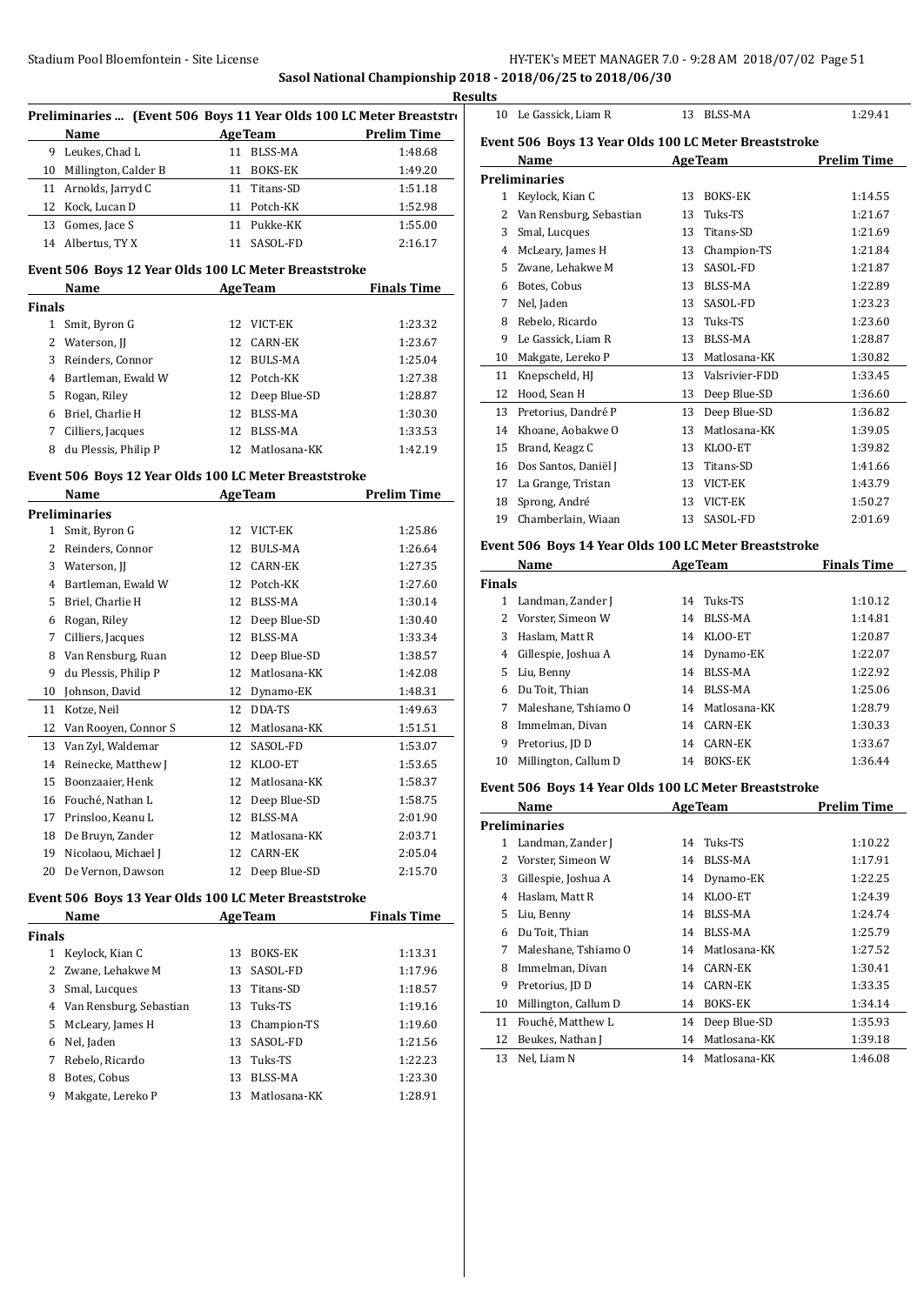**Sasol National Championship 2018 - 2018/06/25 to 2018/06/30**

 $\frac{1}{2}$ 

 $\overline{a}$ 

|         |                                                      |             | <b>Results</b> |
|---------|------------------------------------------------------|-------------|----------------|
|         | Event 506 Men 15 Year Olds 100 LC Meter Breaststroke |             |                |
| $N = 1$ | $A \sim \pi$                                         | Einele Time | $\Gamma$ vo    |

|               | Name                 |     | <b>AgeTeam</b>  | <b>Finals Time</b> |
|---------------|----------------------|-----|-----------------|--------------------|
| <b>Finals</b> |                      |     |                 |                    |
|               | Staines, Jaiden      | 15. | BOKS-EK         | 1:09.15            |
|               | 2 Fischer, Ethan     |     | 15 Dmss Gators  | 1:10.22            |
|               | 3 Radebe, Kgomotso A |     | 15 SASOL-FD     | 1:23.92            |
|               | 4 Landmann, Ramon    |     | 15 SASOL-FD     | 1:25.13            |
|               | 5 Du Plessis, Hein C |     | 15 Hillcrest-TS | 1:25.69            |
| 6             | Debruyn, Jason       |     | 15 Matlosana-KK | 1:28.98            |
|               | Alli, Mizaan         | 15  | <b>BOKS-EK</b>  | 1:32.03            |

#### **Event 506 Men 15 Year Olds 100 LC Meter Breaststroke**

|   | Name                 |    | <b>AgeTeam</b>  | <b>Prelim Time</b> |
|---|----------------------|----|-----------------|--------------------|
|   | <b>Preliminaries</b> |    |                 |                    |
| 1 | Staines, Jaiden      | 15 | BOKS-EK         | 1:10.05            |
|   | 2 Fischer, Ethan     |    | 15 Dmss Gators  | 1:12.56            |
|   | 3 Du Plessis, Hein C | 15 | Hillcrest-TS    | 1:25.60            |
|   | 4 Debruyn, Jason     |    | 15 Matlosana-KK | 1:28.16            |
|   | 5 Landmann, Ramon    |    | 15 SASOL-FD     | 1:28.31            |
| 6 | Radebe, Kgomotso A   |    | 15 SASOL-FD     | 1:28.81            |
| 7 | Nortié, Wynand O     | 15 | Titans-SD       | 1:32.60            |
| 8 | Alli, Mizaan         | 15 | <b>BOKS-EK</b>  | 1:32.65            |

#### **Event 506 Men 16 Year Olds 100 LC Meter Breaststroke**

|               |                                                                                                                                                                 |                | <b>Finals Time</b>                                          |  |
|---------------|-----------------------------------------------------------------------------------------------------------------------------------------------------------------|----------------|-------------------------------------------------------------|--|
| <b>Finals</b> |                                                                                                                                                                 |                |                                                             |  |
|               | 16                                                                                                                                                              | BLSS-MA        | 1:07.92                                                     |  |
|               | 16                                                                                                                                                              | BLSS-MA        | 1:10.61                                                     |  |
|               |                                                                                                                                                                 |                | 1:10.75                                                     |  |
|               | 16                                                                                                                                                              | BLSS-MA        | 1:12.85                                                     |  |
|               | 16                                                                                                                                                              |                | 1:18.79                                                     |  |
|               |                                                                                                                                                                 |                | 1:18.97                                                     |  |
|               | 16                                                                                                                                                              | <b>BLSS-MA</b> | 1:26.29                                                     |  |
|               | 16                                                                                                                                                              | Tuks-TS        | 1:30.62                                                     |  |
|               | Name<br>Seyffert, JP P<br>2 De Waal, Luan<br>Jordaan, Etienne<br>4 Steyn, Corrie<br>5 Letley, Kyle C<br>Swanepoel, Hanno<br>Roos, Tiaan J<br>Mathibela, Oratile |                | <b>AgeTeam</b><br>16 Deep Blue-SD<br>ESTR-EK<br>16 SASOL-FD |  |

#### **Event 506 Men 16 Year Olds 100 LC Meter Breaststroke**

|      | Name               |    | <b>AgeTeam</b>  | <b>Prelim Time</b> |  |  |
|------|--------------------|----|-----------------|--------------------|--|--|
|      | Preliminaries      |    |                 |                    |  |  |
|      | Seyffert, JP P     | 16 | BLSS-MA         | 1:08.75            |  |  |
|      | *2 De Waal, Luan   | 16 | BLSS-MA         | 1:11.39            |  |  |
| $*2$ | Jordaan, Etienne   |    | 16 Deep Blue-SD | 1:11.39            |  |  |
| 4    | Steyn, Corrie      | 16 | BLSS-MA         | 1:13.48            |  |  |
| 5.   | Swanepoel, Hanno   |    | 16 SASOL-FD     | 1:19.83            |  |  |
| 6    | Letley, Kyle C     | 16 | <b>ESTR-EK</b>  | 1:22.84            |  |  |
| 7    | Roos, Tiaan J      | 16 | <b>BLSS-MA</b>  | 1:25.40            |  |  |
| 8    | Mathibela, Oratile |    | 16 Tuks-TS      | 1:29.63            |  |  |

#### **Event 506 Men 17 & Over 100 LC Meter Breaststroke**

|               | Name                  |    | <b>AgeTeam</b> | <b>Finals Time</b> |
|---------------|-----------------------|----|----------------|--------------------|
| <b>Finals</b> |                       |    |                |                    |
| 1             | Moll, Jandré J        | 17 | VICT-EK        | 1:10.60            |
|               | 2 Thomas, Cullen      | 18 | BLSS-MA        | 1:11.04            |
|               | 3 van der Bank, Morné | 19 | Pukke-KK       | 1:12.78            |
|               | 4 Smal, Jean-Pierre   | 17 | Titans-SD      | 1:13.54            |
|               | 5 Leukes, David J     | 17 | BLSS-MA        | 1:14.61            |
| 6             | Snyman, Francois J    | 20 | Pukke-KK       | 1:21.18            |
| 7             | Rantshabeng, Otsile D | 18 | Dmss Gators    | 1:29.19            |
| 8             | Motseare, Lebo        | 18 | SASOL-FD       | 1:40.92            |

| 9 | Nel IP<br>. |  |
|---|-------------|--|

| ults                                              |           |                |                    |  |  |
|---------------------------------------------------|-----------|----------------|--------------------|--|--|
|                                                   | 9 Nel. IP | 18 I's Agua-SD | 1:54.91            |  |  |
| Event 506 Men 17 & Over 100 LC Meter Breaststroke |           |                |                    |  |  |
|                                                   | Name      | AgaTaam        | <b>Prolim Timo</b> |  |  |

|              | Name                  |    | <b>AgeTeam</b> | <b>Prelim Time</b> |  |  |
|--------------|-----------------------|----|----------------|--------------------|--|--|
|              | Preliminaries         |    |                |                    |  |  |
| 1            | Thomas, Cullen        | 18 | <b>BLSS-MA</b> | 1:12.43            |  |  |
| $\mathbf{2}$ | Moll, Jandré J        | 17 | VICT-EK        | 1:12.64            |  |  |
| 3            | Smal, Jean-Pierre     | 17 | Titans-SD      | 1:13.57            |  |  |
| 4            | van der Bank, Morné   | 19 | Pukke-KK       | 1:14.54            |  |  |
| 5.           | Leukes, David J       | 17 | BLSS-MA        | 1:16.35            |  |  |
| 6            | Snyman, Francois J    | 20 | Pukke-KK       | 1:23.15            |  |  |
|              | Rantshabeng, Otsile D | 18 | Dmss Gators    | 1:26.99            |  |  |
| 8            | Motseare, Lebo        | 18 | SASOL-FD       | 1:41.20            |  |  |
| 9            | Nel, JP               | 18 | I's Aqua-SD    | 1:51.72            |  |  |

#### **Event 507 Women 13-14 4x50 LC Meter Freestyle Relay**

|    | Team                              | Relay                       | <b>Finals Time</b> |
|----|-----------------------------------|-----------------------------|--------------------|
| 1  | Dmss Gators                       | A                           | 2:00.78            |
|    | 1) Matthews, Tselane 14           | 2) Ingwe, Kimberly 12       |                    |
|    | 3) Jobe, Hannah 14                | 4) Egner, Maxine 13         |                    |
| 2  | BLSS-MA                           | A                           | 2:06.67            |
|    | 1) Van der Spuy, Savannah 14      | 2) Olsen, Amber J 12        |                    |
|    | 3) Geel, Kayleigh S 14            | 4) Maartens, Aquilla M 13   |                    |
| 3  | KLOO-ET                           | A                           | 2:06.74            |
|    | 1) Haslam, Tayla J 12             | 2) Bekker, Simei 13         |                    |
|    | 3) Carpenter, Kelly 13            | 4) Divall, Emma A 14        |                    |
| 4  | Titans-SD                         | A                           | 2:15.37            |
|    | 1) Whelan, Francis 11             | 2) Makhaluza, Ayabonga N 13 |                    |
|    | 3) Levin, Zelmarie 12             | 4) Wille, Ellen J 14        |                    |
| 5. | Tuks-TS                           | A                           | 2:17.70            |
|    | 1) Brown, Keira 14                | 2) De Wet, Mila 13          |                    |
|    | 3) Williams, Kaylyn 13            | 4) De Wet, Carmen 12        |                    |
| 6  | Deep Blue-SD                      | A                           | 2:21.41            |
|    | 1) Langenhoven, Mia 14            | 2) Gouws, Catelynn 12       |                    |
|    | 3) Bekker, Danieka 13             | 4) Lubbe, Jade 14           |                    |
| 7  | <b>BLSS-MA</b>                    | B                           | 2:24.88            |
|    | 1) Armour, Kaeli-Peace 11         | 2) Karpakis, Cayley G 11    |                    |
|    | 3) Khosana, Khensi 12             | 4) Ncube, Angela L 14       |                    |
| 8  | KLOO-ET                           | B                           | 2:28.03            |
|    | 1) Reinecke, Stella A 11          | 2) Mayoss, Erin L 10        |                    |
|    | 3) Prinsloo, Cher H 10            | 4) Bell, Skyla R 11         |                    |
| 9  | SASOL-FD                          | A                           | 2:29.89            |
|    | 1) Swanepoel, Centaine 13         | 2) Joubert, Karla 14        |                    |
|    | 3) Jansen van Rensburg, Dina J 12 | 4) Oelofse, Bay-Linn 10     |                    |

#### **Event 508 Men 13-14 4x50 LC Meter Freestyle Relay**

|    | <b>Team</b>              | Relav                      | <b>Finals Time</b> |
|----|--------------------------|----------------------------|--------------------|
| 1. | Tuks-TS                  | A                          | 1:52.13            |
|    | 1) Landman, Zander J 14  | 2) Fildes, Nathan H 13     |                    |
|    | 3) Rebelo, Ricardo 13    | 4) Hinrichsen, Callum E 14 |                    |
| 2  | BLSS-MA                  | A                          | 1:52.79            |
|    | 1) Liu, Benny 14         | 2) Du Toit, Thian 14       |                    |
|    | 3) Le Gassick, Liam R 13 | 4) Vorster, Simeon W 14    |                    |
| 3  | Deep Blue-SD             | A                          | 2:05.22            |
|    | 1) Hood, Sean H 13       | 2) Fouché, Matthew L 14    |                    |
|    | 3) Rogan, Riley 12       | 4) Pretorius, Dandré P 13  |                    |
| 4  | Matlosana-KK             | A                          | 2:06.50            |
|    | 1) Beukes, Nathan J 14   | 2) Makgate, Lereko P 13    |                    |
|    | 3) Khoane, Aobakwe 0 13  | 4) Maleshane, Tshiamo 0 14 |                    |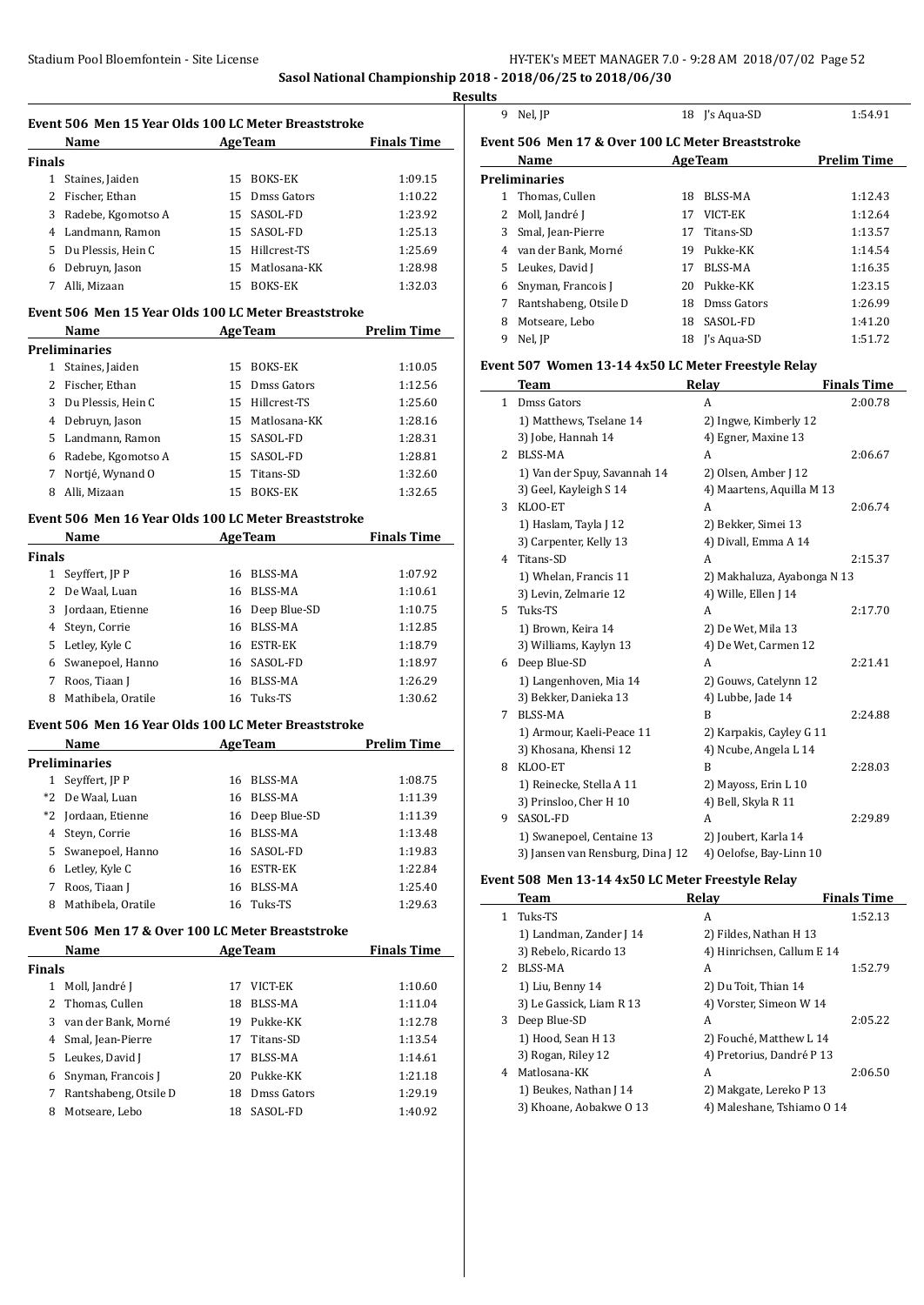**Sasol National Championship 2018 - 2018/06/25 to 2018/06/30**

**Results**

 $\overline{a}$ 

 $\overline{\phantom{a}}$ 

 $\overline{\phantom{a}}$ 

|    | Team                     | Relay                           | <b>Finals Time</b> |
|----|--------------------------|---------------------------------|--------------------|
| 5. | BOKS-EK                  | A                               | 2:07.80            |
|    | 1) Keylock, Kian C 13    | 2) Millington, Calder B 11      |                    |
|    | 3) Keylock, Logan R 10   | 4) Millington, Callum D 14      |                    |
| 6. | SASOL-FD                 | A                               | 2:08.24            |
|    | 1) Zwane, Lehakwe M 13   | 2) van der Westhuizen, Tiaan 12 |                    |
|    | 3) Chamberlain, Wiaan 13 | 4) Nel, Jaden 13                |                    |
| 7  | <b>BLSS-MA</b>           | B                               | 2:10.05            |
|    | 1) Briel, Charlie H 12   | 2) Prinsloo, Keanu L 12         |                    |
|    | 3) Cilliers, Jacques 12  | 4) Botes, Cobus 13              |                    |
| 8  | KLOO-ET                  | A                               | 2:10.30            |
|    | 1) Haslam, Matt R 14     | 2) Brand, Keagz C 13            |                    |
|    | 3) Bekker, Bjorn 10      | 4) Reinecke, Matthew J 12       |                    |
| 9  | <b>CARN-EK</b>           | A                               | 2:14.00            |
|    | 1) Immelman, Divan 14    | 2) Nicolaou, Michael J 12       |                    |
|    | 3) Waterson, II 12       | 4) Pretorius, JD D 14           |                    |

#### **Event 509 Women 10 & Under 4x50 LC Meter Medley Relay**

|              | Team                    | Relay                      | <b>Finals Time</b> |
|--------------|-------------------------|----------------------------|--------------------|
| $\mathbf{1}$ | BLSS-MA                 | A                          | 2:54.77            |
|              | 1) Chen, Vera R 9       | 2) Vincent, Amelia 10      |                    |
|              | 3) Baenhoff, Chanel 10  | 4) Frylinck, Mareze 10     |                    |
| $2^{\circ}$  | KLOO-ET                 | A                          | 3:08.11            |
|              | 1) Prinsloo, Cher H 10  | 2) Rayne, Brooklyn K 8     |                    |
|              | 3) Mayoss, Erin L 10    | 4) Rayne, Madison R 8      |                    |
| 3            | BLSS-MA                 | B                          | 3:41.59            |
|              | 1) Fourie, Marize 9     | 2) Mc Ardle, Jessica 9     |                    |
|              | 3) Krause, Alandri 9    | 4) Seymour, Ashley 9       |                    |
| 4            | SASOL-FD                | A                          | 3:51.68            |
|              | 1) Barnard, Chrisley 9  | 2) Barnard, Franzelle 7    |                    |
|              | 3) Oelofse, Bay-Linn 10 | 4) Van Der Net, Mariel E 9 |                    |
|              |                         |                            |                    |

#### **Event 510 Men 10 & Under 4x50 LC Meter Medley Relay**

|   | Team                         | Relay                     | <b>Finals Time</b> |
|---|------------------------------|---------------------------|--------------------|
| 1 | SASOL-FD                     | А                         | 2:50.21            |
|   | 1) Hartmann, Dihandré 9      | 2) Oelofse, Cay-Din 8     |                    |
|   | 3) Chamberlain, Rickus 8     | 4) Landmann, Armand 9     |                    |
| 2 | Dynamo-EK                    | A                         | 2:54.37            |
|   | 1) North, Kyle W 10          | 2) Botha, Jayden 10       |                    |
|   | 3) Raccanello, Giancarlo R 8 | 4) Dos Anjos, Diego J 10  |                    |
| 3 | <b>BLSS-MA</b>               | А                         | 2:56.32            |
|   | 1) Le Gassick, Connor P 9    | 2) Van Rensburg, Ernst 10 |                    |
|   | 3) Basson, Roald R 10        | 4) Potgieter, Cayden 9    |                    |

#### **Event 601 Girls 9 & Under 100 LC Meter Freestyle**

| Name                  | <b>AgeTeam</b> |                | <b>Finals Time</b> |
|-----------------------|----------------|----------------|--------------------|
| Fourie, Katelyn       | 9              | Titans-SD      | 1:23.05            |
| du Plessis, Madison   | 9              | BULS-MA        | 1:27.70            |
| Potgieter, Annika     | 9              | Pukke-KK       | 1:31.76            |
| Fourie, Mila          | 8              | Matlosana-KK   | 1:31.91            |
| Ward, Marlene         | 9              | Tuks-TS        | 1:36.21            |
| Rayne, Madison R      | 8              | KLOO-ET        | 1:39.23            |
| Rayne, Brooklyn K     | 8              | KLOO-ET        | 1:39.78            |
| Snyders, Ane          | 8              | Valsrivier-FDD | 1:40.92            |
| Markovic, Madison M   | 9              | Matlosana-KK   | 1:47.72            |
| Seymour, Ashley       | 9              | BLSS-MA        | 1:50.13            |
| Van Der Net, Mariel E | 9              | SASOL-FD       | 1:54.37            |
| Barnard, Chrisley     | 9              | SASOL-FD       | 1:54.78            |
| Krause, Alandri       | 9              | BLSS-MA        | 1:55.39            |
|                       |                |                |                    |

| 11 L.J |                                                     |    |                |                    |
|--------|-----------------------------------------------------|----|----------------|--------------------|
| 14     | Mc Ardle, Jessica                                   | 9  | BLSS-MA        | 2:00.95            |
|        | Event 601 Girls 10 Year Olds 100 LC Meter Freestyle |    |                |                    |
|        | Name                                                |    | <b>AgeTeam</b> | <b>Finals Time</b> |
| 1      | Oelofse, Bay-Linn                                   | 10 | SASOL-FD       | 1:15.02            |
| 2      | Mayoss, Erin L                                      | 10 | KLOO-ET        | 1:19.15            |
| 3      | Vincent, Amelia                                     | 10 | BLSS-MA        | 1:20.59            |
| 4      | De Klerk, Dané L                                    | 10 | Pukke-KK       | 1:20.74            |
| 5      | Beling, Hayley E                                    | 10 | BOKS-EK        | 1:21.71            |
| 6      | Baenhoff, Chanel                                    | 10 | BLSS-MA        | 1:21.74            |
| 7      | Prinsloo, Cher H                                    | 10 | KLOO-ET        | 1:21.75            |
| 8      | Frylinck, Mareze                                    | 10 | BLSS-MA        | 1:23.43            |
| 9      | Olivier, Deidré L                                   | 10 | Pukke-KK       | 1:25.59            |
| 10     | Coetzee, Liesche                                    | 10 | SASOL-FD       | 1:40.40            |
| 11     | Price, Lenya B                                      | 10 | VICT-EK        | 1:43.49            |
|        |                                                     |    |                |                    |

## **Event 601 Girls 11 Year Olds 100 LC Meter Freestyle**

|    | Name                   |    | <b>AgeTeam</b> | <b>Finals Time</b> |
|----|------------------------|----|----------------|--------------------|
| 1  | Whelan, Francis        | 11 | Titans-SD      | 1:11.30            |
| 2  | Armour, Kaeli-Peace    | 11 | BLSS-MA        | 1:13.89            |
| 3  | Cowley, Robyn          | 11 | Tuks-TS        | 1:16.13            |
| 4  | Palmer, Xandri         | 11 | Pukke-KK       | 1:16.63            |
| 5  | Bonnema, Ankie M       | 11 | DDA-TS         | 1:18.68            |
| 6  | Bott, Jessica A        | 11 | <b>CARN-EK</b> | 1:20.61            |
| 7  | du Plessis, Deone      | 11 | Champion-TS    | 1:22.43            |
| 8  | Bell, Skyla R          | 11 | KLOO-ET        | 1:24.96            |
| 9  | Reinecke, Stella A     | 11 | KLOO-ET        | 1:25.55            |
| 10 | Van Der Vyver, Kaylee  | 11 | CARN-EK        | 1:27.71            |
| 11 | Lebitso, Kutloano      | 11 | Matlosana-KK   | 1:29.40            |
| 12 | Landmann, Julie        | 11 | SASOL-FD       | 1:30.23            |
| 13 | Sekawana, Tshwanelo R  | 11 | Matlosana-KK   | 1:30.89            |
| 14 | Pretorius, Abi         | 11 | <b>CARN-EK</b> | 1:32.23            |
| 15 | Kasonkomona, Tyra      | 11 | Matlosana-KK   | 1:34.80            |
| 16 | Thobedi, Bongithemba B | 11 | Matlosana-KK   | 1:47.80            |

# **Event 601 Girls 12 Year Olds 100 LC Meter Freestyle**

|    | Name                        |    | <b>AgeTeam</b> | <b>Finals Time</b> |
|----|-----------------------------|----|----------------|--------------------|
| 1  | Haslam, Tayla J             | 12 | KLOO-ET        | 1:07.13            |
| 2  | Olsen, Amber J              | 12 | BLSS-MA        | 1:08.51            |
| 3  | van Niekerk, Tumé           | 12 | Potch-KK       | 1:11.12            |
| 4  | Ingwe, Kimberly             | 12 | Dmss Gators    | 1:11.17            |
| 5  | Steyn, Symóne               | 12 | Keiko-NM       | 1:14.97            |
| 6  | Jacobs, Demi                | 12 | Champion-TS    | 1:15.55            |
| 7  | Levin, Zelmarie             | 12 | Titans-SD      | 1:17.59            |
| 8  | Van der Walt, San-Mari      | 12 | DDA-TS         | 1:18.29            |
| 9  | Markovic, Eva O             | 12 | Matlosana-KK   | 1:19.43            |
| 10 | De Wet, Carmen              | 12 | Tuks-TS        | 1:19.73            |
| 11 | Havenga, Tatum R            | 12 | <b>CARN-EK</b> | 1:21.70            |
| 12 | Jansen van Rensburg, Dina J | 12 | SASOL-FD       | 1:21.87            |
| 13 | Khosana, Khensi             | 12 | BLSS-MA        | 1:24.16            |
| 14 | Turner, Jane V              | 12 | Dynamo-EK      | 1:31.40            |
| 15 | Visser, Cayla               | 12 | BLSS-MA        | 1:33.35            |
| 16 | Gouws, Catelynn             | 12 | Deep Blue-SD   | 1:35.35            |
| 17 | Visser, Kaylin              | 12 | BLSS-MA        | 1:37.43            |

## **Event 601 Girls 13 Year Olds 100 LC Meter Freestyle**

| Name                 | <b>AgeTeam</b> | <b>Finals Time</b> |
|----------------------|----------------|--------------------|
| 1 Egner, Maxine      | 13 Dmss Gators | 1:03.90            |
| 2 Van Rooyen, Mehane | 13 NSS         | 1:06.56            |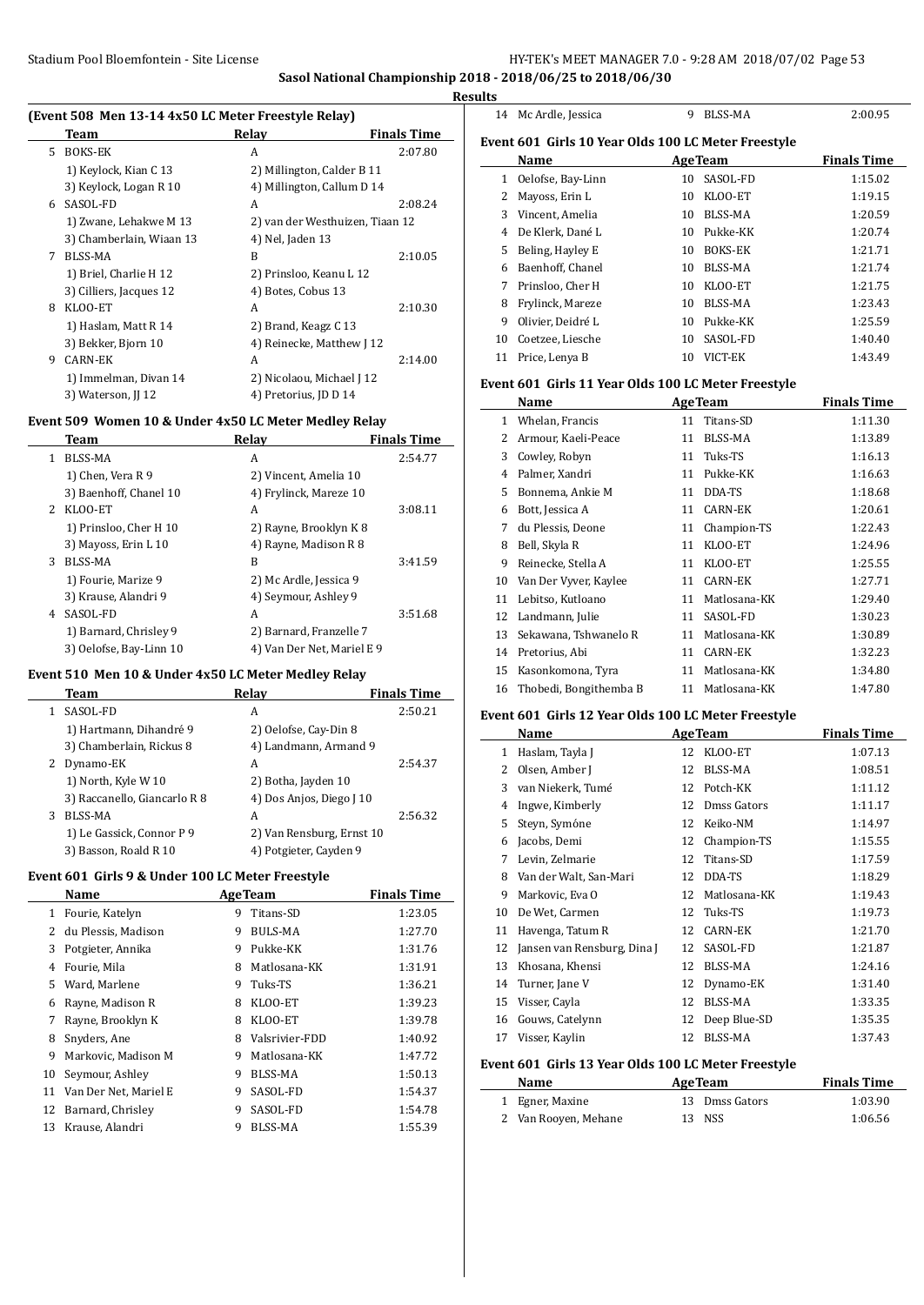#### Stadium Pool Bloemfontein - Site License HY-TEK's MEET MANAGER 7.0 - 9:28 AM 2018/07/02 Page 54 **Sasol National Championship 2018 - 2018/06/25 to 2018/06/30**

**Results**

J.

 $\overline{a}$ 

 $\overline{a}$ 

#### **(Event 601 Girls 13 Year Olds 100 LC Meter Freestyle)**

|    | Name                  |    | <b>AgeTeam</b> | <b>Finals Time</b> |
|----|-----------------------|----|----------------|--------------------|
| 3  | Bekker, Simei         | 13 | KLOO-ET        | 1:08.42            |
| 4  | de Beer, Gabriella    | 13 | Matlosana-KK   | 1:09.33            |
| 5  | Jack, Michelle        | 13 | Dmss Gators    | 1:09.95            |
| 6  | Carpenter, Kelly      | 13 | KLOO-ET        | 1:11.25            |
| 7  | Barnard, Chloë        | 13 | VICT-EK        | 1:11.52            |
| 8  | Gous, Caylin          | 13 | Flamingo's-FB  | 1:12.33            |
| 9  | Mokgatle, Yaone       | 13 | Dmss Gators    | 1:14.58            |
| 10 | Maartens, Aquilla M   | 13 | <b>BLSS-MA</b> | 1:14.67            |
| 11 | Egner, Adina          | 13 | Dmss Gators    | 1:16.21            |
| 12 | Makhaluza, Ayabonga N | 13 | Titans-SD      | 1:17.55            |
| 13 | De Wet, Mila          | 13 | Tuks-TS        | 1:17.66            |
| 14 | Swanepoel, Centaine   | 13 | SASOL-FD       | 1:18.38            |
| 15 | Williams, Kaylyn      | 13 | Tuks-TS        | 1:20.46            |
| 16 | Bekker, Danieka       | 13 | Deep Blue-SD   | 1:23.09            |
| 17 | Erasmus, Jasmine A    | 13 | Matlosana-KK   | 1:33.80            |

# **Event 601 Girls 14 Year Olds 100 LC Meter Freestyle**

|    | Name                   | <b>AgeTeam</b> |                 | <b>Finals Time</b> |
|----|------------------------|----------------|-----------------|--------------------|
| 1  | Wille, Ellen J         |                | 14 Titans-SD    | 1:06.12            |
| 2  | Matthews, Tselane      | 14             | Dmss Gators     | 1:07.75            |
| 3  | Van der Spuy, Savannah | 14             | BLSS-MA         | 1:08.27            |
| 4  | Van der Riet, Kara     | 14             | DDA-TS          | 1:08.88            |
| 5  | Jobe, Hannah           |                | 14 Dmss Gators  | 1:09.54            |
| 6  | Olivier, Asté          | 14             | VICT-EK         | 1:10.49            |
| 7  | Divall, Emma A         | 14             | KLOO-ET         | 1:10.85            |
| 8  | Pelser, Jewell         |                | 14 Tuks-TS      | 1:12.76            |
| 9  | Lubbe, Jade            |                | 14 Deep Blue-SD | 1:12.97            |
| 10 | vd Merwe, Jeanné       | 14             | Pukke-KK        | 1:13.39            |
| 11 | Langenhoven, Mia       |                | 14 Deep Blue-SD | 1:14.30            |
| 12 | Brown, Keira           | 14             | Tuks-TS         | 1:16.74            |
| 13 | Ncube, Angela L        | 14             | <b>BLSS-MA</b>  | 1:18.76            |
| 14 | Joubert, Karla         | 14             | SASOL-FD        | 1:26.65            |
| 15 | Van Breda, Kyla        | 14             | Matlosana-KK    | 1:28.07            |

#### **Event 601 Women 15 Year Olds 100 LC Meter Freestyle**

|   | Name               |    | <b>AgeTeam</b>    | <b>Finals Time</b> |
|---|--------------------|----|-------------------|--------------------|
| 1 | Seyffert, Tailyn   | 15 | BLSS-MA           | 1:02.44            |
|   | 2 Pentz, Shelby R  |    | 15 Deep Blue-SD   | 1:04.58            |
| 3 | Ontong, Danielle C | 15 | BLSS-MA           | 1:08.09            |
| 4 | Letley, Kieryn J   | 15 | ESTR-EK           | 1:09.28            |
| 5 | Van Wyk, Ame       |    | 15 Valsrivier-FDD | 1:12.37            |
| 6 | Jones, Amy         | 15 | Dmss Gators       | 1:12.38            |
| 7 | Jardim, Gabriella  | 15 | Florida-MAN       | 1:12.84            |
| 8 | Mc Ardle, Kayleigh | 15 | BLSS-MA           | 1:18.77            |
| 9 | Macintosh, Emma    | 15 | CARN-EK           | 1:27.46            |

# **Event 601 Women 16 Year Olds 100 LC Meter Freestyle**

|    | <b>Name</b>              | <b>AgeTeam</b>  | <b>Finals Time</b> |
|----|--------------------------|-----------------|--------------------|
|    | 1 Landmann, Natalie      | 16 SASOL-FD     | 1:03.43            |
|    | 2 Van Biljon, Rachel-Ann | 16 Tuks-TS      | 1:03.58            |
| 3  | du Toit, Idelé           | 16 Potch-KK     | 1:05.35            |
|    | 4 Stander, Chemone       | 16 Hillcrest-TS | 1:12.48            |
| 5. | Gouws, Shanay            | 16 SASOL-FD     | 1:13.56            |
| 6  | Darling, Zoe M           | 16 SASOL-FD     | 1:19.28            |

| Event 601 Women 17 & Over 100 LC Meter Freestyle |                          |    |                |                    |  |
|--------------------------------------------------|--------------------------|----|----------------|--------------------|--|
|                                                  | <b>Name</b>              |    | <b>AgeTeam</b> | <b>Finals Time</b> |  |
|                                                  | Van Jaarsveld, Marizel R | 18 | MDOL-JH        | 1:00.18            |  |
| 2                                                | van Biljon, Courtney L   | 20 | Pukke-KK       | 1:03.85            |  |
| 3                                                | Blaauw. Nadia            | 20 | Pukke-KK       | 1:03.93            |  |
| 4                                                | Victor, Thilde           | 36 | VICT-EK        | 1:04.87            |  |
| 5.                                               | Meier, Marné             | 19 | Pukke-KK       | 1:05.88            |  |
| 6                                                | Duke, Dante              | 17 | Champion-TS    | 1:07.34            |  |
| 7                                                | Luvt, Danielle           | 22 | Pukke-KK       | 1:10.55            |  |
| 8                                                | Meyer, Lindie            | 17 | Pukke-KK       | 1:13.59            |  |
| 9                                                | Leach, Cornelle          | 19 | Pukke-KK       | 1:15.19            |  |

#### **Event 602 Boys 9 & Under 100 LC Meter Freestyle**

|    | Name                    |   | <b>AgeTeam</b>    | <b>Finals Time</b> |
|----|-------------------------|---|-------------------|--------------------|
| 1  | Randall, Juan           | 9 | Eagar Aquatics-CC | 1:12.27            |
| 2  | Gous, Dewet J           | 9 | Flamingo's-FB     | 1:15.18            |
| 3  | Hartmann, Dihandré      | 9 | SASOL-FD          | 1:15.39            |
| 4  | Dos-Santos, Andrei      | 9 | Dynamo-EK         | 1:21.44            |
| 5  | Oelofse, Cay-Din        | 8 | SASOL-FD          | 1:24.23            |
| 6  | Raccanello, Giancarlo R | 8 | Dynamo-EK         | 1:24.53            |
| 7  | Landmann, Armand        | 9 | SASOL-FD          | 1:25.78            |
| 8  | Bartleman, Wian D       | 8 | Potch-KK          | 1:25.98            |
| 9  | Gomes, Tiago J          | 9 | Pukke-KK          | 1:29.30            |
| 10 | Bartleman, Janco D      | 8 | Potch-KK          | 1:29.46            |
| 11 | Le Gassick, Connor P    | 9 | BLSS-MA           | 1:29.96            |
| 12 | Booysen, Jayden E       | 9 | J's Aqua-SD       | 1:30.46            |
| 13 | Potgieter, Cayden       | 9 | BLSS-MA           | 1:35.34            |
| 14 | Chamberlain, Rickus     | 8 | SASOL-FD          | 1:35.64            |
| 15 | Harrop-Allin, George    | 9 | Champion-TS       | 1:38.73            |
| 16 | Smit, Armand P          | 9 | Hillcrest-TS      | 1:39.76            |
| 17 | Sprong, Willem-Jan      | 9 | VICT-EK           | 1:53.58            |
| 18 | Coetzee. Liam           | 9 | SASOL-FD          | 2:04.13            |

#### **Event 602 Boys 10 Year Olds 100 LC Meter Freestyle**

|    | Name                 |    | <b>AgeTeam</b>  | <b>Finals Time</b> |
|----|----------------------|----|-----------------|--------------------|
| 1  | Bekker, Bjorn        | 10 | KLOO-ET         | 1:15.53            |
| 2  | Van Rensburg, Joshua | 10 | Deep Blue-SD    | 1:17.27            |
| 3  | Keylock, Logan R     | 10 | <b>BOKS-EK</b>  | 1:18.75            |
| 4  | Domiter, Claudio J   | 10 | <b>BOKS-EK</b>  | 1:20.39            |
| 5  | Basson, Roald R      | 10 | BLSS-MA         | 1:21.12            |
| 6  | Mofokeng, Musa B     | 10 | <b>CARN-EK</b>  | 1:22.74            |
| 7  | Lourens, LWW         | 10 | Limpopo Tuks-WB | 1:29.77            |
| 8  | Barnard, Jaydon      | 10 | VICT-EK         | 1:31.75            |
| 9  | Smit, Johan          | 10 | J's Aqua-SD     | 1:32.08            |
| 10 | Brown, Legion S      | 10 | Matlosana-KK    | 1:36.88            |
| 11 | Strydom, Luan        | 10 | <b>BOKS-EK</b>  | 1:39.29            |
| 12 | Pretorius, CF F      | 10 | Deep Blue-SD    | 1:41.08            |
| 13 | Smook, Zandré        | 10 | VICT-EK         | 1:43.19            |
| 14 | Strydom, Ruan        | 10 | <b>BOKS-EK</b>  | 1:45.86            |
| 15 | Kriel, Johannes      | 10 | Valsrivier-FDD  | 1:47.58            |
| 16 | Shabangu, Kutlwano   | 10 | Matlosana-KK    | 1:59.97            |

#### **Event 602 Boys 11 Year Olds 100 LC Meter Freestyle**

| <b>Name</b>         |                          | <b>AgeTeam</b> | <b>Finals Time</b> |
|---------------------|--------------------------|----------------|--------------------|
|                     | 1 Strydom, Cristopher R  | 11 VICT-EK     | 1:06.05            |
| 2 Du Toit, Michal D |                          | 11 Tuks-TS     | 1:08.77            |
|                     | 3 du Toit, Pieter-Jacq J | 11 Potch-KK    | 1:13.30            |
| 4 Sprong, Huib V    |                          | 11 VICT-EK     | 1:15.07            |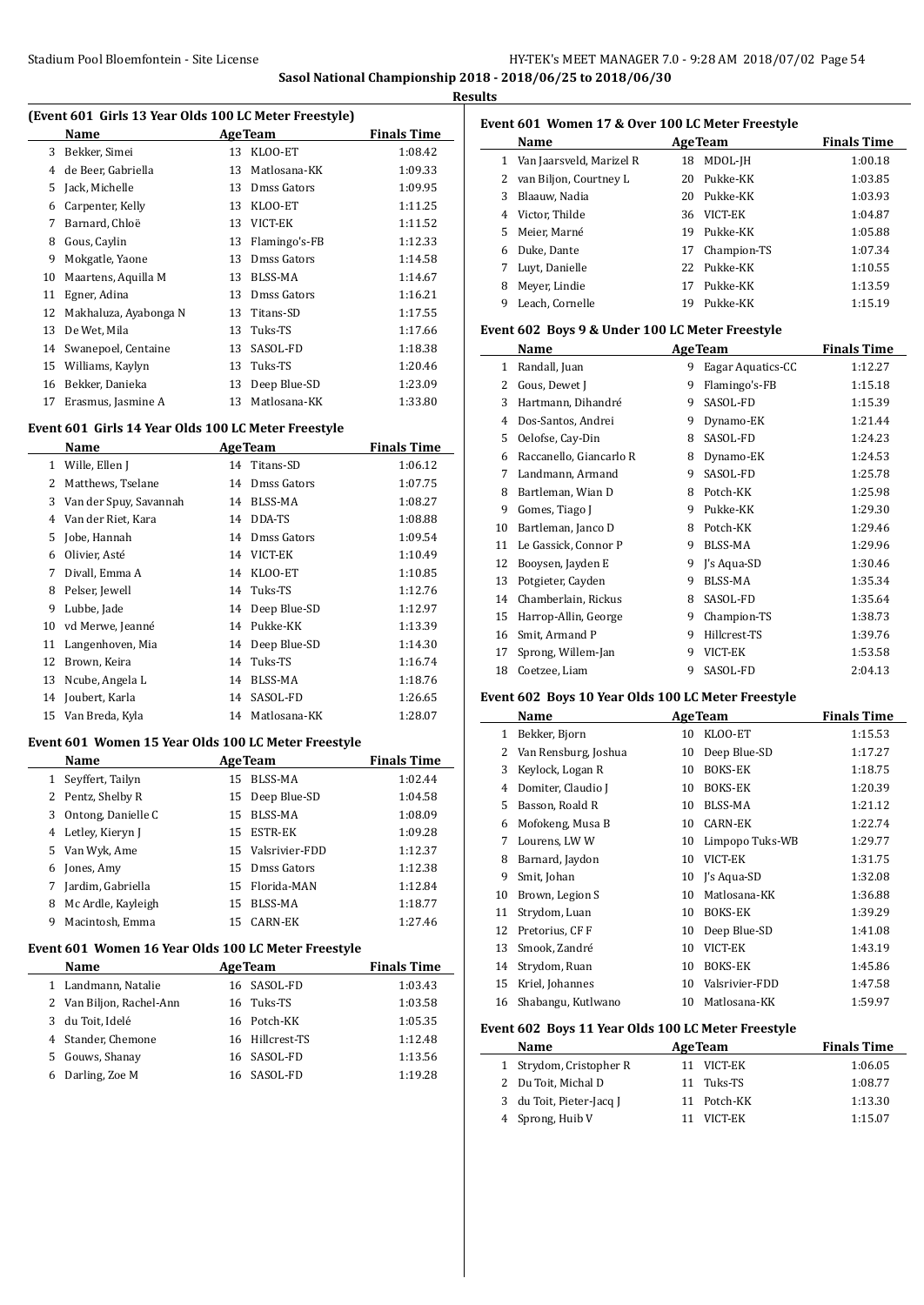**Sasol National Championship 2018 - 2018/06/25 to 2018/06/30**

 $\overline{a}$ 

 $\sim$ 

 $\overline{\phantom{a}}$ 

|              | (Event 602 Boys 11 Year Olds 100 LC Meter Freestyle) |    |                           |                               |
|--------------|------------------------------------------------------|----|---------------------------|-------------------------------|
|              | Name                                                 |    | <b>AgeTeam</b>            | <b>Finals Time</b>            |
| 5            | Gomes, Jace S                                        |    | 11 Pukke-KK               | 1:15.88                       |
| 6            | Studer, Christopher S                                | 11 | Dynamo-EK                 | 1:15.91                       |
|              | 7 Verwoerd, Wilhelm J                                |    | 11 VICT-EK                | 1:18.54                       |
| 8            | Millington, Calder B                                 |    | 11 BOKS-EK                | 1:19.74                       |
| 9            | Hill, Dillon A                                       |    | 11 Tuks-TS                | 1:21.28                       |
| 10           | Gillespie, Christopher C                             |    | 11 Dynamo-EK              | 1:22.18                       |
| 11           | Leukes, Chad L                                       | 11 | <b>BLSS-MA</b>            | 1:29.72                       |
| 12           | Albertus, TY X                                       |    | 11 SASOL-FD               | 1:47.27                       |
|              | Event 602 Boys 12 Year Olds 100 LC Meter Freestyle   |    |                           |                               |
| $\mathbf{1}$ | Name<br>Briel, Charlie H                             | 12 | <b>AgeTeam</b><br>BLSS-MA | <b>Finals Time</b><br>1:06.75 |
| 2            |                                                      | 12 | VICT-EK                   | 1:08.15                       |
|              | Smit, Byron G                                        |    |                           |                               |
| 3            | Reinders, Connor                                     |    | 12 BULS-MA                | 1:08.38                       |
| 4            | Van Rensburg, Ruan                                   |    | 12 Deep Blue-SD           | 1:08.90                       |
| 5            | Bartleman, Ewald W                                   |    | 12 Potch-KK               | 1:09.52                       |
| 6            | Rogan, Riley                                         |    | 12 Deep Blue-SD           | 1:10.41                       |
| 7            | van der Westhuizen. Tiaan                            |    | 12 SASOL-FD               | 1:13.00                       |
| *8           | Botha, John-Thomas                                   |    | 12 Potch-KK               | 1:13.04                       |
| *8           | du Plessis, Philip P                                 |    | 12 Matlosana-KK           | 1:13.04                       |
| 10           | Waterson, JJ                                         |    | 12 CARN-EK                | 1:14.14                       |
| 11           | Smit, Frikkie                                        |    | 12 J's Aqua-SD            | 1:15.53                       |
| 12           | Smit, Martin G                                       | 12 | Hillcrest-TS              | 1:15.60                       |
| 13           | Cilliers, Jacques                                    |    | 12 BLSS-MA                | 1:15.74                       |
| 14           | Boonzaaier, Henk                                     | 12 | Matlosana-KK              | 1:17.72                       |
| 15           | Van Rooyen, Connor S                                 | 12 | Matlosana-KK              | 1:19.68                       |
| 16           | Johnson, David                                       | 12 | Dynamo-EK                 | 1:21.25                       |
| 17           | Prinsloo, Keanu L                                    |    | 12 BLSS-MA                | 1:22.31                       |
| 18           | Fouché, Nathan L                                     |    | 12 Deep Blue-SD           | 1:22.32                       |
| 19           | Reinecke, Matthew J                                  | 12 | KLOO-ET                   | 1:24.07                       |
| 20           | Kotze, Neil                                          |    | 12 DDA-TS                 | 1:24.13                       |
| 21           | Porter, Connor S                                     |    | 12 J's Aqua-SD            | 1:25.27                       |
| 22           | Nicolaou, Michael J                                  |    | 12 CARN-EK                | 1:28.50                       |
| 23           | De Bruyn, Zander                                     |    | 12 Matlosana-KK           | 1:29.14                       |
| 24           | Van Zyl, Waldemar                                    | 12 | SASOL-FD                  | 1:29.15                       |
| 25           | De Vernon, Dawson                                    | 12 | Deep Blue-SD              | 1:30.64                       |
| 26           | Kriel, Jacobus                                       |    | 12 Valsrivier-FDD         | 1:48.89                       |
|              | Event 602 Boys 13 Year Olds 100 LC Meter Freestyle   |    |                           |                               |
|              | Name                                                 |    | <b>AgeTeam</b>            | <b>Finals Time</b>            |
| $\mathbf{1}$ | Keylock, Kian C                                      | 13 | <b>BOKS-EK</b>            | 1:00.62                       |
| 2            | Smal, Lucques                                        | 13 | Titans-SD                 | 1:02.22                       |
| 3            | Nel, Jaden                                           | 13 | SASOL-FD                  | 1:03.30                       |
| 4            | Le Gassick, Liam R                                   | 13 | BLSS-MA                   | 1:04.21                       |
| 5            | Botes, Cobus                                         | 13 | BLSS-MA                   | 1:04.31                       |
| 6            | McLeary, James H                                     | 13 | Champion-TS               | 1:05.13                       |
| 7            | Jacobs, Jedd                                         | 13 | Champion-TS               | 1:05.77                       |
| 8            | Rebelo, Ricardo                                      | 13 | Tuks-TS                   | 1:06.55                       |
| 9            | Zwane, Lehakwe M                                     | 13 | SASOL-FD                  | 1:06.66                       |
| 10           | De Villiers, Jullian                                 | 13 | Titans-SD                 | 1:07.14                       |
| 11           | Pretorius, Dandré P                                  | 13 | Deep Blue-SD              | 1:07.62                       |
| 12           | Van Rensburg, Sebastian                              | 13 | Tuks-TS                   | 1:08.31                       |
| 13           | Hood, Sean H                                         | 13 | Deep Blue-SD              | 1:10.46                       |
| 14           | Dos Santos, Daniël J                                 | 13 | Titans-SD                 | 1:11.03                       |
| 15           | Lodetti, Luke R                                      | 13 | Titans-SD                 | 1:12.02                       |
| 16           | Brand, Keagz C                                       | 13 | KLOO-ET                   | 1:16.50                       |

| <b>Results</b> |                       |      |                   |         |
|----------------|-----------------------|------|-------------------|---------|
|                | 17 Knepscheld, HJ     |      | 13 Valsrivier-FDD | 1:17.53 |
|                | 18 Khoane, Aobakwe O  |      | 13 Matlosana-KK   | 1:19.01 |
|                | 19 Chamberlain, Wiaan |      | 13 SASOL-FD       | 1:23.37 |
|                | 20 Sprong, André      | -13- | VICT-EK           | 1:32.76 |

#### **Event 602 Boys 14 Year Olds 100 LC Meter Freestyle**

|    | Name                 |    | <b>AgeTeam</b>    | <b>Finals Time</b> |
|----|----------------------|----|-------------------|--------------------|
| 1  | Vorster, Simeon W    | 14 | <b>BLSS-MA</b>    | 57.84              |
| 2  | Gillespie, Joshua A  | 14 | Dynamo-EK         | 58.54              |
| 3  | Millington, Callum D | 14 | BOKS-EK           | 1:00.95            |
| 4  | Liu, Benny           | 14 | BLSS-MA           | 1:01.37            |
| 5. | Venter, Reinert A    | 14 | Hillcrest-TS      | 1:02.31            |
| 6  | Hinrichsen, Callum E | 14 | Tuks-TS           | 1:03.77            |
| 7  | Haslam, Matt R       | 14 | KLOO-ET           | 1:05.41            |
| 8  | Du Toit, Thian       | 14 | BLSS-MA           | 1:06.87            |
| 9  | Pretorius, JD D      | 14 | CARN-EK           | 1:08.12            |
| 10 | Maleshane, Tshiamo O | 14 | Matlosana-KK      | 1:10.43            |
| 11 | Beukes, Nathan J     | 14 | Matlosana-KK      | 1:11.35            |
| 12 | Fouché, Matthew L    | 14 | Deep Blue-SD      | 1:13.14            |
| 13 | Immelman, Divan      | 14 | <b>CARN-EK</b>    | 1:13.69            |
| 14 | Kriel, Stephanus     |    | 14 Valsrivier-FDD | 1:15.04            |

#### **Event 602 Men 15 Year Olds 100 LC Meter Freestyle**

|    | Name                 |    | <b>AgeTeam</b> | <b>Finals Time</b> |
|----|----------------------|----|----------------|--------------------|
| 1  | Bekker, Andile       | 15 | Dmss Gators    | 57.78              |
| 2  | Wolmarans, Damian C  | 15 | Matlosana-KK   | 58.52              |
| 3  | Wolmarans, Gideon J  | 15 | Lebone-BP      | 58.53              |
| 4  | Staines, Jaiden      | 15 | <b>BOKS-EK</b> | 1:00.01            |
| 5  | Nel, Rigard E        | 15 | Titans-SD      | 1:00.09            |
| 6  | Van Dyk, Jean-Pierre | 15 | Titans-SD      | 1:00.92            |
| 7  | Landmann, Ramon      | 15 | SASOL-FD       | 1:00.94            |
| 8  | Walsh, Patrick       | 15 | Dmss Gators    | 1:02.63            |
| 9  | Jordaan, Joshua      | 15 | Pukke-KK       | 1:02.76            |
| 10 | Fischer, Ethan       | 15 | Dmss Gators    | 1:04.84            |
| 11 | Viljoen, Ebert J     | 15 | Deep Blue-SD   | 1:05.77            |
| 12 | Debruyn, Jason       | 15 | Matlosana-KK   | 1:09.22            |
| 13 | Du Plessis, Hein C   | 15 | Hillcrest-TS   | 1:09.36            |
| 14 | Alli, Mizaan         | 15 | <b>BOKS-EK</b> | 1:10.63            |
| 15 | Radebe, Kgomotso A   | 15 | SASOL-FD       | 1:10.72            |
| 16 | Nortjé, Wynand O     | 15 | Titans-SD      | 1:11.83            |
| 17 | Margro, Bronte D     | 15 | Dynamo-EK      | 1:12.43            |

#### **Event 602 Men 16 Year Olds 100 LC Meter Freestyle**

|    | Name               |    | <b>AgeTeam</b>  | <b>Finals Time</b> |
|----|--------------------|----|-----------------|--------------------|
| 1  | Seyffert, JP P     | 16 | <b>BLSS-MA</b>  | 56.02              |
| 2  | Jordaan, Etienne   |    | 16 Deep Blue-SD | 56.59              |
| 3  | Letley, Kyle C     | 16 | ESTR-EK         | 57.36              |
| 4  | De Waal, Luan      |    | 16 BLSS-MA      | 59.57              |
|    | 5 Stevn, Corrie    |    | 16 BLSS-MA      | 59.71              |
| 6  | Swanepoel, Hanno   |    | 16 SASOL-FD     | 1:00.23            |
| 7  | Bekker. Zinhle     |    | 16 Dmss Gators  | 1:03.42            |
| 8  | Roos, Tiaan J      | 16 | BLSS-MA         | 1:04.30            |
| 9  | Mathibela, Oratile |    | 16 Tuks-TS      | 1:04.96            |
| 10 | Strydom, Armando J |    | 16 Matlosana-KK | 1:06.57            |
|    |                    |    |                 |                    |

# **Event 602 Men 17 & Over 100 LC Meter Freestyle**

| <b>AgeTeam</b><br>Name |            | <b>Finals Time</b> |
|------------------------|------------|--------------------|
| 1 Moll, Jandré J       | 17 VICT-EK | 53.13              |
| 2 Thomas, Cullen       | 18 BLSS-MA | 54.69              |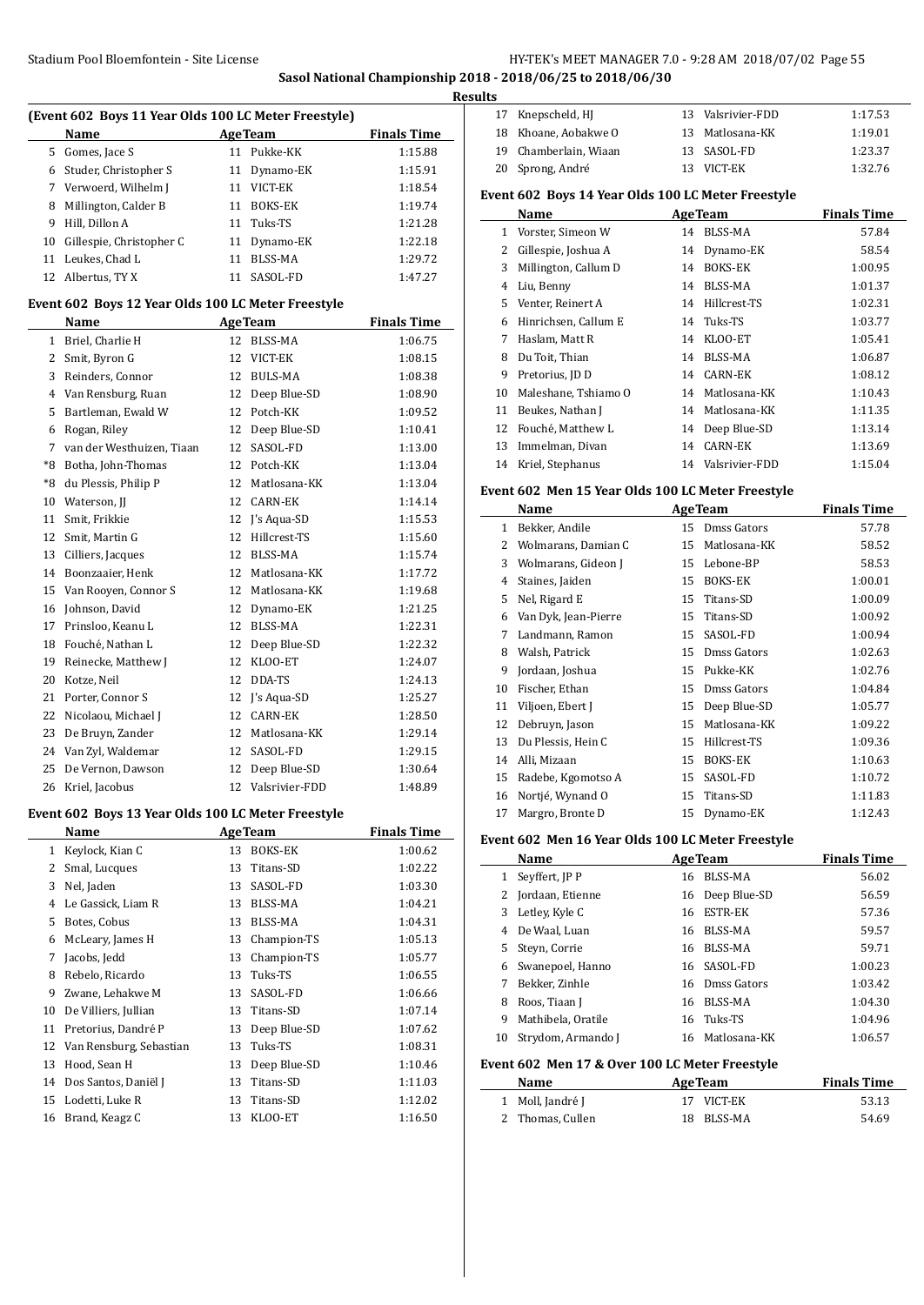**Sasol National Championship 2018** 

|    | (Event 602 Men 17 & Over 100 LC Meter Freestyle)<br>Name |    | <b>AgeTeam</b>         | <b>Finals Time</b> |
|----|----------------------------------------------------------|----|------------------------|--------------------|
|    | 3 Nortje, Armand M                                       |    | 18 SGUL-ET             | 55.04              |
|    | 4 Kockott, Raymond                                       |    | 17 Limpopo Tuks-WB     | 56.64              |
| 5  | Smal, Jean-Pierre                                        |    | 17 Titans-SD           | 58.68              |
|    | 6 van der Bank. Morné                                    |    | 19 Pukke-KK            | 59.30              |
|    | 7 van Graan, Rudy V                                      |    | 19 Pukke-KK            | 59.35              |
|    | 8 Leukes, David J                                        |    | 17 BLSS-MA             | 59.77              |
| 9  | Roos, Matt L                                             |    | 18 Pukke-KK            | 1:00.27            |
|    | 10 Scheepers, Tristan L                                  |    | 17 Fins-BP             | 1:03.06            |
| 11 | Snyman, Francois J                                       |    | 20 Pukke-KK            | 1:05.49            |
|    | 12 Motseare, Lebo                                        |    | 18 SASOL-FD            | 1:09.12            |
|    | 13 Rantshabeng, Otsile D                                 |    | 18 Dmss Gators         | 1:13.85            |
|    | 14 Nel, JP                                               |    | 18 J's Aqua-SD         | 1:16.81            |
|    | Event 603 Girls 10 Year Olds 100 LC Meter Butterfly      |    |                        |                    |
|    | Name                                                     |    | <u>AgeTeam AgeTeam</u> | <b>Finals Time</b> |
|    | 1 Baenhoff, Chanel                                       |    | 10 BLSS-MA             | 1:23.39            |
|    | 2 Oelofse, Bay-Linn                                      |    | 10 SASOL-FD            | 1:34.77            |
|    | 3 Vincent, Amelia                                        |    | 10 BLSS-MA             | 1:44.44            |
|    | 4 Beling, Hayley E                                       |    | 10 BOKS-EK             | 1:45.36            |
| 5  | Olivier, Deidré L                                        |    | 10 Pukke-KK            | 1:55.79            |
|    | Event 603 Girls 11 Year Olds 100 LC Meter Butterfly      |    |                        |                    |
|    | <b>Example 2 Age Team</b><br>Name                        |    |                        | <b>Finals Time</b> |
|    | 1 du Plessis, Deone                                      |    | 11 Champion-TS         | 1:26.26            |
|    | 2 Whelan, Francis                                        |    | 11 Titans-SD           | 1:27.17            |
|    | 3 Armour, Kaeli-Peace                                    |    | 11 BLSS-MA             | 1:30.92            |
|    | 4 Bonnema, Ankie M                                       |    | 11 DDA-TS              | 1:31.18            |
|    | 5 Bott, Jessica A                                        |    | 11 CARN-EK             | 1:39.95            |
|    | 6 Lebitso, Kutloano                                      |    | 11 Matlosana-KK        | 1:45.09            |
|    | 7 Van Der Vyver, Kaylee                                  |    | 11 CARN-EK             | 1:46.43            |
|    | 8 Pretorius, Abi                                         |    | 11 CARN-EK             | 2:01.39            |
| 9  | Landmann, Julie                                          |    | 11 SASOL-FD            | 2:05.03            |
|    | Event 603 Girls 12 Year Olds 100 LC Meter Butterfly      |    |                        |                    |
|    | Name                                                     |    | <b>AgeTeam</b>         | <b>Finals Time</b> |
|    | 1 Haslam, Tayla J                                        |    | 12 KLOO-ET             | 1:14.73            |
|    | 2 Ingwe, Kimberly                                        |    | 12 Dmss Gators         | 1:23.65            |
|    | 3 Olsen, Amber J                                         |    | 12 BLSS-MA             | 1:25.26            |
|    | 4 Steyn, Symóne                                          |    | 12 Keiko-NM            | 1:30.74            |
|    | 5 Havenga, Tatum R                                       | 12 | CARN-EK                | 1:37.59            |
|    | 6 Van der Walt, San-Mari                                 |    | 12 DDA-TS              | 1:41.00            |
|    | 7 Levin, Zelmarie                                        | 12 | Titans-SD              | 1:41.12            |
|    | 8 Gouws, Catelynn                                        | 12 | Deep Blue-SD           | 1:54.67            |
|    | 9 Jansen van Rensburg, Dina J                            |    | 12 SASOL-FD            | 1:57.46            |
|    | Event 603 Girls 13 Year Olds 100 LC Meter Butterfly      |    |                        |                    |
|    | Name                                                     |    | <b>AgeTeam</b>         | <b>Finals Time</b> |
|    | 1 Van Rooyen, Mehane                                     |    | 13 NSS                 | 1:12.15            |
|    | 2 Egner, Maxine                                          |    | 13 Dmss Gators         | 1:15.69            |
|    | 3 Gous, Caylin                                           |    | 13 Flamingo's-FB       | 1:18.65            |
|    | 4 Bekker, Simei                                          |    | 13 KLOO-ET             | 1:21.16            |
|    | 5 Barnard, Chloë                                         |    | 13 VICT-EK             | 1:23.05            |
|    | 6 Makhaluza, Ayabonga N                                  | 13 | Titans-SD              | 1:33.28            |
| 7  | Bekker, Danieka                                          | 13 | Deep Blue-SD           | 1:49.81            |
|    | Event 603 Girls 14 Year Olds 100 LC Meter Butterfly      |    |                        |                    |
|    |                                                          |    |                        |                    |
|    | Name                                                     |    | <b>AgeTeam</b>         | <b>Finals Time</b> |

|              | 8 - 2018/06/25 to 2018/06/30                        |    |                     |                    |
|--------------|-----------------------------------------------------|----|---------------------|--------------------|
| lts<br>2     | Van der Spuy, Savannah                              |    | 14 BLSS-MA          | 1:26.60            |
| 3            | Jobe, Hannah                                        |    | 14 Dmss Gators      | 1:29.08            |
|              | 4 Lubbe, Jade                                       |    | 14 Deep Blue-SD     | 1:31.77            |
| 5.           | Ncube, Angela L                                     | 14 | BLSS-MA             | 1:38.17            |
| 6            | Langenhoven, Mia                                    | 14 | Deep Blue-SD        | 1:42.98            |
|              |                                                     |    |                     |                    |
|              | Event 603 Women 15 Year Olds 100 LC Meter Butterfly |    |                     |                    |
|              | Name                                                |    | <b>AgeTeam</b>      | <b>Finals Time</b> |
| $\mathbf{1}$ | Seyffert, Tailyn                                    | 15 | <b>BLSS-MA</b>      | 1:08.50            |
|              | 2 Ontong, Danielle C                                | 15 | BLSS-MA             | 1:16.46            |
|              | 3 Pentz, Shelby R                                   | 15 | 15 Deep Blue-SD     | 1:21.34            |
|              | 4 Mc Ardle, Kayleigh                                |    | <b>BLSS-MA</b>      | 1:41.57            |
|              | Event 603 Women 16 Year Olds 100 LC Meter Butterfly |    |                     |                    |
|              | Name                                                |    | <b>AgeTeam</b>      | <b>Finals Time</b> |
|              | 1 du Toit, Idelé                                    |    | 16 Potch-KK         | 1:11.82            |
|              | 2 Landmann, Natalie                                 |    | 16 SASOL-FD         | 1:12.75            |
|              | 3 Darling, Zoe M                                    |    | 16 SASOL-FD         | 1:44.83            |
|              | Event 603 Women 17 & Over 100 LC Meter Butterfly    |    |                     |                    |
|              | Name                                                |    | <b>AgeTeam</b>      | <b>Finals Time</b> |
|              | 1 Van Jaarsveld, Marizel R                          | 18 | MDOL-JH             | 1:05.19            |
|              | 2 Loubser, Cornell                                  | 23 | Pukke-KK            | 1:08.81            |
| 3            | Kleynhans, Licinda                                  |    | 21 Pukke-KK         | 1:11.74            |
| 4            | Blaauw, Nadia                                       |    | 20 Pukke-KK         | 1:12.05            |
| 5            | Victor, Thilde                                      |    | 36 VICT-EK          | 1:21.16            |
|              | Event 604 Boys 9 & Under 100 LC Meter Butterfly     |    |                     |                    |
|              | Name                                                |    | <b>AgeTeam</b>      | <b>Finals Time</b> |
|              | 1 Gous, Dewet J                                     |    | 9 Flamingo's-FB     | 1:24.82            |
|              | 2 Randall, Juan                                     |    | 9 Eagar Aquatics-CC | 1:25.42            |
| 3            | Hartmann, Dihandré                                  | 9  | SASOL-FD            | 1:36.44            |
| 4            | Chamberlain, Rickus                                 | 8  | SASOL-FD            | 2:07.24            |
| 5            | Potgieter, Cayden                                   |    | 9 BLSS-MA           | 2:19.17            |
|              | Event 604 Boys 10 Year Olds 100 LC Meter Butterfly  |    |                     |                    |
|              | Name                                                |    | <b>AgeTeam</b>      | <b>Finals Time</b> |
| 1            | Bekker, Bjorn                                       | 10 | KLOO-ET             | 1:32.52            |
| 2            | Domiter, Claudio J                                  |    | 10 BOKS-EK          | 1:33.76            |
| 3            | Mofokeng, Musa B                                    |    | 10 CARN-EK          | 1:35.19            |
| 4            | Van Rensburg, Joshua                                | 10 | Deep Blue-SD        | 1:35.41            |
| 5            | Keylock, Logan R                                    | 10 | <b>BOKS-EK</b>      | 1:43.28            |
| 6            | Basson, Roald R                                     | 10 | BLSS-MA             | 1:50.54            |
|              | Event 604 Boys 11 Year Olds 100 LC Meter Butterfly  |    |                     |                    |
|              | Name                                                |    | <b>AgeTeam</b>      | <b>Finals Time</b> |
| $\mathbf{1}$ | Strydom, Cristopher R                               |    | 11 VICT-EK          | 1:17.75            |
| 2            | du Toit, Pieter-Jacq J                              | 11 | Potch-KK            | 1:29.61            |
| 3            | Verwoerd, Wilhelm J                                 | 11 | VICT-EK             | 1:38.27            |
|              | 4 Studer, Christopher S                             | 11 | Dynamo-EK           | 1:40.58            |
|              | Event 604 Boys 12 Year Olds 100 LC Meter Butterfly  |    |                     |                    |
|              | Name                                                |    | <b>AgeTeam</b>      | <b>Finals Time</b> |
| 1            | Smit, Byron G                                       | 12 | VICT-EK             | 1:14.79            |
| 2            | Briel, Charlie H                                    | 12 | BLSS-MA             | 1:17.65            |
| 3            | Reinders, Connor                                    | 12 | BULS-MA             | 1:17.67            |
| 4            | Botha, John-Thomas                                  | 12 | Potch-KK            | 1:24.55            |
| 5            | Rogan, Riley                                        | 12 | Deep Blue-SD        | 1:25.81            |
| 6            | van der Westhuizen, Tiaan                           | 12 | SASOL-FD            | 1:25.91            |

7 Bartleman, Ewald W 12 Potch-KK 1:27.04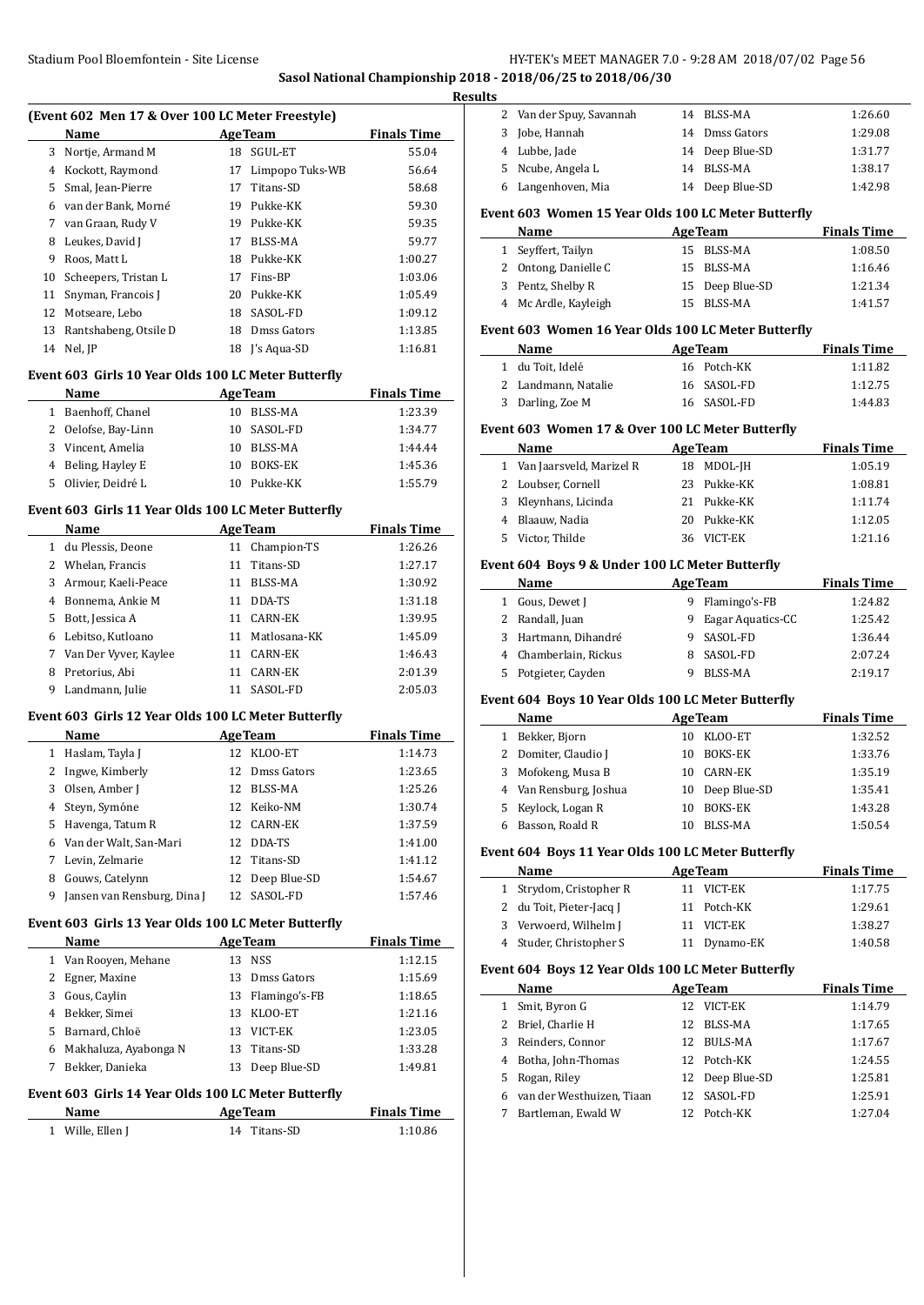# Stadium Pool Bloemfontein - Site License **HY-TEK's MEET MANAGER 7.0 - 9:28 AM 2018/07/02** Page 57 **Sasol National Championship 2018 - 2018/06/25 to 2018/06/30**

**Results**

 $\overline{\phantom{a}}$ 

 $\overline{\phantom{0}}$ 

|              | (Event 604 Boys 12 Year Olds 100 LC Meter Butterfly)<br>Name  |    | <b>AgeTeam</b>               | <b>Finals Time</b>          |
|--------------|---------------------------------------------------------------|----|------------------------------|-----------------------------|
|              | 8 Van Rensburg, Ruan                                          |    | 12 Deep Blue-SD              | 1:35.62                     |
| 9            | Waterson, JJ                                                  | 12 | <b>CARN-EK</b>               | 1:37.23                     |
|              | 10 Fouché, Nathan L                                           | 12 | Deep Blue-SD                 | 1:38.06                     |
|              |                                                               |    |                              |                             |
|              | Event 604 Boys 13 Year Olds 100 LC Meter Butterfly<br>Name    |    | <b>AgeTeam</b>               | <b>Finals Time</b>          |
| $\mathbf{1}$ | Keylock, Kian C                                               | 13 | <b>BOKS-EK</b>               | 1:06.04                     |
| 2            | Botes, Cobus                                                  | 13 | <b>BLSS-MA</b>               | 1:06.71                     |
| 3            | Smal, Lucques                                                 |    | 13 Titans-SD                 | 1:10.29                     |
| 4            | Nel, Jaden                                                    |    | 13 SASOL-FD                  | 1:15.09                     |
| 5            | Le Gassick, Liam R                                            |    | 13 BLSS-MA                   | 1:15.60                     |
| 6            | McLeary, James H                                              |    | 13 Champion-TS               | 1:18.36                     |
| 7            | Jacobs, Jedd                                                  |    | 13 Champion-TS               | 1:19.11                     |
| 8            | Hood, Sean H                                                  |    | 13 Deep Blue-SD              | 1:30.63                     |
| 9            | Dos Santos, Daniël J                                          | 13 | Titans-SD                    | 1:31.94                     |
| 10           | Chamberlain, Wiaan                                            | 13 | SASOL-FD                     | 1:50.11                     |
| 11           | Khoane. Aobakwe O                                             | 13 | Matlosana-KK                 | 1:51.47                     |
|              | Event 604 Boys 14 Year Olds 100 LC Meter Butterfly            |    |                              |                             |
|              | Name                                                          |    | <b>AgeTeam</b>               | <b>Finals Time</b>          |
|              | 1 Vorster, Simeon W                                           | 14 | <b>BLSS-MA</b>               | 1:03.32                     |
|              | 2 Du Toit, Thian                                              |    | 14 BLSS-MA                   | 1:09.58                     |
| 3            | Gillespie, Joshua A                                           |    | 14 Dynamo-EK                 | 1:10.48                     |
| 4            | Liu, Benny                                                    |    | 14 BLSS-MA                   | 1:10.83                     |
| 5            | Millington, Callum D                                          |    | 14 BOKS-EK                   | 1:11.85                     |
| 6            | Haslam, Matt R                                                |    | 14 KLOO-ET                   | 1:16.24                     |
| 7            | Hinrichsen, Callum E                                          |    | 14 Tuks-TS                   | 1:18.83                     |
| 8            | Pretorius, JD D                                               |    | 14 CARN-EK                   | 1:20.85                     |
| 9            | Maleshane, Tshiamo O                                          |    | 14 Matlosana-KK              | 1:28.25                     |
| 10           | Immelman, Divan                                               |    | 14 CARN-EK                   | 1:44.72                     |
|              | Event 604 Men 15 Year Olds 100 LC Meter Butterfly             |    |                              |                             |
|              | Name                                                          |    | <b>AgeTeam</b>               | <b>Finals Time</b>          |
|              | 1 Staines, Jaiden                                             |    | 15 BOKS-EK                   | 1:03.76                     |
|              | 2 Wolmarans, Gideon J                                         |    | 15 Lebone-BP                 | 1:04.29                     |
| 3            | Van Dyk, Jean-Pierre                                          |    | 15 Titans-SD                 | 1:07.03                     |
| 4            | Fischer, Ethan                                                |    | 15 Dmss Gators               | 1:10.33                     |
| 5            | Walsh, Patrick                                                | 15 | Dmss Gators                  | 1:14.30                     |
| 6            | Viljoen, Ebert J                                              | 15 | Deep Blue-SD                 | 1:17.20                     |
| 7            | Landmann, Ramon                                               | 15 | SASOL-FD                     | 1:19.02                     |
| 8            | Jordaan, Joshua                                               | 15 | Pukke-KK                     | 1:25.13                     |
| 9            | Alli, Mizaan                                                  | 15 | BOKS-EK                      | 1:25.31                     |
| 10           | Nortjé, Wynand O                                              | 15 | Titans-SD                    | 1:25.44                     |
| 11           | Radebe, Kgomotso A                                            | 15 | SASOL-FD                     | 1:27.78                     |
| 12           | Margro, Bronte D                                              | 15 | Dynamo-EK                    | 1:28.97                     |
|              | Event 604 Men 16 Year Olds 100 LC Meter Butterfly             |    |                              |                             |
| 1            | Name<br>Seyffert, JP P                                        |    | <b>AgeTeam</b><br>16 BLSS-MA | <b>Finals Time</b><br>59.38 |
| 2            | Steyn, Corrie                                                 |    | 16 BLSS-MA                   | 1:03.35                     |
| 3            | Jordaan, Etienne                                              |    | 16 Deep Blue-SD              | 1:04.09                     |
| 4            | De Waal, Luan                                                 | 16 | BLSS-MA                      | 1:05.96                     |
| 5            | Swanepoel, Hanno                                              | 16 | SASOL-FD                     | 1:09.35                     |
|              |                                                               |    |                              |                             |
|              | Event 604 Men 17 & Over 100 LC Meter Butterfly<br><b>Name</b> |    | <b>AgeTeam</b>               | <u>Finals Time</u>          |
|              |                                                               |    |                              |                             |
| $\mathbf{1}$ | Thomas, Cullen                                                | 18 | BLSS-MA                      | 58.82                       |

| ັ  |                       |     |                 |         |
|----|-----------------------|-----|-----------------|---------|
| 3  | Nortje, Armand M      | 18  | SGUL-ET         | 59.29   |
| 4  | Kockott, Raymond      | 17  | Limpopo Tuks-WB | 1:01.46 |
| 5  | Roos, Matt L          | 18  | Pukke-KK        | 1:02.15 |
| 6  | van der Bank, Morné   | 19. | Pukke-KK        | 1:02.73 |
| 7  | Smal, Jean-Pierre     |     | 17 Titans-SD    | 1:03.35 |
| 8  | van Graan, Rudy V     | 19  | Pukke-KK        | 1:03.58 |
| 9  | Leukes, David J       | 17  | BLSS-MA         | 1:09.36 |
| 10 | Scheepers, Tristan L  | 17  | Fins-BP         | 1:12.62 |
| 11 | Snyman, Francois J    | 20  | Pukke-KK        | 1:13.00 |
| 12 | Motseare. Lebo        | 18  | SASOL-FD        | 1:26.35 |
| 13 | Rantshabeng, Otsile D | 18  | Dmss Gators     | 1:28.04 |

#### **Event 605 Women 17 & Over 4x50 LC Meter Freestyle Relay**

|   | Team                      | Relav                        | <b>Finals Time</b> |
|---|---------------------------|------------------------------|--------------------|
| 1 | BLSS-MA                   | A                            | 2:00.75            |
|   | 1) Ontong, Danielle C 15  | 2) Van der Spuy, Savannah 14 |                    |
|   | 3) Olsen, Amber J 12      | 4) Seyffert, Tailyn 15       |                    |
| 2 | KLOO-ET                   | A                            | 2:02.80            |
|   | 1) Bekker, Simei 13       | 2) McCann, Kelly 24          |                    |
|   | 3) Haslam, Tayla J 12     | 4) Divall, Emma A 14         |                    |
| 3 | BLSS-MA                   | B                            | 2:17.80            |
|   | 1) Ncube, Angela L 14     | 2) Armour, Kaeli-Peace 11    |                    |
|   | 3) Maartens, Aquilla M 13 | 4) Mc Ardle, Kayleigh 15     |                    |
| 4 | KLOO-ET                   | B                            | 2:31.56            |
|   | 1) Reinecke, Stella A 11  | 2) Bell, Skyla R 11          |                    |
|   | 3) Carpenter, Kelly 13    | 4) Rayne, Brooklyn K 8       |                    |

#### **Event 606 Men 17 & Over 4x50 LC Meter Freestyle Relay**

|             | Team                       | Relay                      | <b>Finals Time</b> |
|-------------|----------------------------|----------------------------|--------------------|
| 1.          | BLSS-MA                    | A                          | 1:44.60            |
|             | 1) De Waal, Luan 16        | 2) Steyn, Corrie 16        |                    |
|             | 3) Seyffert, JP P 16       | 4) Thomas, Cullen 18       |                    |
| $2^{\circ}$ | BLSS-MA                    | B                          | 1:48.87            |
|             | 1) Roos, Tiaan J 16        | 2) Liu, Benny 14           |                    |
|             | 3) Leukes, David J 17      | 4) Vorster, Simeon W 14    |                    |
|             | 3 Titans-SD                | A                          | 1:49.63            |
|             | 1) Nel, Rigard E 15        | 2) Van Dyk, Jean-Pierre 15 |                    |
|             | 3) Smal, Lucques 13        | 4) Smal, Jean-Pierre 17    |                    |
| 4           | Matlosana-KK               | A                          | 1:56.92            |
|             | 1) Maleshane, Tshiamo 0 14 | 2) Strydom, Armando J 16   |                    |
|             | 3) Debruyn, Jason 15       | 4) Wolmarans, Damian C 15  |                    |
| 5.          | KLOO-ET                    | A                          | 2:11.29            |
|             | 1) Reinecke, Matthew J 12  | 2) Brand, Keagz C 13       |                    |
|             | 3) Bekker, Bjorn 10        | 4) Haslam, Matt R 14       |                    |

#### **Event 607 Women 15-16 4x50 LC Meter Medley Relay**

|             | Team                        | Relay                        | <b>Finals Time</b> |
|-------------|-----------------------------|------------------------------|--------------------|
| 1           | BLSS-MA                     | A                            | 2:17.35            |
|             | 1) Seyffert, Tailyn 15      | 2) Olsen, Amber J 12         |                    |
|             | 3) Ontong, Danielle C 15    | 4) Van der Spuy, Savannah 14 |                    |
| $2^{\circ}$ | KLOO-ET                     | A                            | 2:23.77            |
|             | 1) Haslam, Tayla J 12       | 2) Bekker, Simei 13          |                    |
|             | 3) Carpenter, Kelly 13      | 4) Divall, Emma A 14         |                    |
| 3           | SASOL-FD                    | A                            | 2:31.11            |
|             | 1) Gouws, Shanay 16         | 2) Oelofse, Bay-Linn 10      |                    |
|             | 3) Landmann, Natalie 16     | 4) Darling, Zoe M 16         |                    |
| 4           | Titans-SD                   | A                            | 2:34.84            |
|             | 1) Makhaluza, Ayabonga N 13 | 2) Levin, Zelmarie 12        |                    |
|             | 3) Wille, Ellen J 14        | 4) Whelan, Francis 11        |                    |